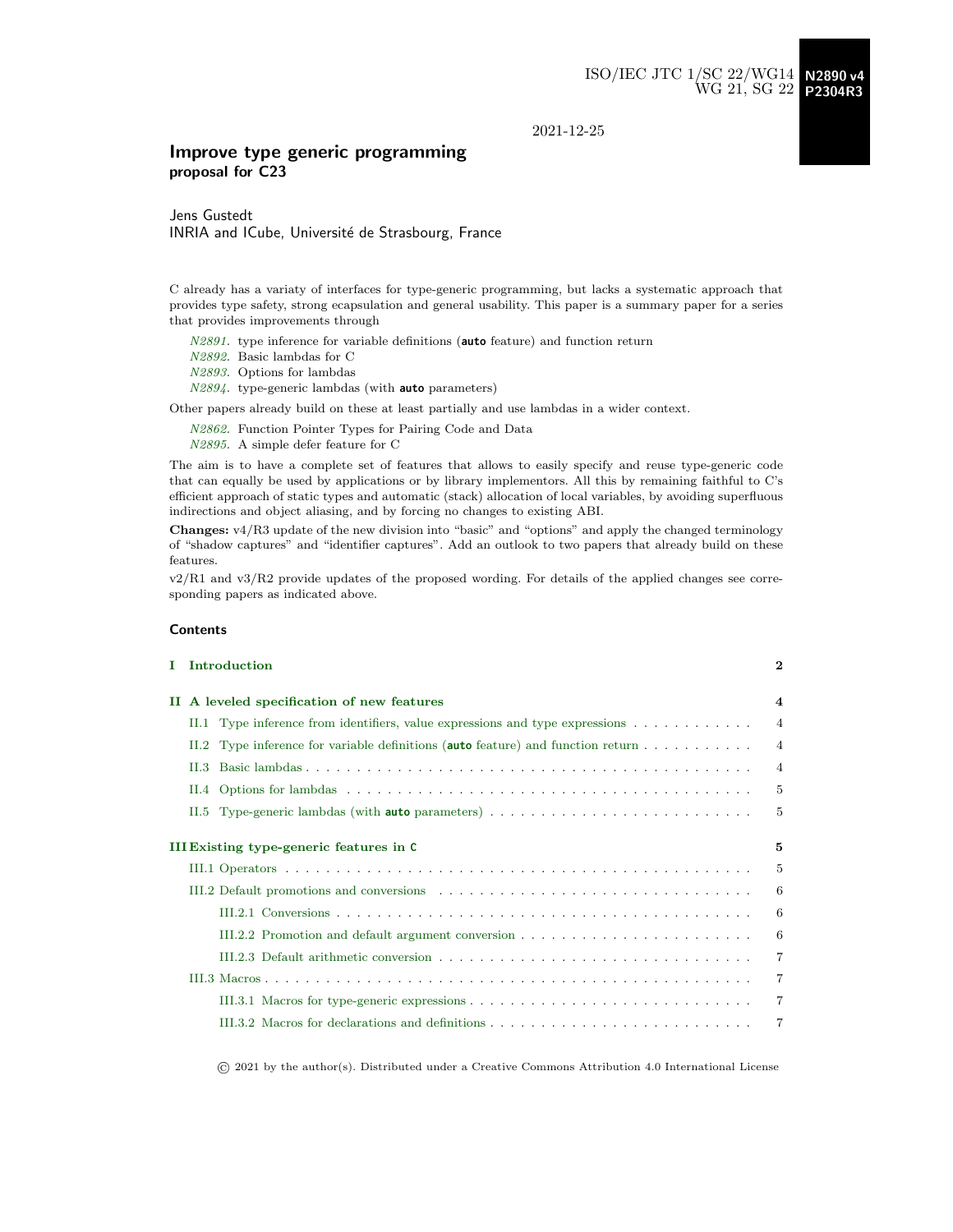| N2890<br>:2<br>P2304R3                                                                                                                                      | Jens Gustedt |  |  |  |  |  |
|-------------------------------------------------------------------------------------------------------------------------------------------------------------|--------------|--|--|--|--|--|
|                                                                                                                                                             |              |  |  |  |  |  |
|                                                                                                                                                             | 8            |  |  |  |  |  |
|                                                                                                                                                             | 9            |  |  |  |  |  |
|                                                                                                                                                             | 9            |  |  |  |  |  |
| III.7 Type-generic C library functions $\ldots \ldots \ldots \ldots \ldots \ldots \ldots \ldots \ldots \ldots \ldots \ldots$                                | 9            |  |  |  |  |  |
|                                                                                                                                                             | 10           |  |  |  |  |  |
| <b>IV Missing features</b>                                                                                                                                  | 11           |  |  |  |  |  |
|                                                                                                                                                             | 11           |  |  |  |  |  |
|                                                                                                                                                             | 12           |  |  |  |  |  |
|                                                                                                                                                             | 13           |  |  |  |  |  |
| IV.4 Automatic instantiation of function pointers                                                                                                           | 14           |  |  |  |  |  |
| IV.5 Automatic instantiation of specializations                                                                                                             | 14           |  |  |  |  |  |
|                                                                                                                                                             | 16           |  |  |  |  |  |
| Common extensions in C implementations and in other related programming languages<br>v                                                                      | 17           |  |  |  |  |  |
| V.1                                                                                                                                                         | 18           |  |  |  |  |  |
| V.1.1                                                                                                                                                       | 18           |  |  |  |  |  |
| V.1.2                                                                                                                                                       | 19           |  |  |  |  |  |
| V.1.3                                                                                                                                                       | 19           |  |  |  |  |  |
|                                                                                                                                                             | 20           |  |  |  |  |  |
| V.2.1                                                                                                                                                       | 21           |  |  |  |  |  |
| V.2.2                                                                                                                                                       | 21           |  |  |  |  |  |
| V.2.3                                                                                                                                                       | 22           |  |  |  |  |  |
| V.2.4                                                                                                                                                       | 24           |  |  |  |  |  |
| V.2.5                                                                                                                                                       | 24           |  |  |  |  |  |
| V.2.6<br>Nested functions $\ldots$ , $\ldots$ , $\ldots$ , $\ldots$ , $\ldots$ , $\ldots$ , $\ldots$ , $\ldots$ , $\ldots$ , $\ldots$ , $\ldots$ , $\ldots$ | 25           |  |  |  |  |  |
| VI Outlook into proposals that build on this series                                                                                                         | 26           |  |  |  |  |  |
| VI.1 Function Pointer Types for Pairing Code and Data                                                                                                       | 26           |  |  |  |  |  |
|                                                                                                                                                             | 27           |  |  |  |  |  |
| References                                                                                                                                                  | 27           |  |  |  |  |  |
| <b>VIP</b> roposed wording                                                                                                                                  | 27           |  |  |  |  |  |

#### <span id="page-1-0"></span>I. INTRODUCTION

With the exception of type casts and pointer conversions to and from **void**\*, C is a programming language with a relatively rigid type system that can provide very useful diagnostics during compilation, if expected and presented types don't match. This rigidity can be, on the other hand, quite constraining when programming general features or algorithms that potentially can apply to a whole set of types, be they pre-defined by the C standard or provided by applications.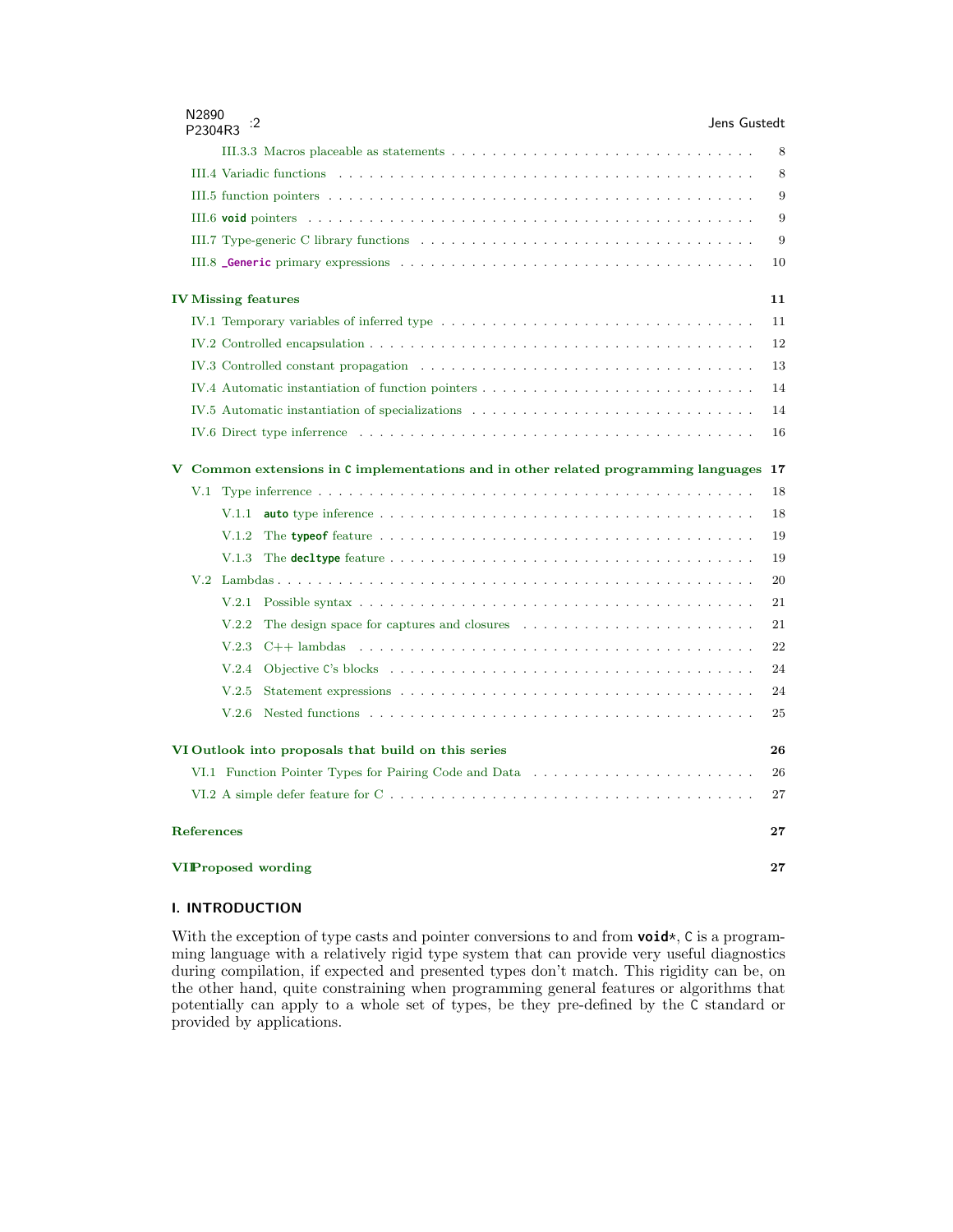Improve type generic programming<br>
Docentric programming N2890

This is probably the main reason, why C has no well established general purpose libraries for algorithmic extensions; the interfaces (**bsearch** and **qsort**) that the C library provides are quite rudimentary. By using pointer conversions to **void**\* they circumvent exactly the type safety that would be critical for a safe and secure usage of such generic features.

To our knowledge, libraries that provide type-generic features only have a relatively restricted market penetration. In general, they are tedious to implement and to maintain and the interfaces they provide to their users may place quite a burden of consistency checks to these users.

On the other hand, some extensions in C implementations and in related programming languages have emerged that provide type-genericity in a much more comfortable way. At the same time these extensions improve the type-safety of the interfaces and libraries that are coded with them.

An important feature that is proposed here, again, are lambdas. WG14 had talked about them already at several occasions [\[Garst 2010;](#page-26-3) [Crowl 2010;](#page-26-4) [Hedquist 2016;](#page-26-5) [Garst 2016;](#page-26-6) [Gustedt 2020b\]](#page-26-7), and one reason why their integration in one form or another did not find consensus in 2010 seems to be that, at that time, it had been considered to be too late for C11. An important data point for lambdas is also that within  $C_{++}$  that feature has much evolved since C++11; they have become an important feature in every-day code (not only for C++ but many other programming languages) and their usability has much improved. Thus we think that it is time to reconsider them for integration into C23, which is our first opportunity to add such a new feature to C since C11.

The goal of this paper is to provide an argumentation to integrate some of the existing extensions into the C programming language, such that we can provide interfaces that

- are type and qualifier safe;
- are comfortable to use as if they were just simple functions;
- are comfortable to implement without excessive case analysis.

It provides the introduction to four other papers that introduce different aspects of such a future approach for type-generic programming in C. Most of the features already have been proposed in [\[Gustedt 2020b\]](#page-26-7) and the intent of these four papers is to make concrete proposals to WG14 for the addition of these features, namely

- (1) type inference for variable definitions and function returns,
- (2) basic lambdas for C,
- (3) options for lambdas,
- (4) type-generic lambdas.

Additionally, we also anticipate that the **typeof** feature as proposed by a fifth paper [\[Meneide 2020\]](#page-26-8), should be integrated into C.

This paper is organized as follows. Below, Section [II,](#page-3-0) we will briefly present these five papers in subsections of their own. In Section [III,](#page-4-2) we will discuss in more detail the 8 features in the C standard that already provide type-genericity. Section [IV](#page-10-0) then discusses the major problems that current type-generic programming in C faces and the missing properties that we would like to achieve with the proposed extensions. Then, Section [V](#page-16-0) introduces the extension that could close the gaps and shows examples of type-generic code using them, and Section [VII](#page-26-2) provides the combinations of all wordings that are proposed by the four papers in the series.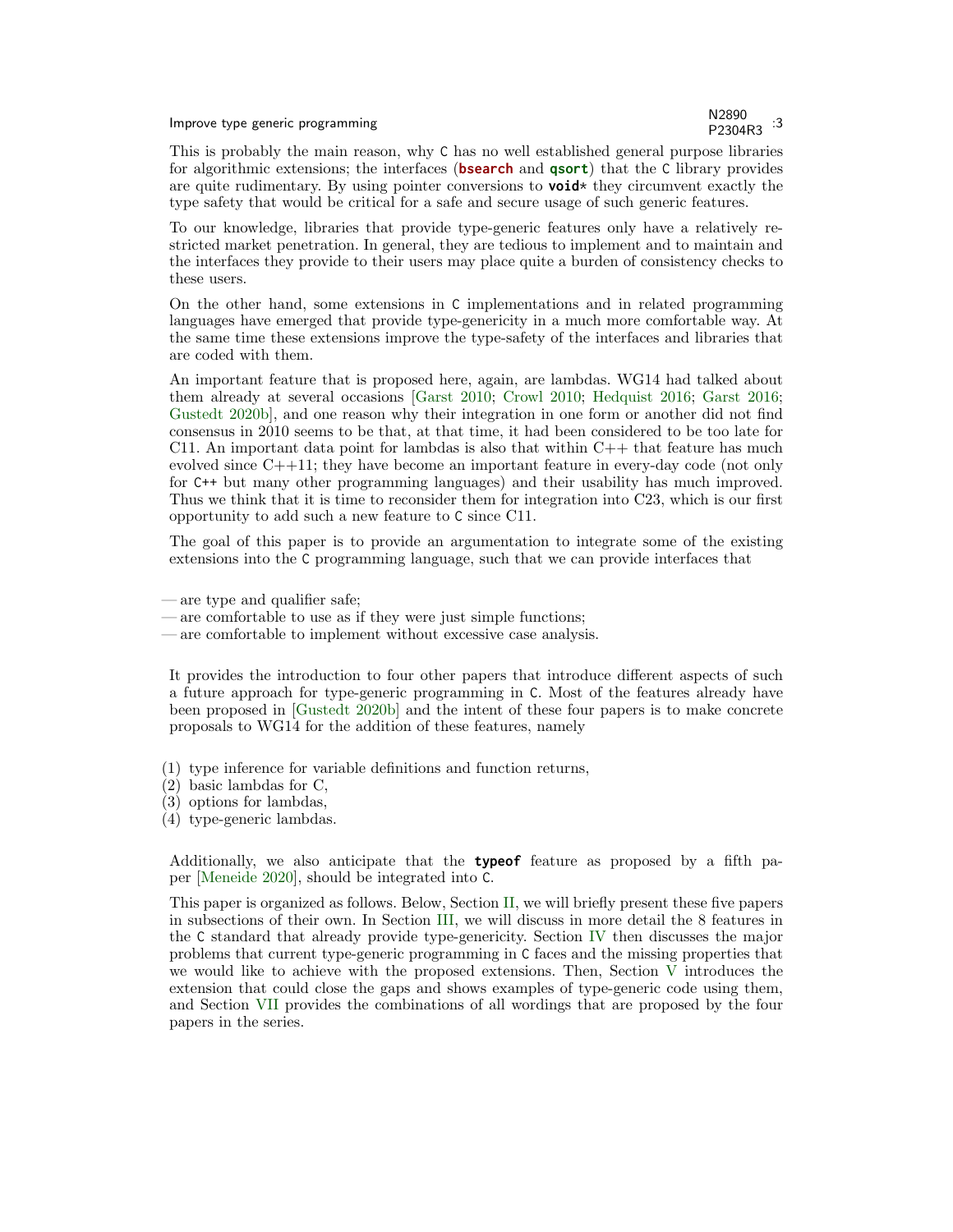N2890  $P2304R3$ <sup>:4</sup> Jens Gustedt

#### <span id="page-3-0"></span>II. A LEVELED SPECIFICATION OF NEW FEATURES

In the following we briefly present the five papers that should be proposed for C23. The first (Section [II.1\)](#page-3-1) and the second (Section [II.2\)](#page-3-2) handle two forms of type inference. The first uses direct inference from a wide range of features, namely identifiers, type names and expressions, without performing any form of conversion. The second uses inference from evaluated expressions that undergo lvalue conversion, array-to-pointer and functionto-pointer decay. For simplicity, we now derive the second from the first; previous versions of this paper had them independent.

The third paper, Section [II.3,](#page-3-3) introduces a simple version of C++'s lambda feature. In its proposed form it builds on [II.2](#page-3-2) for (lack of) the specification of return types, but this dependency could be circumvented by adding additional C++ syntax for the specification of return types. On the other hand, without the **auto** feature for variable definitions the lambda feature would loose part of its usefulness, because variables of lambda type could not be declared.

Paper [II.4](#page-4-0) adds several optional features to [II.3.](#page-3-3)

Paper [II.5](#page-4-1) builds on [II.2](#page-3-2) and [II.3](#page-3-3) to provide quite powerful type-generic lambdas.

#### <span id="page-3-1"></span>II.1. Type inference from identifiers, value expressions and type expressions

Our hope is that the attempts to integrate gcc's **typeof** extension will be successful. We think that a **typeof** operator that has similar syntactic properties as the **sizeof** and **alignof** operators and that maintains all type properties such as qualification and derivation (atomic, array, pointer or function) could be quite useful for type-generic programming and its type safety.

#### <span id="page-3-2"></span>II.2. Type inference for variable definitions (**auto** feature) and function return

C's declaration syntax currently already allows to omit the type in a variable definition, as long as the variable is initialized and a storage initializer (such as **auto** or **static**) disambiguates the construct from an assignment. In previous versions of C the interpretation of such a definition had been to attribute the type **int**; in current C this is a constraint violation. We will propose to align C with C++, here, and to change this such the type of the variable is inferred the type from the initializer expression. In a second alignment with C++ we will also propose to extend this notion of **auto** type inference to function return types, namely such that such a return type can be deduced from **return** statements or be **void** if there is none.

#### <span id="page-3-3"></span>II.3. Basic lambdas

Since 2011, C++ has a very useful feature called lambdas. These are function-like expressions that can be defined and called at the same point of a program. The simple lambdas that are introduced in this paper are of two kind. We call the first function literals, that are lambdas that interact with their context only via the arguments to a call, no automatic variables of the context can be evaluated within the function body. If they are not used in a function call such function literals can be converted to function pointers with the corresponding prototype. The concept is extended with closures, namely lambdas that can access all or part of their context, but by evaluating expressions and fixing them in a so-called value capture at the same point where the lambda as a whole is evaluated, or, by importing an automatic variable lexically as an identifier capture. The return type of any such lambda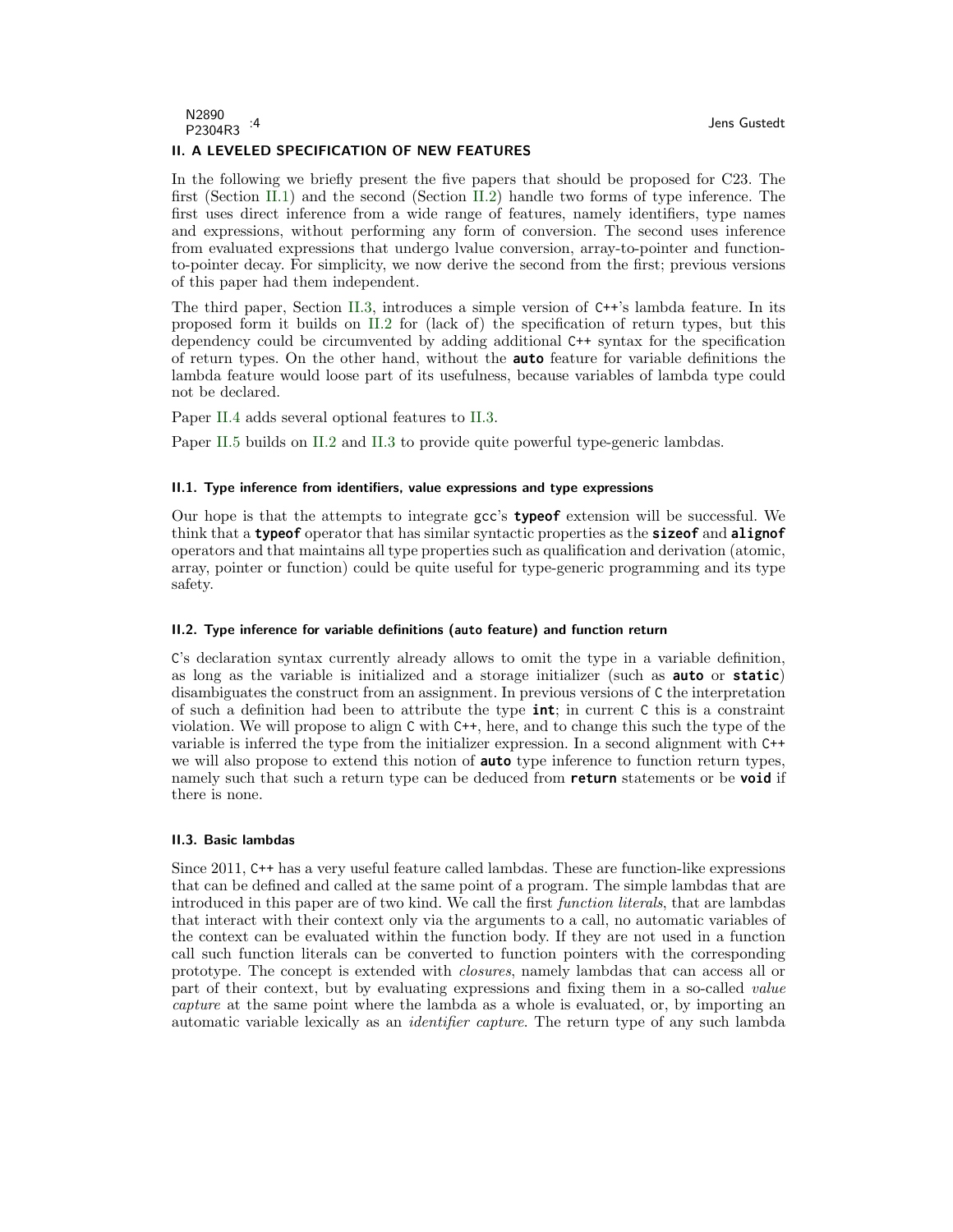## Improve type generic programming<br>
Docentric programming N2890

# P<sub>2304R3</sub> :5

is not provided by the interface specification but it is deduced from the arguments to a possible call.

#### <span id="page-4-0"></span>II.4. Options for lambdas

The basic feature introduced so far only allows an explicit access to the environment of a lambda expression. This paper optionally adds shadow captures which evaluate a variable at the point of lambda evaluation and shadows all use of the variable within the body of the lambda. Also it adds notation for defaults: = for default shadow captures and & for default identifier capture.

Additionally this paper also proposes a syntax disambiguation for an ambiguity between lambdas and attributes.

#### <span id="page-4-1"></span>II.5. Type-generic lambdas (with **auto** parameters)

Type-generic lambdas extend the lambda feature such that the parameter types can use the **auto** feature and thus be underspecified. This allows lambdas to be a much more general tool and eases the programming of type-generic features. The concrete types of the **auto** parameters for a specific instance of such a lambda are deduced either from the arguments if the lambda is used in a function call, or from the target type of a lambda-to-function-pointer conversion.

#### <span id="page-4-2"></span>III. EXISTING TYPE-GENERIC FEATURES IN **C**

Type-generic features are so deeply integrated into C that most programmers are probably not even aware of there omnipresence. Below we identify eight different features that do indeed provide type-genericity, ranging from simple features, such as operators that work for multiple types, to complicated programmable features, such as generic primary expressions (**\_Generic**).

The following discussion is not meant to cover all aspects of existing type-generic features, but to raise awareness for their omnipresence, for their relative complexity, and for their possible defects.

#### <span id="page-4-3"></span>III.1. Operators

The first type-generic feature of C are operators. For example the binary operators == and != are defined for all wide integer types (**signed**, **long**, **long long** and their unsigned variants), for all floating types (**float**, **double**, **long double** and their complex variants) and for pointer types, see Tab. [I](#page-4-4) for more details.

<span id="page-4-4"></span>

|                               |              |          |          |          | pointer  |          |
|-------------------------------|--------------|----------|----------|----------|----------|----------|
|                               |              | floating |          | object   |          |          |
| operator                      | wide integer | real     | complex  | complete | void     | function |
|                               |              | ×        | $\times$ | ×        | $\times$ | $\times$ |
|                               |              | ×        | $\times$ | ×        |          |          |
|                               |              |          | $\times$ |          |          |          |
| $^+, *, /$<br><, <=, >=, >    |              | $\times$ |          | ×        |          |          |
| $%, \hat{ }$ , $\& , \hat{ }$ |              |          |          |          |          |          |

Table I. Permitted types for binary operators that require equal types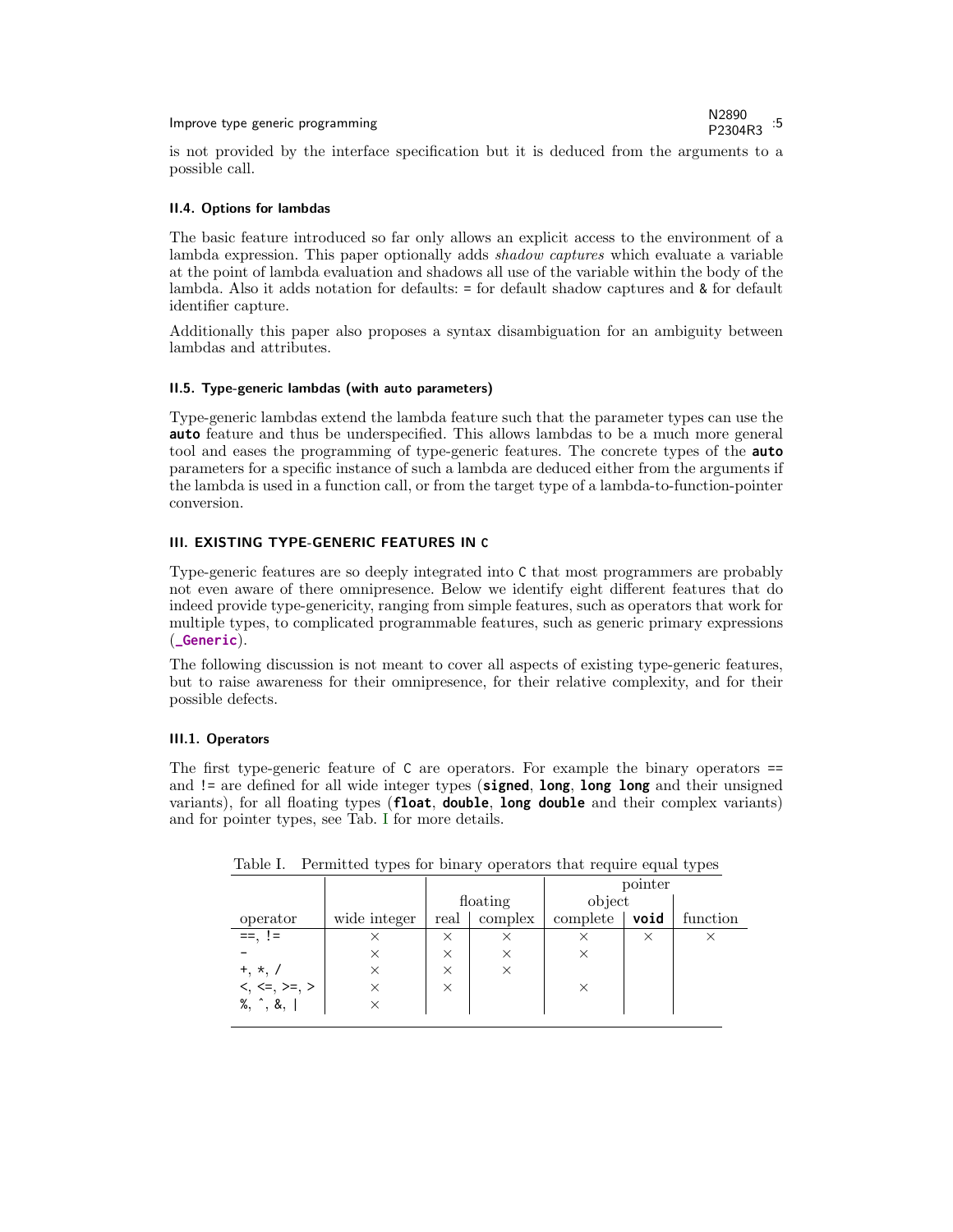

<span id="page-5-3"></span>Fig. 1. Upward conversion of arithmetic types. Black arrows conserve values, red arrows may occur for integer promotion or default argument conversion, blue arrows are reduction modulo  $2^N$ , well-definition of grey arrows depends on the platform, green arrows may loose precision

Thus, expressions of the form a\*b+c are by themselves already type-generic and the programmer does not have to be aware of the particular type of any of the operands. In addition, if the types of the operands do not agree, there is a complicated set of conversions (see below) that enforces equal types for all these operations. Other binary operators (namely shift operators, object pointer addition, array subscripting) can even deal with different operand types, even without conversion.

#### <span id="page-5-0"></span>III.2. Default promotions and conversions

N2890

If operands for the operators in Tab. [I](#page-4-4) don't agree, or if they are even types for which these operands are not supported (narrow integer types such as **bool**, **char** or **short**) a complicated set of so-called promotion and conversion rules are set in motion. See Fig. [1](#page-5-3) for an overview.

<span id="page-5-1"></span>III.2.1. Conversions. Whenever an arithmetic argument to a function or the LHS of an assignment or initialization has not the requested type of the corresponding parameter, there is a whole rule set that provides a conversion from the argument type to the parameter type.

```
1 printf (" result ␣is:␣%g\n", cosf (1) ) ;
```
Here, the **cosf** function has a **float** parameter and so the **int** argument 1 is first converted to 1.0f.

Figure [1](#page-5-3) shows the upward conversions that are put in place by C. These kind of conversions help to avoid to write several versions of the same function and allow to use such a function, to a certain extend, with several argument types.

<span id="page-5-2"></span>III.2.2. Promotion and default argument conversion. In the above example, the result of **cosf** is **float**, too, but **printf** as a variadic function cannot handle a **float**. So that value is converted to **double** before being printed.

Generally, there are certain types of numbers that are not used for arithmetic operators or for certain types of function calls, but are always replaced by a wider type. These mechanisms are called promotion (for integer types) or default argument conversion (for floating point).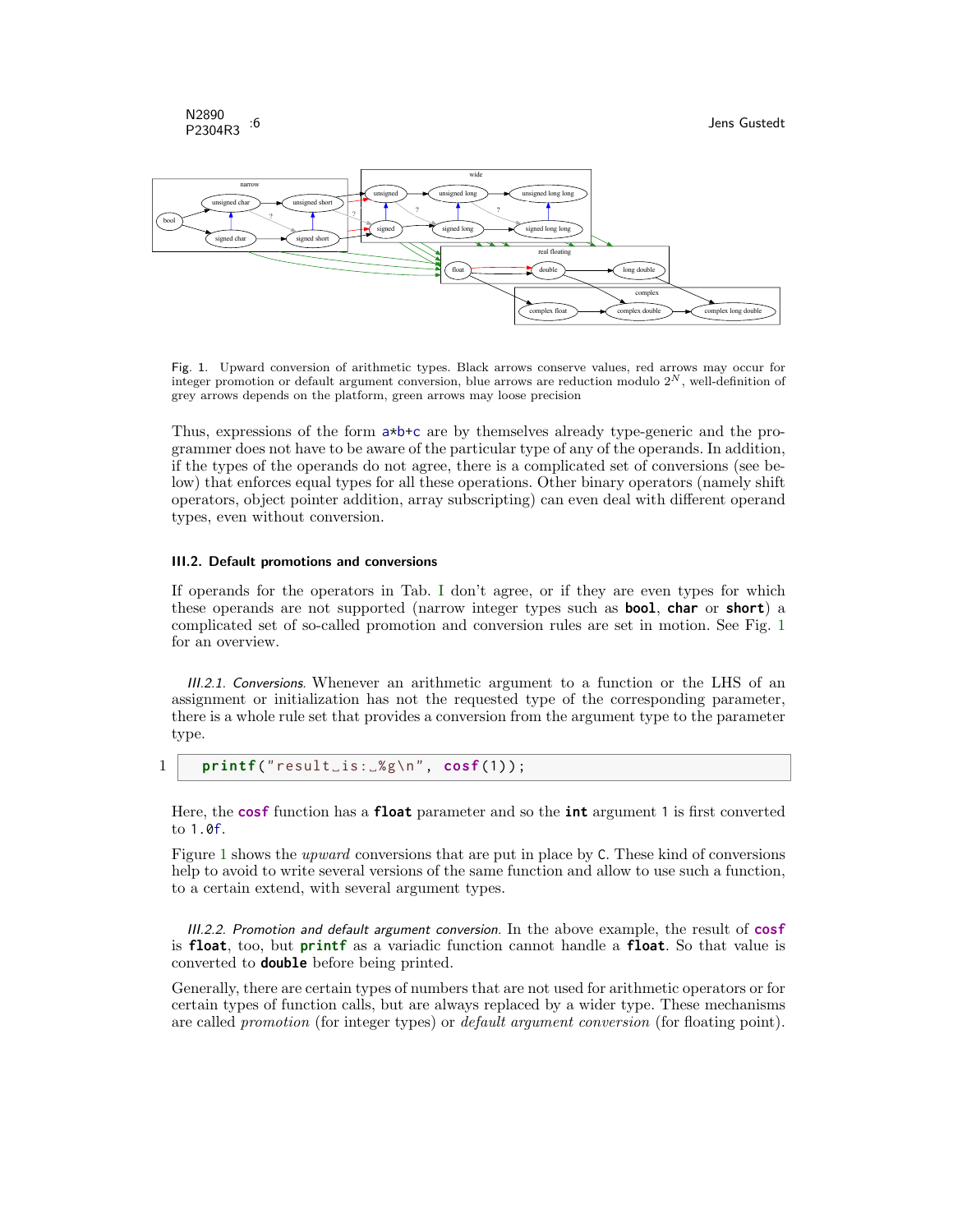## Improve type generic programming  $\Box$

# P<sub>2304R3</sub> :7

<span id="page-6-0"></span>III.2.3. Default arithmetic conversion. To determine the target type of an arithmetic operation, these concepts are taken on a second level. Default arithmetic conversion determines a common "super" type for binary arithmetic operators. For example, an operation -1 + 1U first performs the minus operation to provide a **signed int** of value −1, then (for arithmetic conversion) converts that value to an **unsigned int** (with value **UINT\_MAX**) and performs the addition. The result is an **unsigned int** of value 0.

#### <span id="page-6-1"></span>III.3. Macros

C's preprocessor has a powerful macro feature that is designed to replace identifiers (socalled object macros) and pseudo-function calls by other token sequences. Together with default arithmetic promotions it can be used to provide type-generic programming for several categories of tasks:

- type-generic expressions
- type-generic declarations and definitions
- type-generic statements that are not expressions

<span id="page-6-2"></span>III.3.1. Macros for type-generic expressions. A typically type-generic macro has an arithmetic expression that is evaluated and that uses default arithmetic conversion to determine a target type. For example the following macro computes a grey value from three color channels:

1 | # **define** GREY (R, G, B) (((R) + (G) + (B))/3)

It can be used for any type that would be used to represent colors. If used with **unsigned char** the result would typically be **int**, for **float** values the result would also be **float**.

Naming conventions, here for structure members r, g, and b, can also help to write type generic macros.

```
1 \mid #define \mid red(P) \mid (P.r)2 #define green (P) (P.g)
3 #define blue(P) (P.b)
4 #define grey(P) (GREY(P.r, P.g, P.b))
```
<span id="page-6-3"></span>III.3.2. Macros for declarations and definitions. Type defitions that then can use the above macros can also be provided by macros.

```
1 # define declareColor ( N ) typedef struct N N
2
3 declareColor(color8);
4 declareColor (color64);
5 declareColor ( colorF ) ;
6 declareColor (colorD);
7
8
9 #define defineColor(N, T) struct N { T r; T g; T b; }
10
11 defineColor (color8 , uint8_t ) ;
12 defineColor ( color64 , uint64_t ) ;
13 defineColor (colorF , float ) ;
14 defineColor (colorD , double ) ;
```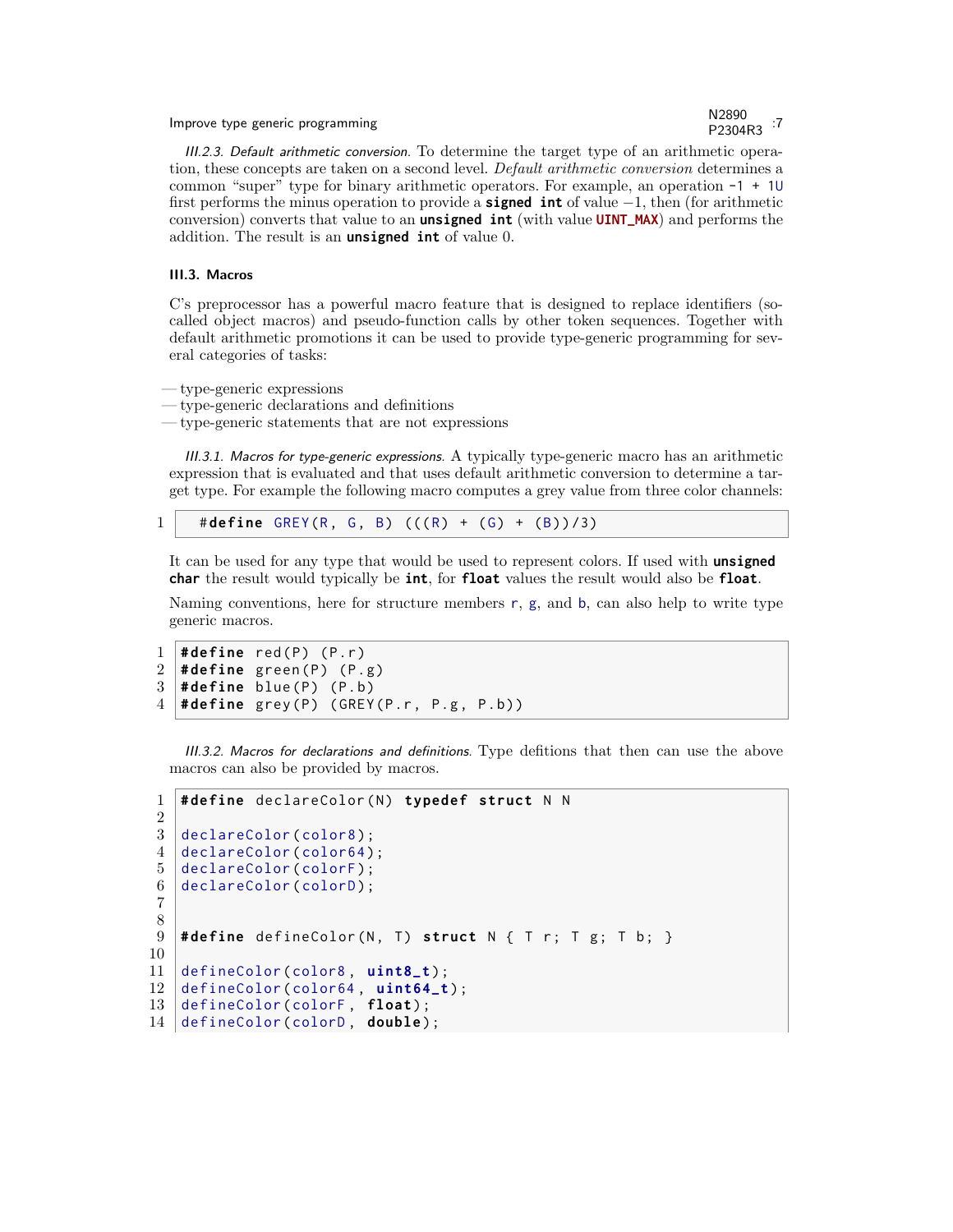<span id="page-7-0"></span>III.3.3. Macros placeable as statements. Macros can also be used to group together several statements for which no value return is expected. Unfortunately, coding properly with this technique usually has to trade in some uglyness and maintenance suffering. The following presents common practice for generic macro programming in C that can be used for any structure type T that has a **mtx\_t** member mut and a data member that is assignment compatible with BASE.

```
1 #define dataCondStore(T, BASE, P, E, D)
2 \mid do {
3 \mid T* _pr_p = (P);
4 \mid BASE _pr_expected = (E);
5 BASE \_pr\_desired = (D);
6 \parallel bool _pr_c ; \parallel7 \parallel do { \parallel8 \mid mtx_lock (\&_pr_p->mtx);
9 \mid _pr_c = (_pr_p->data == _pr_expected)
10 if (_pr_c) _pr_p->data = _pr_desired;
11 mtx_unlock (&_pr_p->mtx);
12 \left| \right. } while(!_pr_c); \left. \right.13 } while ( false )
```
Coded like that, the macro has several advantages:

- It can syntactically be used in the same places as a **void** function. This is achieved by the crude outer **do** ... **while**(**false**) loop.
- Macro parameters are evaluated at most once. This is achieved by declaring auxiliary variables to evaluate and hold the values of the macro arguments. Note that the definition of these auxiliary variables needs knowledge about the types T and BASE.
- Some additional auxiliary variables (here \_pr\_c) can be bound to the scope of the macro.

Additionally, a naming convention for local variables is used as to minimize possible naming conflicts with identifiers that might already be defined in the context where the macro is used. Nevertheless, such a naming convention is not fool proof. In particular, if the use of several such macros is nested, surprising interactions between them may occur.

#### <span id="page-7-1"></span>III.4. Variadic functions

Above we also have seen another C standard tool for type-generic interfaces, variadic functions such as **printf**:

```
1 int printf ( char const format [ static 1], ...);
```
The ... denotes an arbitrary list of arguments that can be passed to the function, and it is mostly up to a convention between the implementor and the user how many and what type of arguments a call to the function may receive. There are notable exceptions, though, because with the ... notation all arguments that are narrow integers or are **float** are converted, see Figure [1.](#page-5-3)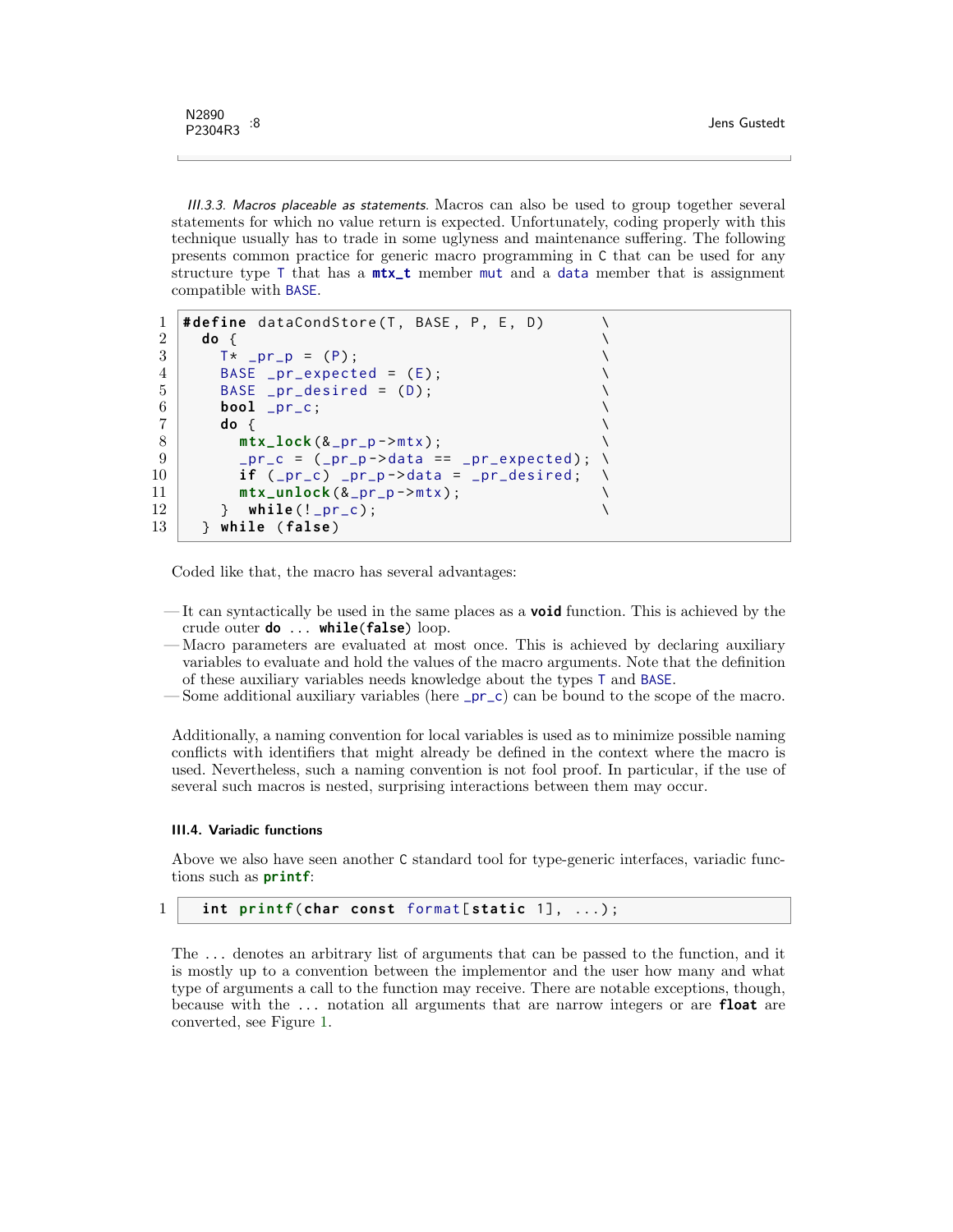For such interfaces in the C standard library modern compilers can usually check the arguments against the format string. In contrast to that, user specified functions remain usually unchecked and can present serious safety problems.

#### <span id="page-8-0"></span>III.5. function pointers

Function pointers allow to handle algorithms that can be made dependent of another function. For example, here is a generic function that computes an approximation of the derivative of function func in point x:

```
1 typedef double math_f ( double ) ;
2
3 inline double tangent5 ( math_f * func , double x, double ε) {
4 double h = \varepsilon \times x;
5 return (-func(x + 2*h) +8*func(x + h)6 -8 \times func (x - h) + func (x - 2 \times h) /(12 \times h);
7 }
```
#### <span id="page-8-1"></span>III.6. **void** pointers

The C library itself has some interfaces that use function pointers for type-genericity, namely **bsearch** and **qsort** receive a function pointer to the following function type

```
1 typedef int compar_t ( void const * , void const *) ;
```
with the understanding that the pointer parameters of such a function represent pointers to the same object type BASE, depending on the function, and that the return value is less than, equal to, or greater than  $\theta$  if the first argument compares less than, equivalent to, or greater than the second argument.

```
1 int comparDouble (void const * A, void const * B) {
2 double const * a = A;
3 double const * b = B;
4 return (*a < *b) ? -1 : ((*a == *b) ? 0 : +1);
5 \mid }
6
7 double tabd [] = { 1 , 4 , 2 , 3 , };
8 qsort (tab , sizeof tabd [0] , sizeof tab / sizeof tabd [0] ,
      comparDouble ) ;
```
This uses the fact that data pointers can be converted forth and back to **void** pointers, as long as the target qualification is respected. The advantage is that such a comparison (and thus search or sorting) interface can then be written quickly. The disadvantage is that guaranteeing type safety is solely the job of the user.

#### <span id="page-8-2"></span>III.7. Type-generic C library functions

C gained its first explicit type-generic library interface with the introduction of <tgmath.h> in C99. The idea here is that a functionality such as the cosine should be presented to the user as a single interface, a type-generic macro **cos**, instead of the three functions **cos**, **cosf** and **cosl** for **double**, **float** or **long double** arguments, respectively.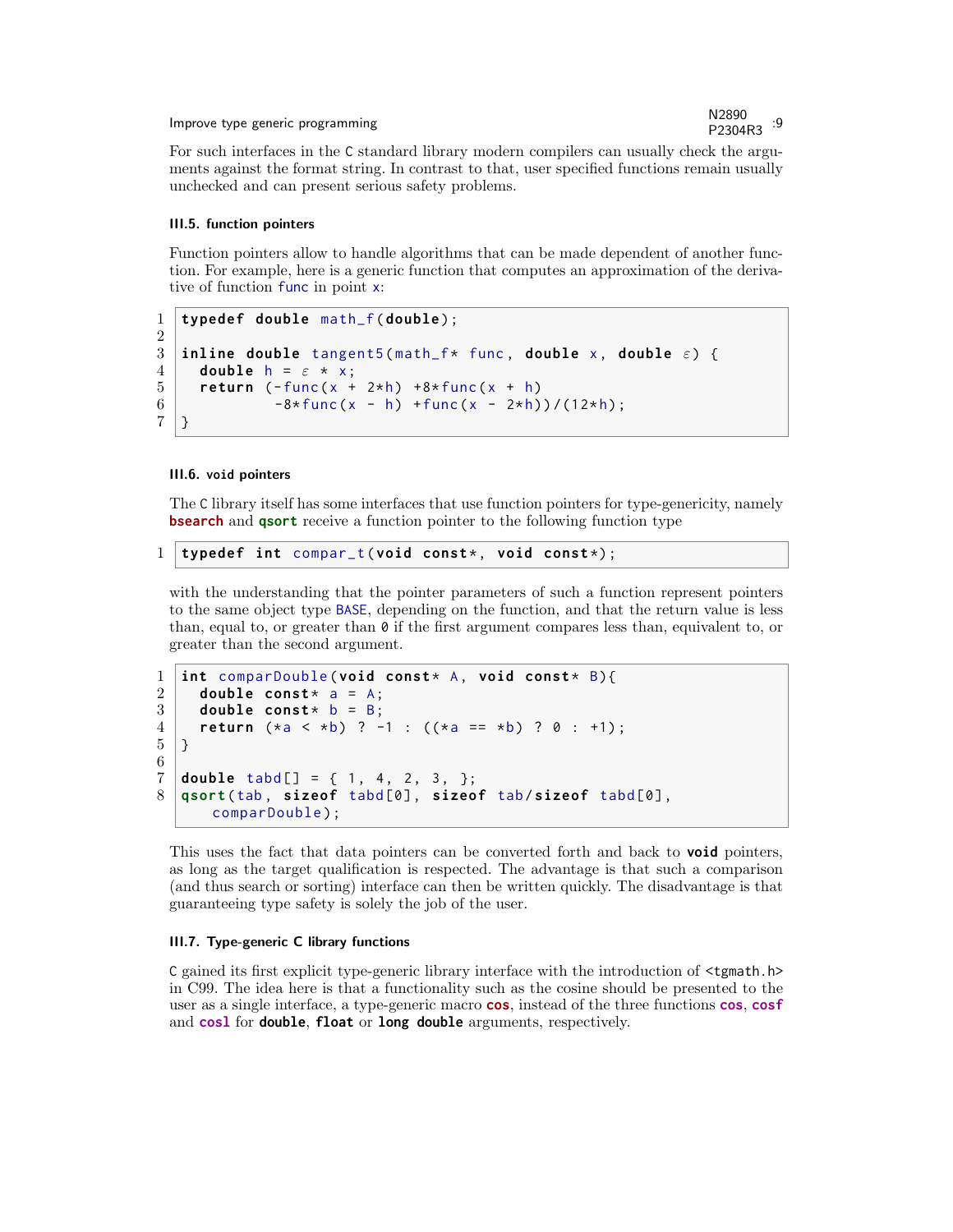```
N2890
P2304R3 :10 Jens Gustedt
```
At least for such one-argument functions the expectation seems to be clear, that such a functionality should return a value of the same type as the argument. In a sense, such type-generic macros are just the extension of C's operators (which are type-generic) to a set of well specified and understood functions. An important property here is that each of the type-generic macros in  $\epsilon$ tgmath.h> represents a finite set of functions in  $\epsilon$ math.h> or <complex.h>. Many implementations implemented these macros by just choosing a function pointer by inspecting the size of the argument, using the fact that their representations of the argument types all had different sizes.

Then, C11 gained a whole new set of type-generic functions in <stdatomic.h>. The difficulty here is that there is a possibly unbounded number of atomic types, some of which with equal size but different semantics, and so the type-generic interfaces cannot simply rely on the argument size to map to a finite set of functions. Implementations generally have to rely on language extensions to implement these interfaces.

#### <span id="page-9-0"></span>III.8. **\_Generic** primary expressions

C11 introduced a new feature, generic primary expressions, that was primarily meant to implement type generic macros similar to those in <tgmath.h>, that is to perform a choice of a limited set of possibilities, guided by the type of an input expression. By that our example for **cos** from above could be implemented as follows:

```
\begin{array}{ccc} 1 & # \text{define } \cos(X) \\ 2 & & \text{generic}(\ell X) \end{array}\begin{array}{ccc} 2 & \text{.} \textsf{generic} \left( \left( \texttt{X} \right), \right. & \hspace{3.5cm} \backslash \\ 3 & \text{.} \textsf{float}: \text{ } \textsf{cosf} \, . \end{array}float: \cosh, \qquad \qquad \setminus4 long double : cosl , \
5 default : cos) (X)
```
That is a **\_Generic** expression is used to choose a function pointer that is then applied to the argument X. Note that here **\_Generic** only uses X for its type and does not evaluate it, that the result type of the **\_Generic** is the type of the chosen expression, and, that the library function **cos** can be used within the macro, because C macros are not recursive. Thus, this technique allows an "overload" of some sort of the function **cos** with the macro **cos**. Another implementation could be as follows:

```
1 \mid # define cos(X)2 \mid _Generic ((X),
3 float: cos f((float)X),
4 long double : cosl (( long double )X) , \
5 default : cos(( double )X) )
```
By this, **cosf** and **cosl** themselves could even be macros and the compiler would not have to use the corresponding function pointers.

The concept of generic primary expressions goes much further than for switching between different function pointers. For example, the following can do a conversion of a pointer value P according to the type of an additional argument X.

```
1 #define getOrderCP(X, P) \qquad \qquad \setminus2 \parallel \text{ \_} \text{Generic}((X) ,
3 float : (float const*)(P),
4 double : ( double const *) (P) , \
5 long double : ( long double const *) (P) , \
```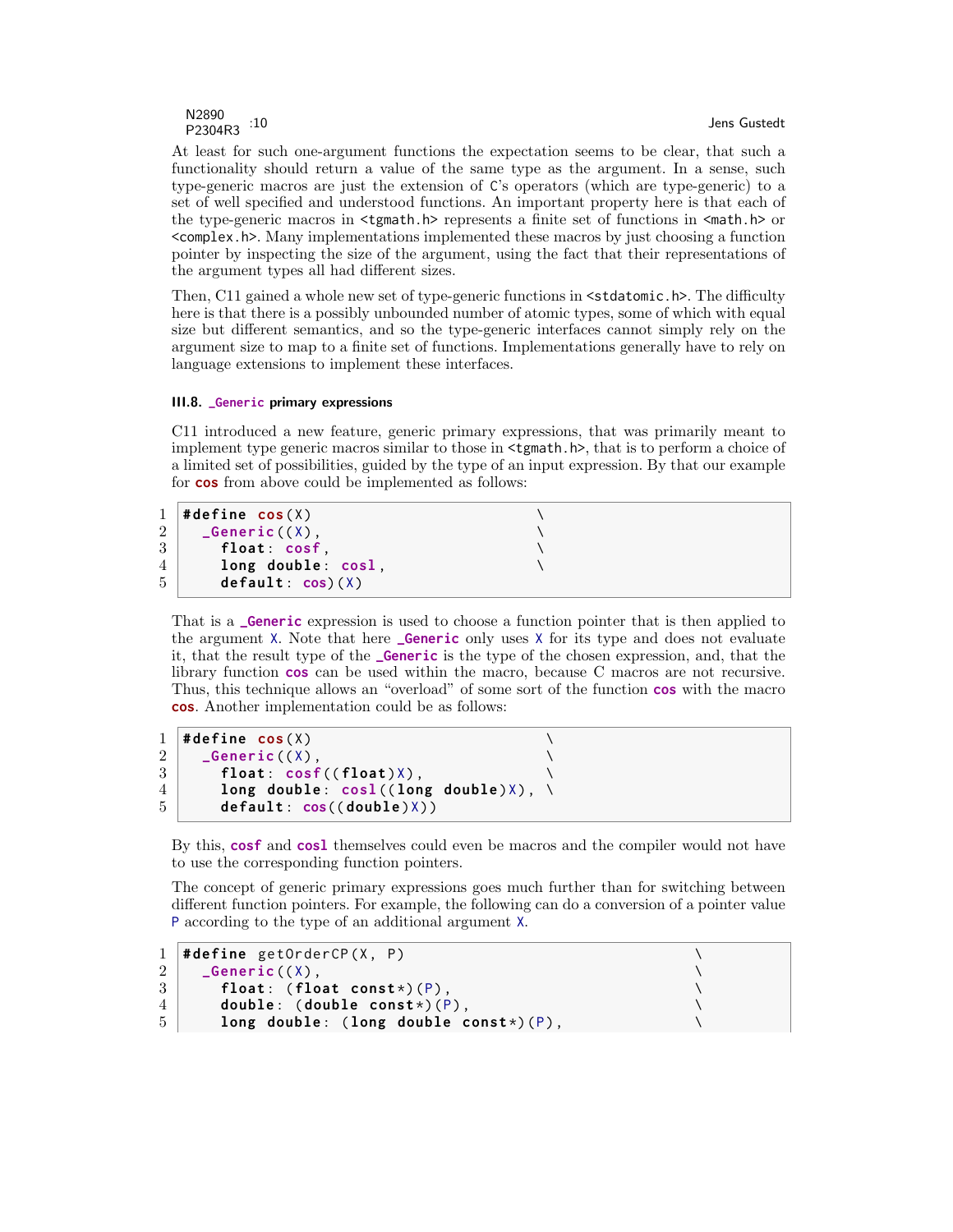```
Improve type generic programming<br>
D2390
                                                         P2304R3 :11
6 unsigned: (unsigned const*)(P), \gamma unsigned long: (unsigned long const*)(P), \gammaunsigned long: (unsigned long const*)(P),
8 ... /* other ordered arithmetic types */ ... \setminus9 )
```
Still, the important concepts are the same: X is only used for its type, and the type of the expression itself corresponds to the type of the choosen expression.

#### <span id="page-10-0"></span>IV. MISSING FEATURES

#### <span id="page-10-1"></span>IV.1. Temporary variables of inferred type

One of the most important restrictions for type-generic statements above [\(III.3.3\)](#page-7-0) was that the macro needed arguments that encoded the types for which the macro was evaluated. This not only inconvenient for the user of these macros but also an important source of errors. If the user chooses the wrong type, implicit conversions can impede on the correctness of the macro. For our example dataCondStore a wrong choice of the type BASE **float** instead of **double** could for example have the effect that the equality test never triggers, and thus that the inner loop never terminates.

In accordance with C's syntax for declarations and in extension of its semantics, C++ has a feature that allows to infer the type of a variable from its initializer expression.

 $1$  auto  $y = cos(x)$ ;

This eases the use of type-generic functions because now the return value and type can be captured in an auxiliary variable, without necessarily having the type of the argument, here x, at hand. This can become even more interesting if the return type of type-generic functions is just an aggregation of several values for which the type itself is just an artefact:

```
1 # define div (X , Y ) \
   \angleGenerix ((X) +(Y), \angle3 int: div,
4 long : ldiv , \
5 long long : lldiv ) \
6 ((X), (Y))7
8 auto res = div (38484848448 , 448484844) ; // int or long ?
9 auto a = b * res. quot + res. rem;
```
Used in the macro from [III.3.3,](#page-7-0) this can easily remove the need for the specification of the types T and BASE:

```
1 #define dataCondStoreTG(P, E, D)
2 \mid do {
3 \mid auto * \perp pr \perp p = (P);
4 auto pr<sup>ex pexpected = (E);</sup>
5 auto \lnot p r desired = (D);
6 \mid bool _pr_c;
7 \parallel do {
8 \mid mtx_lock (\&_pr_p->mtx);
9 \mid _pr_c = (_pr_p->data == _pr_expected);
```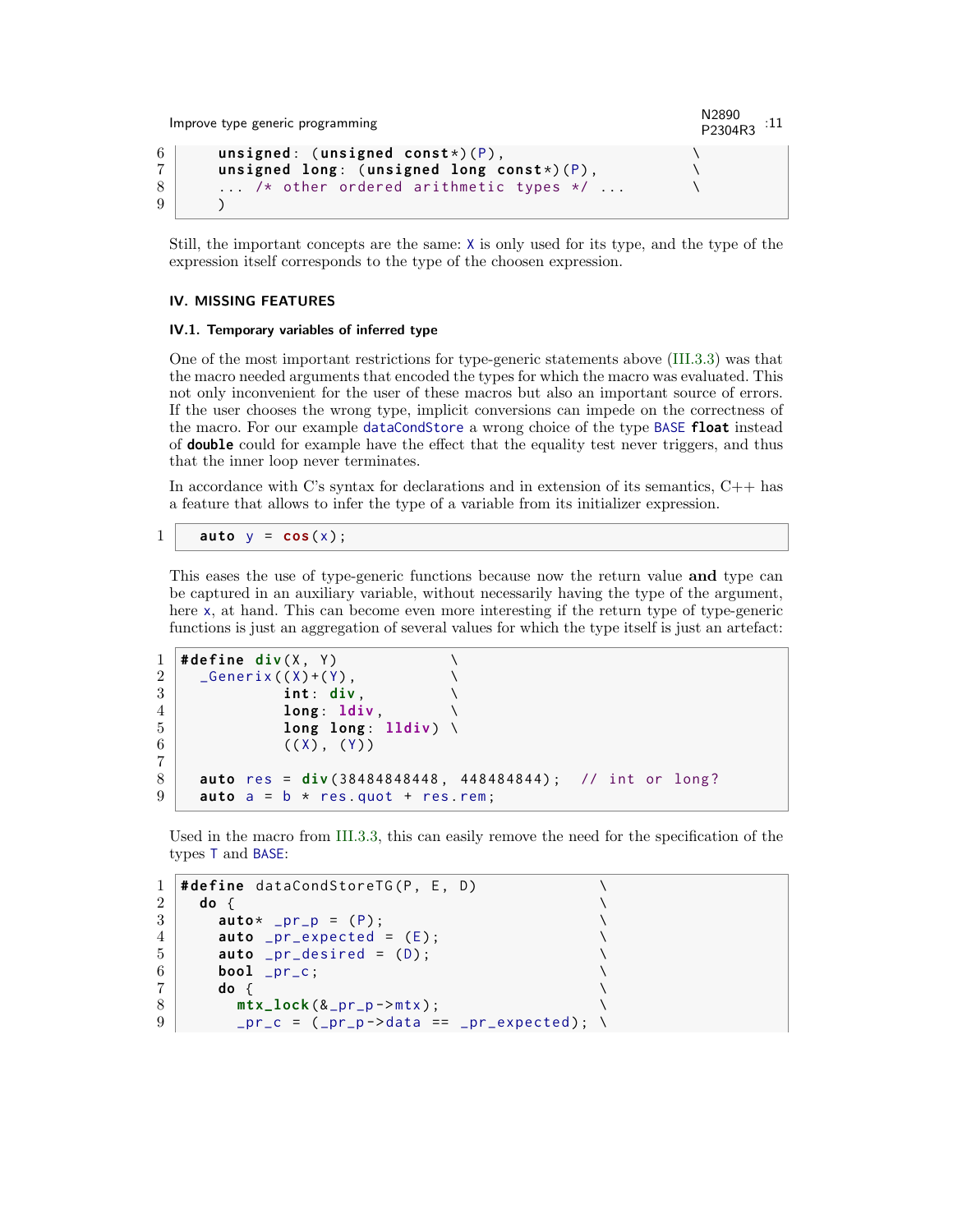|    | N <sub>2890</sub><br>:12<br>P2304R3     | Jens Gustedt |
|----|-----------------------------------------|--------------|
| 10 | $if$ (_pr_c) _pr_p->data = _pr_desired; |              |
| 11 | $mtx\_unlock(&_{pr-p->mtx):$            |              |
| 12 | while( $!\_pr\_c$ );                    |              |
| 13 | while (false)                           |              |

#### <span id="page-11-0"></span>IV.2. Controlled encapsulation

Even as presented now, the macro dataCondStoreTG has a serious flaw that is not as apparent as it should be. The assignment of the values of E and D to \_pr\_expected and \_pr\_desired is not independent. This is, because D itself may be an expression that contains a reference to an identifier prevented, and thus the intended evaluation of D (before even entering the macro) is never performed, but a completely different value (depending on E) is used instead.

1 dataCondStoreTG(P, 4, 3\*\_pr\_expected);

The result of the macro then depends on the order of specification of the variables \_pr\_expected and \_pr\_desired. This kind of interaction is the main reason why we had to chose these ugly names with a \_pr\_ prefix in the first place: they reduce the probability of interaction between the code inside the macro and its caller.

 $C++$  has a feature that is called *lambda*. In its simplest form (that we call *function literal*) it provides just the possibility to specify an anonymous function that only interacts with its context via parameters:

```
1 auto const dataCondStoreλDD =<br>2 [1(DD *p. double expected.
     2 []( DD *p, double expected , double desired ) {
3 bool c;
4 do {
5 mtx_lock (8p->mtx);
6 c = (p->data == expected);
7 if (c) p->data = desired;
8 mtx_unlock (&p->mtx);
9 } while (!c) ;
10 \mid \};
11
12 dataCondStore\lambdaDD(pDD, 0.5, 0.7);
```
Here, we may now chose "decent" variable and parameter names, because we know that they will not interact with a calling context.

When we combine lambdas with the **auto** feature for the parameters, this tool becomes even more powerful, because now we have in fact a way to describe a type-generic functionality without having to worry about the particular types of the arguments nor of an uncontrolled interaction with the calling environment.

```
1 #define dataCondStore\lambda2 []( auto *p, auto expected, auto desired) { \
3 \mid bool c; \setminus4 do { \
5 \mid \text{mix\_lock} (\& p \rightarrow \text{mix}) ;6 \mid c = (p->data == expected);
```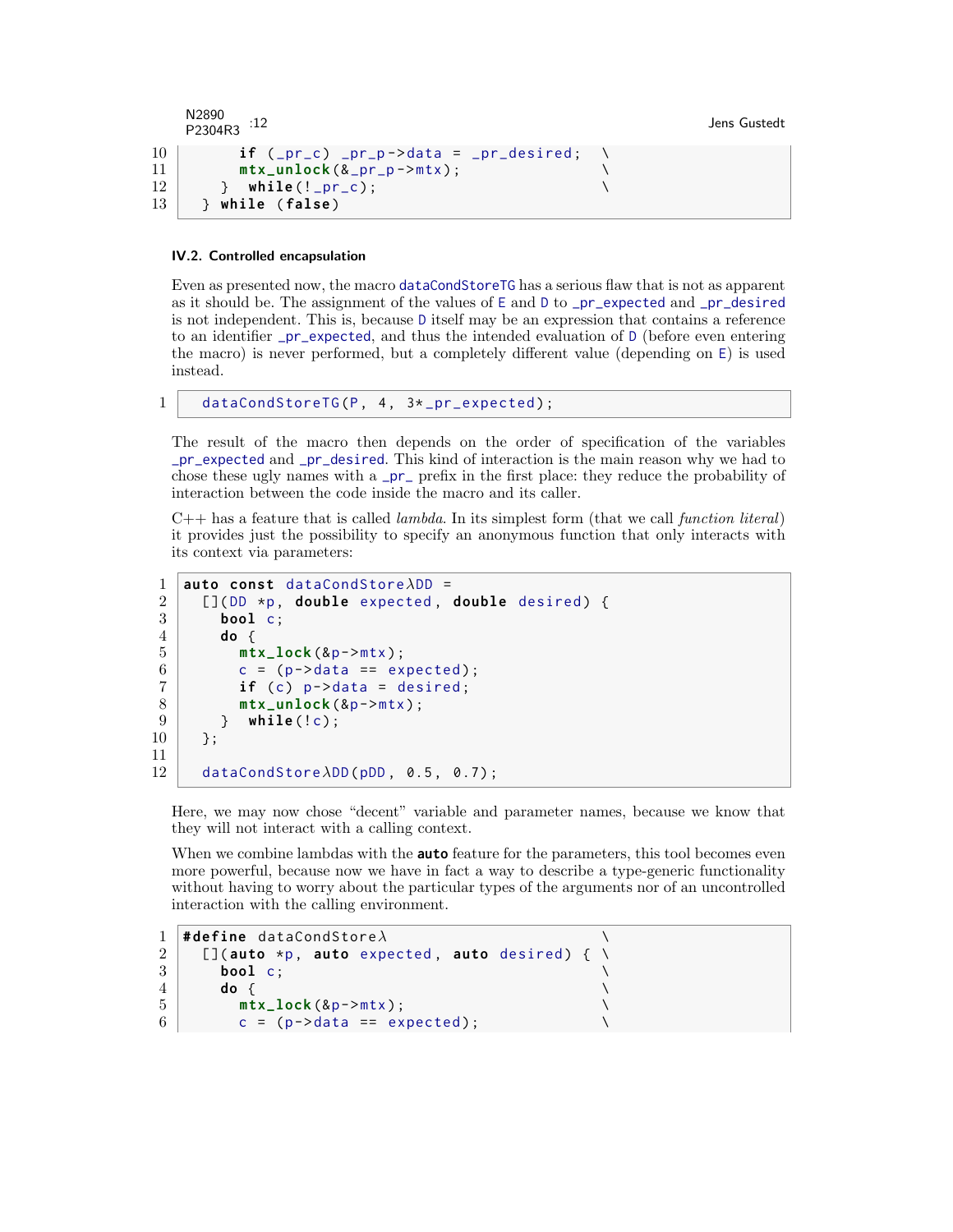Improve type generic programming<br>  $\frac{1}{2}$  negative negative negative negative negative negative negative negative negative negative negative negative negative negative negative negative negative negative negative negativ

```
7 if (c) p->data = desired;
8 \mid \text{mtx\_unlock} (\& p \rightarrow \text{mtx});
9 \mid \qquad} while(!c);
10 }
11
12 dataCondStore\lambda(pDD, 0.5, 0.7);
13 dataCondStore\lambda(pFF, 0.1f, 0);
```
#### <span id="page-12-0"></span>IV.3. Controlled constant propagation

The above form of lambdas for function literals is introduced by an empty pair of brackets [] to indicate that the lambda does not access to any automatic variables from the calling context. More general forms of lambdas called *closures* are available in  $C++$  that provide access to the calling context.

The idea is that the body of a closure may use identifiers that are free, that is that don't have a definition that is provided by the lambda itself but by the calling context.  $C++$  has a strict policy here, that such free variables must be explicitly named within the brackets, or that the bracket should have a = token to allow any such free variables to appear. For example a lambda expression as in the following

```
1 auto const tangent5\lambda = [\varepsilon](math_f* func, double x) {
2 double h = \varepsilon \times x;
3 return (-func(x + 2*h) +8*func(x + h)4 -8*func(x - h) + func(x - 2*h)/(12*h);5 | };
```
captures the value  $\varepsilon$  from the environment and freezes it for any use of the tangent5 $\lambda$  closure to the value at the point of evaluation of the lambda (and not the call).

An even more extended form of this allows the assignment of any expression to the free variables:

```
1 #define TANGENT5 (F, E) [func = (F), ε = (E)](double x) { \
2 double h = \varepsilon * x;
\begin{array}{c|c} 3 & \text{return } (-\text{func}(x + 2*h) + 8* \text{func}(x + h) & -8* \text{func}(x - h) + \text{func}(x - 2*h))/(12*h): & \end{array}4 \mid -8 \star \text{func} (x - h) + \text{func} (x - 2 \star h)) / (12 \star h) ;5 | }
\frac{6}{7}7 int main ( int argc , char * argv [ static argc +1]) {
8 auto const f0 = argc > 1 ? & sin : & cos ; // function pointer
9 auto const f1 = TANGENT5 (f0 , 0x1E -12) ; // lambda value
10 auto const f2 = TANGENT5 (f1 , 0x1E -12) ; // lambda value
11 auto const f3 = TANGENT5 (f2 , 0x1E -12) ; // lambda value
12
13 for ( double x = 0.01; x < 4; x += 0.5) {
14 printf ("%g␣%g␣%g␣%g\n", f0(x) , f1(x) , f2(x) , f3(x) ) ;
15 }
16 | }
```
Here, three lambdas are evaluated and assigned to **auto** variables f1, f2 and f3, respectively. By that technique, the compiler is free to optimize the code in the body of the lambda with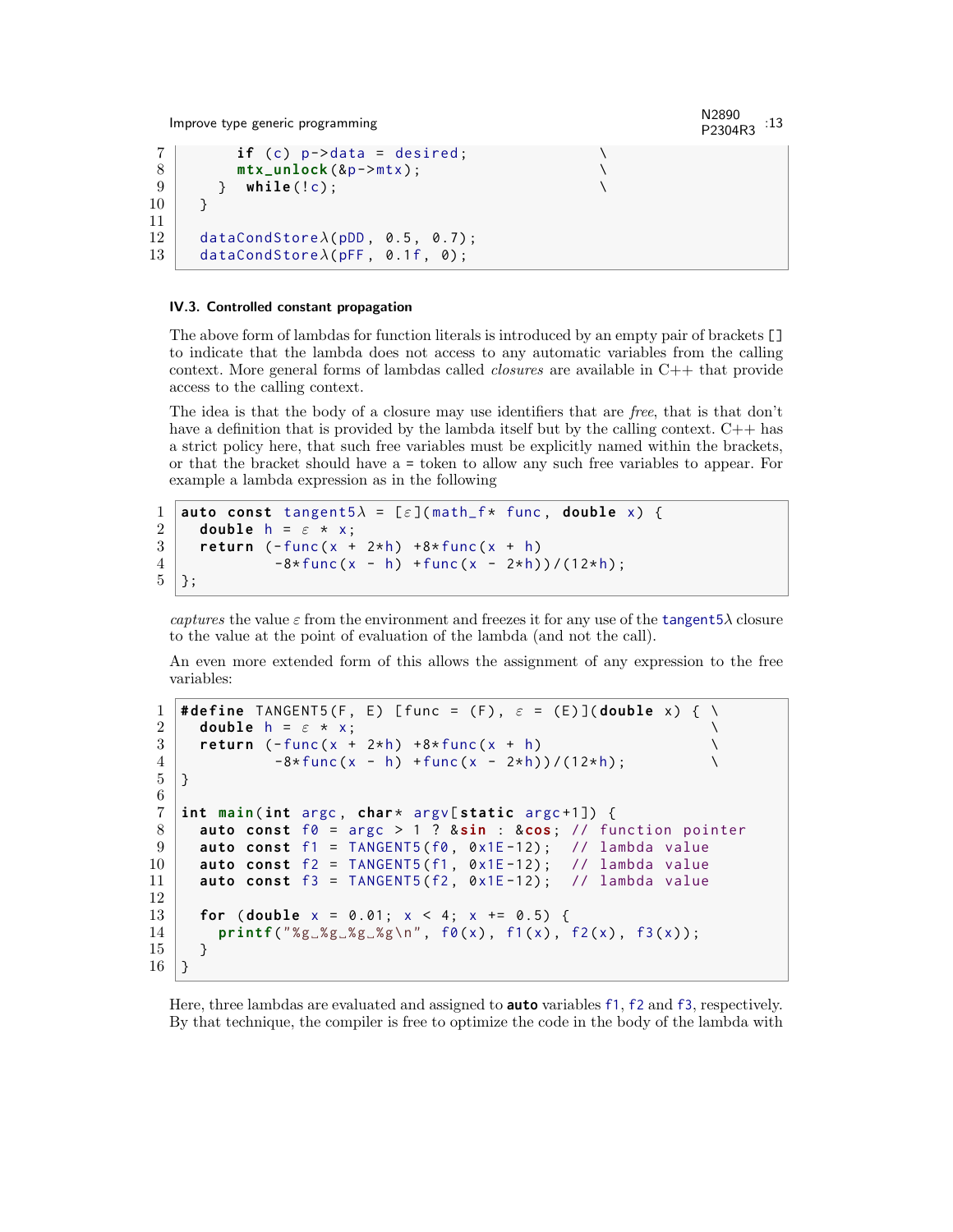```
N2890
P2304R3 :14 Dens Gustedt P2304R3 is the set of the set of the set of the set of the set of the set of the set of the set of the set of the set of the set of the set of the set of the set of the set of the set of the s
```
respect to the possible values of func and  $\varepsilon$ , and then to use these optimized versions within the **for** loop as indicated.

#### <span id="page-13-0"></span>IV.4. Automatic instantiation of function pointers

Library programmers often need a seamless tool to describe and implement a generic feature, and, from time to time, they need the possibility to instantiate a function pointer for a certain set of function arguments from there. **\_Generic** provides the complete opposite of that: previously unrelated specialized function pointers are stitched together into one feature.

C++'s lambda model allows to provide such a more practical tool, namely it allows to instantiate function pointers from all function literals.

```
1 auto const sortDouble =
2 // function literal
3 []( size_t len , double const ar[ static len ]) {
4 // function pointer
5 int (* comp ) ( void const * , void const *) =
6 // function literal
7 []( void const * A, void const * B) {
8 double const * a = A;
9 double const \star b = B;
10 // returns -1, 0, or +1, an int
11 return (*a < *b) ? -1 : ((*a == *b) ? 0 : +1);12 };
13 qsort (ar , sizeof ar [0] , len , comp ) ;
14 );
15 // no return statement , void
16 };
17
18 double tabd \begin{bmatrix} 1 & 2 & 3 \\ 1 & 4 & 2 \end{bmatrix};
19 sortDouble ( sizeof tab / sizeof tabd [0] , tabd ) ;
```
That is, all lambdas without capture can be converted implicitly or explicitly to a function pointer with a prototype that is compatible with the parameter and return types of the lambda. If such an attempt is made and the parameter types are not compatible, an error (constraint violation) occurs and the compilation should abort. In the above example the inner lambda has two parameters of type **void const**\* and its **return** expression has type **int**. Thus its lambda type is convertible to the function pointer type as indicated.

Such a conversion to a function pointer can be done implicitly as above, in an intialization, assignment or by passing a lambda as an argument to a function call. It can also come from an explicit conversion, that is a cast operator.

#### <span id="page-13-1"></span>IV.5. Automatic instantiation of specializations

When the parameters of a lambda use the **auto** feature, we have a *type-generic* lambda, that is a lambda that can receive different types of parameters. When such a lambda is used, the underspecified parameter types must be completed, such that the compiler can instantiate code that has all types fixed at compile time.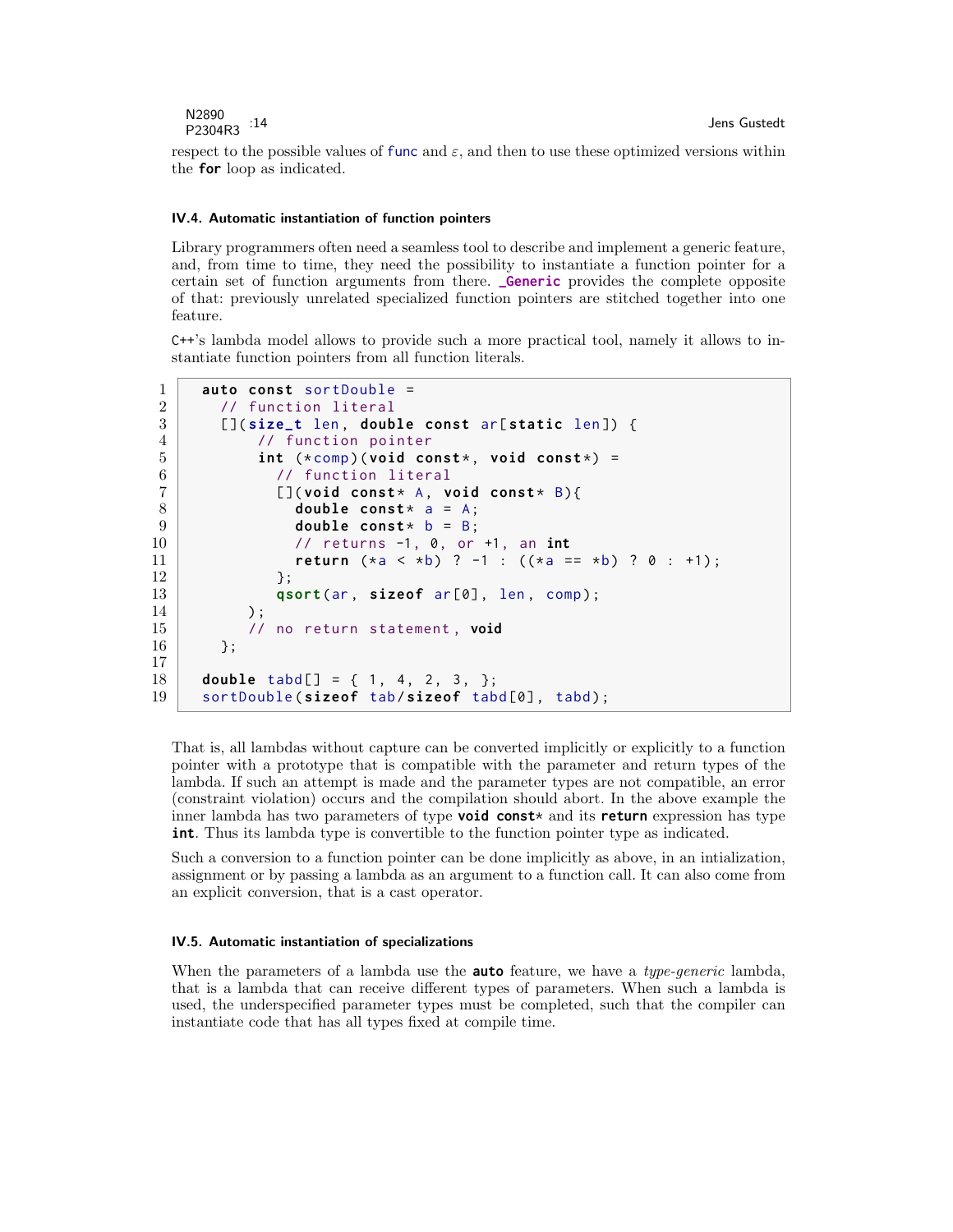$P2304R3$  :15

Improve type generic programming<br>  $\frac{1}{2}$  negative negative negative negative negative negative negative negative negative negative negative negative negative negative negative negative negative negative negative negativ

If there are no captures, one possibility to determine the parameter types is to assign such a type-generic lambda to a function pointer:

```
1 # define TANGENT5TG ( auto * func , auto x , auto ε) { \
2 auto h = \varepsilon \star x;
3 \mid return (-func(x + 2*h) +8* func(x + h)
4 \mid -8 \star \text{func} (x - h) + \text{func} (x - 2 \star h)) / (12 \star h) ;5 | }
6
7 typedef double math_f ( double ) ;
8 typedef float mathf_f ( float ) ;
9 typedef long double mathl_f ( long double ) ;
10
11
12 double (* tangent5 ) ( math_f * , double , double ) = TANGENT5TG ;
13 float (* tangent5f ) ( mathf_f * , float , float ) = TANGENT5TG ;
14 long double (* tangent5l ) ( mathl_f * , long double , long double ) =
       TANGENT5TG ;
```
Here, again, such a conversion to a function pointer can only be formed if the parameter and return types can be made consistent.

The following shows how an inner lambda can even be made type-generic, such that it synthesizes a function pointer on the fly, whenever the outer lambda is instantiated:

```
1 #define sortOrder<br>2 [1(size_t len
        [ ](size_t len, auto const ar[static len]) { \qquad \qquad \setminus3 qsort (ar , sizeof ar [0] , len , \
4 []( void const * A, void const * B) { \
\begin{array}{c|c|c|c|c|c} 5 & \text{auto const} \star a = \text{getOrderCP(}a\Gamma[\emptyset], \hspace{0.1cm} A); & \hspace{0.2cm} \backslash \\ 6 & \text{auto const} \star \hspace{0.1cm} B = \text{getOrderCP(}a\Gamma[\emptyset], \hspace{0.1cm} B); & \hspace{0.2cm} \backslash \end{array}auto const * B = getOrderCP(ar[0], B);
7 return (*a < *b) ? -1 : ((*a == *b) ? 0 : +1); \
 8 \hspace{2em} \lambda9 \hspace{2.5cm} );
10 }
11
12 void (*sortd) (size_t len, double const ar[static len])
13 = sortOrder;
14 void (* sortu ) ( size_t len , unsigned const ar[ static len ])
15 = sortOrder;
16
17 double tabd [] = { 1, 4, 2, 3, };
18 // semantically equivalent
19 | sortOrder (sizeof tab/sizeof tabd [0], tabd);
20 sortd (sizeof tab/sizeof tabd [0], tabd);
21
22 unsigned tabu [] = { 1, 4, 2, 3, };
23 // semantically equivalent
24 sortOrder ( sizeof tabu / sizeof tabu [0] , tabu ) ;
25 sortu(sizeof tabu/sizeof tabu[0], tabu);
```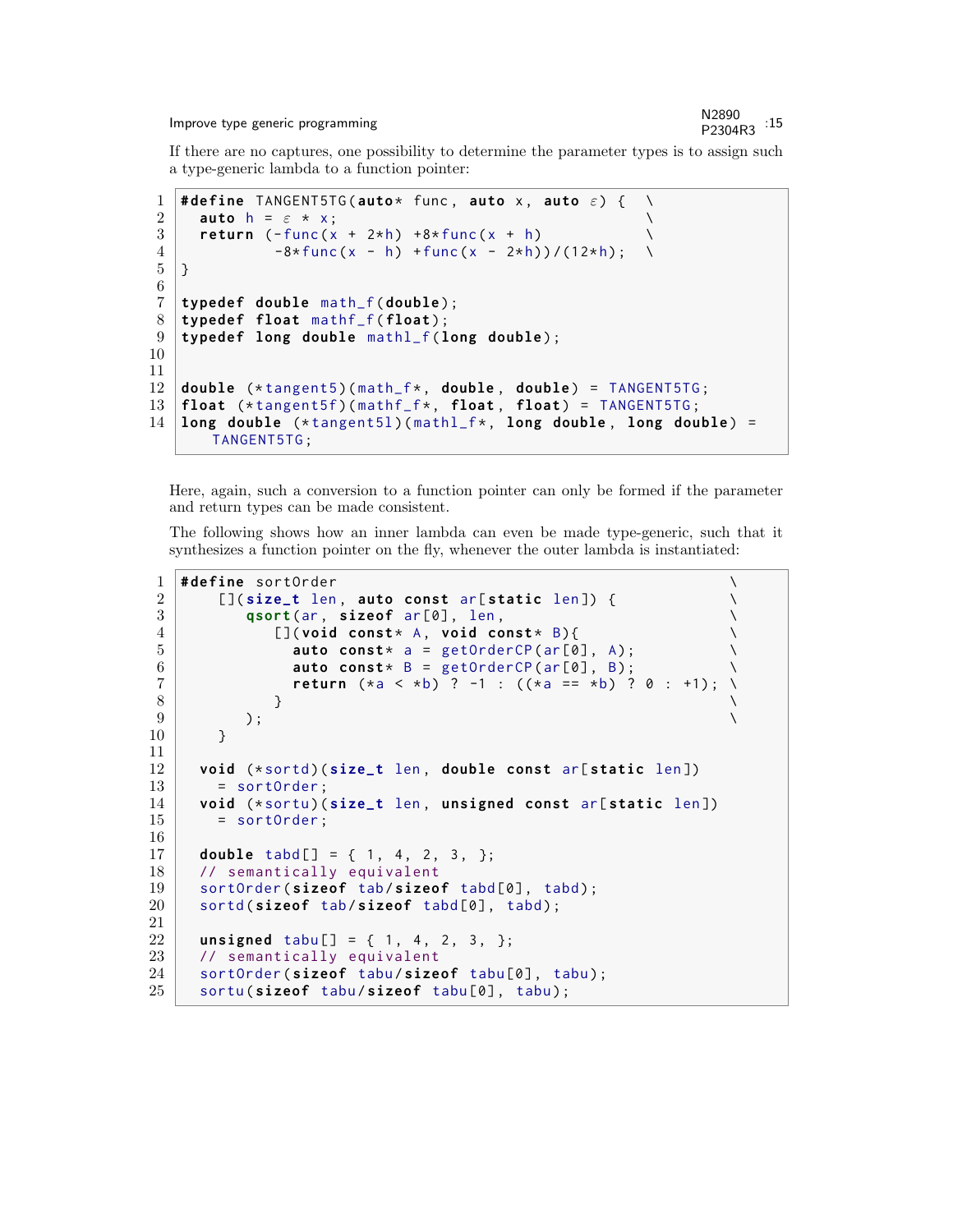Here, we use the type-generic macro getOrderCP from above which does not evaluate its first argument, ar[0] in this case, but only uses it for its type. Remember that the visiblity rules for identifiers from outer scopes are the same as elsewhere, only the access to automatic variables is constrained or allowed by the capture clause. Thus, such a use for the type inside the inner lambda is allowed, and provides a lambda that is dependent on the type of ar[0].

#### <span id="page-15-0"></span>IV.6. Direct type inferrence

The possibility of inferring a type via the **auto** feature has the property that it is only possible for an expression that is evaluated in an initializer, and thus it first undergoes lvalue, array-to-pointer or function-to-pointer conversion before the type is determined. In particular, by this mechanism it is not possible to propagate qualifiers (including **\_Atomic**) nor to conserve array dimensions.

C++ has the **decltype** operator and many C compilers have a **\_\_typeof\_\_** extension that fills this gap. For the following we assume a **typeof** operator that just captures the type of an expression or typename that is passed as an argument.

```
1 int i;
 2 // an array of three int
 3 typeof (i) iA[] = { 0, 8, 9, };
 4
 5 double A [4];
 6 typedef typeof (A) typeA ;
 7 // equivalent definition
8 typedef double typeA [4];
9 // equivalent declaration
10 typeA A;
11 // equivalent declaration
12 typeof ( double [4]) A;
13 // mutable array of 4 elements intialized to 0
14 typeof (A) dA = \{ 0 \};
15 // immutable array of 4 elements
16 typeof (A) const cA = { 0, 1, 2, 3, };
17
18 // infer the type of a function
19 typeof (sin) cos;
20 // equivalent declaration
21 double cos ( double ) ;
\frac{22}{23}// infer the type of a function pointer and initialize
24 typeof (sin) * const \Delta = cos;<br>25 // equivalent definition
      // equivalent definition
26 auto \times const \Delta = cos;
27 // equivalent definition
28 \vert const auto \Delta = cos;
29 // equivalent definition
30 double (*const \Delta) (double) = cos;
```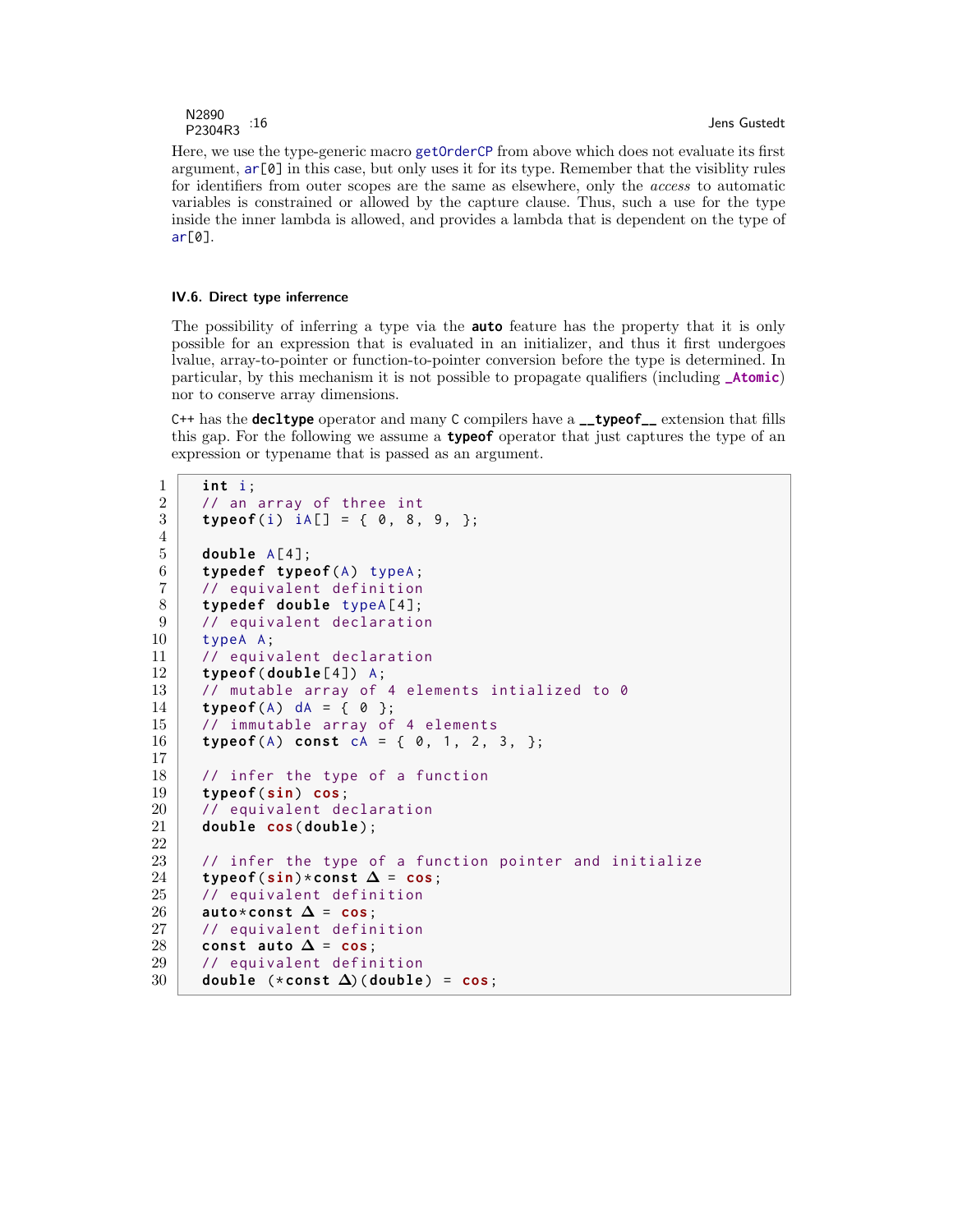Improve type generic programming<br>  $\frac{1}{2}$  negative negative negative negative negative negative negative negative negative negative negative negative negative negative negative negative negative negative negative negativ

In particular, for every declared identifier id with external linkage (that is not also thread local) the following redundant declaration can be placed anywhere where a declaration is allowed.

1 **extern typeof** (id) id;

A **typeof** operator can be used everywhere where an **typedef** identifier can be used. It can not only applied to type expressions and identifiers as above, but also to any valid expression:

```
1 #define sortOrder<br>2 [](size_t len
        [ ](size_t len, auto const ar[static len]) { \qquad \qquad \setminus\begin{array}{ccc} 3 & \text{~~} \end{array} qsort(ar, sizeof ar[0], len, \qquad \qquad \backslash4 []( void const * A, void const * B) { \
5 typeof (ar [0]) * a = A;
\begin{array}{c|c|c|c|c} 6 & \text{typeof(ar[0])\star b = B;} \ \hline 7 & \text{return } (*a < *b) & ? & -1 \end{array}return (*a < *b) ? -1 : ((*a == *b) ? 0 : +1)
 8 \hspace{2em} \lambda9 \hspace{2.5cm} );
10 }
11
12 void (*sortd) (size_t len, double const ar[static len])
13 = sortOrder;
14 void (*sortu) (size_t len, unsigned const ar[static len])
15 = sortOrder;
16
17 double tabd [] = { 1, 4, 2, 3, };
18 // semantically equivalent
19 sortOrder(sizeof tab/sizeof tabd[0], tabd);<br>20 sortd(sizeof tab/sizeof tabd[0], tabd);
     sortd (sizeof tab/sizeof tabd [0], tabd);
21
22 unsigned tabu [] = { 1, 4, 2, 3, };
23 // semantically equivalent
24 sortOrder (sizeof tabu/sizeof tabu [0], tabu);
25 | sortu (sizeof tabu/sizeof tabu [0], tabu);
```
By that we are now able to remove the call to getOrderCP from the inner lambda expression. The result is a macro sortOrder that can be used to sort any array as long as the elements that can be compared with the < operator. The only external reference that remains is the C library function **qsort**. That macro can be used to instantiate a function pointer or it can be used directly in a function call.

### <span id="page-16-0"></span>V. COMMON EXTENSIONS IN **C** IMPLEMENTATIONS AND IN OTHER RELATED PROGRAMMING LANGUAGES

In the following we are interested in features that extend current C for type-genericity but with one important restriction:

### Features that are proposed imply no ABI changes.

In particular, with the proposed changes we do not intend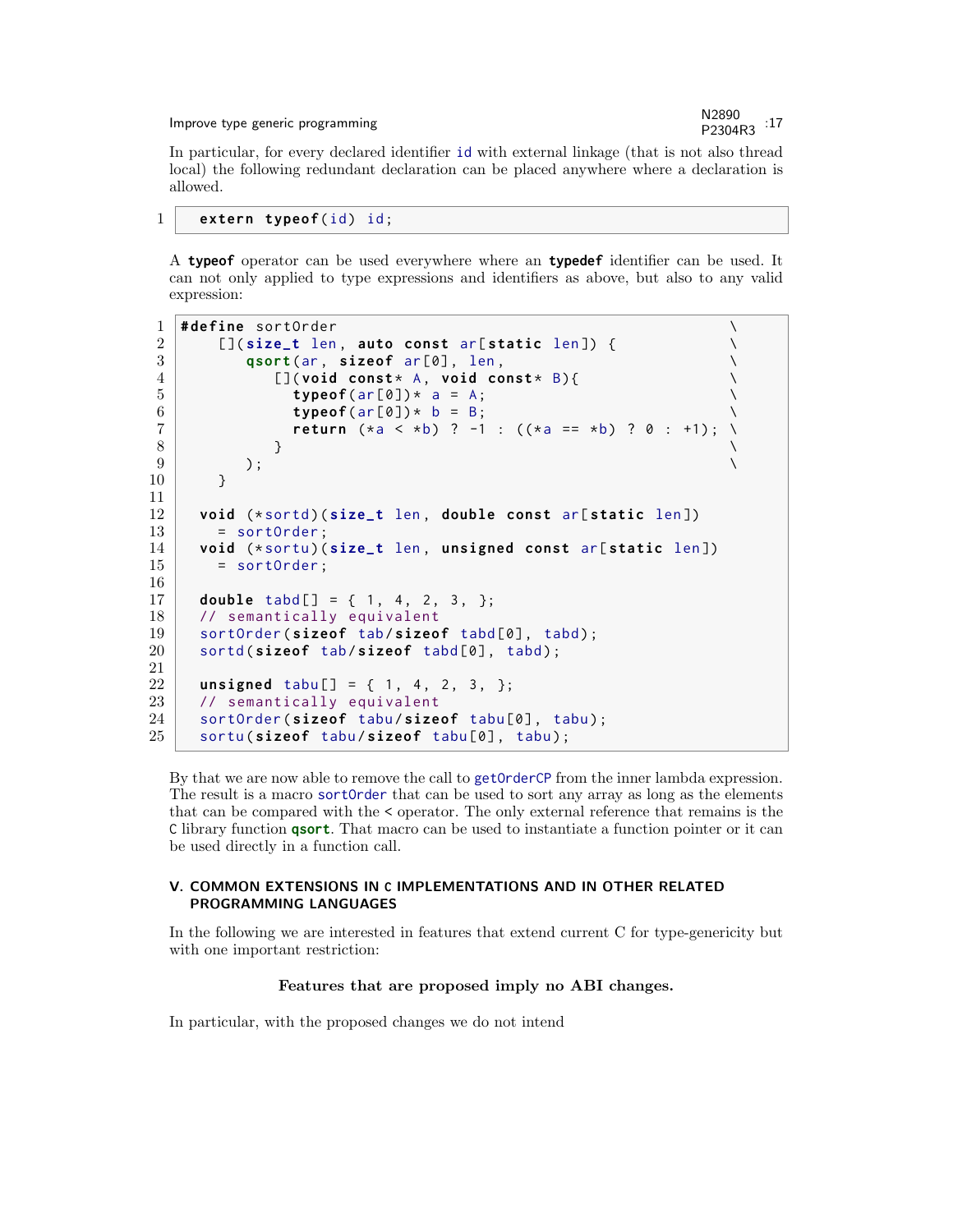N2890  $P2304R3$  :18  $P3304R3$ 

- to change the ABI for function pointers,
- to introduce linkage incompatibilities such as mangling,
- to modify the life-time of automatic objects, or
- to introduce other managed storage that is different from automatic storage.

There are a lot of features in the field that would need one or several points from the above, such as  $C^{++}$ 's template functions or functor classes, Objective C's \_block storage specifiers, or gcc's callable nested functions. All of these approaches have their merits, and this paper is not written to argue against their integration into C. We simply try first to look into the features that can do without, such that they might be easily adopted by programmers that are used to our concepts and implemented more widely than they already are.

#### <span id="page-17-0"></span>V.1. Type inferrence

Besides the possibility of functional expression, declaring parameters, variables and return values of inferred type is a crucial missing feature for an enhancement of standard C towards type-genericity. This allows to declare local, auxiliary, variables of a type that is deduced from parameters and to return dependent values and types from functional constructs.

We found several existing extensions in  $C$  or related languages that allow to infer a type from a given construct. They differ in the way derived type constructions (qualifiers, **\_Atomic**, arrays or functions) influence the derived type: C++'s **auto** feature and gcc's **auto\_type**, C++'s **decltype**, and gcc's **typeof**.

<span id="page-17-1"></span>V.1.1. **auto** type inference. This kind of type inference takes up an idea that already exists in C:

A type specification may only have incomplete information, and then is completed by an initializer.

This is currently possible for array declarations where an incomplete specification of an array bound may be completed by an initializer:

**double const** A[] = { 5 , 6 , 7 , }; // array of 3 elements **double const**  $B[] = \{ [23] = 0, \}$ ; // array of 24 zeroes

In fact, the maximum index in the initializer determines the size of the array and thereby completes the array type.

**auto** type inference pushes this further, such that also the base type of an object definition can be inferred from the initializer:

**auto**  $b = B[0]$ ; // this is **double auto** a = A; // this is **double const\***

Here, the initializer is considered to be an *expression*, thus all rules for evaluation of expressions apply. So, qualifiers and some type derivations are dropped. For example, b is **double**, the **const** is dropped, and A on the RHS undergoes array-to-pointer conversion and the inferred type for a is **double const**\* and not **double const**[24].

Since in the places that are interesting here = can have the meaning of an assignment operator or of an initializer, constructs as the following could be ambiguous: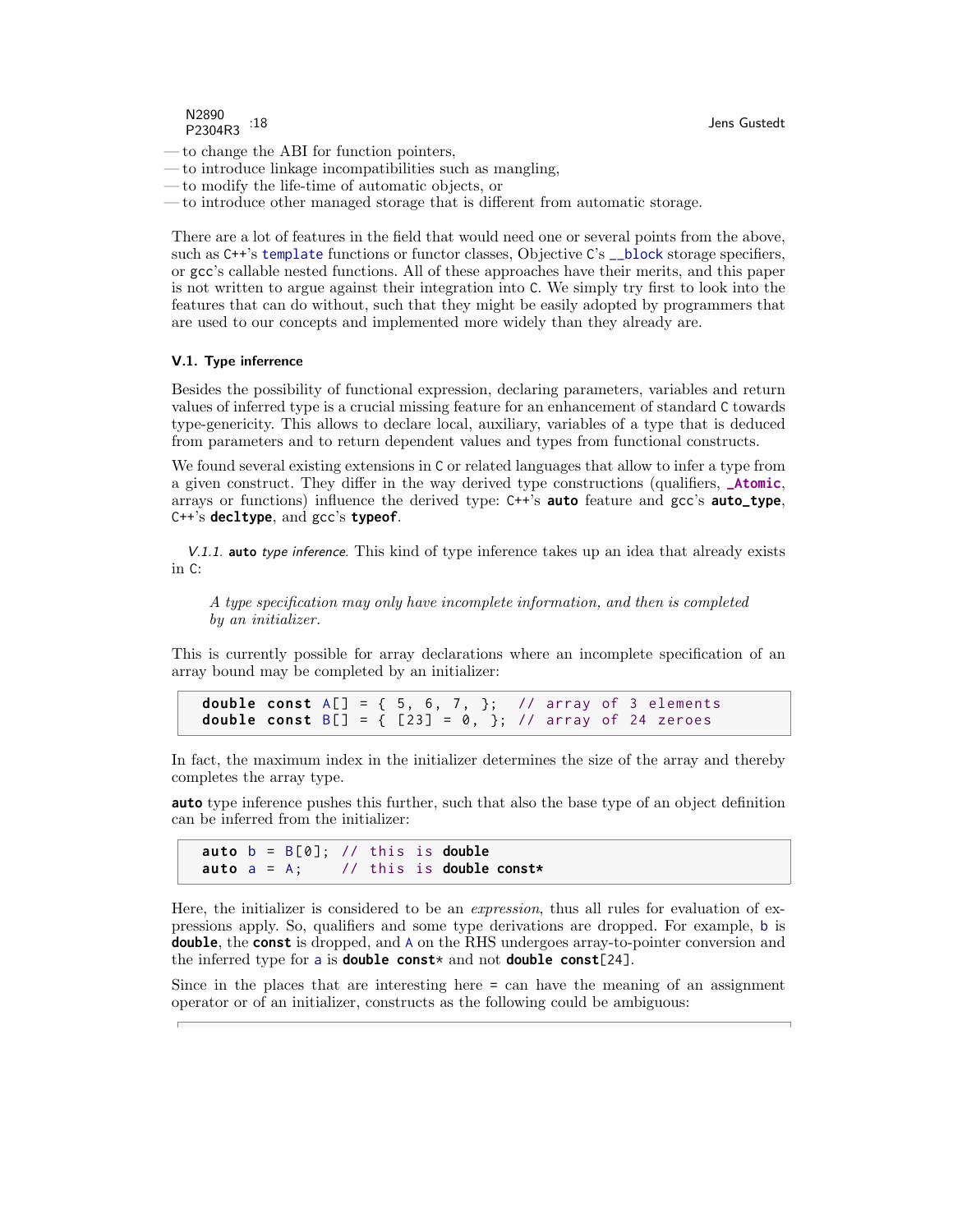Improve type generic programming  $\Box$ 

 $b = B[0]$ ;  $a = A;$ 

This ambiguity can occur as soon that an attempted declaration has no storage class, therefore C++ extends the use of the keyword **auto** and allows to place it in any declaration that is supposed to be completed by an initializer.

This feature is then extended even further into contexts that don't even have initializers:

- An **auto** declaration of a function return type infers the completed return type from a **return** expression, if there is any, or infers a type of **void**, if there is none.
- An **auto** declaration of a function or lambda parameter infers the completed parameter type from the argument to a function call or from the corresponding parameter in a function-pointer conversion.

<span id="page-18-0"></span>V.1.2. The **typeof** feature. **typeof** is an extension that has been provided since a long time in multiple compilers. A **typeof** specifier is just a placeholder for a type, similar to a **typedef**. It reproduces the type "as-is" without dropping qualifiers and without decaying functions or arrays. With this feature not only qualifiers and atomics do not get dropped, but they can even be added.

It differs (and complements) the **auto** feature syntactically and semantically. Its general forms are

```
typeof (expression)
typeof (type-name)
```
and these can be substituted at any place where a type name may occur. With the definitions of A and B as above

```
auto b = B [0]; // this is double
auto a = A; // this is double const*
typeof (B [0]) β; // this is double const
typeof (A) α; // this is double const[24]
typeof ( double const [24]) γ; // same type
```
So here we see that the expressions  $B[0]$  and A do not undergo any conversion and so the qualifier and the array derivation remain in place.

There have been some inconsistencies for the type derivation strategies for this operator in the past, but it seems that recent compilers interpret types that are given as arguments as it is presented above.

<span id="page-18-1"></span>V.1.3. The **decltype** feature. Since almost a decade C++ has introduced the **decltype** feature which in most aspects that concern the intersection with C is similar to **typeof**.

Conceptually, integration into C would be a bit more difficult than for **auto**. This is because for historic reasons C++ here mixes several concepts in an unfortunate way: for some types of expressions **decltype** has a reference type for others it hasn't. The line of when it does this is not where we would expect it to be for C: most lvalues produce a reference type, but not all of them. In particular, direct identification of variables or functions (by identifier) or of structure or union members leads to direct types, without reference, but surrounding them with an expression that conserves their "lvalueness" adds a reference to the type of the **decltype** specification.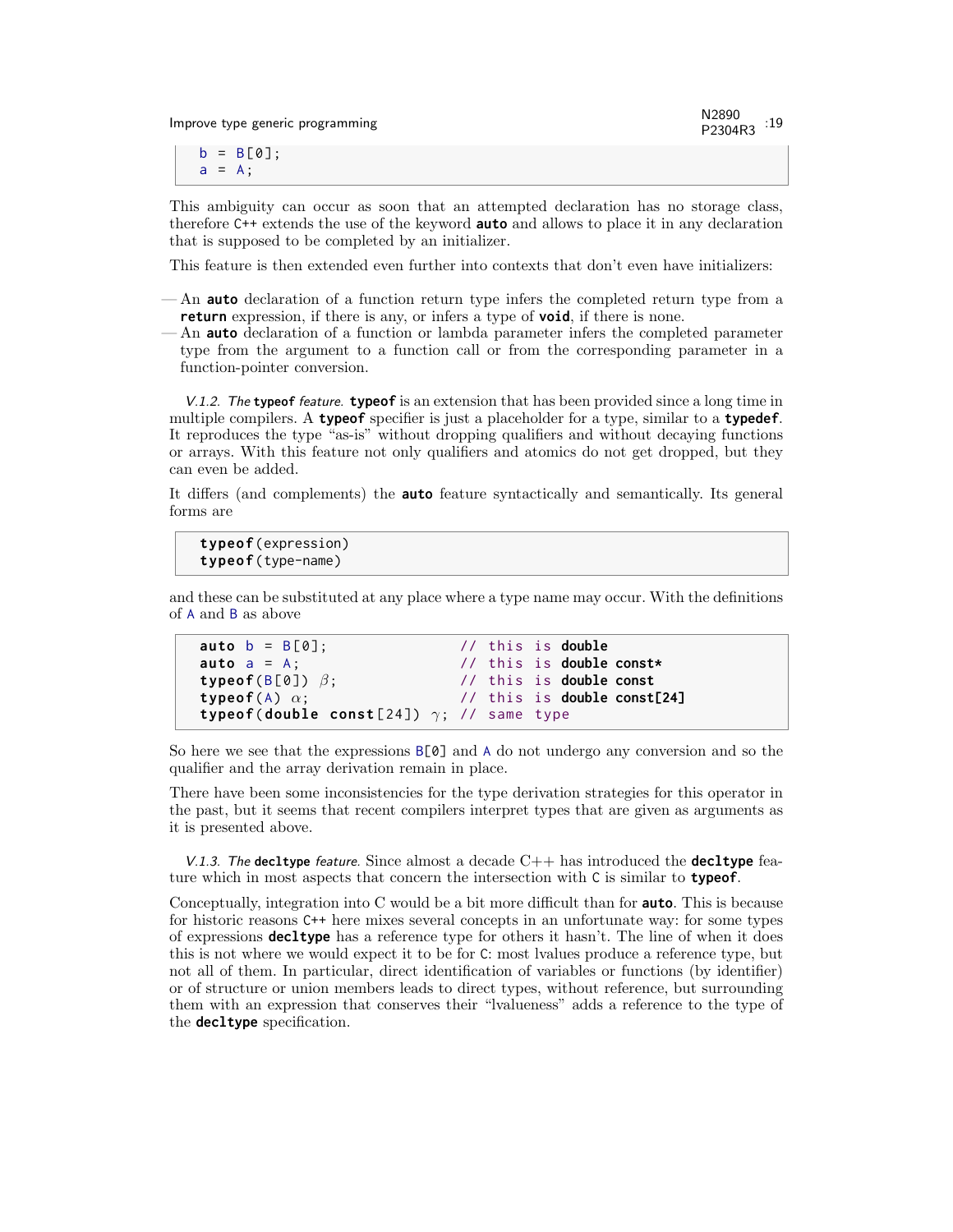N2890 P2304R3 :20 Jens Gustedt

It is quite unusual for C to have the type of an expression depend on surrounding (), but unfortunately that ship has sailed in C++. Therefore we prefer that a new operator **typeof** be introduced into both languages that clarifies these aspects and that is designed to have exactly the same properties in both.

#### <span id="page-19-0"></span>V.2. Lambdas

As we have seen above, in C macros can serve for two important type-generic tasks, namely the specification of type-generic expressions and the specification of type-generic functions. But unfortunately they cannot, without extension, be used in place to specify functional units that use the whole expressiveness of the language to do their computation.

To illustrate that, consider the simple task of specifying a **max** feature that computes the maximum of two values x and y. In essence, we would like this to compute the expression

 $1 | (x < y ? y : x)$ 

regardless of the type of the two values x and y. As such this is not possible to specify this safely with a macro

1 # **define** BADMAX (X, Y) ((X) < (Y) ? (Y) : (X) )

because such a macro always evaluates one of the argument twice; once in the comparison and a second time to evaluate the chosen value. As soon as we pass in argument expressions that have side effects (such as i++ or a function call) these effects could be produced twice and therefore result in surprising behavior for the unaware user of the interface.

Also, when we would mix signed and unsigned arguments, the above formula would not always compute the mathematical maximum value of the two arguments because a negative signed value could be converted to a large positive unsigned value.

Thus, already for a simple type-generic feature such as **max**, we would need the possibility to define local variables that only have the scope of the **max** expression, and for which we may somehow infer the type from the arguments that are passed to **max**.

In a slight abuse of terminology we will borough the term lambda from the domain of functional programming to describe a functional feature that is an expression with a *lambda* value of lambda type. Several proposals have already been discussed to integrate lambdas into C [\[Garst 2010;](#page-26-3) [Crowl 2010;](#page-26-4) [Hedquist 2016;](#page-26-5) [Garst 2016\]](#page-26-6).

Basically, a lambda value can be used in two ways

- It can be moved around as values of objects, that is assigned to variables or returned from functions.
- It can replace the function specifier in a function call expression.

In C++'s lambda notation (that we will propose to adopt below) a **max** feature can be implemented as follows

```
1 []( auto x, auto y) {
2 if ((x < 0) := (y < 0)) {
3 \mid x = (x < 0) ? 0 : x;4 \mid y = (y < 0) ? 0 : y;5 }
```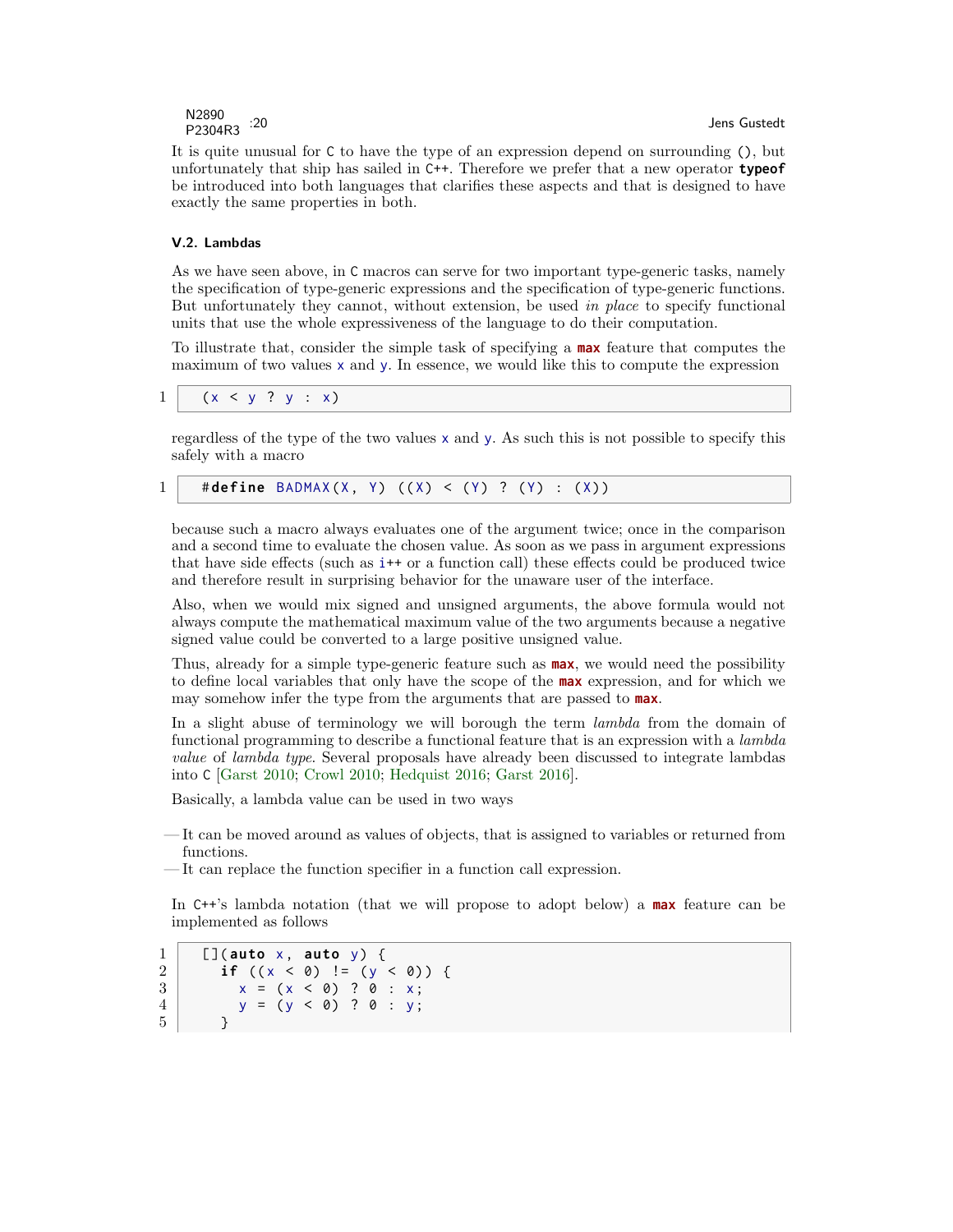Improve type generic programming<br>  $\frac{1}{2}$  negative negative negative negative negative negative negative negative negative negative negative negative negative negative negative negative negative negative negative negativ

6 **return** (x < y ? y : x) ; 7 }

That is, [] introduces a lambda expression, x and y are parameters to the lambda that have an underspecified type (indicated by **auto**) and a **return** statement in the body of the lambda specifies a return value and, implicitly, a return type. The logic of the **if** statement is to capture the case where one of the two parameters is negative and the other is not, and then to replace the negative one with the value zero. Thereby the lambda never converts a negative signed value to a positive unsigned value.

Observe, that this lambda does not access any other identifier than its parameters.

Global identifiers are easy to handle by lambdas as they are handled by any traditional C function. For these there are two mechanism in play:

visibility. This regulates which identifiers can be used and which type they have. In particular, visible identifiers can be used in some context (such as **sizeof** or **\_Generic**) without being accessed.

linkage. This regulates how the object or function behind an identifier is accessible. In particular, an object or function with internal linkage is expected to be instantiated in the same translation unit, and one with external linkage may refer to another, yet unknown, translation unit.

We will call a lambda as the above that does not access external identifiers other than global variables or functions a function literal. This term is chosen because such an expression can be used like other literals in C: all information for the lambda value is available at compilation time. Such function literal can be moved freely within the scope of the identifiers that are used.

<span id="page-20-0"></span>V.2.1. Possible syntax. There are several possibilities to specify syntax for lambdas and below we will see three such specifications as they are currently implemented in the field:

- $-$  C++ lambdas,
- Objective C blocks,

— gcc's statement expressions.

A fourth syntax had been proposed by us in some discussions in WG14, namely to extend the notion of compound literals to function types. Syntactically this could be quite simple: for a compound literal where the type expression is a function specification, the brace-enclosed initializer would be expected to be a function body, just as for an ordinary function. The successful presence of gcc's statement expressions as an extension shows that such an addition could be added to C's syntax tree without much difficulties. But these two approaches also share the same insufficiencies, namely the semantic ambiguity how references to local variables of the enclosing function would resolve.

<span id="page-20-1"></span>V.2.2. The design space for captures and closures. For an object id with automatic storage duration there is currently not much a distinction between the visibility of id and the possibility to access the object through id. For the current definition of the language this sufficient, but if lambdas are able to refer to identifiers that correspond to objects with automatic storage duration, things become more complicated. For example, we might want to execute a lambda that accesses a local variable x in a context where x is hidden by another variable with the same name. So lambdas that access local variables must use a different mechanism to do so.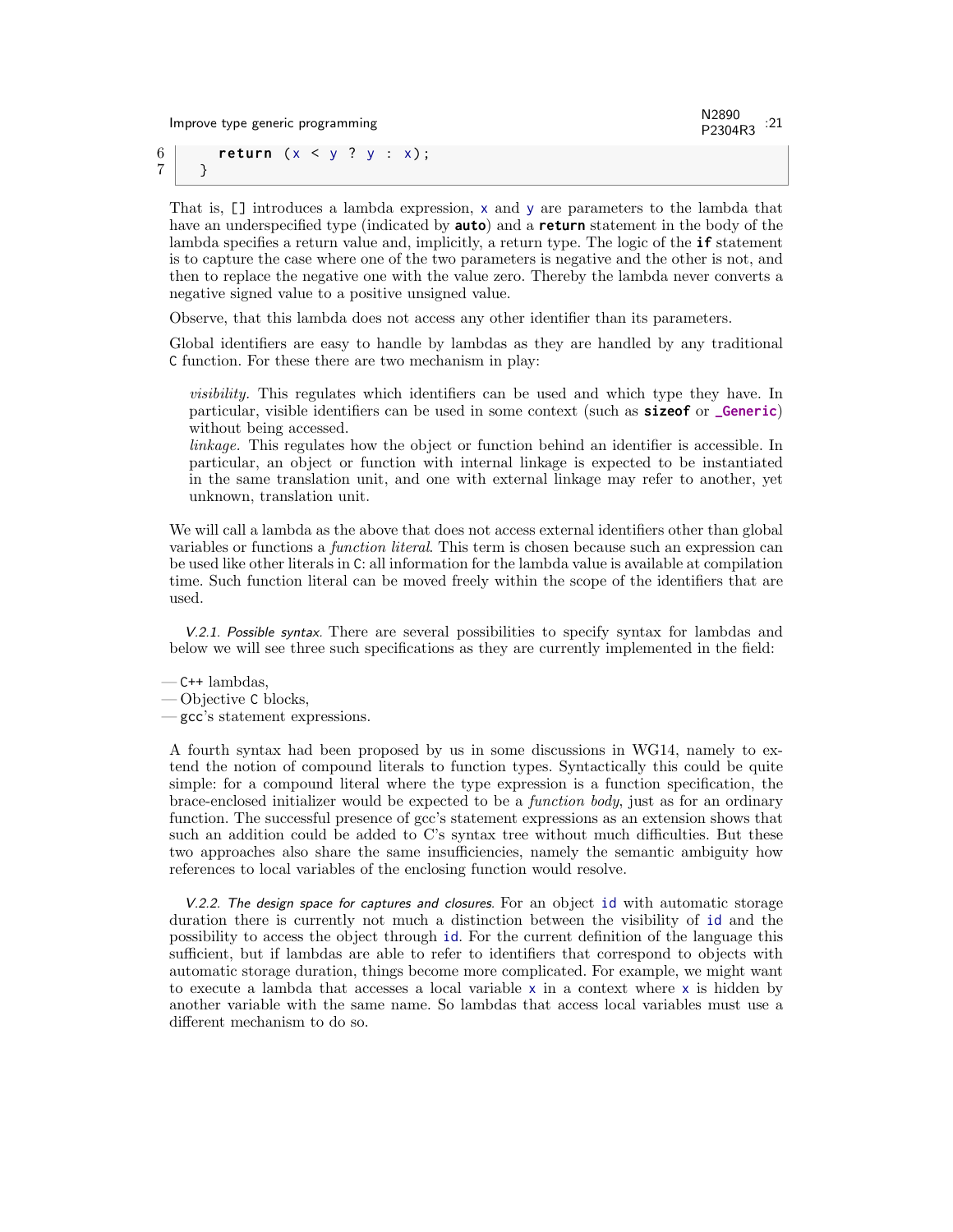We call lambdas that access identifiers of the context in which they are evaluated, *closures*, and the identifiers that are such accessed by a closure *captures*. Since lambdas are inherently expressions, within the context of C there are several possible interpretations of such a capture. The design space for modeling the capture of local variables with existing C features can be described as follows:

(1) The identifier id of type  $\tau$  is evaluated at the point of evaluation of the capture, and the value  $\nu$  of type  $\tau'$  that is determined is used in place throughout the whole lifetime of the closure, a new feature representing the captured value, shadows the use of the variable throughout the body of the lambda. We call such a capture a shadow capture.

If  $\tau$  would be an array type it would not be copyable (there is no such thing as an array value in C) and thus it would not fit well in the scheme of a shadow capture. Therefore, generally array types (and maybe other, non-copyable, types) are not allowed as shadow captures.

A shadow capture can in principle be made visible with three different models as follows. They all have in common that the original object id can never appear where a modifiable lvalue is required, such as the LHS of an assignment or as the operand of an increment.

rvalue shadow capture. A shadow capture id can be presented as an "rvalue", that is as if it were defined as the result of an expression evaluation  $(0, id)$ . The address of a capture in this model cannot be taken. Although this might seem the most natural view for the evaluation of lambda expression in C, we are not aware of an implementation that that uses this model.

immutable shadow capture. A shadow capture id is a lambda-local object of type  $\tau''$  that is initialized with  $\nu$ , where  $\tau''$  is  $\tau'$  with an additional **const**-qualification. The address of such a capture can be taken and, for example, be passed as argument to a function call. But nevertheless the underlying object cannot be modified.

mutable shadow capture. A shadow capture id is a lambda-local object of type  $\tau'$  that is initialized with  $\nu$ . Such a capture behaves very similar to a function parameter that receives the same value as argument on each function call. Such an object is mutable during the execution of the closure, but all changes are lost as soon as control is returned to the calling context.

Note that because  $\tau'$  is a type after an evaluation, in all these models qualification or atomicity of  $\tau$  is dropped.

(2) Throughout the life-time of the closure, id refers to the same object that is visible by this name at the point of evaluation of the closure. We call such a capture an identifier capture. Since identifier captures refer to objects, the corresponding closure cannot have a life-time that exceeds any of its identifier captures. Since id is not evaluated at the same time as the lambda expression is formed, it has the same type  $\tau$  inside the body of the lambda. No qualifiers are dropped, type derivations such as atomic or array are maintained.

<span id="page-21-0"></span>V.2.3.  $C++$  lambdas.  $C++$  lambdas are the most general existing extension and they also fit well into the constraints that we have set ourselves above, namely to be compatible with existing storage classes. Their syntactic form if we don't consider the possibility of adding attributes is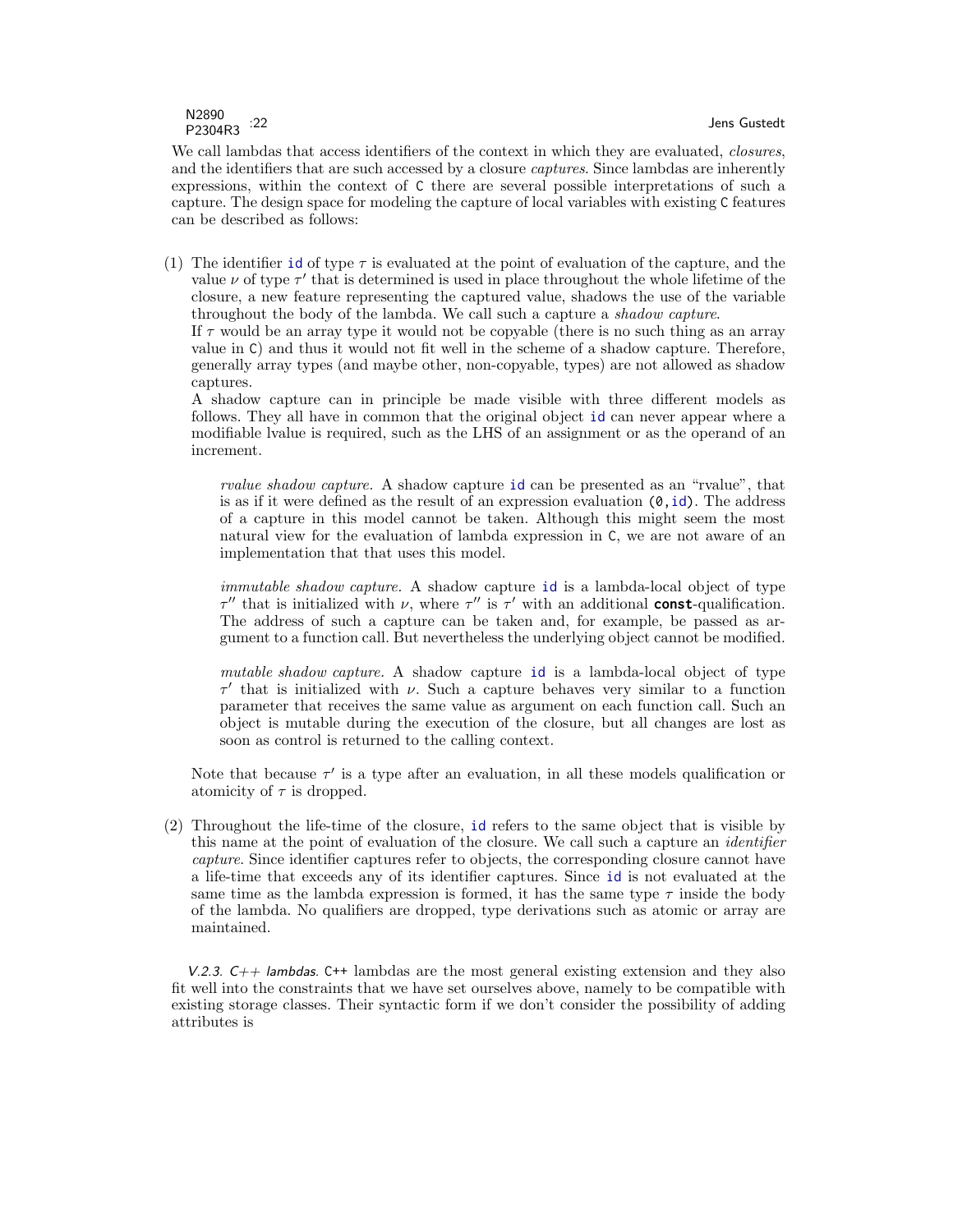Improve type generic programming  $\Gamma$ 

$$
\begin{array}{rl} N2890 \\ P2304R3 \end{array} \text{ : } 23
$$

[ capture-list  $\textbf{I}$   $\left\{$  **(** parameter-list  $\textbf{I}$   $\right\}_{opt}$  **mutable**<sub>opt</sub>  $\left\{$   $\textbf{-}$  return-type $\right\}_{opt}$  function-body

Identifiers with automatic storage duration are captured exclusively if they are listed in the capture-list or if a default capture is given.  $C++$  has two additional forms of captures that add an evaluation in the form of "= *expression*" to the definition of the capture. This leads to the notions of *value capture* and *object alias* that can be used to freeze a particular value or reference for any use of the so-determined lambda. This is a list of captures, each of one the following forms

| explicit                            |                                             |
|-------------------------------------|---------------------------------------------|
| id                                  | immutable shadow capture                    |
| $id = expression$                   | value capture with type and value of $ex$ - |
|                                     | pression                                    |
| &id                                 | identifier capture                          |
| $\&id = \mathit{lvalue-expression}$ | object alias refering to the same lyalue    |
| default                             |                                             |
|                                     | forbidden                                   |
|                                     | immutable shadow capture                    |
| &                                   | identifier capture                          |

If the optional keyword **mutable** is present, all captures that would otherwise be immutable shadow captures are mutable shadow captures, instead. If  $\rightarrow$  return-type is present it describes the return type of the lambda; if not, the return type is deduced from a **return** statement if there is any, or it is **void** otherwise. The object alias feature introduces a C++ reference variable. For C, these constructs would need some avoidable extension to the syntax and object semantic, so we will not use these parts of the syntax in the proposed addition to C.

The *parameter-list* can be a usual parameter list with the notable extension that the type of a parameter can be underspecified by using the **auto** feature, see below. A lambda that has at least one underspecified parameter is a type-generic lambda.

Lambda values can be used just as function designators as the left operand of a function call, and all rules for arguments to such a call and the rules to convert them transfers naturally to a lambda call.

When used outside the LHS of a function call expression, lambdas are just values of some object type that is not further specified. Such a lambda type has no declaration syntax, and so the only way to store a lambda value into an object is to use the **auto** feature:

```
1 auto const \lambda = []( double x) { return x+1; };
```
By these precautions, for any C++ lambda the original expression that defined the value is always known. So the compiler will always master any aspects of the lambda, in particular which variables of the context are used as captures. If a lambda value leaves the scope of definition of any of its identifier captures the compiler can print a diagnosis.

Function literals are special with respect to these aspects, since they do not have any captures. This is why these special lambdas allow for a third operation, they can be converted to a function pointer:

```
1 double (\star \lambda p) (double) = \lambda;
2 double (*\kappa p) (double) = [](double x){ return x+1; };
```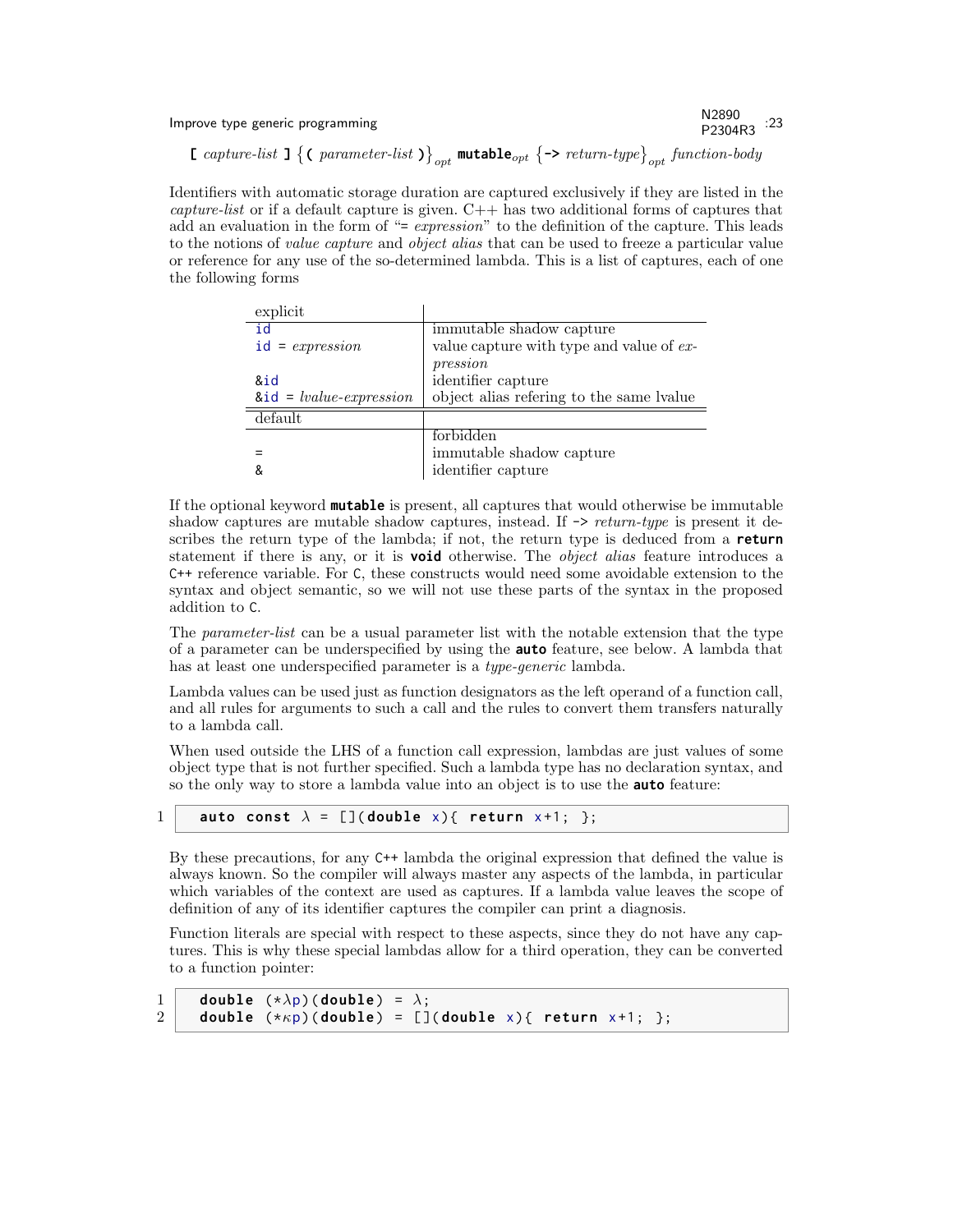N2890 N2090 :24<br>P2304R3 :24 Jens Gustedt

<span id="page-23-0"></span>V.2.4. Objective C's blocks. Objective C [\[ObjectiveC 2014\]](#page-26-9) has a highly evolved lambda feature that they call block, see also [\[Garst 2009;](#page-26-10) [Garst 2016\]](#page-26-6). Their syntax is

 $\hat{i}$  return-type<sub>opt</sub>  $\{C$  parameter-list  $D$ <sub>opt</sub> function-body

Besides the obvious syntactic difference, blocks lack an important feature of C++ lambdas, namely the possibility to specify the policy for captures. If used without other specific extensions, an Objective C block has the same semantic as a C++ closure with default shadow captures, where any automatic variable in the surrounding context can be used as immutable shadow capture. Such a block can be equivalently defined with a C++ lambda as

 $\mathbf{I} = \mathbf{I}$   $\{ \text{(} \text{ parameter-list } \text{)} \}$ <sub>opt</sub>  $\{ \text{-} \text{return-type} \}$ <sub>opt</sub> function-body

and in particular the variants that omit the return type have a syntax that only differs on the token sequence that introduces the feature:

> $\left\{ \in \mathbb{R}^n \setminus \mathbb{R}^n \right\}$  function-body **[=]**  $\{$  ( parameter-list  $\}$   $\}$ <sub>opt</sub> function-body

An important difference arises though, when it comes to identifier captures, where Objective C takes a completely different approach than C++. Here, the property if a capture is a shadow or an identifier capture is attributed to the underlying variable itself, not to the closure that uses it.

A new storage class for managed storage is introduced, unfortunately also called \_\_block; \_\_block variables are always identifier captures. Such variables have a lifetime that is prolonged even after their defining scope is left, as long as there is any living closure that refers to it. By this, blocks elegantly resolve the lifetime issues of closures with identifier captures in C++: by definition a block will never access a variable after its end-of-life. This elegance comes at the cost of introducing a new storage class with a substantial implementation cost, a certain runtime overhead, and a lack of expressiveness for the choice of the access model for each individual capture.

Because of this extension of the lifetime of identifier captures, for Objective C it is also much easier to describe functors as variables of block type. The declaration syntax for these is similar to function pointers, but using a ˆ token instead of \*.

<span id="page-23-1"></span>V.2.5. Statement expressions. Statement expressions are an intuitive extension first introduced by the gcc compiler framework. Their basic idea is to surround a compound statement with parenthesis and thereby to transform such a compound statement into an expression. The value of such an expression is the value of the last statement if that is an expression statement, or **void** if it is any other form of statement. With statements any list of C statements (including a terminating ; if necessary), the syntax

#### **({** statements expression**; })**

is equivalent to the following function call with a C++ closure with default identifier captures as the left operand

**[ & ] (void) {** statements **return** expression**; } ()**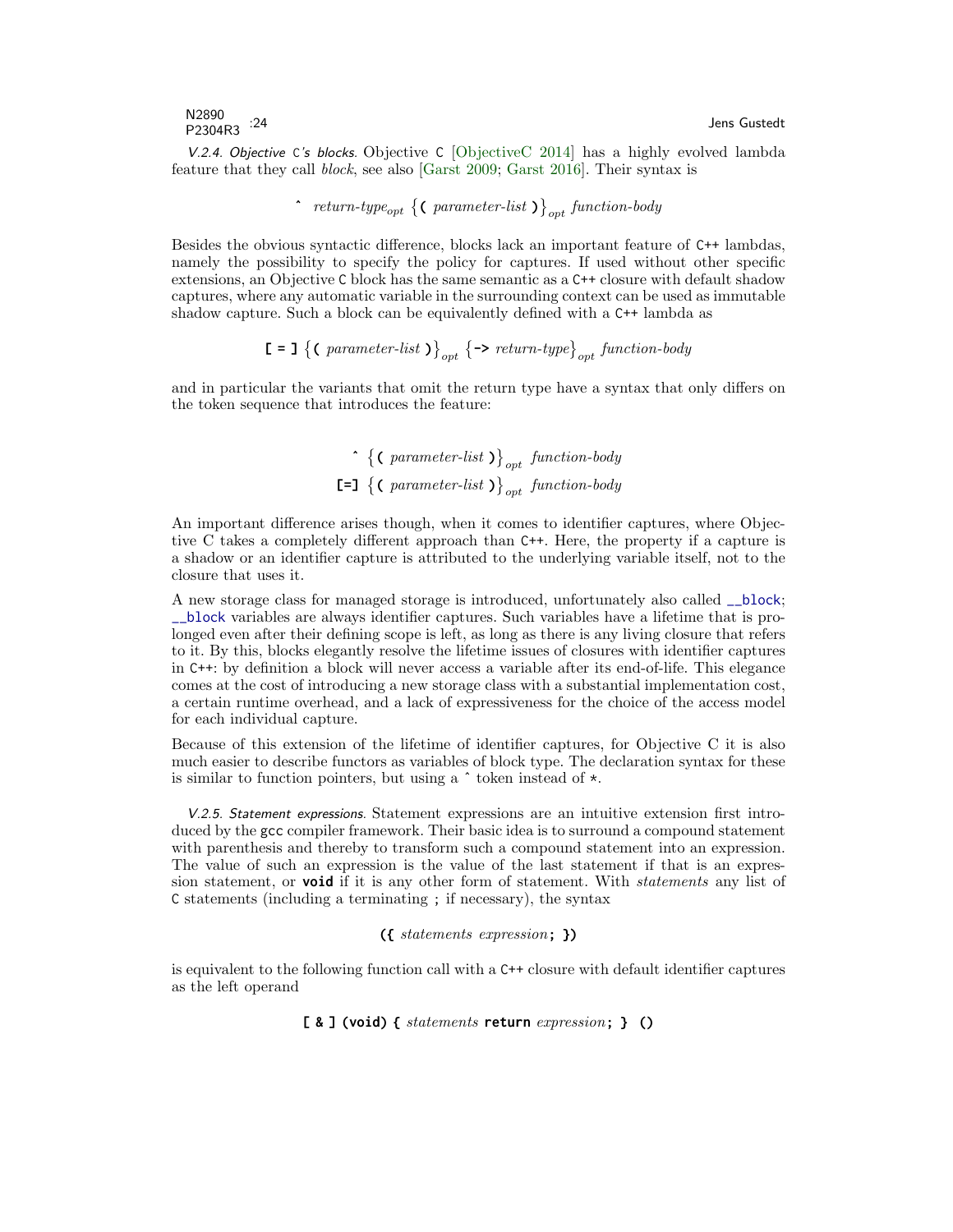Improve type generic programming<br>  $\frac{1}{2}$  negative negative negative negative negative negative negative negative negative negative negative negative negative negative negative negative negative negative negative negativ

<span id="page-24-0"></span>V.2.6. Nested functions. Gcc and related compiler platforms also implement the feature of a nested function, that is a function that is declared inside the function body of another function. Obviously, because they are not expressions, nested functions are not lambdas, but we will see below how they can be effectively used to implement lambdas. On the other hand, since they cannot be forward-declared, lambda expressions don't allow for recursion, so nested functions clearly are more expressive.

Nested functions can also capture local variables of the surrounding scope. Because they are not expressions but definitions, the most natural semantic is that of identifier captures for the use of such variables, and this is the semantic that gcc applies.

Much as global standard C functions, nested functions decay into function pointers if they are used other than for the LHS of a function call. This is even for functions that need access to captures, and thus the ABI must be extended to make this possible. The gcc implementation does that by creating a so-called trampoline as an automatic object, namely as a small function that collects the local information that is necessary and then calls a conventional function to execute the specified function body. Doing so needs execute rights for the automatic storage in question, which is widely criticized because of its possible security impact. On the other hand, this approach is uncritical when it is used without captures, because then the result of the conversion is a simple, conventional, function pointer.

Provided we have an **auto** feature as presented in Section [V.1.1](#page-17-1) and a **typeof** feature as in Section [V.1.2,](#page-18-0) the semantics of a wide variety of C++ lambdas can be implemented with nested functions. For example, with the shnell source-to-source rewriting tool [\[Gustedt](#page-26-11) [2020a\]](#page-26-11), we have implemented such a transformation as follows. For a closure of the form

```
\textbf{[} \textbf{i} \textbf{d0} \textbf{d} \textbf{b} = exp r \theta, \ldots, \textbf{i} \textbf{d} \textbf{k} = exp r k \textbf{1} \textbf{(} parameter-list \textbf{)} function-body0
```
a definition of a state type **\_Uniq\_Struct**, state variable **\_Uniq\_Capt** and a definition of a local function **\_Uniq\_Func** are placed inside the closest compound statement that contains the lambda expression:

```
struct _Unique_Struct {
  typeof (expr0) id0 ;
  ...
  typeof (exprk) idk ;
} _Uniq_Capt ;
auto _Uniq_Func ( parameter-list ) function-body1
```
Here, function-body1 is the same as function-body0, only that the contents is prefixed with definitions of the captures:

```
auto const id0 = _Uniq_Capt .id0 ;
...
auto const idk = _Uniq_Capt .idk ;
```
The lambda expression itself then has to be replaced by an expression that evaluates all the expressions to be captured, followed by the name of the function:

**((\_Uniq\_Capt = (struct \_Uniq\_Struct){** expr0, ..., exprk **}), \_Uniq\_Func)**

Similarly to the above, a shadow capture for an identifier **idI** can just use **idI** itself instead of an expression exprI. In the definition of the structure this reads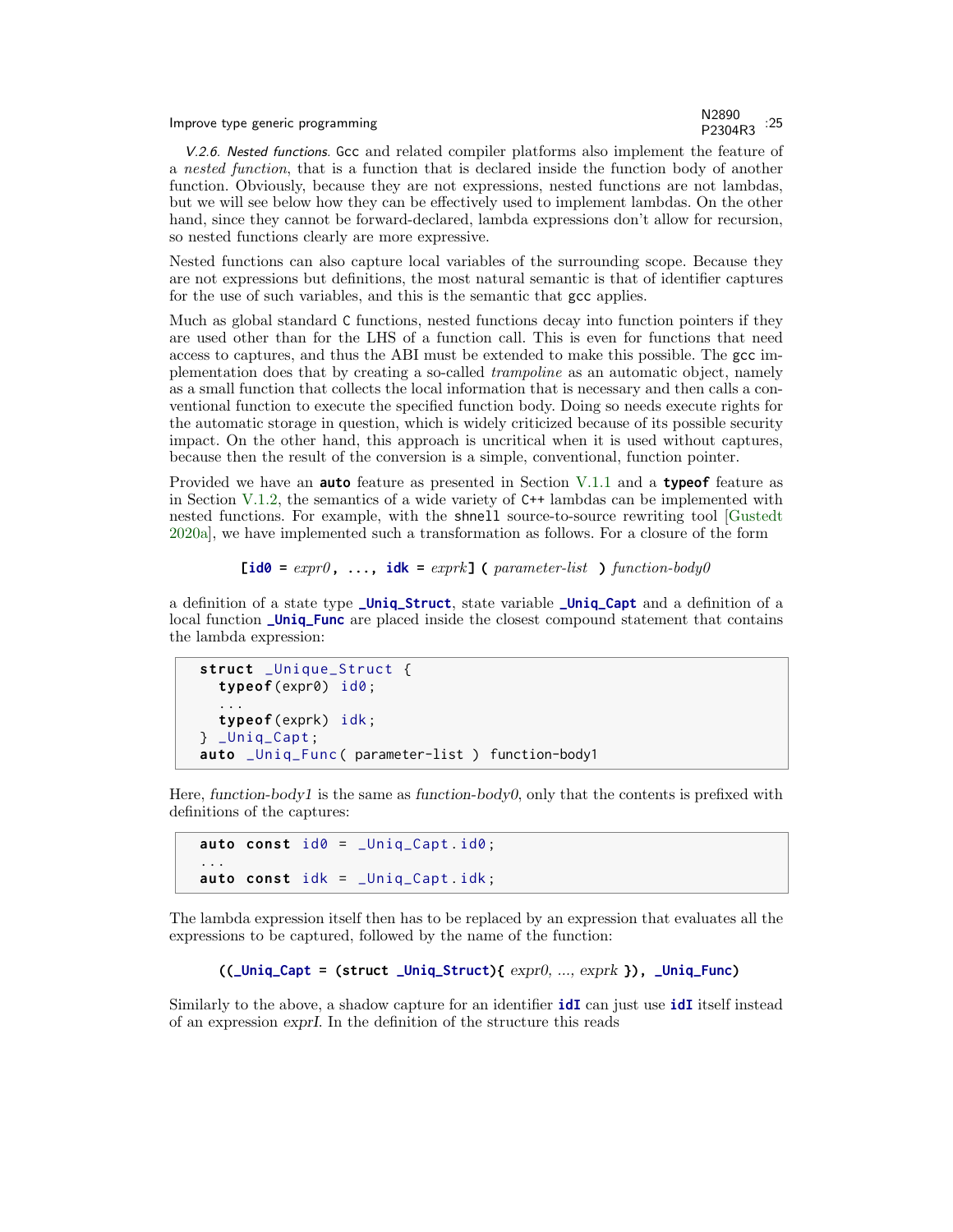N2890 P2304R3 :26 Jens Gustedt

**typeof** (( **void** ) 0 , idI) idI;

and in the replacement of the call this is

```
((_Uniq_Capt = (struct _Uniq_Struct){ ..., idI, ... }), _Uniq_Func)
```
Additionally, a C++ closure that has either a default **&** token or individual identifier captures **&idI** can be implemented by just removing these elements from the capture list. Then, the same restrictions for the lifetime of identifier captures and lambda values applies to the rewritten code, and it is up to the programmer to verify this property.

Although this approach covers a wide range of C++ lambdas, such a rewriting strategy has some limits:

- The lambda expression cannot be used in all places that are valid for expression. This are for example an initializer for a variable that is not the first declared variable in a declaration or a controlling expression of a **for** loop.
- The default token **=** in the capture list is not implementable by such simple rewriting,
- The function body is not checked for an access of automatic variables that are not listed in the capture clause.

#### <span id="page-25-0"></span>VI. OUTLOOK INTO PROPOSALS THAT BUILD ON THIS SERIES

#### <span id="page-25-1"></span>VI.1. Function Pointer Types for Pairing Code and Data

Much care has been taken for this series of papers to only include features that do not need ABI changes, in particular by amending the function call operator to accept lambdas without a transition via a function pointer.

Paper [N2862](http://www.open-std.org/jtc1/sc22/wg14/www/docs/n2862.pdf) makes a general proposal that allows to interface calling conventions from C that may come from other programming languages and that combine a function and a specific state, a so-called wide function. One possible application of that new ABI would be lambdas; they could be made to convert to a new pointer type, a pointer to a **wide** function. For example

```
1 int (* compare ) ( double const *) wide
2 = [b = complicated (43)] (double const *a) {
3 return (*a < b) ? -1 : ((*a == b) ? 0 : +1);
4 };
```
or if the lambda expression is type-generic

```
1 int (* compare ) ( double const *) wide
2 = [b = complicated (43)] (auto const*a) {
3 return (*a < b) ? -1 : ((*a == b) ? 0 : +1);
4 };
```
If additionally also default captures would be accepted to C23, gcc's nested functions would have a full equivalent. For example a recursive local function wsum that uses automatic variables a and b could be written as follows.

1 **auto** (\* wsum ) ( **size\_t** n, T A[n]) **wide**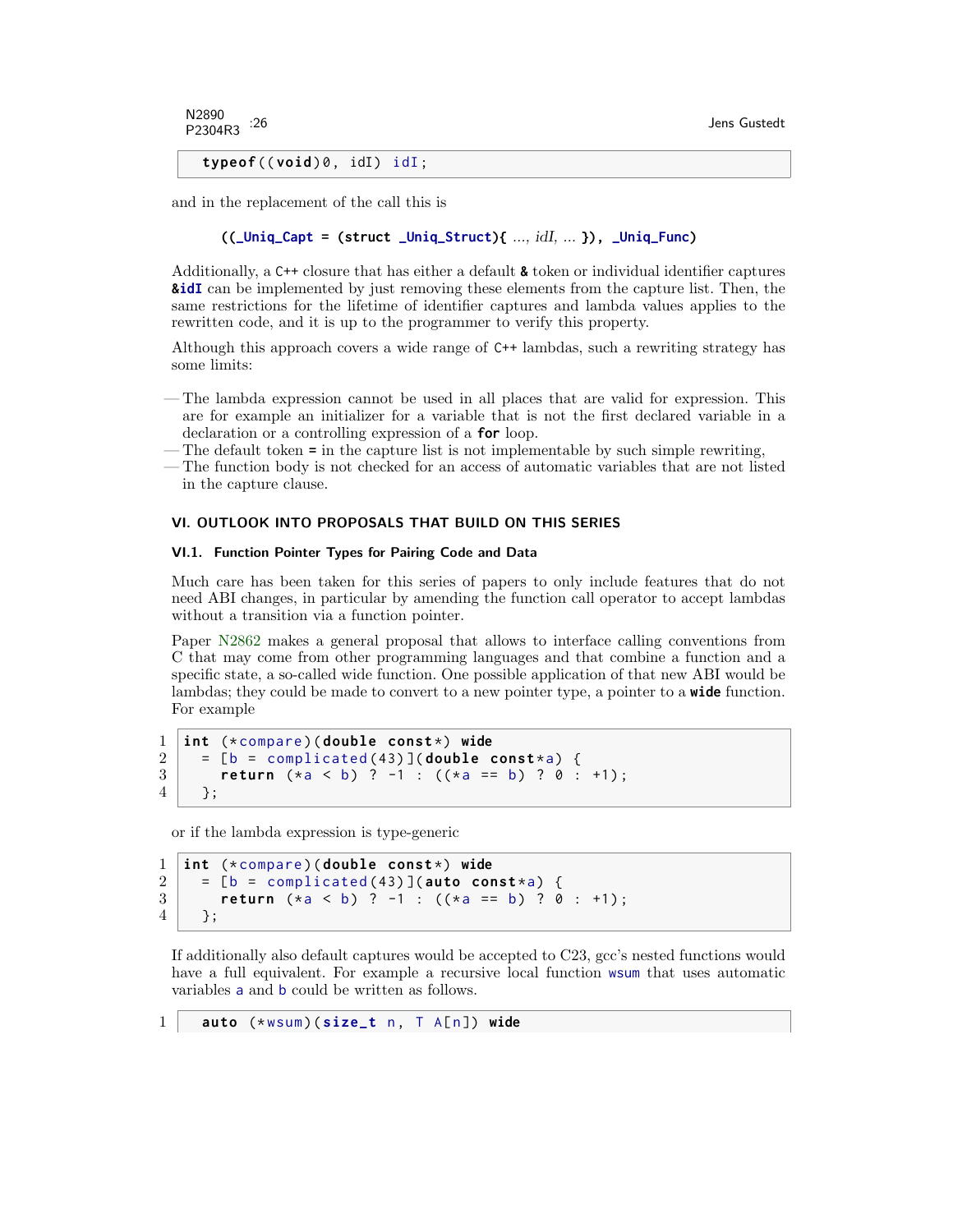```
\begin{array}{c|c} 2 & = & \mathbf{[} & \& \mathbf{[}} \& \mathbf{size\_t} & \mathsf{n}, \mathsf{T} & \mathsf{A[n]} \& \mathbf{switch}( \mathsf{n}) & \mathbf{[} \end{array}3 switch (n) {
 4 case 0:
5 return +((T)0);
 6 case 1:
 7 return a*A [0];
8 default :
9 return a*wsum(n/2, A) + b*wsum(n - n/2, 8A[n/2]);10 }
11 };
```
#### <span id="page-26-0"></span>VI.2. A simple defer feature for C

Paper [N2589](http://www.open-std.org/jtc1/sc22/wg14/www/docs/n2589.pdf) has proposed a new defer feature to C, that allows to specify code that is executed whenever a specific block or function is left, even under exceptional circumstances. This feature found support by WG14, but the overall mechanism was perceived as complex and left several design questions open that were delegated to a discussion a TS.

Paper [N2895](http://www.open-std.org/jtc1/sc22/wg14/www/docs/n2895.pdf) takes the easy parts of this and models defer as *defer declarations* by means of lambdas. By using lambdas as initializers to unnamed defer callbacks it thus avoids most of the design difficulties of the original paper.

#### <span id="page-26-1"></span>**References**

- <span id="page-26-4"></span>Lawrence Crowl. 2010. Comparing Lambda in C Proposal N1451 and  $C++$  FCD N3092. Technical Report N1483. ISO. available at [http://www.open-std.org/jtc1/sc22/wg14/www/docs/n1483.htm.](http://www.open-std.org/jtc1/sc22/wg14/www/docs/n1483.htm)
- <span id="page-26-10"></span>Blaine Garst. 2009. Apple's extensions to C. Technical Report N1370. ISO. available at [http://www.](http://www.open-std.org/jtc1/sc22/wg14/www/docs/n1370.pdf) [open-std.org/jtc1/sc22/wg14/www/docs/n1370.pdf.](http://www.open-std.org/jtc1/sc22/wg14/www/docs/n1370.pdf)
- <span id="page-26-3"></span>Blaine Garst. 2010. Blocks proposal. Technical Report N1451. ISO. available at [http://www.open-std.org/](http://www.open-std.org/jtc1/sc22/wg14/www/docs/n1451.pdf) [jtc1/sc22/wg14/www/docs/n1451.pdf.](http://www.open-std.org/jtc1/sc22/wg14/www/docs/n1451.pdf)
- <span id="page-26-6"></span>Blaine Garst. 2016. A Closure for C. Technical Report N2030. ISO. available at [http://www.open-std.org/](http://www.open-std.org/jtc1/sc22/wg14/www/docs/n2030.pdf) [jtc1/sc22/wg14/www/docs/n2030.pdf.](http://www.open-std.org/jtc1/sc22/wg14/www/docs/n2030.pdf)
- <span id="page-26-11"></span>Jens Gustedt. 2020a. C source-to-source compiler enhancement from within. Research Report RR-9375. INRIA. <https://hal.inria.fr/hal-02998412>
- <span id="page-26-7"></span>Jens Gustedt. 2020b. A Common C/C++ Core Specification, rev. 2. Technical Report N2522. ISO. available at [http://www.open-std.org/jtc1/sc22/wg14/www/docs/n2522.pdf.](http://www.open-std.org/jtc1/sc22/wg14/www/docs/n2522.pdf)
- <span id="page-26-5"></span>Barry Hedquist. 2016. WG14 Minutes, Kona, HI, USA, 26-29 October, 2015. Technical Report N2093. ISO. available at [http://www.open-std.org/jtc1/sc22/wg14/www/docs/n2093.pdf.](http://www.open-std.org/jtc1/sc22/wg14/www/docs/n2093.pdf)
- <span id="page-26-8"></span>JeanHeyd Meneide. 2020. Not-So-Magic - typeof(...) in C. Technical Report N2593. ISO. available at [http://www.open-std.org/jtc1/sc22/wg14/www/docs/n2593.htm.](http://www.open-std.org/jtc1/sc22/wg14/www/docs/n2593.htm)
- <span id="page-26-9"></span>ObjectiveC 2014. Programming with Objective-C. Apple Inc., [https://developer.apple.com/library/archive/](https://developer.apple.com/library/archive/documentation/Cocoa/Conceptual/ProgrammingWithObjectiveC/Introduction/Introduction.html) [documentation/Cocoa/Conceptual/ProgrammingWithObjectiveC/Introduction/Introduction.html.](https://developer.apple.com/library/archive/documentation/Cocoa/Conceptual/ProgrammingWithObjectiveC/Introduction/Introduction.html)

#### <span id="page-26-2"></span>VII. PROPOSED WORDING

This is the proposed text for the whole series of papers, only missing the optional modifications. It is given as diff against C17. A factored diff for the specific concerns is provided with each individual paper.

- $-$  Additions to the text are marked as shown.
- Deletions of text are marked as shown.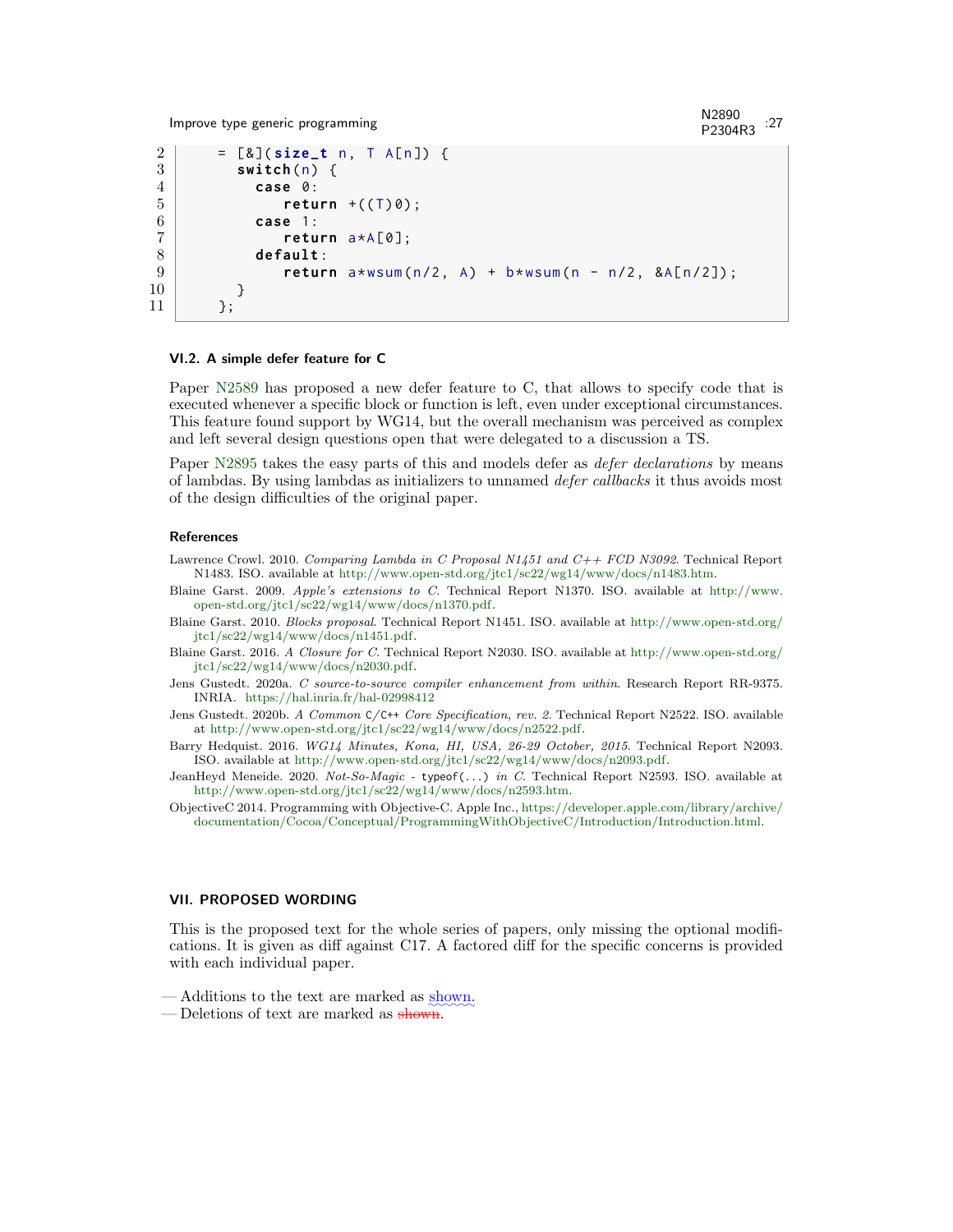# **6. Language**

## **6.1 Notation**

1 In the syntax notation used in this clause, syntactic categories (nonterminals) are indicated by *italic type*, and literal words and character set members (terminals) by **bold type**. A colon (*:*) following a nonterminal introduces its definition. Alternative definitions are listed on separate lines, except when prefaced by the words "one of". An optional symbol is indicated by the subscript "opt", so that

{ *expression*<sub>opt</sub> }

indicates an optional expression enclosed in braces.

- 2 When syntactic categories are referred to in the main text, they are not italicized and words are separated by spaces instead of hyphens.
- 3 A summary of the language syntax is given in Annex A.

## **6.2 Concepts**

## **6.2.1 Scopes of identifiers**

- 1 An identifier can denote an object; a function; a tag or a member of a structure, union, or enumeration; a typedef name; a label name; a macro name; or a macro parameter. The same identifier can denote different entities at different points in the program. A member of an enumeration is called an *enumeration constant*. Macro names and macro parameters are not considered further here, because prior to the semantic phase of program translation any occurrences of macro names in the source file are replaced by the preprocessing token sequences that constitute their macro definitions.
- 2 For each different entity that an identifier designates, the identifier is *visible* (i.e., can be used) only within a region of program text called its *scope*. Different entities designated by the same identifier either have different scopes, or are in different name spaces. There are four kinds of scopes: function, file, block, and function prototype. (A *function prototype* is a declaration of a function that declares the types of its parameters.)
- 3 A label name is the only kind of identifier that has *function scope*. It can be used (in a **goto** statement) anywhere in the function  $\frac{\text{body}}{\text{m}}$  in which it appears, and is declared implicitly by its syntactic appearance (followed by a : and a statement). Each function body has a function scope that is separate from the function scope of any other function body. In particular, a label is visible in exactly one function scope (the innermost function body in which it appears) and distinct function bodies may use the same identifier to designate different labels.<sup>29)</sup>
- 4 Every other identifier has scope determined by the placement of its declaration (in a declarator or type specifier). If the declarator or type specifier that declares the identifier appears outside of any block or list of parameters, the identifier has *file scope*, which terminates at the end of the translation unit. If the declarator or type specifier that declares the identifier appears inside a block or within the list of parameter declarations in a function definition, the identifier has *block scope*, which terminates at the end of the associated block. If the declarator or type specifier that declares the identifier appears within the list of parameter declarations in a function prototype (not part of a function definition), the identifier has *function prototype scope*, which terminates at the end of the function declarator.<sup>30)</sup> If an identifier designates two different entities in the same name space, the scopes might overlap. If so, the scope of one entity (the *inner scope*) will end strictly before the scope of the other entity (the *outer scope*). Within the inner scope, the identifier designates the entity declared in the inner scope; the entity declared in the outer scope is *hidden* (and not visible) within the inner scope.

<sup>29)</sup> As a consequence, it is not possible to specify a **goto** statement that jumps into or out of a lambda or into another function.

<sup>30)</sup> Identifiers that are defined in the parameter list of a lambda expression do not have prototype scope, but a scope that comprises the whole body of the lambda.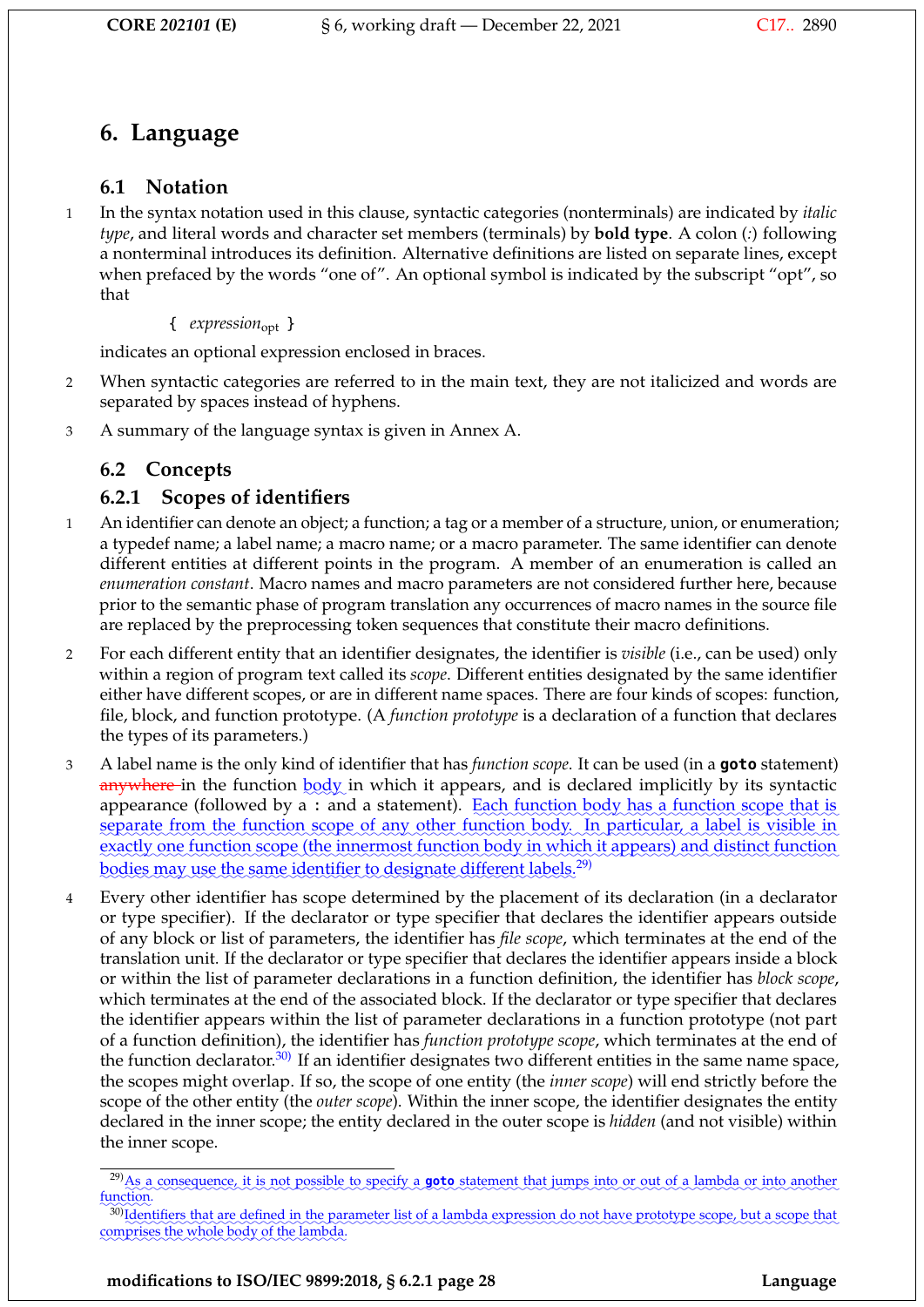- 5 Unless explicitly stated otherwise, where this document uses the term "identifier" to refer to some entity (as opposed to the syntactic construct), it refers to the entity in the relevant name space whose declaration is visible at the point the identifier occurs.
- 6 Two identifiers have the *same scope* if and only if their scopes terminate at the same point.
- 7 Structure, union, and enumeration tags have scope that begins just after the appearance of the tag in a type specifier that declares the tag. Each enumeration constant has scope that begins just after the appearance of its defining enumerator in an enumerator list. An identifier that has an underspecified definition and that designates an object, has a scope that starts at the end of its initializer and from that point extends to the whole translation unit (for file scope identifiers) or to the whole block (for block scope identifiers); if the same identifier declares another entity with a scope that encloses the current block, that declaration is hidden as soon as the inner declarator is met.<sup>31)</sup> An identifier that designates a function with an underspecified definition has a scope that starts after the lexically first **return** statement in its function body or at the end of the function body if there is no such **return**, and from that point extends to the whole translation unit. Any other identifier has scope that begins just after the completion of its declarator.
- 8 As a special case, a type name (which is not a declaration of an identifier) is considered to have a scope that begins just after the place within the type name where the omitted identifier would appear were it not omitted.
- **NOTE** Properties of the feature to which an identifier refers are not necessarily uniformly available within its whole scope of visibility. Examples are identifiers of objects or functions with an incomplete type that is only completed in a subscope of its visibility, labels that are only valid targets of **goto** statements when the jump does not cross the scope of a VLA identifiers of objects to which the access is restricted in specific contexts such as signal handlers or lambda expressions, or library features such as **set jmp** where the use is restricted to a specific subset of the grammar.

**Forward references:** declarations (6.7), function calls (6.5.2.2), lambda expressions (6.5.2.6), function definitions (6.9.1), identifiers (6.4.2), macro replacement (6.10.3), name spaces of identifiers (6.2.3), source file inclusion (6.10.2), statements and blocks (6.8).

## **6.2.2 Linkages of identifiers**

- 1 An identifier declared in different scopes or in the same scope more than once can be made to refer to the same object or function by a process called *linkage*. 32) There are three kinds of linkage: external, internal, and none.
- 2 In the set of translation units and libraries that constitutes an entire program, each declaration of a particular identifier with *external linkage* denotes the same object or function. Within one translation unit, each declaration of an identifier with *internal linkage* denotes the same object or function. Each declaration of an identifier with *no linkage* denotes a unique entity.
- 3 If the declaration of a file scope identifier for an object or a function contains the storage-class specifier **static**, the identifier has internal linkage.<sup>33)</sup>
- 4 For an identifier declared with the storage-class specifier **extern** in a scope in which a prior declaration of that identifier is visible,<sup>34)</sup> if the prior declaration specifies internal or external linkage, the linkage of the identifier at the later declaration is the same as the linkage specified at the prior declaration. If no prior declaration is visible, or if the prior declaration specifies no linkage, then the identifier has external linkage.
- 5 If the declaration of an identifier for a function has no storage-class specifier, its linkage is determined exactly as if it were declared with the storage-class specifier **extern**. If the declaration of an identifier for an object has file scope and no storage-class specifier <u>or only the specifier</u> **auto** , its linkage is external.
- 6 The following identifiers have no linkage: an identifier declared to be anything other than an object or a function; an identifier declared to be a function parameter; a block scope identifier for an object declared without the storage-class specifier **extern**.

<sup>31)</sup> That means, that the outer declaration is not visible for the initializer.

<sup>32)</sup>There is no linkage between different identifiers.

<sup>33)</sup>A function declaration can contain the storage-class specifier **static** only if it is at file scope; see 6.7.1.

 $34)$ As specified in 6.2.1, the later declaration might hide the prior declaration.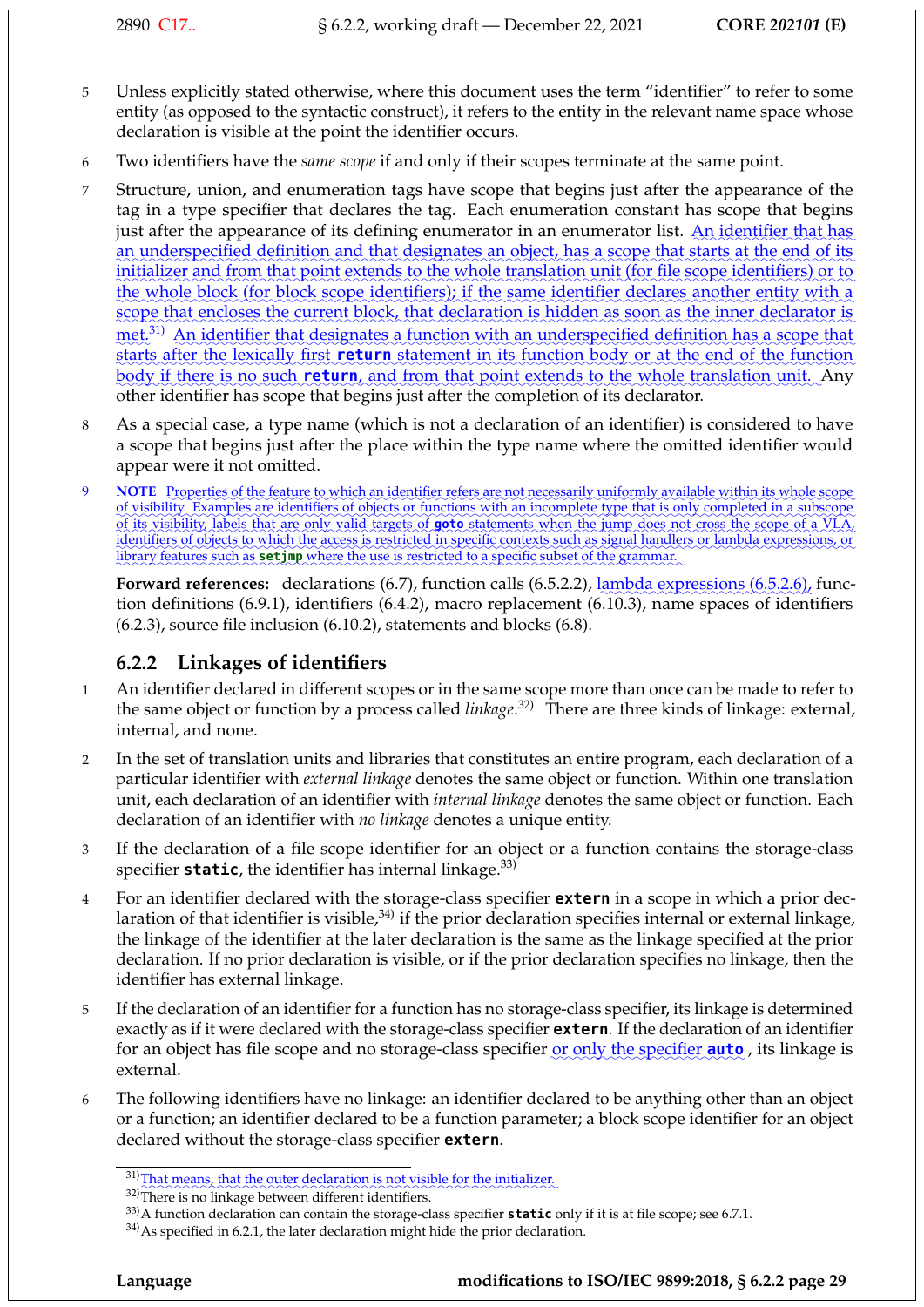- 7 If, within a translation unit, the same identifier appears with both internal and external linkage, the behavior is undefined.
- **8 NOTE** Internal and external linkage is used to access objects or functions that have a lifetime of the whole program execution. It is therefore usually determined before the execution of a program starts. For variables with a lifetime that is not the whole program execution and that are accessed from lambda expressions an additional mechanism called identifier ✿✿✿✿✿ ✿✿ ✿✿✿✿✿✿✿ capture is available that dynamically provides the access to the current instance of such a variable within the active function call that defines it.

**Forward references:** storage durations of objects  $(6.2.4)$ , declarations (6.7), expressions (6.5), external definitions (6.9), statements (6.8).

## **6.2.3 Name spaces of identifiers**

- 1 If more than one declaration of a particular identifier is visible at any point in a translation unit, the syntactic context disambiguates uses that refer to different entities. Thus, there are separate *name spaces* for various categories of identifiers, as follows:
	- *label names* (disambiguated by the syntax of the label declaration and use);
	- the *tags* of structures, unions, and enumerations (disambiguated by following any35) of the keywords **struct**, **union**, or **enum**);
	- the *members* of structures or unions; each structure or union has a separate name space for its members (disambiguated by the type of the expression used to access the member via the . or -> operator);
	- all other identifiers, called *ordinary identifiers* (declared in ordinary declarators or as enumeration constants).

**Forward references:** enumeration specifiers (6.7.2.2), labeled statements (6.8.1), structure and union specifiers (6.7.2.1), structure and union members (6.5.2.3), tags (6.7.2.3), the **goto** statement (6.8.6.1).

## **6.2.4 Storage durations of objects**

- 1 An object has a *storage duration* that determines its lifetime. There are four storage durations: static, thread, automatic, and allocated. Allocated storage is described in 7.22.3.
- 2 The *lifetime* of an object is the portion of program execution during which storage is guaranteed to be reserved for it. An object exists, has a constant address, $36$  and retains its last-stored value throughout its lifetime.37) If an object is referred to outside of its lifetime, the behavior is undefined. The value of a pointer becomes indeterminate when the object it points to (or just past) reaches the end of its lifetime.
- <sup>3</sup> An object whose identifier is declared without the storage-class specifier **\_Thread\_local**, and either with external or internal linkage or with the storage-class specifier **static**, has *static storage duration*. Its lifetime is the entire execution of the program and its stored value is initialized only once, prior to program startup.
- <sup>4</sup> An object whose identifier is declared with the storage-class specifier **\_Thread\_local** has *thread storage duration*. Its lifetime is the entire execution of the thread for which it is created, and its stored value is initialized when the thread is started. There is a distinct object per thread, and use of the declared name in an expression refers to the object associated with the thread evaluating the expression. The result of attempting to indirectly access an object with thread storage duration from a thread other than the one with which the object is associated is implementation-defined.
- 5 An object whose identifier is declared with no linkage and without the storage-class specifier **static** has *automatic storage duration*, as do some compound literals. The result of attempting to indirectly access an object with automatic storage duration from a thread other than the one with which the object is associated is implementation-defined.

<sup>&</sup>lt;sup>35)</sup>There is only one name space for tags even though three are possible.

<sup>&</sup>lt;sup>36)</sup>The term "constant address" means that two pointers to the object constructed at possibly different times will compare equal. The address can be different during two different executions of the same program.

 $37$ ] In the case of a volatile object, the last store need not be explicit in the program.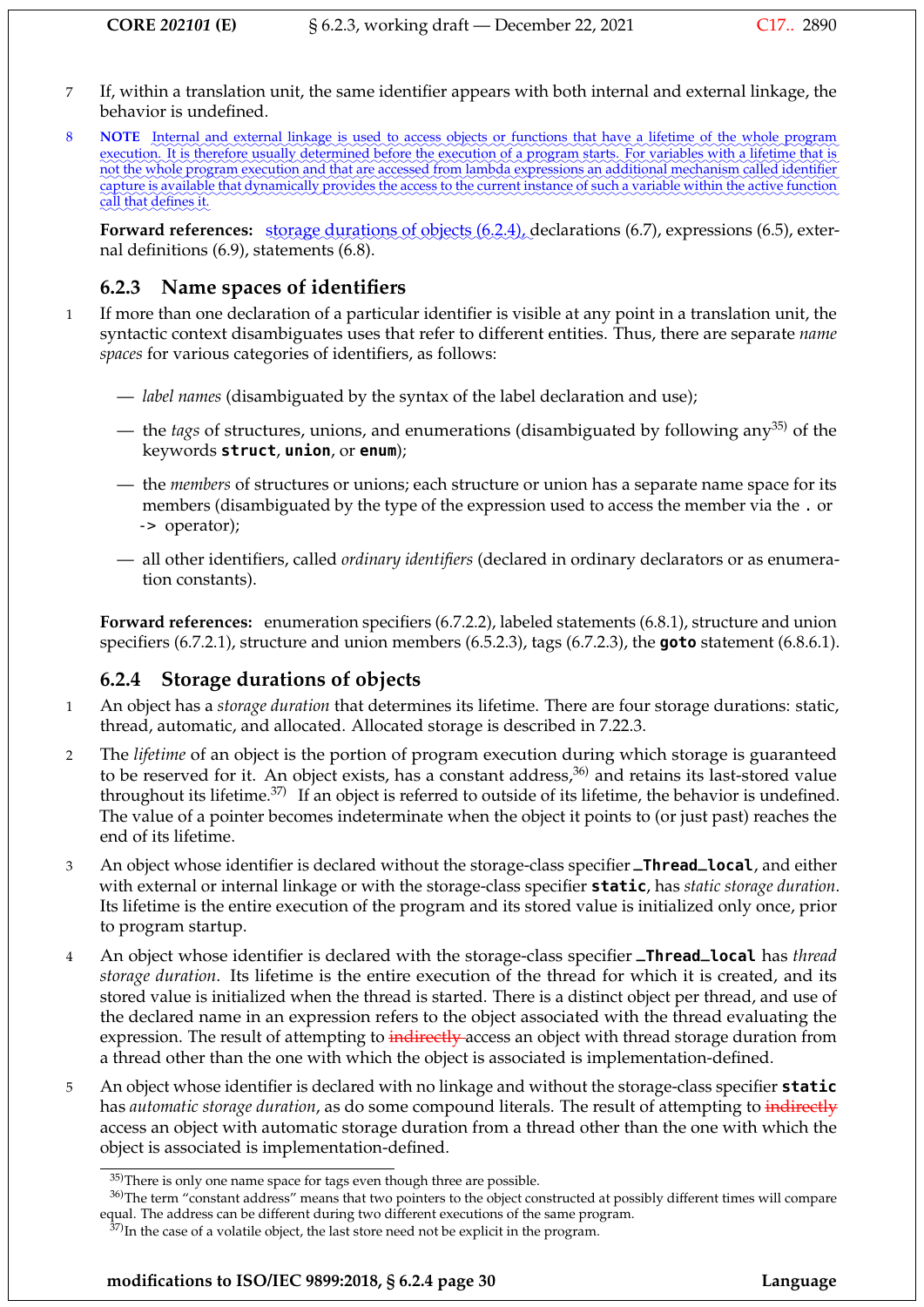- 20 Any number of *derived types* can be constructed from the object and function types, as follows:
	- An *array type* describes a contiguously allocated nonempty set of objects with a particular member object type, called the *element type*. The element type shall be complete whenever the array type is specified. Array types are characterized by their element type and by the number of elements in the array. An array type is said to be derived from its element type, and if its element type is *T*, the array type is sometimes called "array of *T*". The construction of an array type from an element type is called "array type derivation".
	- A *structure type* describes a sequentially allocated nonempty set of member objects (and, in certain circumstances, an incomplete array), each of which has an optionally specified name and possibly distinct type.
	- A *union type* describes an overlapping nonempty set of member objects, each of which has an optionally specified name and possibly distinct type.
	- A *function type* describes a function with specified return type. A function type is characterized by its return type and the number and types of its parameters. A function type is said to be derived from its return type, and if its return type is *T*, the function type is sometimes called "function returning *T*". The construction of a function type from a return type is called "function type derivation".
	- A lambda type is an object type that describes the value of a lambda expression. A complete lambda type is characterized but not determined by a return type that is inferred from the function body of the lambda expression, and by the number, order, and type of parameters that are expected for function calls, and by the lexical position of the lambda expressions in the program; the function type that has the same return type and list of parameter types as the lambda is called the *prototype* of the lambda. A lambda type has no syntax derivation<sup>50)</sup> and the lexical position of the originating lambda expression determines its scope of visibility. Objects of such a type shall only be defined as a capture (of another lambda expression) or by an underspecified declaration for which the lambda type is inferred.<sup>51)</sup> An object of lambda type shall only be modified by simple assignment (6.5.16.1). A lambda expression that has underspecified parameters has an incomplete lambda type that can be completed by function call arguments, or, if it has no captures, in a conversion to a function pointer.
	- A *pointer type* may be derived from a function type or an object type, called the *referenced type*. A pointer type describes an object whose value provides a reference to an entity of the referenced type. A pointer type derived from the referenced type *T* is sometimes called "pointer to *T*". The construction of a pointer type from a referenced type is called "pointer type derivation". A pointer type is a complete object type.
	- An *atomic type* describes the type designated by the construct **\_Atomic**(*type-name*). (Atomic types are a conditional feature that implementations need not support; see 6.10.8.3.)

These methods of constructing derived types can be applied recursively.

- 21 Arithmetic types and pointer types are collectively called *scalar types*. Array and structure types are collectively called *aggregate types*. 52)
- 22 An array type of unknown size is an incomplete type. It is completed, for an identifier of that type, by specifying the size in a later declaration (with internal or external linkage). A structure or union type of unknown content (as described in 6.7.2.3) is an incomplete type. It is completed, for all declarations of that type, by declaring the same structure or union tag with its defining content later in the same scope.

<sup>50)</sup> Not even a **typeof** type specifier with lambda type can be formed. So there is no syntax to make a lambda type a choice in a generic selection other than **default** 

<sup>51)</sup> Another possibility to create an object that has an effective lambda type is to copy a lambda value into allocated storage via simple assignment.

<sup>52)</sup>Note that aggregate type does not include union type because an object with union type can only contain one member at a time.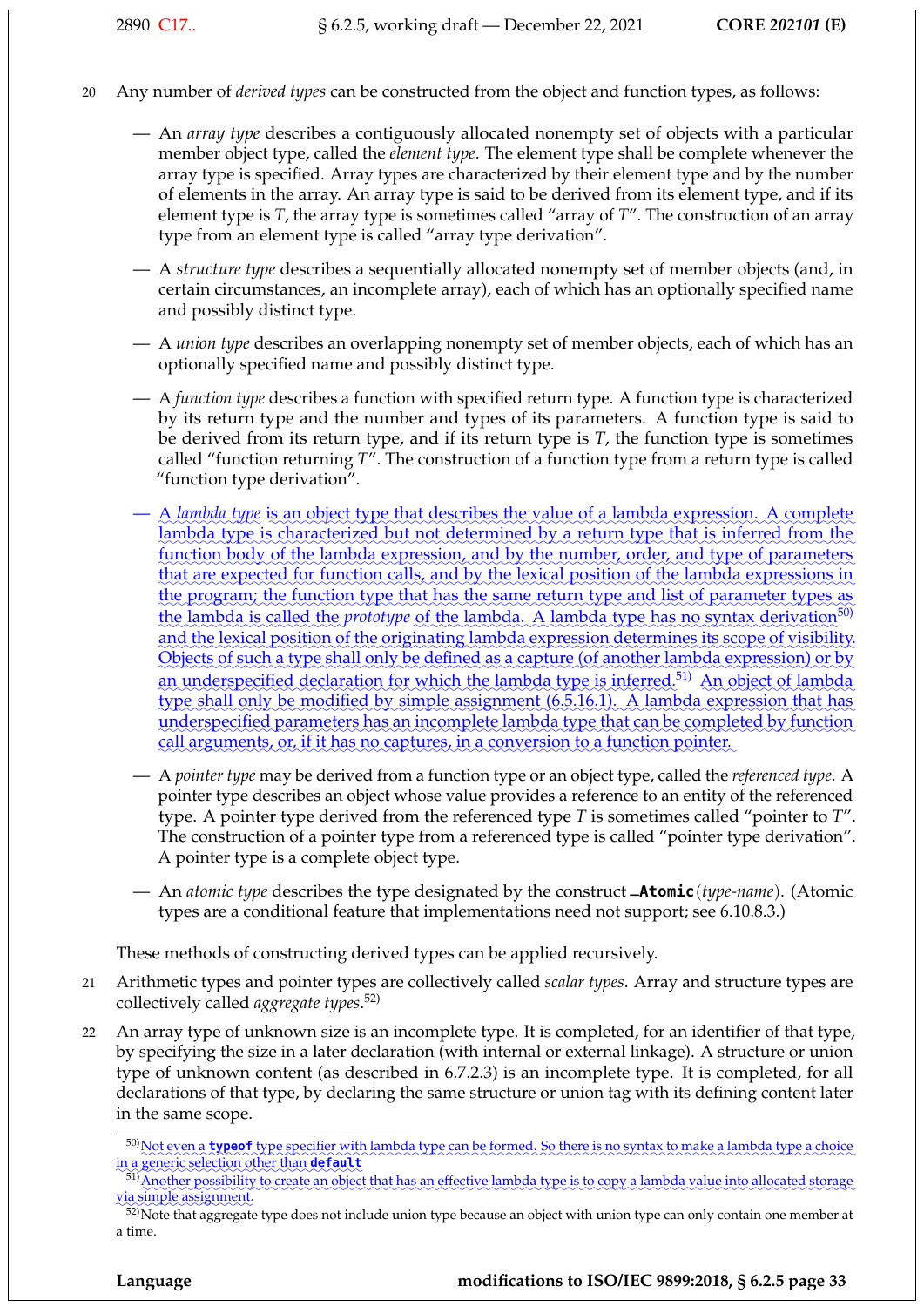<sup>2</sup> When a value of complex type is converted to a real type other than **\_Bool**, 68) the imaginary part of the complex value is discarded and the value of the real part is converted according to the conversion rules for the corresponding real type.

### **6.3.1.8 Usual arithmetic conversions**

1 Many operators that expect operands of arithmetic type cause conversions and yield result types in a similar way. The purpose is to determine a *common real type* for the operands and result. For the specified operands, each operand is converted, without change of type domain, to a type whose corresponding real type is the common real type. Unless explicitly stated otherwise, the common real type is also the corresponding real type of the result, whose type domain is the type domain of the operands if they are the same, and complex otherwise. This pattern is called the *usual arithmetic conversions*:

First, if the corresponding real type of either operand is **long double**, the other operand is converted, without change of type domain, to a type whose corresponding real type is **long double**.

Otherwise, if the corresponding real type of either operand is **double**, the other operand is converted, without change of type domain, to a type whose corresponding real type is **double**.

Otherwise, if the corresponding real type of either operand is **float**, the other operand is converted, without change of type domain, to a type whose corresponding real type is **float**. 69)

Otherwise, the integer promotions are performed on both operands. Then the following rules are applied to the promoted operands:

If both operands have the same type, then no further conversion is needed.

Otherwise, if both operands have signed integer types or both have unsigned integer types, the operand with the type of lesser integer conversion rank is converted to the type of the operand with greater rank.

Otherwise, if the operand that has unsigned integer type has rank greater or equal to the rank of the type of the other operand, then the operand with signed integer type is converted to the type of the operand with unsigned integer type.

Otherwise, if the type of the operand with signed integer type can represent all of the values of the type of the operand with unsigned integer type, then the operand with unsigned integer type is converted to the type of the operand with signed integer type.

Otherwise, both operands are converted to the unsigned integer type corresponding to the type of the operand with signed integer type.

2 The values of floating operands and of the results of floating expressions may be represented in greater range and precision than that required by the type; the types are not changed thereby.<sup>70)</sup>

## **6.3.2 Other operands**

### **6.3.2.1 Lvalues, arrays, function designators and lambdas**

1 An *lvalue* is an expression (with an object type other than **void**) that potentially designates an object; $^{71)}$  if an lvalue does not designate an object when it is evaluated, the behavior is undefined. When an object is said to have a particular type, the type is specified by the lvalue used to designate

<sup>68)</sup>See 6.3.1.2.

<sup>69)</sup>For example, addition of a **double \_Complex** and a **float** entails just the conversion of the **float** operand to **double** (and yields a **double \_Complex** result).

 $70$ )The cast and assignment operators are still required to remove extra range and precision.

<sup>&</sup>lt;sup>71)</sup>The name "lvalue" comes originally from the assignment expression  $E1 = E2$ , in which the left operand  $E1$  is required to be a (modifiable) lvalue. It is perhaps better considered as representing an object "locator value". What is sometimes called "rvalue" is in this document described as the "value of an expression".

An obvious example of an lvalue is an identifier of an object. As a further example, if E is a unary expression that is a pointer to an object, \*E is an lvalue that designates the object to which E points.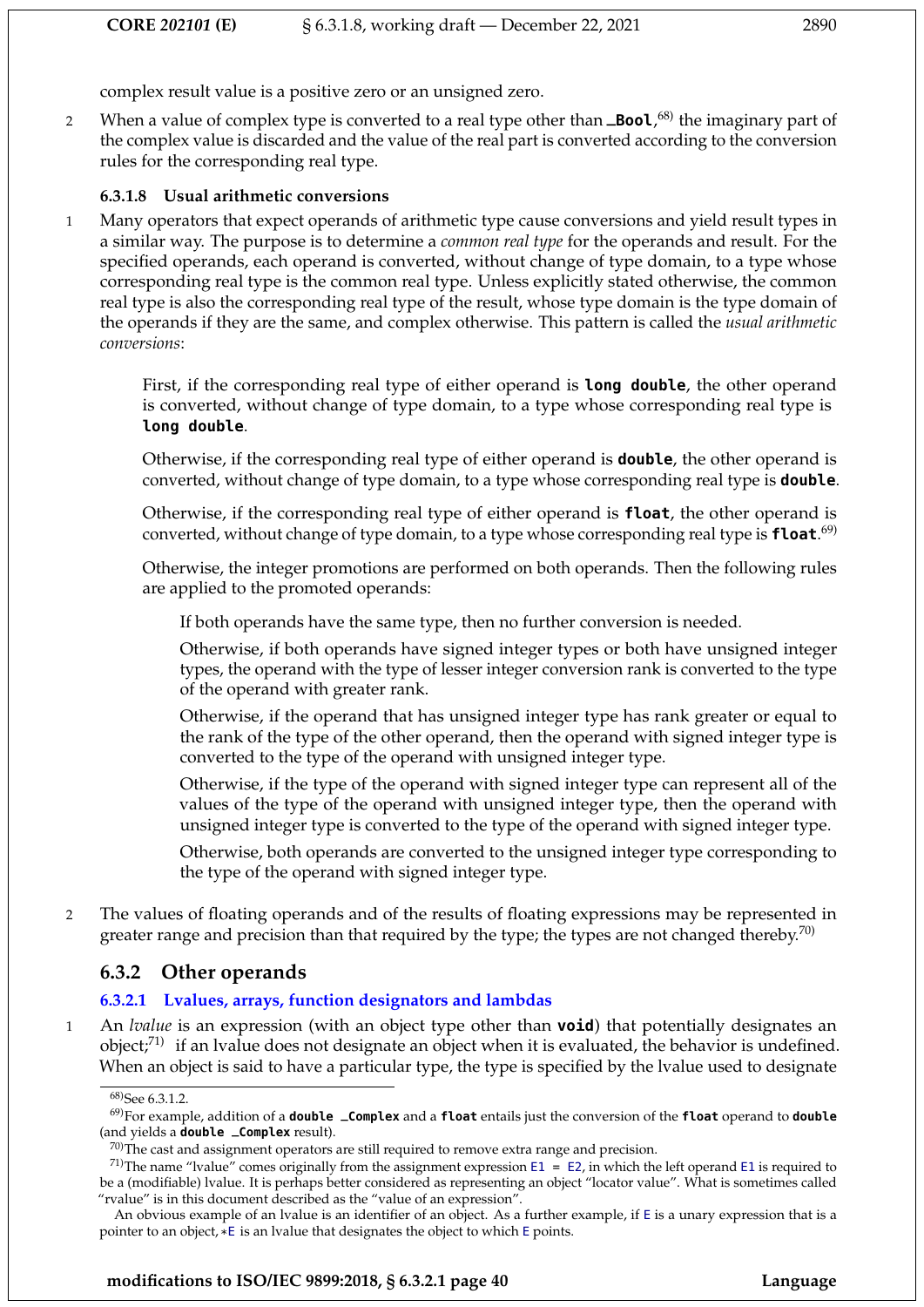the object. A *modifiable lvalue* is an lvalue that does not have array type, does not have an incomplete type, does not have a const-qualified type, and if it is a structure or union, does not have any member (including, recursively, any member or element of all contained aggregates or unions) with a const-qualified type.

- 2 Except when it is the operand of the **typeof** specifier, the **sizeof** operator, the unary & operator, the++ operator, the-- operator, or the left operand of the . operator or an assignment operator, an lvalue that does not have array type is converted to the value stored in the designated object (and is no longer an lvalue); this is called *lvalue conversion*. If the lvalue has qualified type, the value has the unqualified version of the type of the lvalue; additionally, if the lvalue has atomic type, the value has the non-atomic version of the type of the lvalue; otherwise, the value has the type of the lvalue. If the lvalue has an incomplete type and does not have array type, the behavior is undefined. If the lvalue designates an object of automatic storage duration that could have been declared with the **register** storage class (never had its address taken), and that object is uninitialized (not declared with an initializer and no assignment to it has been performed prior to use), the behavior is undefined.
- 3 Except when it is the operand of the ✿✿✿✿✿✿✿ **typeof**✿✿✿✿✿✿✿✿ specifier, ✿✿✿✿ the ✿✿✿✿✿ unary✿ **sizeof** operator, or the unary & operator, or is a string literal used to initialize an array, an expression that has type "array of *type*" is converted to an expression with type "pointer to *type*" that points to the initial element of the array object and is not an lvalue. If the array object has register storage class, the behavior is undefined.
- 4 A *function designator* is an expression that has function type. Except when it is the operand of the **typeof** specifier, the **sizeof** operator,<sup>72)</sup> or the unary & operator, a function designator with type "function returning *type*" is converted to an expression that has type "pointer to function returning *type*".
- 5 Other than specified in the following, lambda types shall not be converted to any other object type...A complete function literal with a type "lambda with prototype P" can be converted implicitly or explicitly to an expression that has type "pointer to Q", where Q is a function type that is compatible with P.<sup>73)</sup> For a type-generic function literal expression, types of underspecified parameters shall first be completed according to the parameters of the target prototype, that is, for each underspecified parameter there shall be a type specifier of a unique type as described in 6.7.11 such that the adjusted parameter type is the same as the adjusted parameter type of the target function type; after that, the prototype P of the thus completed lambda expression shall be the target ✿✿✿✿✿✿✿✿✿ ✿✿ ✿✿✿✿ ✿✿✿✿✿✿✿✿ ✿✿✿✿✿✿ ✿✿✿✿✿✿✿ ✿✿✿ ✿✿ ✿ ✿✿✿✿ ✿✿ ✿✿✿✿✿✿✿✿ prototype  $Q^{74}$ . The function pointer value behaves as if a function F of type P with internal linkage, a unique name, and the same function body as for  $\lambda$ , where uses of identifiers from enclosing blocks in expressions that are not evaluated are replaced by proper types or values, had been defined in the translation unit and the function pointer had been formed by function-to-pointer conversion of that function. The only differences are that, if  $\lambda$  is not type-generic, the resulting function pointer is the same for the whole program execution whenever a conversion of  $\lambda$  is met<sup>75)</sup> and that the function pointer needs not necessarily to be distinct from any other compatible function pointer that provides the same observable behavior.

**Forward references:** lambda expressions (6.5.2.6) address and indirection operators (6.5.3.2), assignment operators (6.5.16), common definitions <stddef . h> (7.19), <mark>typeof</mark> specifier 6.7.9, initialization (6.7.10), postfix increment and decrement operators (6.5.2.4), prefix increment and decrement operators (6.5.3.1), the **sizeof** and **\_Alignof** operators (6.5.3.4), structure and union members  $(6.5.2.3)$ . type inference  $(6.7.11)$ .

<sup>72)</sup>Because this conversion does not occur, the operand of the **sizeof** operator remains a function designator and violates the constraints in 6.5.3.4.

<sup>73)</sup> It follows that lambdas of different type cannot be assigned to each other. Thus, in the conversion of a function literal to a function pointer, the prototype of the originating lambda expression can be assumed to be known, and a diagnostic can be issued if the prototypes do not aggree.

<sup>74)</sup> Thus a specification of the target function pointer type in a conversion from a type-generic function literal expression that uses the [\*] syntax for VM types is invalid.

<sup>75)</sup> Thus a function literal that is not type-generic has properties that are similar to a function declared with **static** and inline. A possible implementation of the lambda type is to be the function pointer type to which they convert.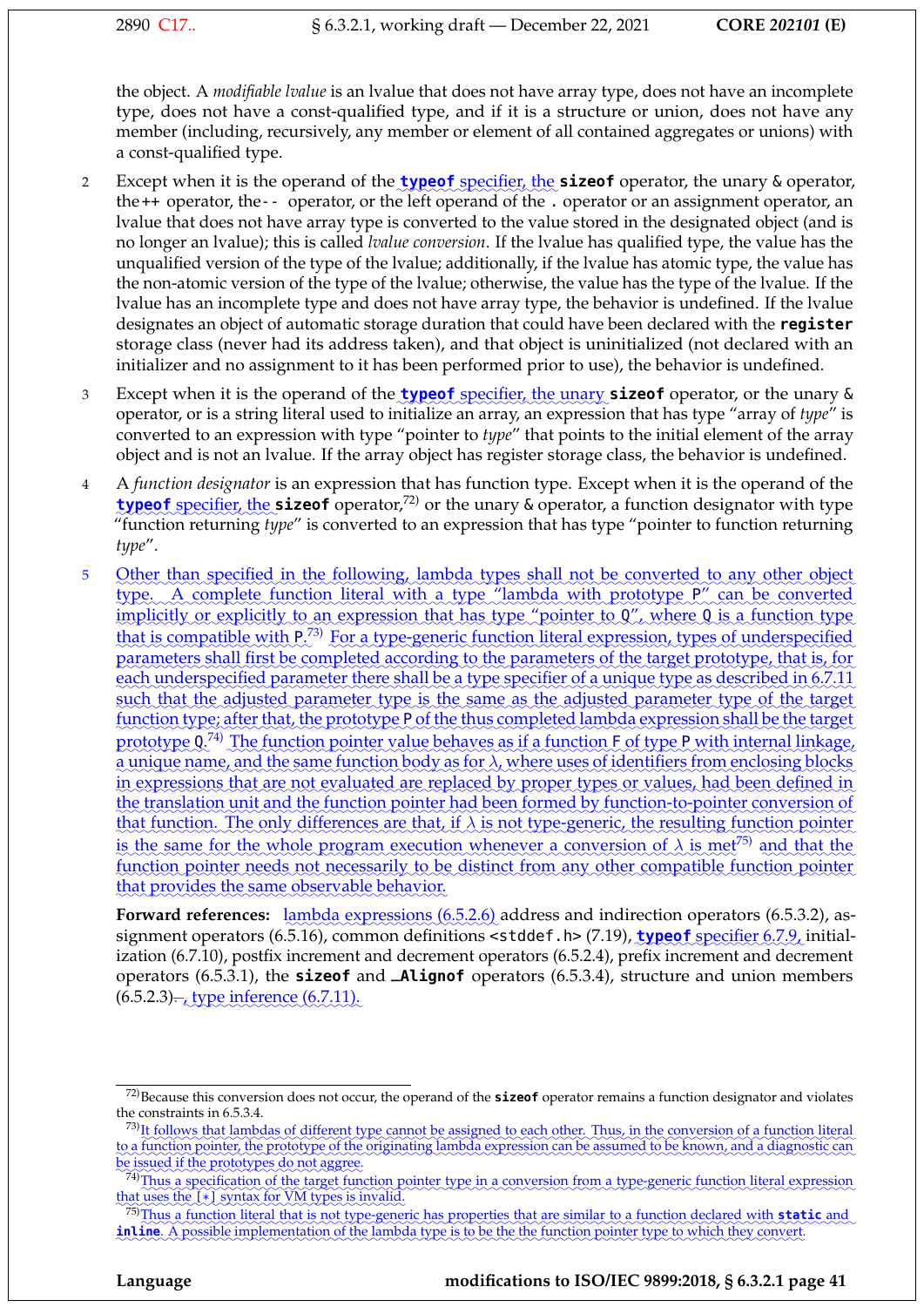- a type that is the signed or unsigned type corresponding to the effective type of the object,
- a type that is the signed or unsigned type corresponding to a qualified version of the effective type of the object,
- an aggregate or union type that includes one of the aforementioned types among its members (including, recursively, a member of a subaggregate or contained union), or
- a character type.
- 8 A floating expression may be *contracted*, that is, evaluated as though it were a single operation, thereby omitting rounding errors implied by the source code and the expression evaluation method.100) The **FP\_CONTRACT** pragma in <math.h> provides a way to disallow contracted expressions. Otherwise, whether and how expressions are contracted is implementation-defined.<sup>101)</sup>

**Forward references:** the **FP\_CONTRACT** pragma (7.12.2), copying functions (7.24.2).

## **6.5.1 Primary expressions**

### **Syntax**

1 *primary-expression:*

*identifier constant string-literal* **(** *expression* **)** *generic-selection*

### **Semantics**

- 2 An identifier is a primary expression, provided it has been declared as designating an object (in which case it is an Ivalue) or a function (in which case it is a function designator).<sup>102)</sup>
- 3 A constant is a primary expression. Its type depends on its form and value, as detailed in 6.4.4.
- 4 A string literal is a primary expression. It is an lvalue with type as detailed in 6.4.5.
- 5 A parenthesized expression is a primary expression. Its type and value are identical to those of the unparenthesized expression. It is an Ivalue, a function designator, a lambda expression, or a void expression if the unparenthesized expression is, respectively, an lvalue, a function designator, a lambda expression, or a void expression.
- 6 A generic selection is a primary expression. Its type and value depend on the selected generic association, as detailed in the following subclause.

**Forward references:** declarations (6.7).

### **6.5.1.1 Generic selection**

### **Syntax**

1 *generic-selection:*

**\_Generic (** *assignment-expression* **,** *generic-assoc-list* **)**

*generic-assoc-list:*

*generic-association generic-assoc-list* **,** *generic-association generic-association:*

*type-name* **:** *assignment-expression*

<sup>&</sup>lt;sup>100)</sup>The intermediate operations in the contracted expression are evaluated as if to infinite range and precision, while the final operation is rounded to the format determined by the expression evaluation method. A contracted expression might also omit the raising of floating-point exceptions.

<sup>101)</sup>This license is specifically intended to allow implementations to exploit fast machine instructions that combine multiple C operators. As contractions potentially undermine predictability, and can even decrease accuracy for containing expressions, their use needs to be well-defined and clearly documented.

 $102$ )Thus, an undeclared identifier is a violation of the syntax.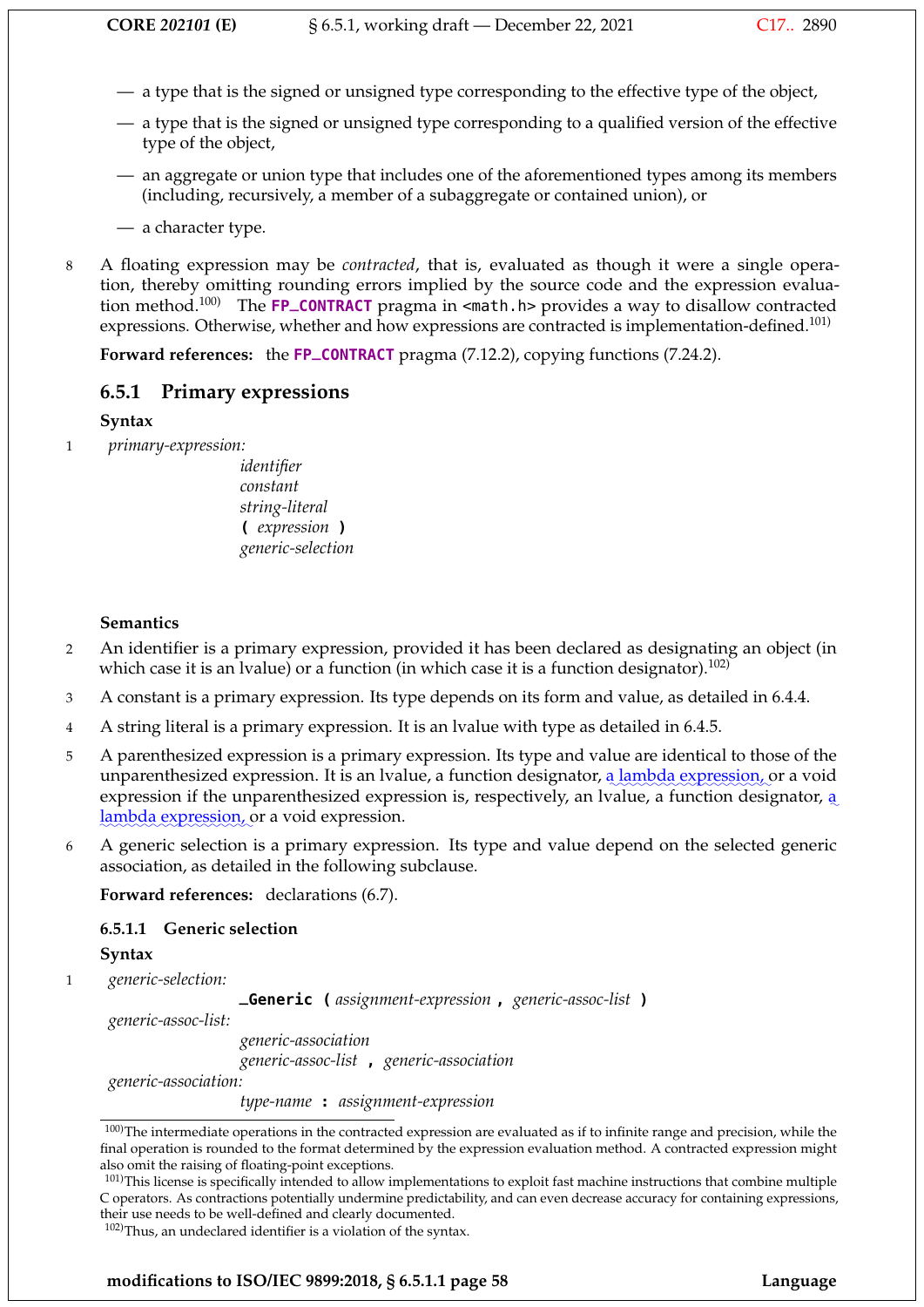**default :** *assignment-expression*

## **Constraints**

2 A generic selection shall have no more than one **default** generic association. The type name in a generic association shall specify a complete object type other than a variably modified type. No two generic associations in the same generic selection shall specify compatible types. The type of the controlling expression is the type of the expression as if it had undergone an Ivalue conversion, $^{103)}$ array to pointer conversion, or function to pointer conversion. That type shall be compatible with at most one of the types named in the generic association list. If a generic selection has no **default** generic association, its controlling expression shall have type compatible with exactly one of the types named in its generic association list.

## **Semantics**

- 3 The controlling expression of a generic selection is not evaluated. If a generic selection has a generic association with a type name that is compatible with the type of the controlling expression, then the result expression of the generic selection is the expression in that generic association. Otherwise, the result expression of the generic selection is the expression in the **default** generic association. None of the expressions from any other generic association of the generic selection is evaluated.
- 4 The type and value of a generic selection are identical to those of its result expression. It is an lvalue, a function designator, <u>a lambda expression,</u> or a void expression if its result expression is, respectively, an lvalue, a function designator, <u>a lambda expression</u>, or a void expression. <u>A generic selection that</u> is the operand of a **typeof** specification behaves as if the selected assignment expression had been the operand.
- 5 **EXAMPLE** The **cbrt** type-generic macro could be implemented as follows:

```
#define cbrt(X) _Generic((X), \
                long double: cbrtl, \
                default: cbrt, \
                 float: cbrtf \
                 )(X)
```
## **6.5.2 Postfix operators**

## **Syntax**

1 *postfix-expression:*

*primary-expression postfix-expression* **[** *expression* **]** *postfix-expression* **(** *argument-expression-list*opt **)** *postfix-expression* **.** *identifier postfix-expression* **->** *identifier postfix-expression* **++** *postfix-expression* **- (** *type-name* **) {** *initializer-list* **} (** *type-name* **) {** *initializer-list* **, }** *lambda-expression*

*argument-expression-list:*

✿✿✿✿✿✿✿✿✿✿✿✿✿✿✿✿

*assignment-expression argument-expression-list* **,** *assignment-expression*

<sup>103)</sup>An lvalue conversion drops type qualifiers.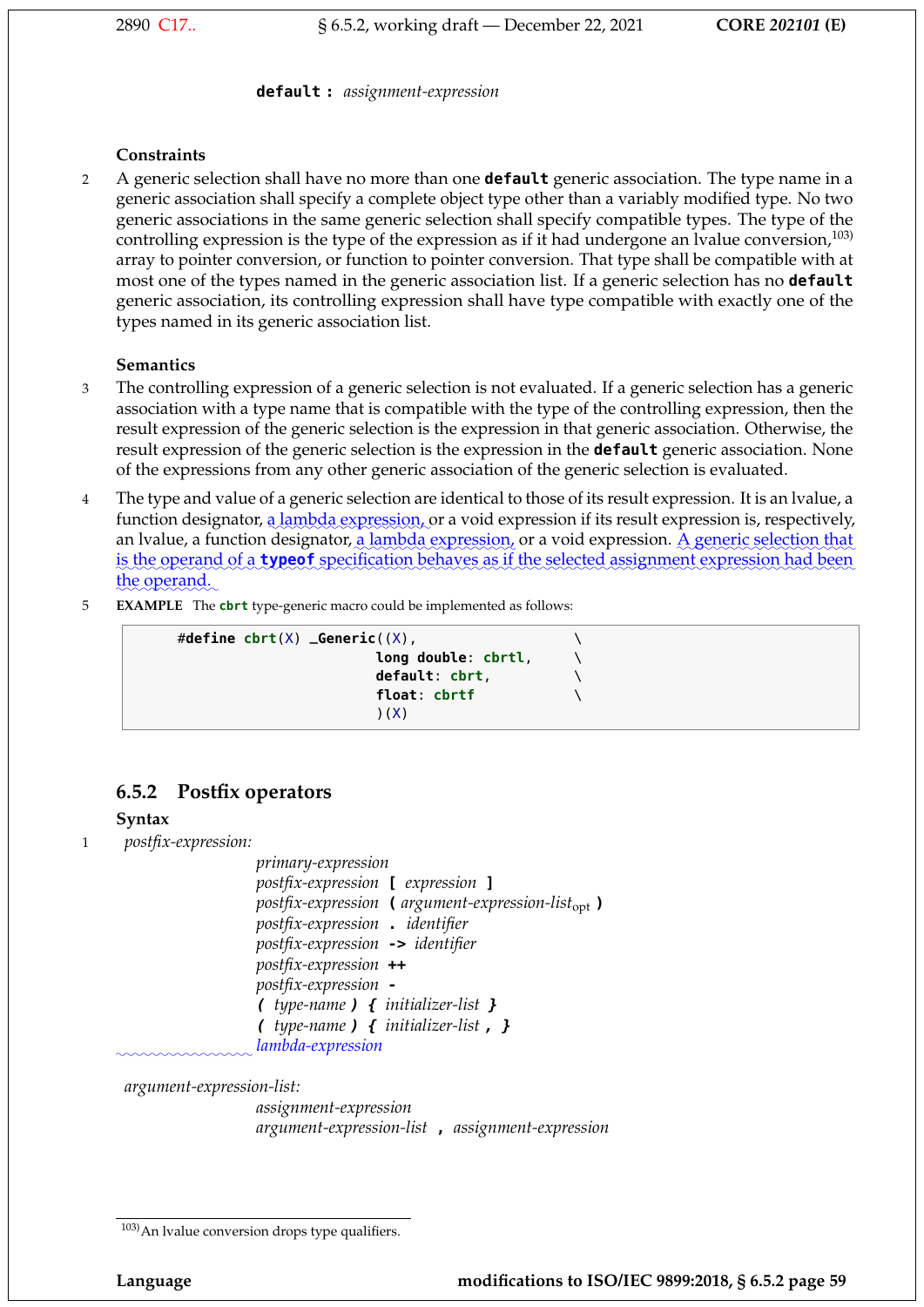## **6.5.2.1 Array subscripting**

## **Constraints**

1 One of the expressions shall have type "pointer to complete object *type*", the other expression shall have integer type, and the result has type "*type*".

## **Semantics**

- 2 A postfix expression followed by an expression in square brackets [] is a subscripted designation of an element of an array object. The definition of the subscript operator [] is that E1[E2] is identical to  $(*((E1)+(E2))$ . Because of the conversion rules that apply to the binary + operator, if E1 is an array object (equivalently, a pointer to the initial element of an array object) and E2 is an integer, E1[E2] designates the E2 -th element of E1 (counting from zero).
- 3 Successive subscript operators designate an element of a multidimensional array object. If E is an *n*-dimensional array ( $n \ge 2$ ) with dimensions  $i \times j \times \cdots \times k$ , then E (used as other than an lvalue) is converted to a pointer to an  $(n - 1)$ -dimensional array with dimensions  $j \times \cdots \times k$ . If the unary  $*$ operator is applied to this pointer explicitly, or implicitly as a result of subscripting, the result is the referenced  $(n - 1)$ -dimensional array, which itself is converted into a pointer if used as other than an lvalue. It follows from this that arrays are stored in row-major order (last subscript varies fastest).
- 4 **EXAMPLE** Consider the array object defined by the declaration

```
int x[3][5];
```
Here x

is a  $3 \times 5$  array of

**int** s; more precisely, x is an array of three element objects, each of which is an array of five **int** s. In the expression  $x[i]$ , which is equivalent to  $(*((x)+(i)))$ , x is first converted to a pointer to the initial array of five **int** s. Then i is adjusted according to the type of x, which conceptually entails multiplying i by the size of the object to which the pointer points, namely an array of five **int** objects. The results are added and indirection is applied to yield an array of five **int** s. When used in the expression x[i][j], that array is in turn converted to a pointer to the first of the **int** s, so x[i][j] yields an **int**.

**Forward references:** additive operators (6.5.6), address and indirection operators (6.5.3.2), array declarators (6.7.6.2).

## **6.5.2.2 Function calls**

## **Constraints**

- 1 The <del>expression that denotes the called function</del>postfix expression<sup>104)</sup> shall have <del>type lambda</del> type <u>or</u> pointer to function t<u>ype,</u> returning **void** or returning a complete object type other than an array type.
- 2 If the <del>expression that denotes the called function has a type that  $\rm postfix$  expression is a lambda or if</del> the type of the function includes a prototype, the number of arguments shall agree with the number of parameters <u>of the function or lambda type</u>. Each argument shall have a type such that its value may be assigned to an object with the unqualified version of the type of its corresponding parameter.

## **Semantics**

- 3 A postfix expression followed by parentheses () containing a possibly empty, comma-separated list of expressions is a function call. The postfix expression denotes the called function <u>or lambda</u>. The list of expressions specifies the arguments to the function or lambda.
- 4 An argument may be an expression of any complete object type. In preparing for the call to a function, the arguments are evaluated, and each parameter is assigned the value of the corresponding argument.105)
- 5 If the expression that denotes the called function has  $\lambda$  lambda type or type pointer to function returning an object type, the function call expression has the same type as that object type, and has the value determined as specified in 6.8.6.4. Otherwise, the function call has type **void**.

**modifications to ISO/IEC 9899:2018, § 6.5.2.2 page 60 Language**

<sup>104)</sup> Most often, this is the result of converting an identifier that is a function designator.

<sup>&</sup>lt;sup>105)</sup>A function or lambda can change the values of its parameters, but these changes cannot affect the values of the arguments. On the other hand, it is possible to pass a pointer to an object, and the function or lambda can then change the value of the object pointed to. A parameter declared to have array or function type is adjusted to have a pointer type as described in 6.9.1.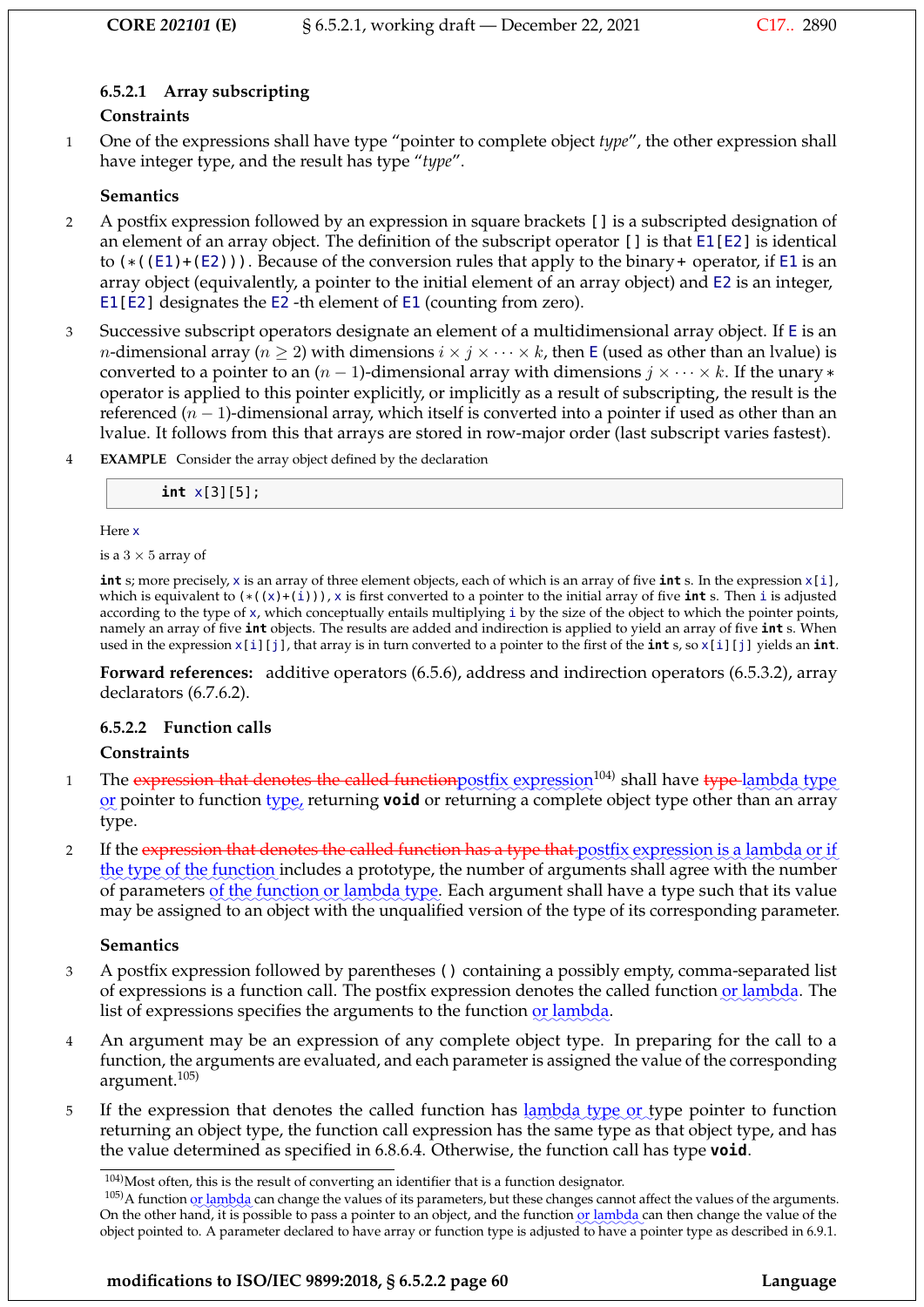- 6 If the expression that denotes the called function has a type that does not include a prototype, the integer promotions are performed on each argument, and arguments that have type **float** are promoted to **double**. These are called the *default argument promotions*. If the number of arguments does not equal the number of parameters, the behavior is undefined. If the function is defined with a type that includes a prototype, and either the prototype ends with an ellipsis  $($ ,  $\ldots)$  or the types of the arguments after promotion are not compatible with the types of the parameters, the behavior is undefined. If the function is defined with a type that does not include a prototype, and the types of the arguments after promotion are not compatible with those of the parameters after promotion, the behavior is undefined, except for the following cases:
	- one promoted type is a signed integer type, the other promoted type is the corresponding unsigned integer type, and the value is representable in both types;
	- both types are pointers to qualified or unqualified versions of a character type or **void**.
- 7 If the expression that denotes the called function <u>is a lambda or is a function</u> has a type that does include a prototype, the arguments are implicitly converted, as if by assignment, to the types of the corresponding parameters, taking the type of each parameter to be the unqualified version of its declared type. The ellipsis notation in a function prototype declarator causes argument type conversion to stop after the last declared parameter. The default argument promotions are performed on trailing arguments.
- 8 No other conversions are performed implicitly; in particular, the number and types of arguments are not compared with those of the parameters in a function definition that does not include a function prototype declarator.
- 9 If the <u>lambda or</u> function is defined with a type that is not compatible with the type (of the expression) pointed to by the expression that denotes the called <u>lambda or</u> function, the behavior is undefined.
- 10 There is a sequence point after the evaluations of the function designator and the actual arguments but before the actual call. Every evaluation in the calling function (including other function calls) that is not otherwise specifically sequenced before or after the execution of the body of the called function or lambda is indeterminately sequenced with respect to the execution of the called function.<sup>106)</sup>
- 11 Recursive function calls shall be permitted, both directly and indirectly through any chain of other functions or lambdas.
- 12 **EXAMPLE** In the function call

```
(*pf[f1()]) (f2(), f3() + f4())
```
the functions f1, f2, f3, and f4 can be called in any order. All side effects have to be completed before the function pointed to by  $pf[fl()]$  is called.

**Forward references:** function declarators (including prototypes) (6.7.6.3), function definitions (6.9.1), the **return** statement (6.8.6.4), simple assignment (6.5.16.1).

# **6.5.2.3 Structure and union members**

# **Constraints**

- 1 The first operand of the . operator shall have an atomic, qualified, or unqualified structure or union type, and the second operand shall name a member of that type.
- 2 The first operand of the-> operator shall have type "pointer to atomic, qualified, or unqualified structure" or "pointer to atomic, qualified, or unqualified union", and the second operand shall name a member of the type pointed to.

# **Semantics**

3 A postfix expression followed by the . operator and an identifier designates a member of a structure or union object. The value is that of the named member,<sup>107)</sup> and is an Ivalue if the first expression is

<sup>&</sup>lt;sup>106)</sup>In other words, function executions do not "interleave" with each other.

 $107$  If the member used to read the contents of a union object is not the same as the member last used to store a value in the object, the appropriate part of the object representation of the value is reinterpreted as an object representation in the new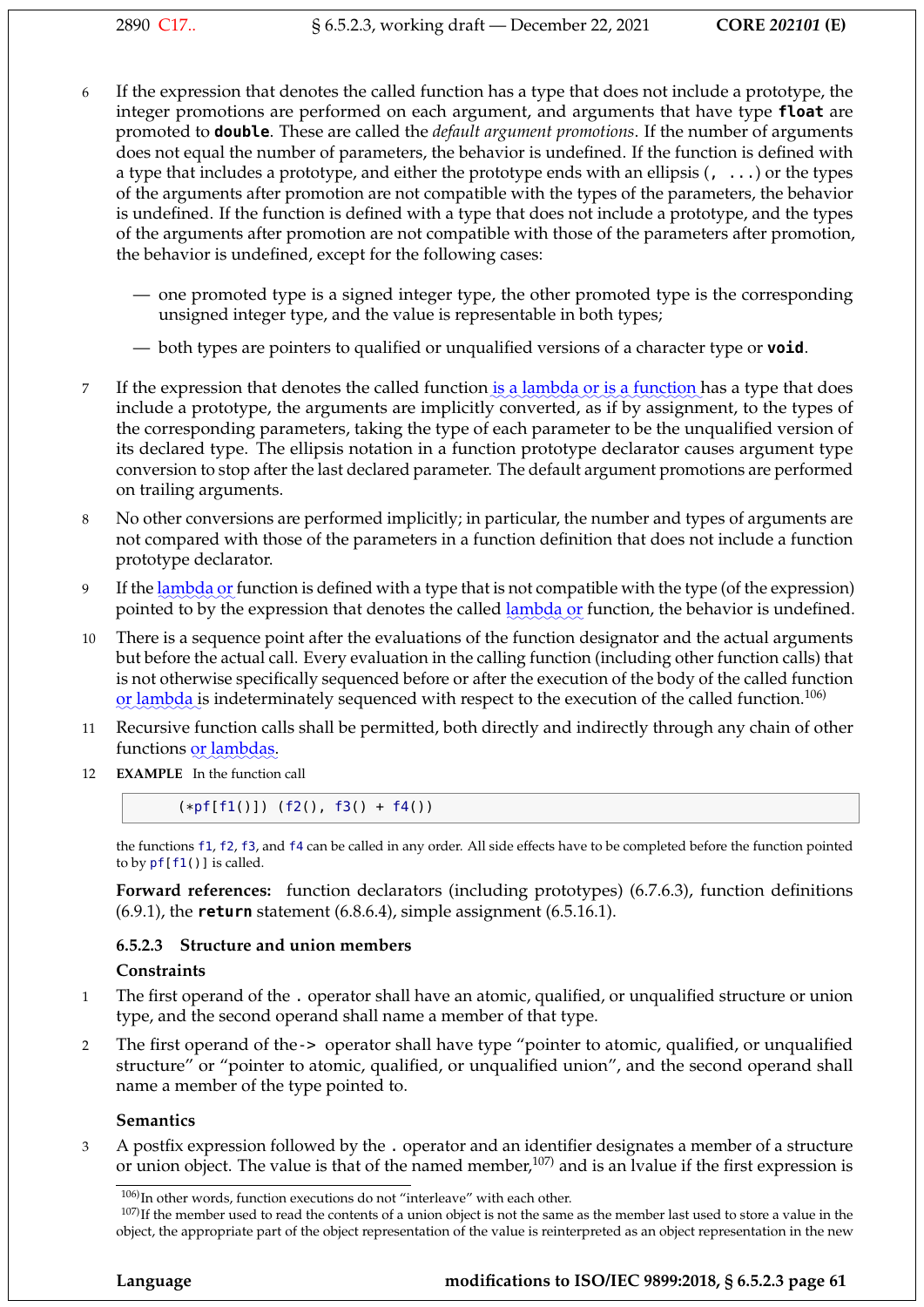The first always has static storage duration and has type array of **char**, but need not be modifiable; the last two have automatic storage duration when they occur within the body of a function, and the first of these two is modifiable.

13 **EXAMPLE 6** Like string literals, const-qualified compound literals can be placed into read-only memory and can even be shared. For example,

```
(const char []){"abc"} == "abc"
```
might yield 1 if the literals' storage is shared.

14 **EXAMPLE 7** Since compound literals are unnamed, a single compound literal cannot specify a circularly linked object. For example, there is no way to write a self-referential compound literal that could be used as the function argument in place of the named object endless\_zeros below:

```
struct int_list { int car; struct int_list *cdr; };
struct int_list endless_zeros = {0, &endless_zeros};
eval(endless_zeros);
```
15 **EXAMPLE 8** Each compound literal creates only a single object in a given scope:

```
struct s { int i; };
int f (void)
{
      struct s *p = 0, *q;int j = 0;
again:
      q = p, p = &((struct s){ j++ });
      if (j < 2) goto again;
      return p == q & & q > i == 1;}
```
The function f() always returns the value 1.

16 Note that if an iteration statement were used instead of an explicit **goto** and a labeled statement, the lifetime of the unnamed object would be the body of the loop only, and on entry next time around p would have an indeterminate value, which would result in undefined behavior.

**Forward references:** type names (6.7.7), initialization (6.7.10).

#### **6.5.2.6 Lambda expressions**

#### **Syntax**

1 *lambda-expression:*

✿✿✿✿✿✿✿✿✿✿✿✿✿✿✿✿ *capture-clause parameter-clause*opt *attribute-specifier-sequence*opt *function-body*

*capture-clause:*

✿✿✿✿✿✿✿✿✿✿✿✿✿✿✿✿ **[** *capture-list*opt **]**

*capture-list:*

✿✿✿✿✿✿✿✿✿✿✿✿✿✿✿✿ *capture-list-element* ✿✿✿✿✿✿✿✿✿✿✿✿✿✿✿✿ *capture-list* **,** *capture-list-element*

*capture-list-element:*

✿✿✿✿✿✿✿✿✿✿✿✿✿✿✿✿ *value-capture* ✿✿✿✿✿✿✿✿✿✿✿✿✿✿✿✿ *identifier-capture*

*value-capture:*

✿✿✿✿✿✿✿✿✿✿✿✿✿✿✿✿ *capture* **=** *assignment-expression*

*identifier-capture:*

✿✿✿✿✿✿✿✿✿✿✿✿✿✿✿✿ **&** *capture*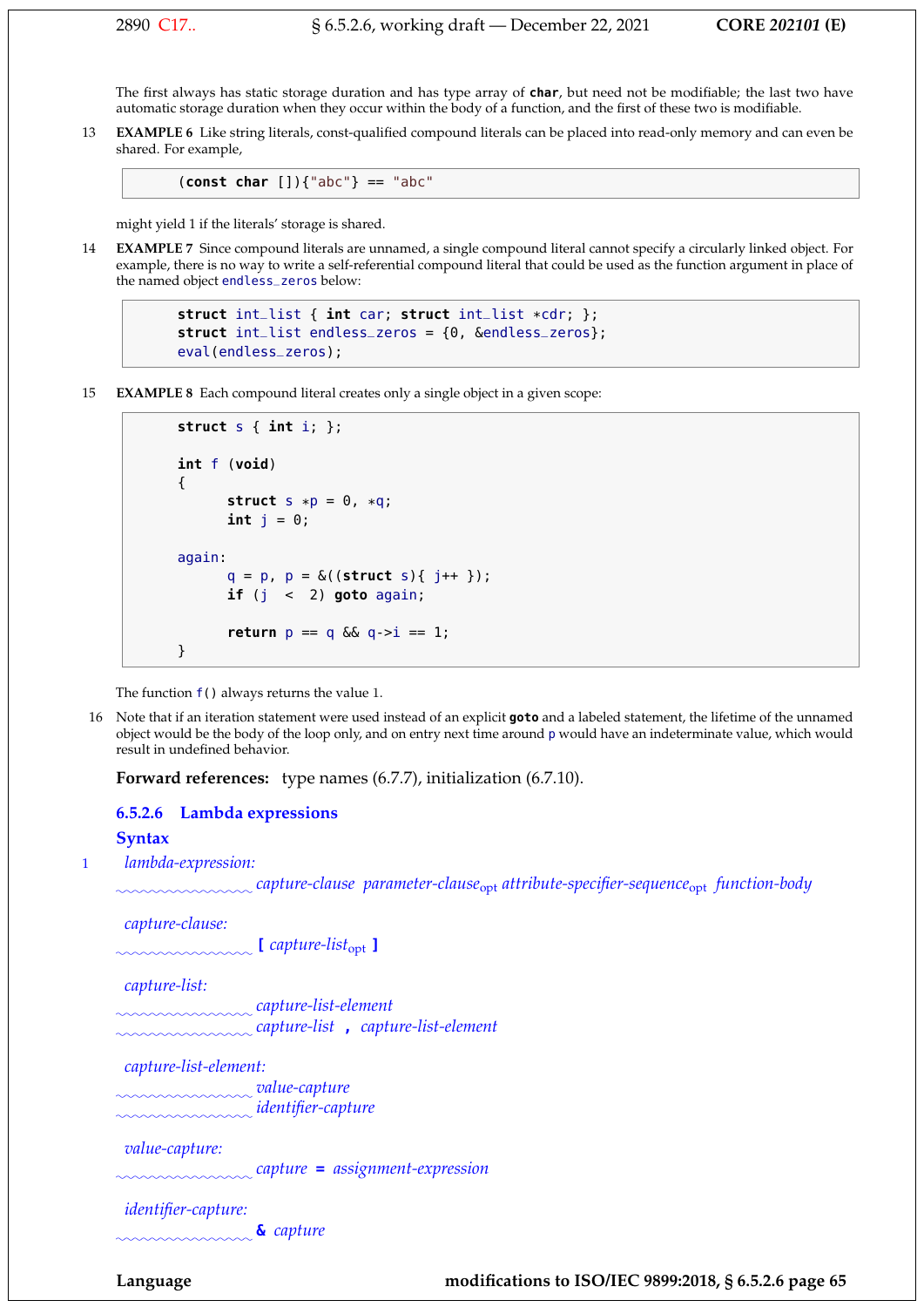*capture:*

✿✿✿✿✿✿✿✿✿✿✿✿✿✿✿✿ *identifier*

*parameter-clause:*

✿✿✿✿✿✿✿✿✿✿✿✿✿✿✿✿ **(** *parameter-list*opt **)**

# **Constraints**

- $\overline{2}$ An identifier shall appear at most once; either as a capture or as a parameter name in the parameter ✿✿✿✿✿ ✿✿✿✿✿✿ ✿✿✿ ✿✿✿✿✿ ✿✿✿✿✿✿ ✿✿ ✿✿ ✿✿ ✿✿ ✿✿ ✿✿✿✿✿✿ ✿✿ ✿✿✿✿✿✿✿✿✿✿ list. The identifier of an identifier capture shall designate an object of automatic storage duration that is defined in a scope that surrounds the lambda expression.
- 3 Within the lambda expression, identifiers (including captures and parameters of the lambda) shall the used according to the usual scoping rules, but outside the assignment expression of a value ✿✿ ✿✿✿✿✿ ✿✿✿✿✿✿ ✿✿✿✿✿✿✿✿ ✿✿✿✿ ✿✿✿✿✿✿✿ ✿✿✿✿ ✿✿✿✿✿✿✿✿✿✿✿ ✿✿✿✿✿✿✿✿✿✿ ✿✿ capture the following ✿✿✿✿✿✿✿✿✿✿ exceptions apply✿✿✿ to ✿✿✿✿✿✿✿✿✿✿ identifiers that are ✿✿✿✿✿✿✿✿ declared✿✿✿ in ✿✿ a ✿✿✿✿✿ block✿✿✿✿✿ that ✿✿✿✿✿✿✿ strictly ✿✿✿✿✿✿✿ ✿✿✿ ✿✿✿✿✿✿✿✿✿✿ ✿✿✿✿✿✿ ✿✿✿✿ ✿✿✿✿ encloses the lambda expression and that are not identifier captures:

— Objects or type definitions with variably modified type shall not be used.

- Objects with automatic storage duration shall not be evaluated.<sup>114)</sup>
- 4 After determining the type of all captures and parameters, either directly or because a type-generic lambda appears in a function-call or conversion to function pointer, the function body shall be such that a return type *type* according to the rules in 6.8.6.4 can be inferred. If the lambda occurs in a conversion to a function pointer, the inferred return type shall be compatible to the specified return type of the function pointer; if additionally the lambda is type-generic, the return type shall be the same as the specified return type.
- 5 When a lambda expression with an underspecified parameter is evaluated as a void expression, ✿✿ ✿✿✿✿✿✿✿✿✿ ✿✿ the capture clause shall fulfill the constraints as specified above. The parenthesized parameter list shall provide a valid list of declarations of parameters, only that one or more of these may have an underspecified type. After that shall follow a L token, a balanced token sequence (??), and a L  $\underline{\text{token}}$ .<sup>115)</sup>

## **Semantics**

- 6 type and to its function prototype. If the parameter clause is omitted, a clause of the form () is The optional attribute specifier sequence in a lambda expression appertains to the resulting lambda ✿✿✿✿ ✿✿✿✿ ✿✿✿✿✿✿✿✿ ✿✿✿ ✿✿✿ ✿✿✿✿✿✿✿✿✿✿ ✿✿✿✿✿✿ ✿✿ ✿✿✿✿✿✿✿✿ ✿✿ ✿✿ ✿✿✿✿ ✿✿✿✿✿ assumed. A lambda expression without any capture is called a function literal expression , otherwise it is called a *closure expression* . A lambda value originating from a function literal expression is called a function literal <u>, otherwise it is called a</u> closure <u>.</u>
- 7 Similar to a function definition, a lambda expression forms a single block that comprises all of its parts. Each capture and parameter has a scope of visibility that starts immediately after its definition is completed and extends to the end of the function body. In particular, captures and parameters are visible throughout the whole function body, unless they are redeclared in a depending block within that function body. Value captures and parameters have automatic storage ✿✿✿✿✿✿✿✿ ✿✿✿ ✿✿ ✿✿✿✿✿✿✿ ✿✿ ✿✿ ✿✿✿✿✿ ✿✿✿✿✿✿✿✿ duration; in each function call to the formed lambda value, a new instance of each value capture and parameter is created and initialized in order of declaration and has a lifetime until the end of the call, only that the addresses of value captures are not necessarily unique.

<sup>114)</sup> Identifiers of visible automatic objects that are not captures and that do not have a VM type, may still be used if they are not evaluated, for example in **sizeof** expressions, in **typeof** specifiers (if they are not lambdas themselves) or as controlling expression of a generic primary expression.

<sup>115)</sup> That means, besides the validity of the capture clause and the parameter list, an implementation is only required to ✿✿✿✿ ✿✿✿ ✿✿✿✿✿✿ ✿✿✿✿ ✿✿ ✿ ✿✿✿✿✿ ✿✿✿✿✿✿✿ ✿✿ ✿✿ ✿✿✿ ✿✿✿✿✿✿ ✿✿ ✿✿✿✿✿✿✿ ✿✿✿✿✿✿✿✿ ✿✿✿✿✿✿✿✿ ✿✿✿✿ ✿✿ ✿✿✿ ✿✿✿✿✿✿ ✿✿ parse the function body as a token sequence but is not required to diagnose additional constraints, such as the validity of the use of keywords or identifiers within the function body if these are possibly restricted through a syntax derivation or additional constraints.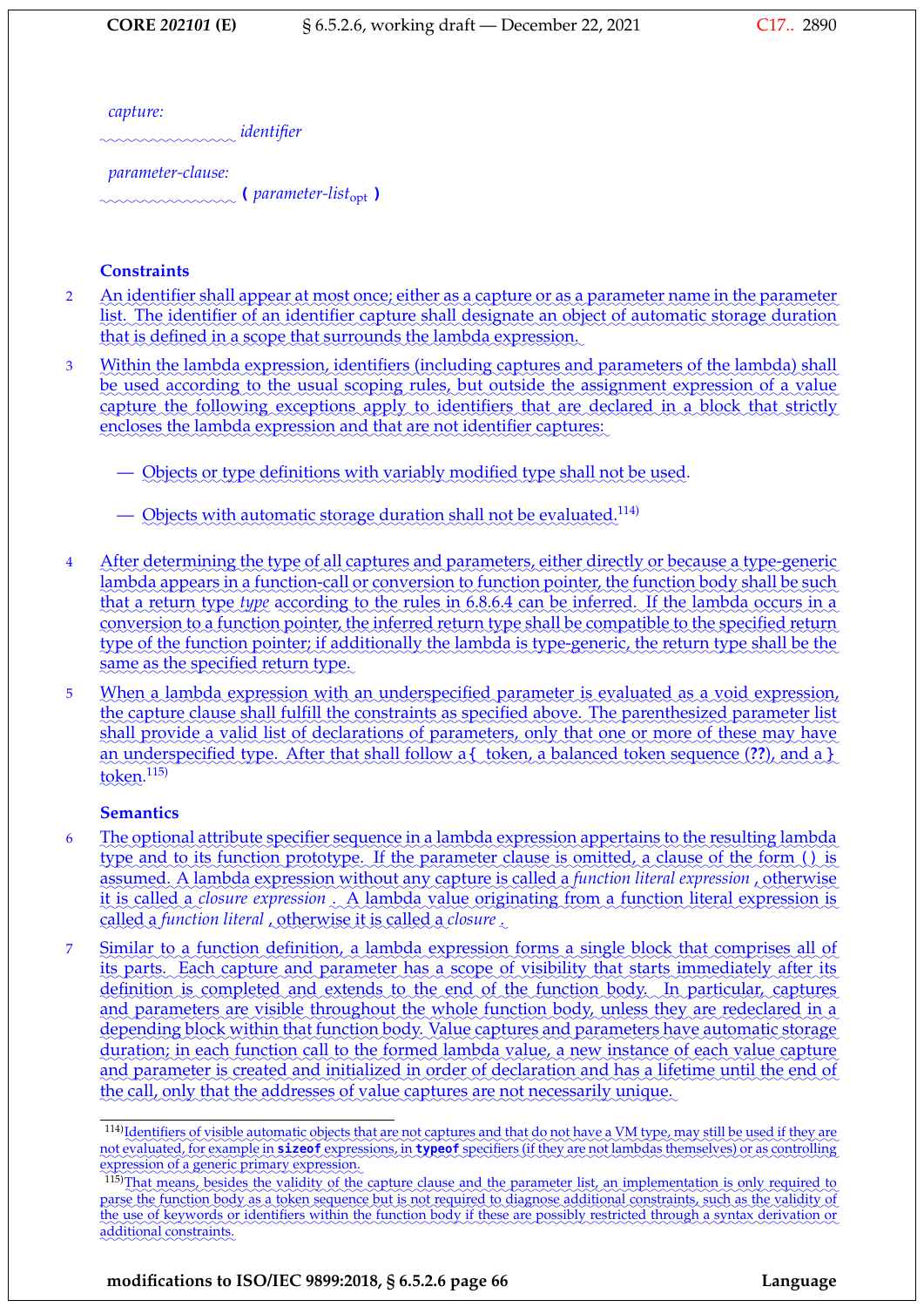- 8 A lambda expression for which at least one parameter declaration in the parameter list has no type specifier is a *type-generic lambda* with an imcomplete lambda type. It shall only be evaluated as a ✿✿✿✿✿✿✿ ✿✿ ✿✿ ✿✿✿✿✿✿✿ ✿✿ ✿✿✿✿✿ ✿✿✿✿✿ ✿✿✿✿✿✿✿✿✿✿ ✿✿ void expression, be the postfix expression of a function call or, if the capture clause is empty, be the ✿✿✿✿✿✿✿ ✿ ✿✿ ✿✿✿✿✿✿ ✿✿✿ ✿✿✿✿✿✿✿ operand of a conversion to a pointer to function with fully specified parameter types, see 6.3.2.1. For a void expression, it has only the side effects that result from the evaluation of the capture clause and shall be syntactically correct as indicated in the constraints; the translation may fail, if ✿✿✿ ✿✿✿✿✿✿✿✿ ✿✿✿✿ ✿✿✿ ✿✿✿✿✿✿✿✿ ✿✿✿✿✿✿✿✿✿✿ ✿✿✿ ✿✿✿✿✿✿ ✿✿✿✿✿ ✿✿✿ ✿ the function body is such that no possible function call arguments or target types for a conversion could successfully complete the lambda type; the lambda expression shall otherwise be ignored.
- 9 For a function call, the type of an argument (after lyalue, array-to-pointer or function-to-pointer that parameter analogous to 6.7.11, only that the inferred type for an parameter of array or function conversion) to an underspecified parameter shall be such that it can be used to complete the type of ✿✿✿ ✿✿✿✿✿✿✿✿✿✿ ✿✿✿✿✿✿✿✿✿✿ ✿✿ ✿✿✿✿ ✿✿✿ ✿✿✿✿✿✿✿✿ ✿✿✿ ✿✿✿ ✿✿ ✿✿✿✿✿✿ ✿✿✿✿✿✿✿✿ type is adjusted analogously to function declarators (6.7.6.3) to a possibly qualified object pointer type (for an array) or to a function pointer type (for a function) to match type of the argument. For a conversion of any arguments, the parameter types shall be those of the function type.
- 10 The assignment expression E in the definition of a value capture determines a value E<sub>0</sub> with type T<sub>0</sub>, which is E after possible lvalue, array-to-pointer or function-to-pointer conversion. The type of the capture is T<sub>0</sub> const and its value is E<sub>0</sub> for all evaluations in all function calls to the lambda value. If within the function body, the address of the capture or one of its members is taken, either explicitly by applying a unary & operator or by an array to pointer conversion,<sup>116)</sup> and that address is used to modify the underlying object, the behavior is undefined.
- 11 The evaluation of the assignment expressions of value captures takes place during each evaluation of the lambda expression. The evaluations for the value captures are sequenced in order of declaration; an earlier capture may occur within an assignment expression of a later one. The evaluation of a lambda expression is sequenced before any use of the resulting lambda value. For each call to a lambda value, value captures (with type and value as determined during the evaluation of the lambda expression) and then parameter types and values are determined in order of declaration. Value captures and earlier parameters may occur within the declaration of a later one.
- 12 The object of automatic storage duration of the surrounding scope that corresponds to an identifier ✿✿✿✿✿✿✿ ✿✿✿✿✿ ✿✿ ✿✿✿✿✿✿✿ ✿✿✿✿✿✿✿✿ ✿✿✿✿✿ ✿✿✿✿✿✿✿✿ ✿✿✿✿ capture shall be visible within the function body according to the usual scoping rules and shall be accessible within the function body throughout each call to the lambda. If the definition of the object uses the **register** storage class, the behavior is undefined. Access to the object within a call to the lambda follows the happens-before relation, in particular modifications to the object that happen before the call are visible within the call, and modifications to the object within the call are visible for all evaluations that happen after the call.<sup>117)</sup>
- 13 For each lambda expression, the return type type is inferred as indicated in the constraints. A lambda expression  $\lambda$  that is not type-generic has an unspecified lambda type L that is the same for ✿✿✿✿✿ ✿ ✿✿✿ ✿ ✿✿ ✿✿✿ ✿✿✿✿✿✿✿✿✿✿✿ ✿ ✿✿✿ ✿✿✿✿ ✿✿ ✿✿✿✿✿✿✿ ✿✿✿✿✿✿✿✿ ✿ every evaluation of  $\lambda$ ; as a result of the expression, a value of type L is formed that identifies  $\lambda$  and the specific set of values of the identifiers in the capture clause for the evaluation, if any. This is called a *lambda value* . It is unspecified, whether two lambda expressions  $\lambda$  and  $\kappa$  share the same lambda type even if they are lexically equal but appear at different points of the program. Objects of lambda type shall not be modified other then by simple assignment.
- 14 A lambda expression λ that is generic has an incomplete lambda type that is completed when When used in a function call, the parameter types are inferred in order of declaration, but after the expression is used directly in a function call expression or converted to a function pointer. the evaluation of the assignment expressions of the explicit value captures, after which the return ✿✿✿✿ ✿✿ ✿✿✿ ✿✿✿✿✿✿✿✿ ✿✿✿✿✿✿✿✿ ✿✿✿✿✿✿✿✿ ✿✿✿✿ ✿✿ type of the lambda is inferred from the function body. The so completed lambda value is then used in the function call which is sequenced after the evaluation of the lambda expression.
- 15 **NOTE** 1 A direct function call to a function literal expression can be modeled by first performing a conversion of the ✿ ✿✿✿✿✿✿ ✿✿✿ ✿✿ ✿✿ ✿✿✿✿✿✿ ✿✿✿✿✿ ✿✿✿✿✿✿✿✿ ✿✿✿ ✿✿✿ function literal to a function pointer and then calling that function pointer.

<sup>116)</sup> The capture does not have array type, but if it has a union or structure type, one of its members may have such a type. 117) That is, evaluation of the identifier results in the same lyalue with the same type and address as for the scope surrounding the lambda. In particular, it is possible that the value of such an object becomes indeterminate after a call <u>to **longjmp**, see 7.13.2.1.</u>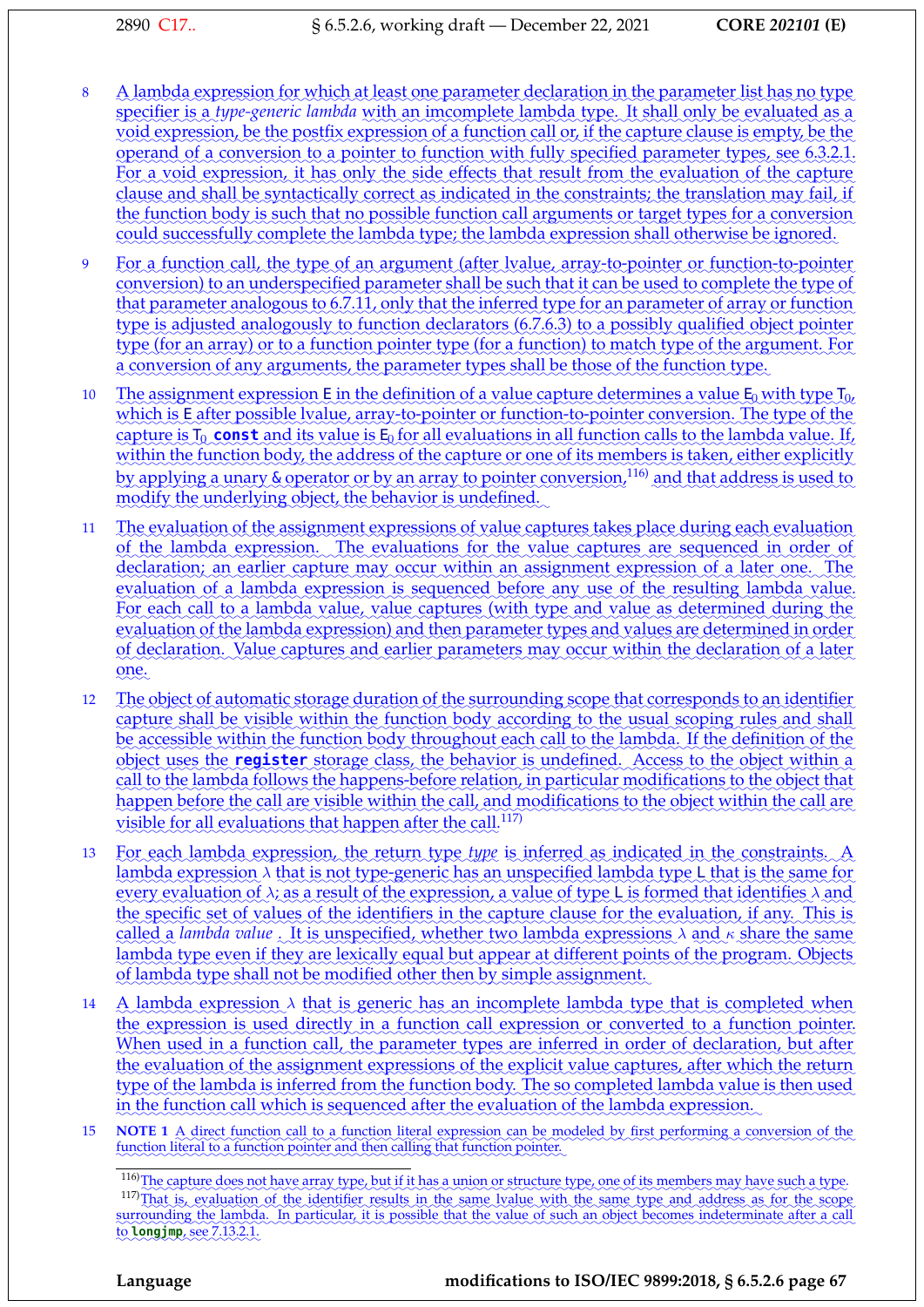16 **NOTE 2** A direct function call to a closure expression with parameters (possibly type-generic)

```
\int_{\mathbb{R}^d}captures\int_{\mathbb{R}^d}(<code>decl\int_{\mathbb{R}^d}decl\int_{\mathbb{R}^d}(</code>
\simblock-item-list
\}(arg_1 , , , , , , , , arg_n)
```
can be modeled with a such a call to a closure expression without parameters

```
\hat{\mathfrak{l}}✿✿✿✿✿✿✿✿
_ArgCap1 ✿✿
= arg1✿
,
✿✿✿✿✿
...,
✿✿✿✿✿✿✿✿
_ArgCapn ✿✿
=
✿
argn ✿
,
✿
captures
✿✿
]
✿✿
(
✿✿✿✿
void
✿
)
✿✿
{
\simdecl_1 = ArgCap<sub>1</sub>;
✿✿✿✿✿
   ...
\simdecl_{n} = _{-}ArgCap_{n};
\simblock-item-list
\mathfrak{z}(\mathfrak{c})
```
✿✿✿✿ ✿ ✿✿✿ ✿✿✿✿ ✿✿✿✿ ✿✿ ✿✿✿✿✿✿ ✿✿ ✿✿✿ ✿✿✿✿✿✿✿✿ ✿✿✿✿ ✿✿✿✿ ✿✿✿✿✿✿✿✿ ✿✿✿✿ ✿✿✿ ✿✿✿ where  $\text{ArgCap}_{1,\dots,\nu}$  argCap<sub>n</sub> are new identifiers that are unique for the translation unit. This equivalence uses the fact that the evaluation of the argument expressions  $arg_1$ , ...,  $arg_n$  and the original closure expression as a whole can be ✿✿✿✿✿✿✿ ✿✿✿✿✿✿ ✿✿✿✿✿✿✿✿✿ ✿✿✿✿✿✿✿✿ ✿✿✿✿✿ ✿✿✿ ✿✿✿✿✿ ✿✿✿✿✿✿ ✿✿✿ ✿✿✿✿✿✿✿✿ ✿✿✿ ✿✿✿✿✿✿✿ ✿✿✿✿ ✿✿✿✿✿ ✿✿✿ ✿✿✿✿✿ evaluated without sequencing constraints before the actual function call operation. In particular, side effects that occur during the evaluation of any of the arguments or the capture list will not effect one another. This not withstanding, side effects that have an influence about the evaluation of captures in the specified capture list or that determine the type of parameters occur sequenced as specified in the original closure expression.

#### **Recommended practice**

- 17 Implementations are encouraged to diagnose any attempt to modify a lambda type object other than by assignment.
- 18 **EXAMPLE 1** The usual scoping rules extend to lambda expressions; the concept of captures only restricts which identifiers <u>ትላት ለውስጥ</u> may be evaluated or not.

| #include <stdio.h></stdio.h>                                                          |                               |
|---------------------------------------------------------------------------------------|-------------------------------|
| static long v;                                                                        |                               |
| int main(void)                                                                        |                               |
| $(void)$ { $print(f("&old\n", v);$ $)()$ ;                                            | // valid, prints 0            |
| ](void){        printf("%zu\n", sizeof v);                                  }();      | // valid, prints sizeof(long) |
| int $v = 5k$                                                                          |                               |
|                                                                                       | // invalid                    |
| ](void){ extern long v;    printf("%ld\n", v;    }();     // valid,    prints 0       |                               |
|                                                                                       |                               |
| auto const $\lambda = [v = v] (void) { printf("ad\nu, v); }$ ; // freeze and shadow v |                               |
| $(\text{void})$ { $v = 7$ ; printf("%d\n", $v$ ); }<br>l &v                           | // valid, prints 7            |
|                                                                                       | // valid, prints 5            |
|                                                                                       | // valid, prints 7            |
| $v = v$ ](void){ printf("%zu\n", sizeof v);                                           | // valid, prints sizeof(int)  |
|                                                                                       | // valid, prints sizeof(int)  |
|                                                                                       |                               |
|                                                                                       |                               |

19 **EXAMPLE 2** The following uses a function literal as a comparison function argument for **gsort**.

| #define SORTFUNC(TYPE) [](size_t nmemb, TYPE A[nmemb]) {                           |
|------------------------------------------------------------------------------------|
| qsort(A, nmemb, sizeof(A[0]),                                                      |
| $[$ (void const* x, void const* y){<br>$/*$ comparison lambda                      |
| TYPE $X = *(TYPE const*)x;$                                                        |
| TYPE $Y = *(TYPE const*)y;$                                                        |
| return $(X < Y)$ ? -1 : $((X > Y)$ ? 1 : 0); /* return of type int */              |
|                                                                                    |
|                                                                                    |
| return A;                                                                          |
|                                                                                    |
| min                                                                                |
| $\{4, 3, 2, 1, 0, \}$ ;<br>$long$ $C[5] =$                                         |
| SORTFUNC(long)(5, C);<br>// lambda $\rightarrow$ (pointer $\rightarrow$ ) function |

**modifications to ISO/IEC 9899:2018, § 6.5.2.6 page 68 Language**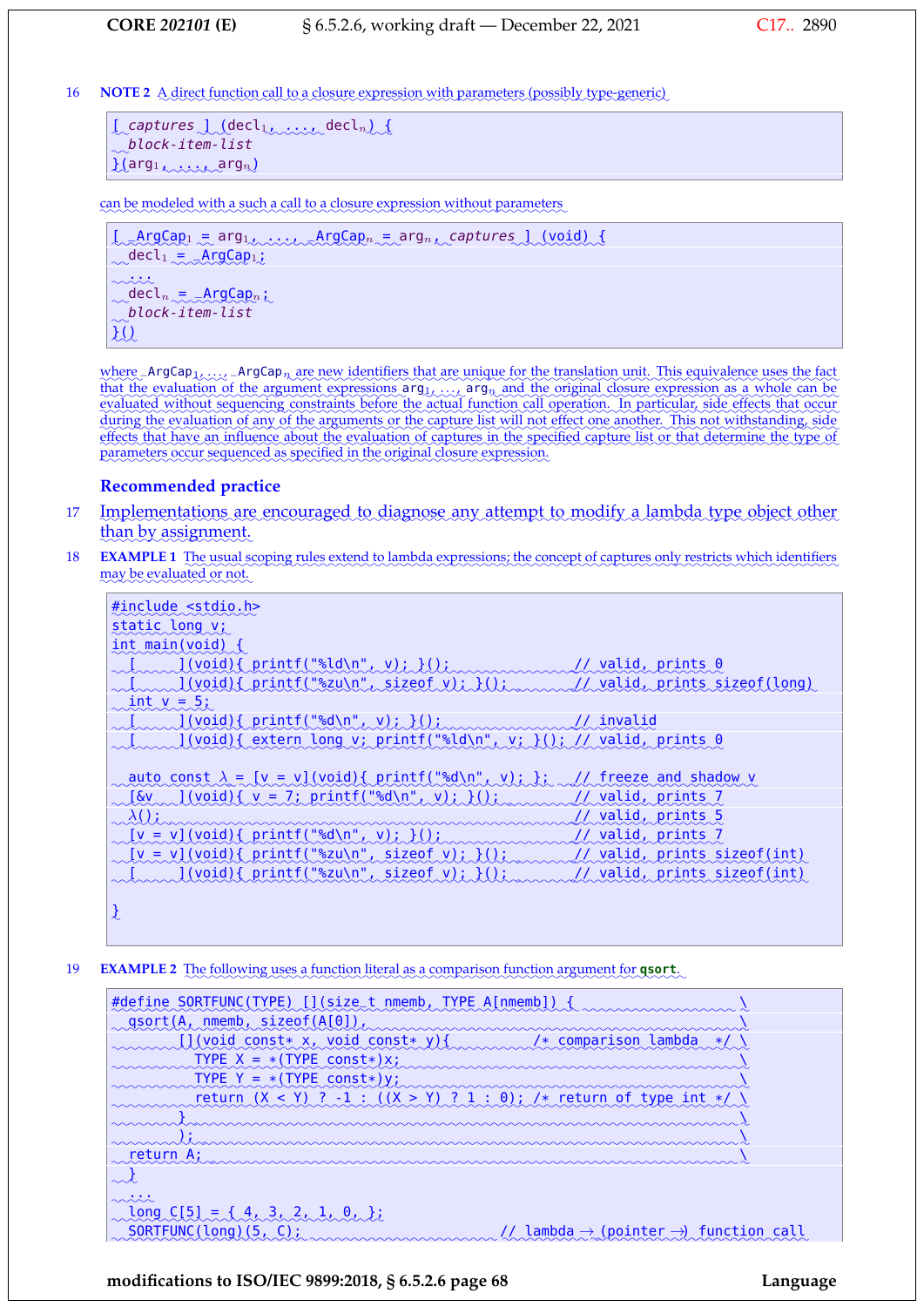✿✿✿✿✿ ... <sub>→</sub>\_auto\_const\_sortDouble = SORTFUNC(double);<br>←← \_double\*\_(\*sF)(size\_t\_nmemb,\_double[nmemb])\_=\_sortDouble;\_\_\_\_\_\_\_\_\_\_\_\_\_\_\_\_\_\_\_\_\_\_\_ ✿✿✿✿✿ ... ✿✿✿✿✿✿✿✿ double\*✿✿✿✿ ap ✿✿ = ✿✿✿✿✿✿✿✿✿✿ sortDouble ✿✿✿ (4, ✿✿ ( ✿✿✿✿✿✿ double ✿✿✿ []) ✿ { ✿✿✿ 5, ✿✿✿✿✿ 8.9, ✿✿✿✿✿ 0.1, ✿✿✿ 99, ✿✿✿ }) ✿ ; adouble B[27] = {/\* some values sF(27, B); ✿✿✿✿✿✿✿✿✿✿✿✿✿✿✿✿✿✿✿✿✿✿✿✿✿✿✿✿✿✿✿✿✿ ✿✿ // reuses the same function ✿✿✿✿✿ ... double\* (\*sG)(size\_t nmemb, double[nmemb]) = SORTFUNC(double); // conversion

This code evaluates the macro SORTFUNC twice, therefore in total four lambda expressions are formed.

The function literals of the "comparison lambdas" are not operands of a function call expression, and so by conversion a pointer to function is formed and passed to the corresponding call of **gsort**. Since the respective captures are empty, the ✿✿✿✿ ✿ ✿✿ ✿ ✿✿ ✿✿✿✿✿ ✿✿✿ ✿✿✿✿✿✿✿✿✿ ✿✿✿✿✿✿✿ ✿✿✿ ✿✿✿✿ ✿✿✿✿✿✿ ✿✿✿ ✿✿ effect is as if to define two comparison functions, that could equally well be implemented as **static** functions with auxiliary names and these names could be used to pass the function pointers to **gsort**.

The outer lambdas are again without capture. In the first case, for **long**, the lambda value is subject to a function call, and it is unspecified if the function call uses a specific lambda type or directly uses a function pointer. For the second, a copy of the lambda value is stored in the variable sortDouble and then converted to a function pointer sF. Other than for the difference in the function arguments, the effect of calling the lambda value (for the compound literal) or the function pointer (for array  $B$ ) is the same.

✿✿ ✿✿✿✿✿✿✿✿✿✿ ✿✿✿✿✿✿✿ ✿✿ ✿✿✿✿✿✿✿✿✿✿✿✿ ✿✿✿ ✿✿✿ ✿✿✿✿✿✿ ✿✿✿✿✿ ✿✿✿ ✿✿✿ ✿✿✿✿✿✿✿ ✿✿ ✿✿✿✿✿✿ ✿✿✿✿✿ ✿✿ ✿✿ ✿✿✿✿✿✿✿ For optimization purposes, an implementation may fold lambda values that are expanded at different points of the program such that effectively only one function is generated. For example here the function pointers sF and 5G may or may not be equal.

#### 20 **EXAMPLE 3** Consider the following type-generic function literal that computes the maximum value of two parameters X and Y<sub>.</sub>

| #define MAXIMUM(X, Y)                                                                    |
|------------------------------------------------------------------------------------------|
| $\iint (auto, a, auto, b)$                                                               |
| return (a $< 0$ )                                                                        |
| $(2)(b < 0)$ ? $((a < b)$ ? $b : a) : b$                                                 |
| $( (b \ge 0) ? ( (a < b) ? b : a) : a )$<br>$\left(\begin{matrix}X&Y\end{matrix}\right)$ |
| $auto R = MAXIMUM(-1, -10);$<br>$auto S = MAXIMUM(-10, -11)$ ;                           |

After preprocessing, the definition of R, becomes

auto R = [](auto a, auto b){ weturn (a.s. 0) milles and illes but did ✿✿✿✿✿✿ : ((b = 0) ? ((a < b) ? b : a) : a) i ntl:1n:10);

www.common.com/www.com/www.com/www.com/www.com/www.com/www.com/www.com/www.com/ww To determine type and value of R, first the type of the parameters in the function call are inferred to be **signed int** and unsigned int, respectively. With this information, the type of the return expression becomes the common arithmetic type ✿ ✿✿✿ ✿✿✿✿ ✿✿✿✿ ✿✿ ✿✿✿✿✿✿✿✿✿✿✿ ✿✿✿✿ ✿✿✿ ✿✿✿✿✿ ✿✿✿ ✿✿ ✿✿✿ ✿✿✿✿✿✿ ✿ ✿✿✿ ✿✿✿✿ ✿✿✿✿ ✿✿✿✿✿✿ of the two, which is **unsigned int**. Thus the return type of the lambda is that type. The resulting lambda value is the first operand to the function call operator (). So R has the type **unsigned int** and a value of **UINT\_MAX**.

For 5, a similar deduction shows that the value still is **UINT\_MAX** but the type could be **unsigned int** (if **int** and **long** have the same width) or **long** (if **long** is wider than **int**).

As long as they are integers, regardless of the specific type of the arguments, the type of the expression is always such that ✿✿ ✿✿✿✿✿✿✿✿✿✿ ✿✿✿✿✿✿✿✿ the mathematical maximum of the values fits. So MAXIMUM implements a type-generic maximum macro that is suitable for any combination of integer types.

#### 21 **EXAMPLE 4**

void matmult(size\_t k, size\_t n, size\_t m www.www.double.const.A[k][n], double.const.B[n][m], double.const.C[k][m]) { // dot product with stride of m for B www.constant\_propagation\_of\_n\_and\_m wauto const  $\lambda$ 0 = [v=n, u=m](double const x[v], double const B[v][µ], size\_t m0) { andouble ret = 0.0;

#### **Language modifications to ISO/IEC 9899:2018, § 6.5.2.6 page 69**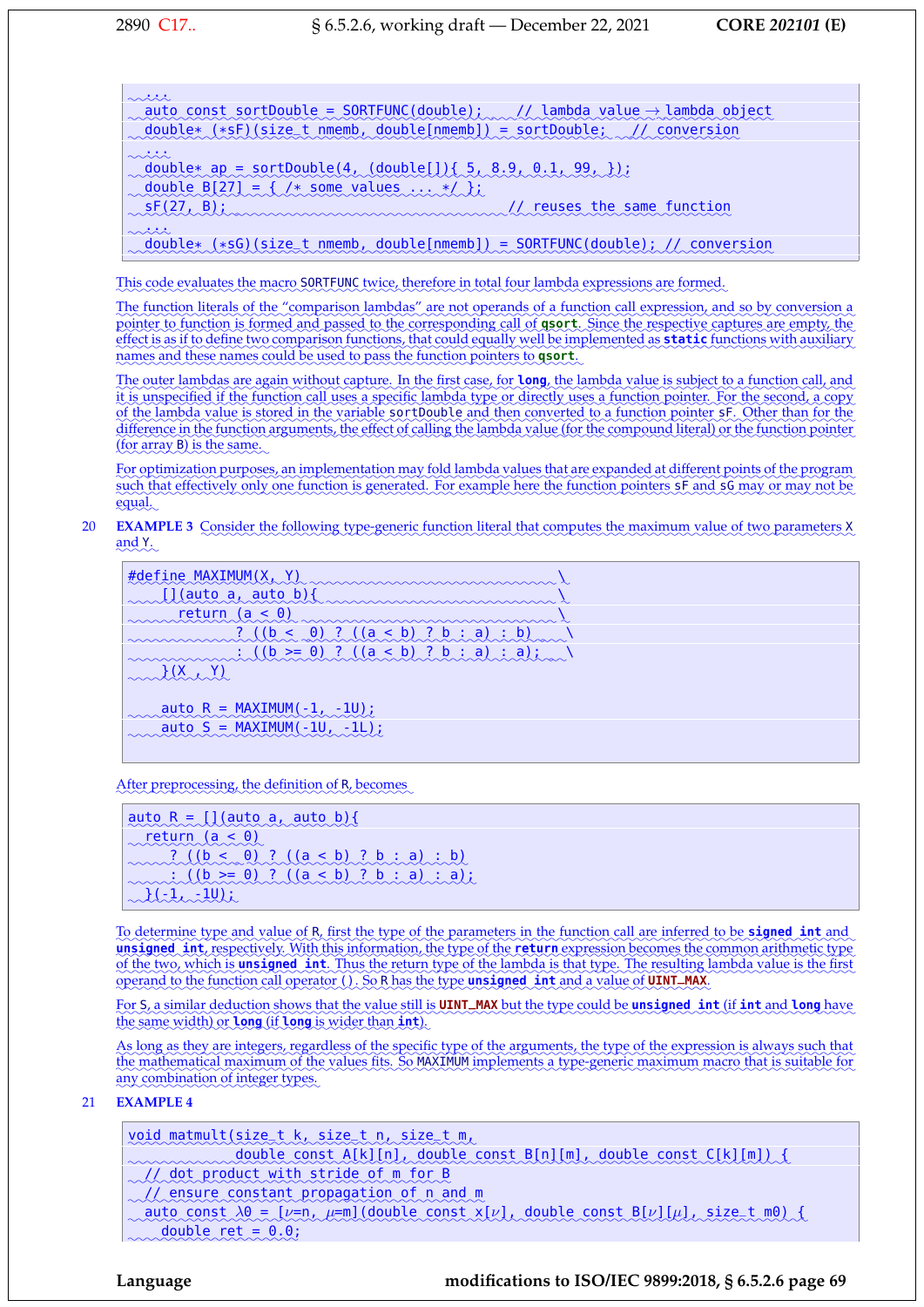```
for (size_t i = 0; i < l; ++i) {
✿✿✿✿✿✿✿✿✿
ret
✿✿✿
+=
✿✿
x
✿
[
✿
i
✿
]*✿
B
✿
[
✿
i
✿✿
][
✿✿
m0
✿✿
];
✿✿✿✿✿
    }
;<br>www.common.com
\mathop{\rm alt}\nolimitswector matrix product
and accessibility of λ@
auto const \lambda 1 = [\nu = n, \mu = m, \&\lambda 0] (double const x[\nu], double const B[\nu] [\mu]✿✿✿✿✿✿✿✿✿✿✿✿✿✿✿✿✿✿✿✿✿✿✿✿✿✿✿✿✿✿✿✿✿✿✿✿✿✿✿
                                       double_res[m])_{
when (size_t_mo = 0; mo < ui ++mo)
\text{res[m0]} = \text{A0(x, B, m0)}✿✿✿✿✿
    }
\mathop{\rm alt}\nolimitsof size the = 0; kg < k; ++kg) {
double_const (*Ap)[l] = A[k0];
www.double_(*Cp)[m]_=_C[k0];
mmal (* Ap, B, * Cp);
\lambda\mathfrak z
```
✿✿✿ ✿✿✿✿✿✿ ✿✿✿✿✿✿✿✿ ✿✿✿ ✿✿✿✿✿✿ ✿ ✿✿✿ ✿ ✿✿✿✿✿ ✿✿✿ ✿✿ ✿✿✿✿✿✿ ✿ ✿✿ ✿✿✿✿ ✿✿✿✿ ✿✿✿✿✿✿ ✿✿✿✿✿ ✿✿✿✿ ✿✿✿✿✿✿✿✿ ✿✿ This function evaluates two closures; λ0 has a return type of **double**, λ1 of **void**. Both lambda values serve repeatedly as first operand to function evaluation but the evaluation of the captures is only done once for each of the closures. For the purpose of optimization, an implementation could generate copies of the underlying functions for each evaluation of such a closure such that the values of the captures  $\nu$  and  $\mu$  are replaced on a machine instruction level.

# **6.5.3 Unary operators**

#### **Syntax**

1 *unary-expression:*

*postfix-expression* **++** *unary-expression* **-** *unary-expression unary-operator cast-expression* **sizeof** *unary-expression* **sizeof (** *type-name* **) \_Alignof (** *type-name* **)**

*unary-operator:* one of

**& \* + - ˜ !**

## **6.5.3.1 Prefix increment and decrement operators Constraints**

1 The operand of the prefix increment or decrement operator shall have atomic, qualified, or unqualified real or pointer type, and shall be a modifiable lvalue.

#### **Semantics**

- 2 The value of the operand of the prefix++ operator is incremented. The result is the new value of the operand after incrementation. The expression  $++E$  is equivalent to  $(E+=1)$ . See the discussions of additive operators and compound assignment for information on constraints, types, side effects, and conversions and the effects of operations on pointers.
- 3 The prefix-- operator is analogous to the prefix++ operator, except that the value of the operand is decremented.

**Forward references:** additive operators (6.5.6), compound assignment (6.5.16.2).

**modifications to ISO/IEC 9899:2018, § 6.5.3.1 page 70 Language**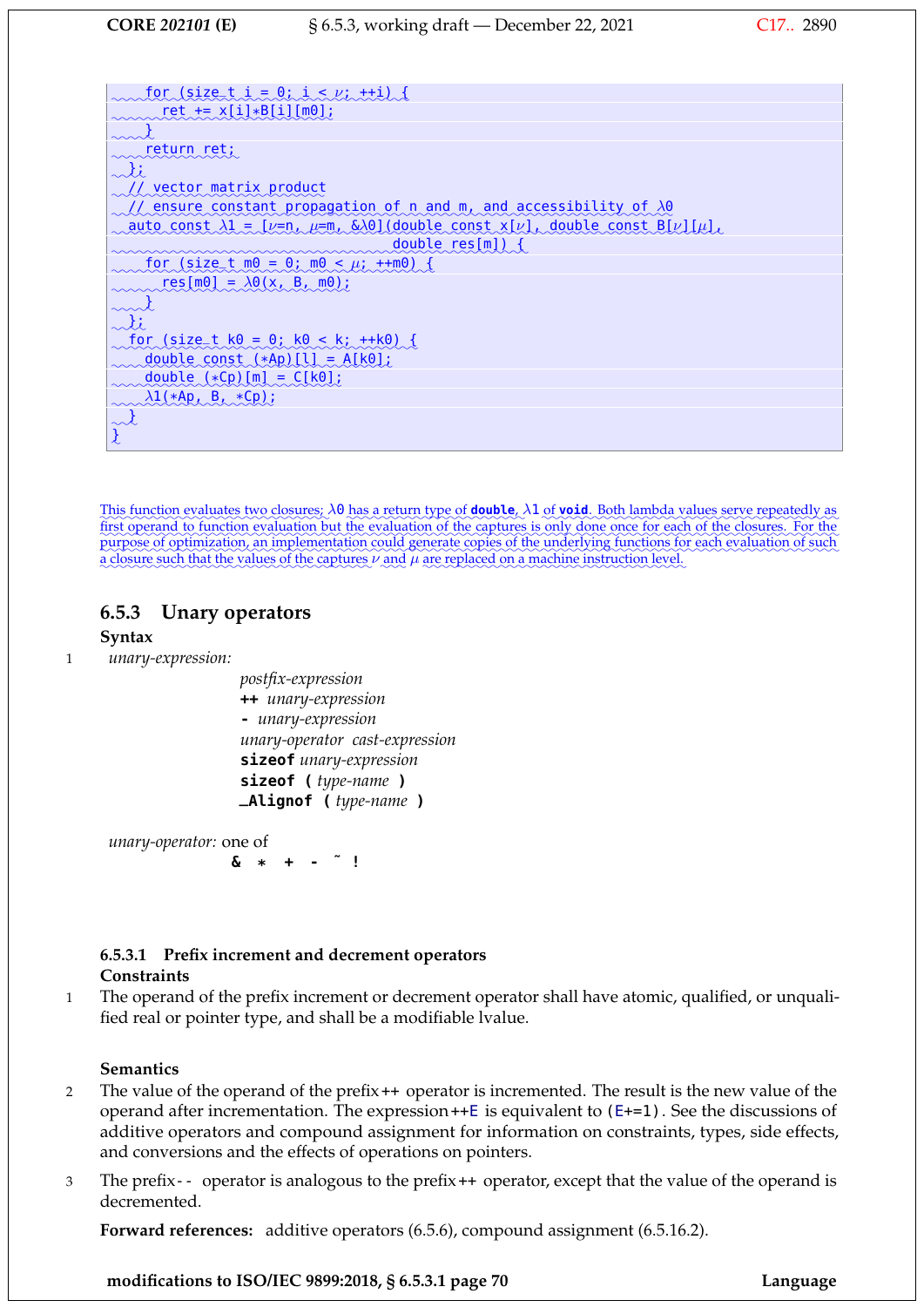# **Constraints**

- 2 Unless the type name specifies a void type, the type name shall specify atomic, qualified, or unqualified scalar type, and the operand shall have scalar type, or, the type name shall specify an atomic, qualified, or unqualified pointer to function with prototype, and the operand is a function literal such that a conversion (6.3.2.1) from the function literal to the function pointer type is defined.
- 3 Conversions that involve pointers, other than where permitted by the constraints of 6.5.16.1, shall be specified by means of an explicit cast.
- 4 A pointer type shall not be converted to any floating type. A floating type shall not be converted to any pointer type.

## **Semantics**

- 5 Preceding an expression by a parenthesized type name converts the value of the expression to the unqualified version of the named type. This construction is called a *cast*.<sup>120)</sup> A cast that specifies no conversion has no effect on the type or value of an expression.
- 6 If the value of the expression is represented with greater range or precision than required by the type named by the cast (6.3.1.8), then the cast specifies a conversion even if the type of the expression is the same as the named type and removes any extra range and precision.

**Forward references:** equality operators (6.5.9), function declarators (including prototypes) (6.7.6.3), simple assignment (6.5.16.1), type names (6.7.7).

# **6.5.5 Multiplicative operators**

# **Syntax**

1 *multiplicative-expression:*

*cast-expression multiplicative-expression* **\*** *cast-expression multiplicative-expression* **/** *cast-expression multiplicative-expression* **%** *cast-expression*

# **Constraints**

2 Each of the operands shall have arithmetic type. The operands of the % operator shall have integer type.

# **Semantics**

- 3 The usual arithmetic conversions are performed on the operands.
- 4 The result of the binary \* operator is the product of the operands.
- 5 The result of the / operator is the quotient from the division of the first operand by the second; the result of the % operator is the remainder. In both operations, if the value of the second operand is zero, the behavior is undefined.
- 6 When integers are divided, the result of the / operator is the algebraic quotient with any fractional part discarded.<sup>121)</sup> If the quotient  $a/b$  is representable, the expression  $(a/b)*b + a*b$  shall equal a; otherwise, the behavior of both a/b and a%b is undefined.

# **6.5.6 Additive operators**

# **Syntax**

1 *additive-expression:*

*multiplicative-expression additive-expression* **+** *multiplicative-expression additive-expression* **-** *multiplicative-expression*

<sup>120)</sup>A cast does not yield an lvalue.

<sup>121)</sup>This is often called "truncation toward zero".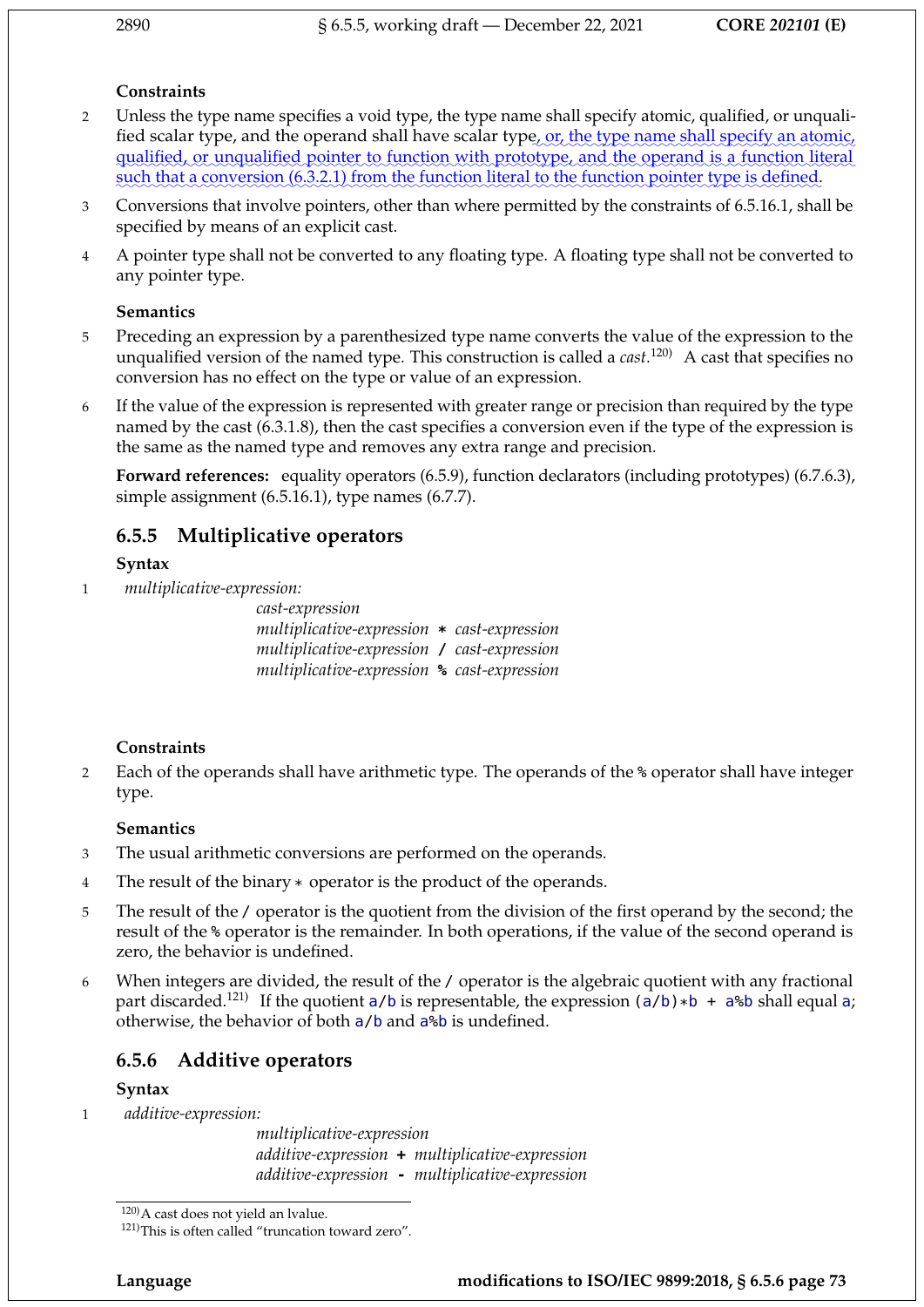## **Constraints**

2 An assignment operator shall have a modifiable lvalue as its left operand.

# **Semantics**

3 An assignment operator stores a value in the object designated by the left operand. An assignment expression has the value of the left operand after the assignment, $127$  but is not an lvalue. The type of an assignment expression is the type the left operand would have after lvalue conversion. The side effect of updating the stored value of the left operand is sequenced after the value computations of the left and right operands. The evaluations of the operands are unsequenced.

# **6.5.16.1 Simple assignment**

# **Constraints**

- 1 One of the following shall hold: $128$ 
	- the left operand has atomic, qualified, or unqualified arithmetic type, and the right has arithmetic type;
	- the left operand has an atomic, qualified, or unqualified version of a structure or union type compatible with the type of the right;
	- the left operand has the unqualified version of the lambda type of the right;
	- the left operand has atomic, qualified, or unqualified pointer type, and (considering the type the left operand would have after lvalue conversion) both operands are pointers to qualified or unqualified versions of compatible types, and the type pointed to by the left has all the qualifiers of the type pointed to by the right;
	- the left operand has atomic, qualified, or unqualified pointer type, and (considering the type the left operand would have after lvalue conversion) one operand is a pointer to an object type, and the other is a pointer to a qualified or unqualified version of **void**, and the type pointed to by the left has all the qualifiers of the type pointed to by the right;
	- the left operand is an atomic, qualified, or unqualified pointer to function with a prototype, the right operand is a function literal, and the prototypes of the function pointer and of the function literal shall be such that a conversion from the function literal to the function pointer type is defined;
	- the left operand is an atomic, qualified, or unqualified pointer, and the right is a null pointer constant; or
	- the left operand has type atomic, qualified, or unqualified **\_Bool**, and the right is a pointer.

# **Semantics**

- 2 In *simple assignment* (=), the value of the right operand is converted to the type of the assignment expression and replaces the value stored in the object designated by the left operand.
- 3 If the value being stored in an object is read from another object that overlaps in any way the storage of the first object, then the overlap shall be exact and the two objects shall have qualified or unqualified versions of a compatible type; otherwise, the behavior is undefined.
- 4 **EXAMPLE 1** In the program fragment

```
int f(void);
char c;
/* \ldots */
```
<sup>&</sup>lt;sup>127)</sup>The implementation is permitted to read the object to determine the value but is not required to, even when the object has volatile-qualified type.

<sup>128)</sup>The asymmetric appearance of these constraints with respect to type qualifiers is due to the conversion (specified in 6.3.2.1) that changes lvalues to "the value of the expression" and thus removes any type qualifiers that were applied to the type category of the expression (for example, it removes **const** but not **volatile** from the type **int volatile** \* **const**).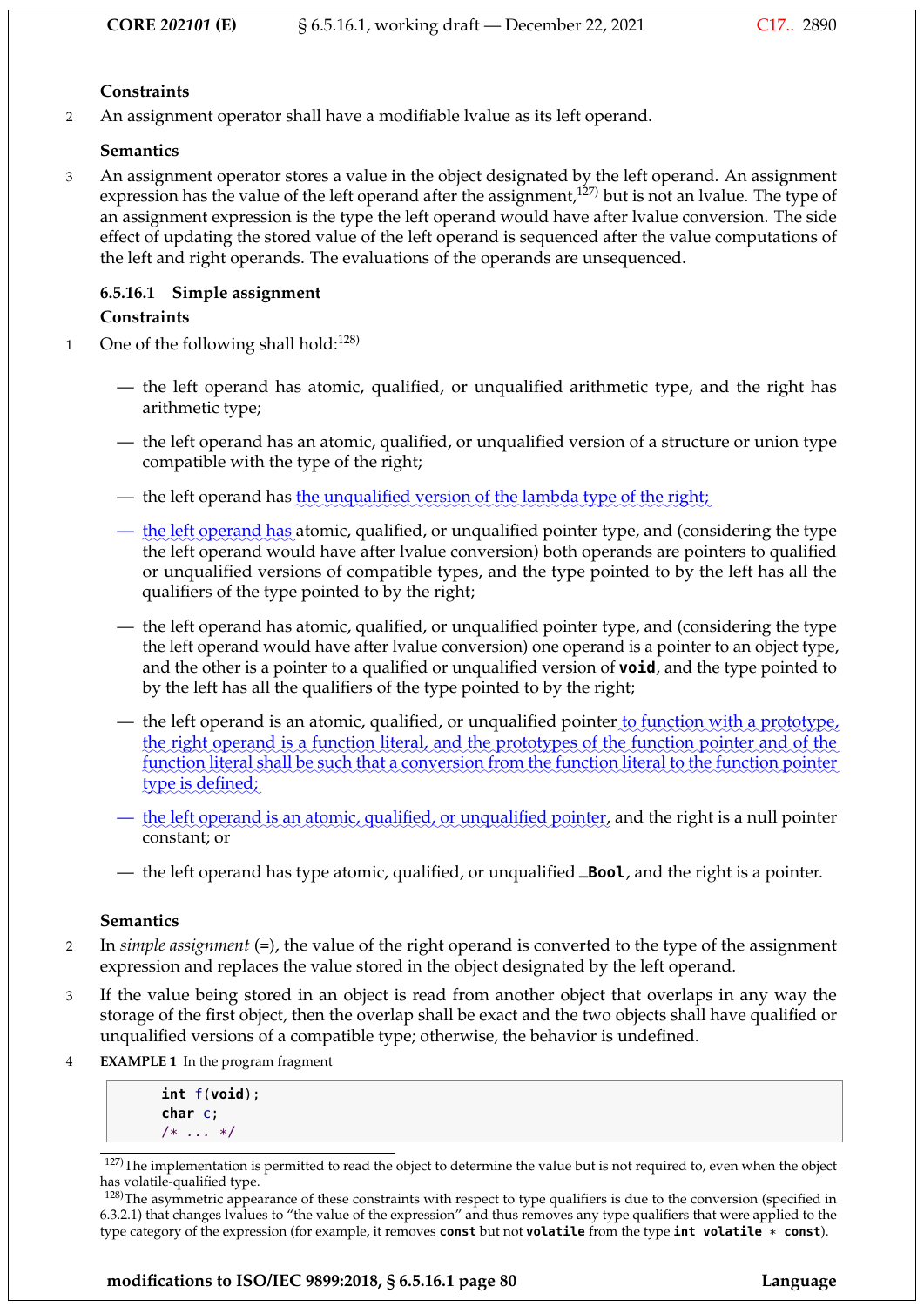**if**  $((c = f()) == -1)$ /\* ... \*/

the **int** value returned by the function could be truncated when stored in the **char**, and then converted back to **int** width prior to the comparison. In an implementation in which "plain" **char** has the same range of values as **unsigned char** (and **char** is narrower than **int**), the result of the conversion cannot be negative, so the operands of the comparison can never compare equal. Therefore, for full portability, the variable c would be declared as **int**.

5 **EXAMPLE 2** In the fragment:

```
char c;
int i;
long l;
l = (c = i);
```
the value of i is converted to the type of the assignment expression  $c = i$ , that is, **char** type. The value of the expression enclosed in parentheses is then converted to the type of the outer assignment expression, that is, **long int** type.

6 **EXAMPLE 3** Consider the fragment:

```
const char **cpp;
char *p;
const char c = 'A';
cpp = &p; // constraint violation
*cpp = \&c; // valid
*p = 0; // valid
```
The first assignment is unsafe because it would allow the following valid code to attempt to change the value of the const object c.

**FXAMPLE 4** Lambda types can be assigned in a portable way, only if both lambda types originate from the same lambda expression.

```
wave a = [s = 0](){ puts("hello"); };
wavete = [s = 0](){ puts("hello"); };
✿✿✿✿✿
✿✿
✿✿✿✿✿✿✿✿✿✿✿✿✿✿✿✿✿✿✿✿✿✿✿✿✿✿✿✿✿✿✿✿✿✿✿✿✿ ✿✿
    \stackrel{\kappa\; = \; \lambda_i}{\leadsto}// invalid, different types
<sub>←←←←</sub>auto λp = (false ? &λ : malloc(sizeof(λ))); // pointer to lambda
mmtde = 1i
             ✿✿✿✿✿✿✿✿✿✿✿✿✿✿✿✿✿✿✿✿✿✿✿✿✿✿✿✿✿✿✿✿✿✿✿ ✿✿
                                                     // valid, same type
mmthplai
             ✿✿✿✿✿✿✿✿✿✿✿✿✿✿✿✿✿✿✿✿✿✿✿✿✿✿✿✿✿✿✿✿✿✿✿ ✿✿
                                                     // valid, prints \\hello''
```
# **6.5.16.2 Compound assignment**

## **Constraints**

- 1 For the operators+= and-= only, either the left operand shall be an atomic, qualified, or unqualified pointer to a complete object type, and the right shall have integer type; or the left operand shall have atomic, qualified, or unqualified arithmetic type, and the right shall have arithmetic type.
- 2 For the other operators, the left operand shall have atomic, qualified, or unqualified arithmetic type, and (considering the type the left operand would have after lvalue conversion) each operand shall have arithmetic type consistent with those allowed by the corresponding binary operator.

#### **Semantics**

- 3 A *compound assignment* of the form E1 *op*= E2 is equivalent to the simple assignment expression E1 = E1 *op* (E2), except that the lvalue E1 is evaluated only once, and with respect to an indeterminately-sequenced function call, the operation of a compound assignment is a single evaluation. If E1 has an atomic type, compound assignment is a read-modify-write operation with **memory\_order\_seq\_cst** memory order semantics.
- **4 NOTE** Where a pointer to an atomic object can be formed and E1 and E2 have integer type, this is equivalent to the following code sequence where *T1* is the type of E1 and *T2* is the type of E2:

 $T1 * addr = \&E1$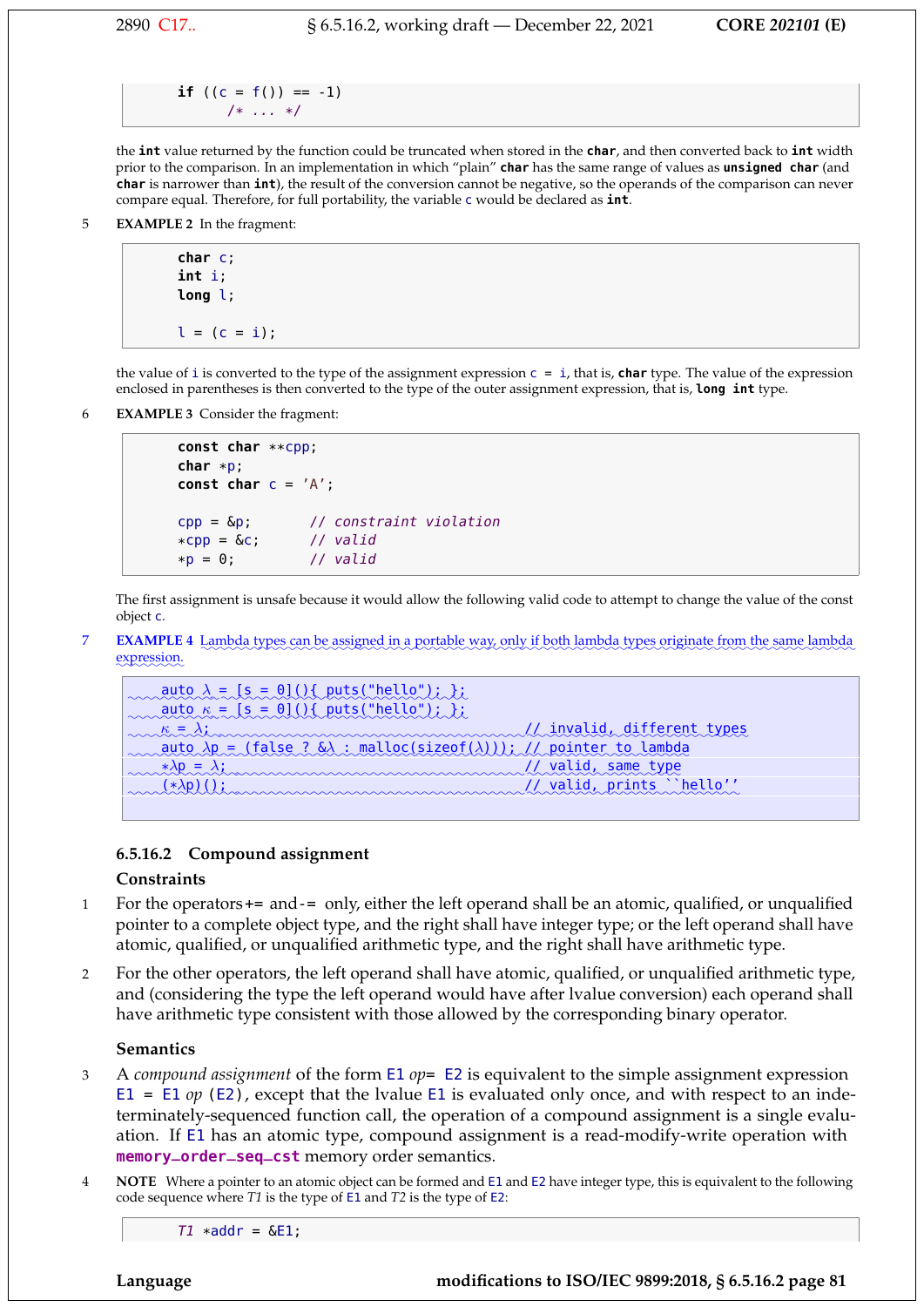# **6.7.1 Storage-class specifiers**

# **Syntax**

1 *storage-class-specifier:*

**typedef extern static \_Thread\_local auto register**

# **Constraints**

- 2 At most, one storage-class specifier may be given in the declaration specifiers in a declaration, except that **\_Thread\_local** may appear with **static** or **extern** , and that **auto** may appear with all others but with **typedef** .<sup>135)</sup>
- <sup>3</sup> In the declaration of an object with block scope, if the declaration specifiers include **\_Thread\_local**, they shall also include either **static** or **extern**. If **\_Thread\_local** appears in any declaration of an object, it shall be present in every declaration of that object.
- 4 **\_Thread\_local** shall not appear in the declaration specifiers of a function declaration. **<u>auto** shall</u> only appear in the declaration specifiers of an identifier with file scope if the declaration is also a definition or if a definition of that identifier is already visible.

# **Semantics**

- 5 The **typedef** specifier is called a "storage-class specifier" for syntactic convenience only; it is discussed in 6.7.8. The meanings of the various linkages and storage durations were discussed in 6.2.2 and 6.2.4.
- 6 A declaration of an identifier for an object with storage-class specifier **register** suggests that access to the object be as fast as possible. The extent to which such suggestions are effective is implementation-defined.136)
- 7 The declaration of an identifier for a function that has block scope shall have no explicit storage-class specifier other than **extern**.
- 8 If an aggregate or union object is declared with a storage-class specifier other than **typedef**, the properties resulting from the storage-class specifier, except with respect to linkage, also apply to the members of the object, and so on recursively for any aggregate or union member objects.
- 9 If **auto** appears with another storage-class specifier, or if it appears in a declaration at file scope it is ignored for the purpose of determining a storage class or linkage. It then only indicates that the declared type may be inferred from an initializer (for objects see 6.7.11), or from the function body (for functions see  $6.8.6.4$ ).

**Forward references:** type definitions (6.7.8), type inference (6.7.11), function definitions (6.9.1).

# **6.7.2 Type specifiers**

# **Syntax**

1 *type-specifier:*

**void char short int**

<sup>135)</sup>See "future language directions" (6.11.5).

<sup>136)</sup>The implementation can treat any **register** declaration simply as an **auto** declaration. However, whether or not addressable storage is actually used, the address of any part of an object declared with storage-class specifier **register** cannot be computed, either explicitly (by use of the unary & operator as discussed in 6.5.3.2) or implicitly (by converting an array name to a pointer as discussed in 6.3.2.1). Thus, the only operator that can be applied to an array declared with storage-class specifier **register** is **sizeof**.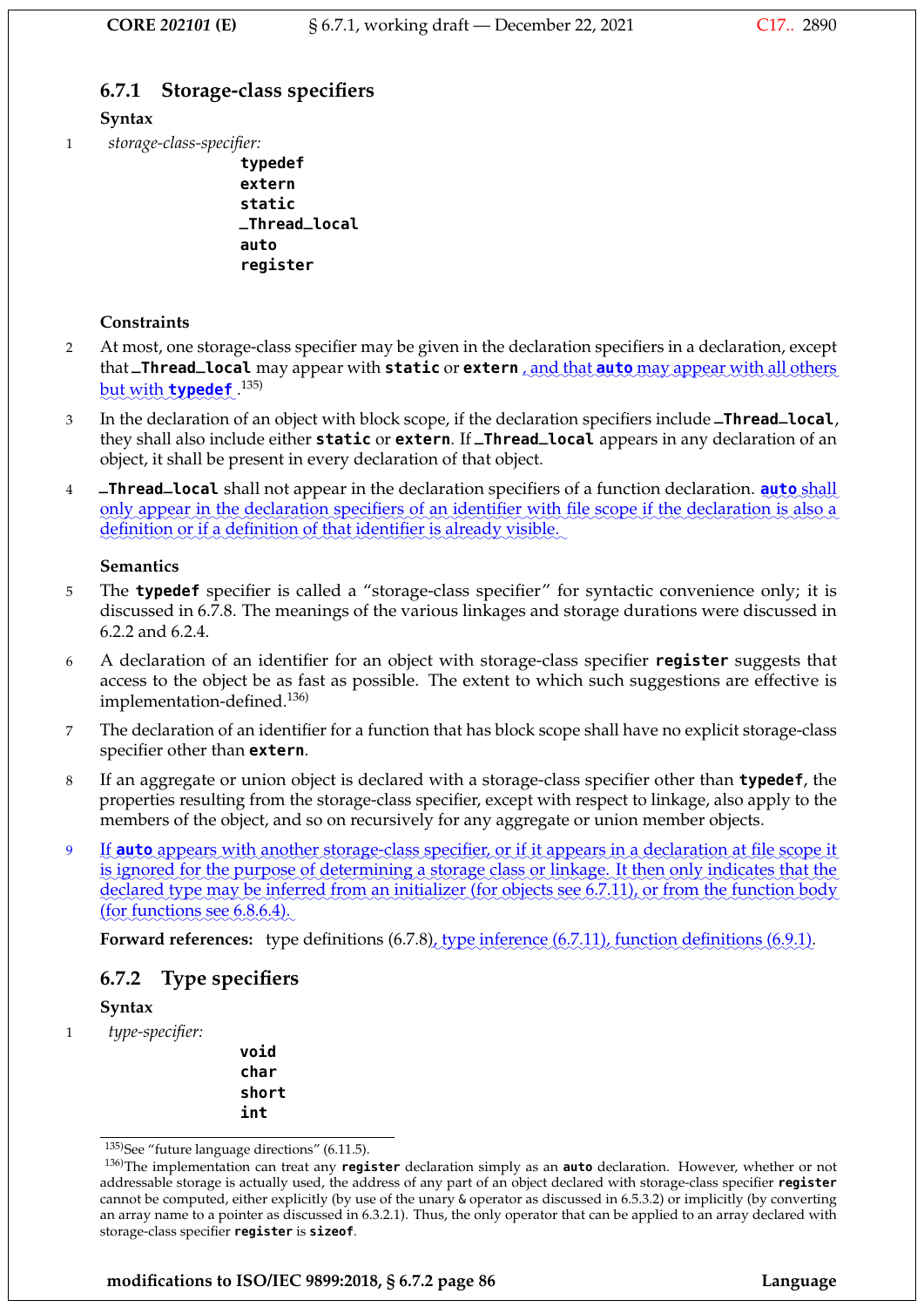**long float double signed unsigned \_Bool \_Complex** *atomic-type-specifier struct-or-union-specifier enum-specifier typedef-name* ✿✿✿✿✿✿✿✿✿✿✿✿✿✿✿✿ *typeof-specifier*

#### **Constraints**

2 At Except where the type is inferred  $(6.7.11, 6.8.6.4, 6.9.1)$ , at least one type specifier shall be given in the declaration specifiers in each declaration, and in the specifier-qualifier list in each struct declaration and type name. Each list of type specifiers shall be one of the following multisets (delimited by commas, when there is more than one multiset per item); the type specifiers may occur in any order, possibly intermixed with the other declaration specifiers.

- **void**
- **char**
- **signed char**
- **unsigned char**
- **short**, **signed short**, **short int**, or **signed short int**
- **unsigned short**, or **unsigned short int**
- **int**, **signed**, or **signed int**
- **unsigned**, or **unsigned int**
- **long**, **signed long**, **long int**, or **signed long int**
- **unsigned long**, or **unsigned long int**
- **long long**, **signed long long**, **long long int**, or **signed long long int**
- **unsigned long long**, or **unsigned long long int**
- **float**
- **double**
- **long double**
- **\_Bool**
- **float \_Complex**
- **double \_Complex**
- **long double \_Complex**
- atomic type specifier
- $-$  <del>struct or union struct</del> or **union** specifier
- enum enum specifier
- <del>typedef name typedef</del> name
- $-$ **typeof** specifier.
- <sup>3</sup> The type specifier **\_Complex** shall not be used if the implementation does not support complex types (see 6.10.8.3).

**Language modifications to ISO/IEC 9899:2018, § 6.7.2 page 87**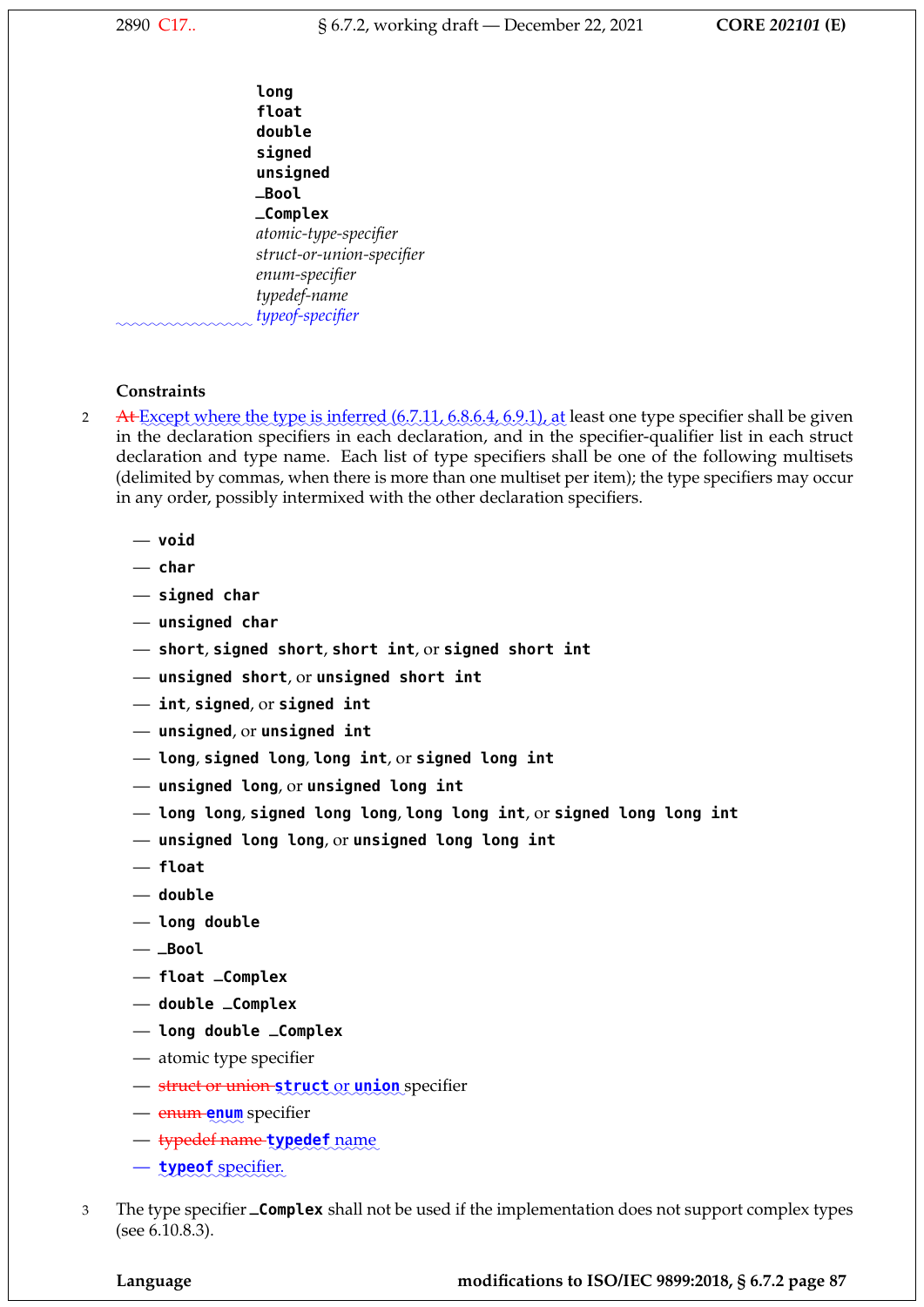## **Semantics**

- 4 Specifiers for structures, unions, enumerations, and atomic types are discussed in 6.7.2.1 through 6.7.2.4. Declarations of typedef names are discussed in 6.7.8. The characteristics of the other types are discussed in 6.2.5. Declarations for which the type specifiers are inferred from initializers are discussed in 6.7.11.
- 5 Each of the comma-separated multisets designates the same type, except that for bit-fields, it is implementation-defined whether the specifier **int** designates the same type as **signed int** or the same type as **unsigned int**.
- 6 A declaration that contains no type specifier is said to be *underspecified*. Identifiers that are such declared have incomplete type. Their type can be completed by type inference from an initialization (for objects) or from **return** statements in a function body (for return types of functions).

**Forward references:** the **return** statement  $(6.8.6.4)$ , atomic type specifiers (6.7.2.4), enumeration specifiers (6.7.2.2), structure and union specifiers (6.7.2.1), tags (6.7.2.3), type definitions (6.7.8). type inference (6.7.11).

#### **6.7.2.1 Structure and union specifiers**

#### **Syntax**

1 *struct-or-union-specifier:*

*struct-or-union identifier*opt **{** *struct-declaration-list* **}** *struct-or-union identifier*

*struct-or-union:*

**struct union**

*struct-declaration-list:*

*struct-declaration struct-declaration-list struct-declaration*

*struct-declaration:*

| specifier-qualifier-list struct-declarator-list <sub>opt</sub> : |  |
|------------------------------------------------------------------|--|
| static_assert-declaration                                        |  |

*specifier-qualifier-list:*

*type-specifier specifier-qualifier-list*<sub>opt</sub> *type-qualifier specifier-qualifier-list*<sub>opt</sub> alignment-specifier specifier-qualifier-list<sub>opt</sub> *struct-declarator-list: struct-declarator struct-declarator-list* **,** *struct-declarator struct-declarator: declarator declarator*opt **:** *constant-expression*

# **Constraints**

- 2 A struct-declaration that does not declare an anonymous structure or anonymous union shall contain a struct-declarator-list.
- 3 A structure or union shall not contain a member with incomplete or function type (hence, a structure shall not contain an instance of itself, but may contain a pointer to an instance of itself), except that the last member of a structure with more than one named member may have incomplete array type; such a structure (and any union containing, possibly recursively, a member that is such a structure) shall not be a member of a structure or an element of an array.
- 4 The expression that specifies the width of a bit-field shall be an integer constant expression with a nonnegative value that does not exceed the width of an object of the type that would be specified were the colon and expression omitted.<sup>137)</sup> If the value is zero, the declaration shall have no

<sup>137)</sup>While the number of bits in a **\_Bool** object is at least **CHAR\_BIT**, the width (number of sign and value bits) of a **\_Bool** can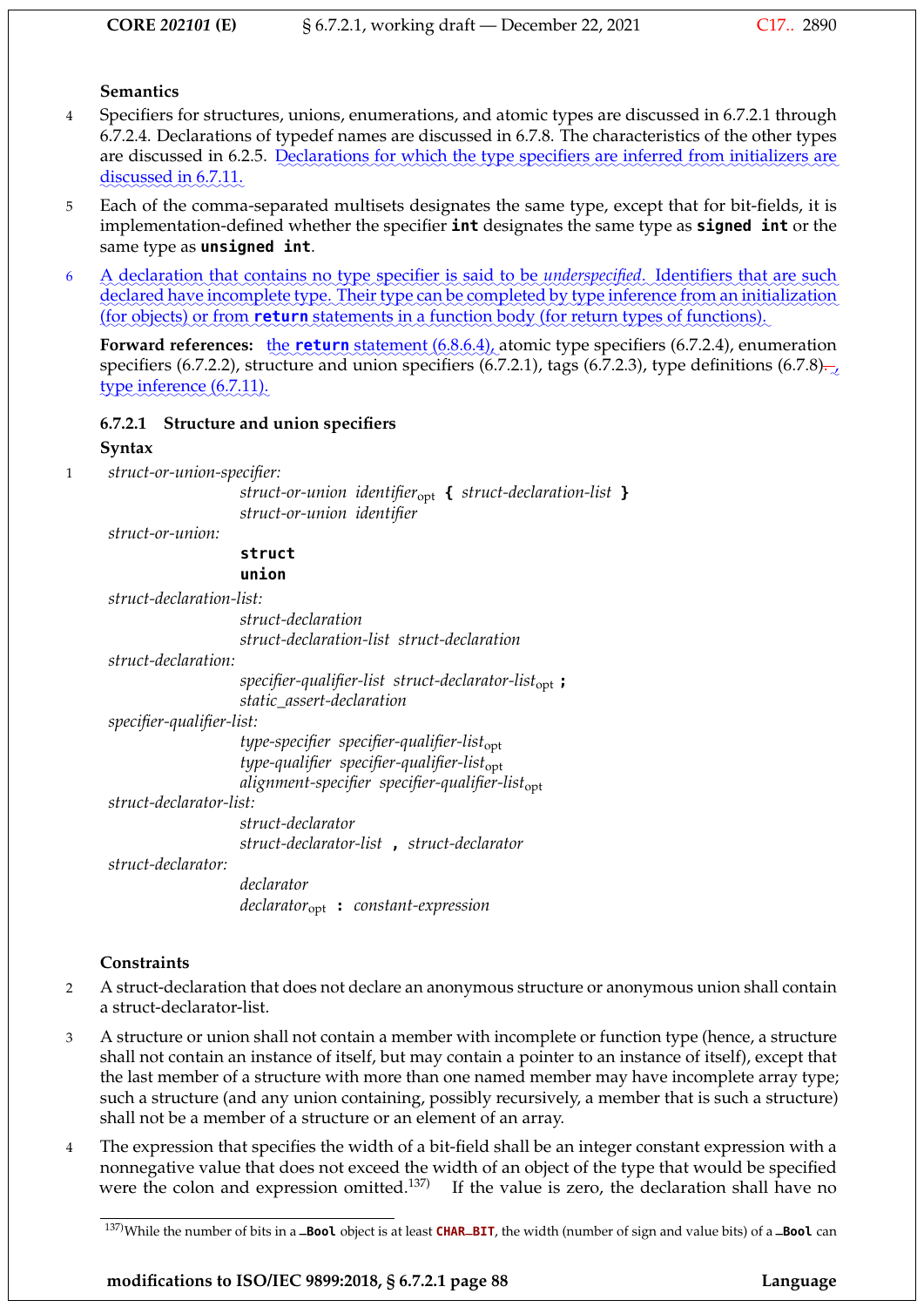|                               | * type-qualifier-list <sub>opt</sub> pointer                       |
|-------------------------------|--------------------------------------------------------------------|
| type-qualifier-list:          |                                                                    |
|                               | type-qualifier                                                     |
|                               | type-qualifier-list type-qualifier                                 |
| parameter-type-list:          |                                                                    |
|                               | <i>parameter-list</i>                                              |
|                               | $parameter-list$ ,                                                 |
| <i>parameter-list:</i>        |                                                                    |
|                               | <i>parameter-declaration</i>                                       |
|                               | parameter-list, parameter-declaration                              |
| <i>parameter-declaration:</i> |                                                                    |
|                               | declaration-specifiers declarator                                  |
|                               | $\alpha$ declaration-specifiers abstract-declarator <sub>opt</sub> |
| <i>identifier-list:</i>       |                                                                    |
|                               | identifier                                                         |
|                               | identifier-list, identifier                                        |

# **Semantics**

- 2 Each declarator declares one identifier, and asserts that when an operand of the same form as the declarator appears in an expression, it designates a function or object with the scope, storage duration, and type indicated by the declaration specifiers.
- 3 A *full declarator* is a declarator that is not part of another declarator. If, in the nested sequence of declarators in a full declarator, there is a declarator specifying a variable length array type, the type specified by the full declarator is said to be *variably modified*. Furthermore, any type derived by declarator type derivation from a variably modified type is itself variably modified.
- 4 In the following subclauses, consider a declaration

T D1

where T contains the declaration specifiers that specify a type *T* (such as **int**) and D1 is a declarator that contains an identifier *ident*. The type specified for the identifier *ident* in the various forms of declarator is described inductively using this notation.

5 If, in the declaration "T D1", D1 has the form

*identifier*

then the type specified for *ident* is *T*.

6 If, in the declaration "T D1", D1 has the form

**(** D **)**

then *ident* has the type specified by the declaration "T D". Thus, a declarator in parentheses is identical to the unparenthesized declarator, but the binding of complicated declarators may be altered by parentheses.

# **Implementation limits**

7 As discussed in 5.2.4.1, an implementation may limit the number of pointer, array, and function declarators that modify an arithmetic, structure, union, or **void** type, either directly or via one or more **typedef** s.

**Forward references:** array declarators (6.7.6.2), type definitions (6.7.8)<del>.</del>, type inference (6.7.11).

#### **6.7.6.1 Pointer declarators Semantics**

- 1 If, in the declaration "T D1", D1 has the form
	- **\*** *type-qualifier-list*opt D

and the type specified for *ident* in the declaration "T D" is "*derived-declarator-type-list T*", then the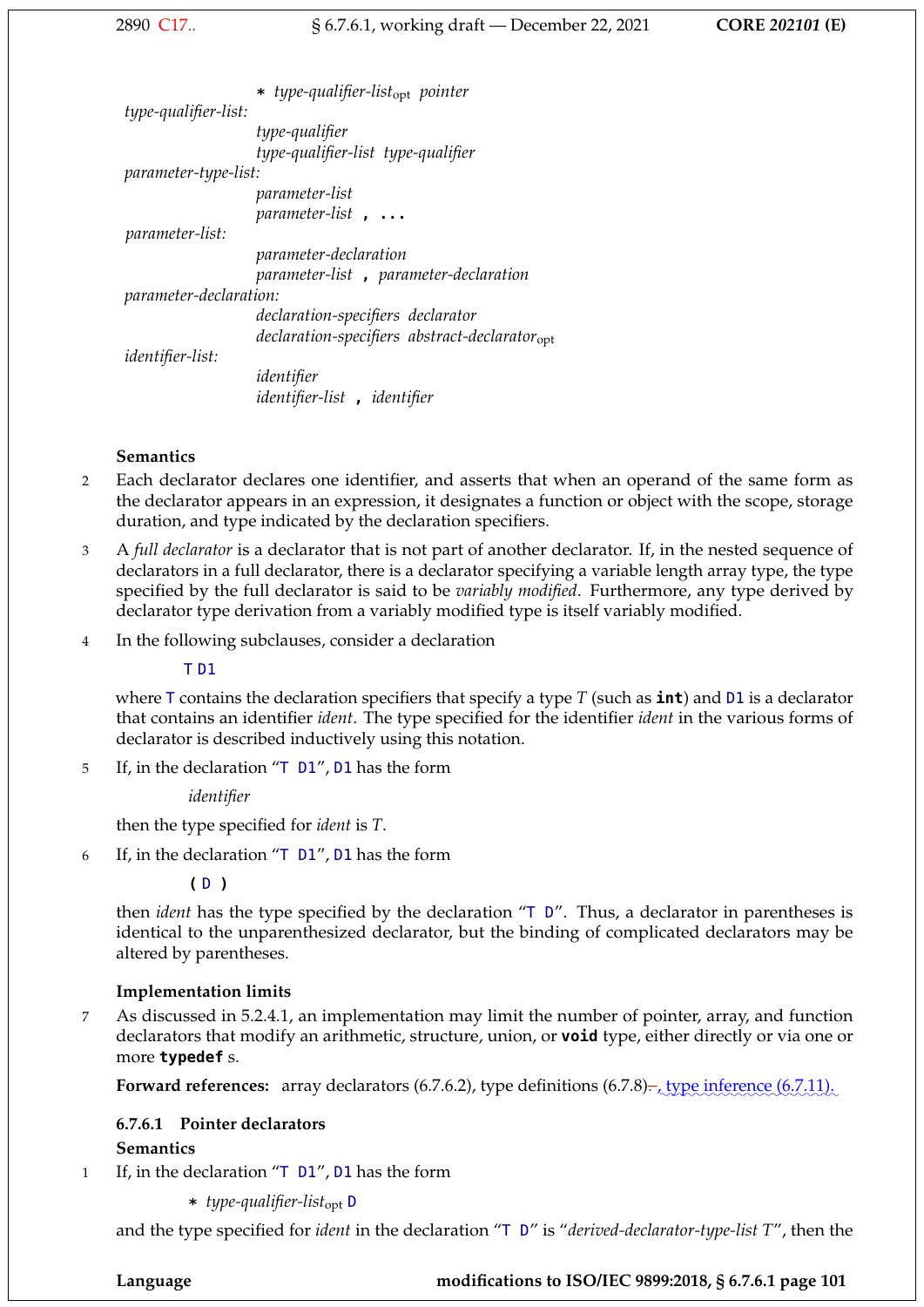}

**Forward references:** function declarators (6.7.6.3), function definitions (6.9.1), initialization (6.7.10).

# **6.7.6.3 Function declarators (including prototypes) Constraints**

- 1 A function declarator shall not specify a return type that is a function type or an array type.
- 2 The only storage-class specifier specifiers that shall occur in a parameter declaration is are **auto** and **register**.
- 3 An identifier list in a function declarator that is not part of a definition of that function shall be empty. A parameter declaration without type specifier shall not be formed, unless it includes the storage class specifier **auto** and unless it appears in the parameter list of a lambda expression.
- 4 After adjustment, the parameters in a parameter type list in a function declarator that is part of a definition of that function shall not have incomplete type.

# **Semantics**

5 If, in the declaration "T D1", D1 has the form

D **(** *parameter-type-list* **)**

or

D **(** *identifier-list*opt **)**

and the type specified for *ident* in the declaration "T D" is "*derived-declarator-type-list T*", then the type specified for *ident* is "*derived-declarator-type-list* function returning the unqualified version of *T*".

- 6 A parameter type list specifies the types of, and may declare identifiers for, the parameters of the function.
- 7 A-After the declared types of all parameters have been determined in order of declaration, any declaration of a parameter as "array of *type*" shall be adjusted to "qualified pointer to *type*", where the type qualifiers (if any) are those specified within the [ and ] of the array type derivation. If the keyword **static** also appears within the [ and ] of the array type derivation, then for each call to the function, the value of the corresponding actual argument shall provide access to the first element of an array with at least as many elements as specified by the size expression.
- 8 A declaration of a parameter as "function returning *type*" shall be adjusted to "pointer to function returning *type*", as in 6.3.2.1.
- 9 If the list terminates with an ellipsis (, ...), no information about the number or types of the parameters after the comma is supplied.<sup>159)</sup>
- 10 The special case of an unnamed parameter of type **void** as the only item in the list specifies that the function has no parameters.
- 11 If, in a parameter declaration, an identifier can be treated either as a typedef name or as a parameter name, it shall be taken as a typedef name.
- 12 If the function declarator is not part of a definition of that function, parameters may have incomplete type and may use the [\*] notation in their sequences of declarator specifiers to specify variable length array types.
- 13 The storage-class specifier in the declaration specifiers for a parameter declaration, if present, is ignored unless the declared parameter is one of the members of the parameter type list for a function definition.
- 14 An identifier list declares only the identifiers of the parameters of the function. An empty list in a function declarator that is part of a definition of that function specifies that the function has no parameters. The empty list in a function declarator that is not part of a definition of that function

 $159$ )The macros defined in the <stdarg.h> header (7.16) can be used to access arguments that correspond to the ellipsis.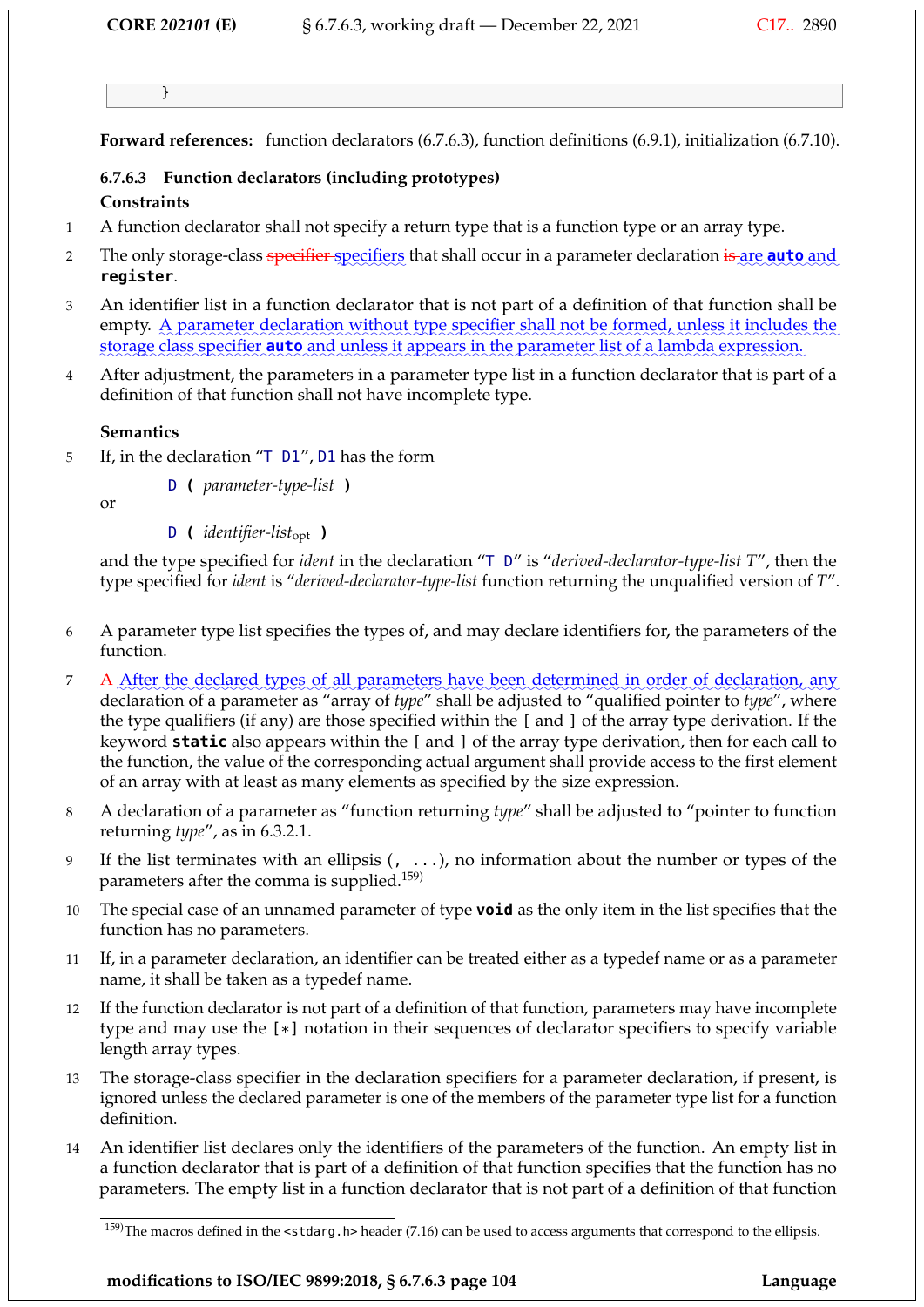name respectively the types (a) **int**, (b) pointer to **int**, (c) array of three pointers to **int**, (d) pointer to an array of three **int** s, (e) pointer to a variable length array of an unspecified number of **int** s, (f) function with no parameter specification returning a pointer to **int**, (g) pointer to function with no parameters returning an **int**, and (h) array of an unspecified number of constant pointers to functions, each with one parameter that has type **unsigned int** and an unspecified number of other parameters, returning an **int**.

## **6.7.8 Type definitions**

#### **Syntax**

1 *typedef-name:*

*identifier*

#### **Constraints**

2 If a typedef name specifies a variably modified type then it shall have block scope.

#### **Semantics**

3 In a declaration whose storage-class specifier is **typedef**, each declarator defines an identifier to be a typedef name that denotes the type specified for the identifier in the way described in 6.7.6. Any array size expressions associated with variable length array declarators are evaluated each time the declaration of the typedef name is reached in the order of execution. A **typedef** declaration does not introduce a new type, only a synonym for the type so specified. That is, in the following declarations:

> **typedef** T type\_ident; type\_ident D;

type\_ident is defined as a typedef name with the type specified by the declaration specifiers in T (known as *T*), and the identifier in D has the type "*derived-declarator-type-list T*" where the *deriveddeclarator-type-list* is specified by the declarators of D. A typedef name shares the same name space as other identifiers declared in ordinary declarators. If the identifier is redeclared in an enclosed block the inner declaration shall not be underspecified.

4 **EXAMPLE 1** After

```
typedef int MILES, KLICKSP();
typedef struct { double hi, lo; } range;
```
the constructions

```
MILES distance;
extern KLICKSP *metricp;
range x;
range z, *zp;
```
are all valid declarations. The type of distance is **int**, that of metricp is "pointer to function with no parameter specification returning **int**", and that of x and z is the specified structure; zp is a pointer to such a structure. The object distance has a type compatible with any other **int** object.

5 **EXAMPLE 2** After the declarations

**typedef struct** s1 { **int** x; } t1, \*tp1; **typedef struct** s2 { **int** x; } t2, \*tp2;

type t1 and the type pointed to by tp1 are compatible. Type t1 is also compatible with type **struct** s1, but not compatible with the types **struct** s2, t2, the type pointed to by tp2, or **int**.

6 **EXAMPLE 3** The following obscure constructions

```
typedef signed int t;
typedef int plain;
struct tag {
     unsigned t:4;
```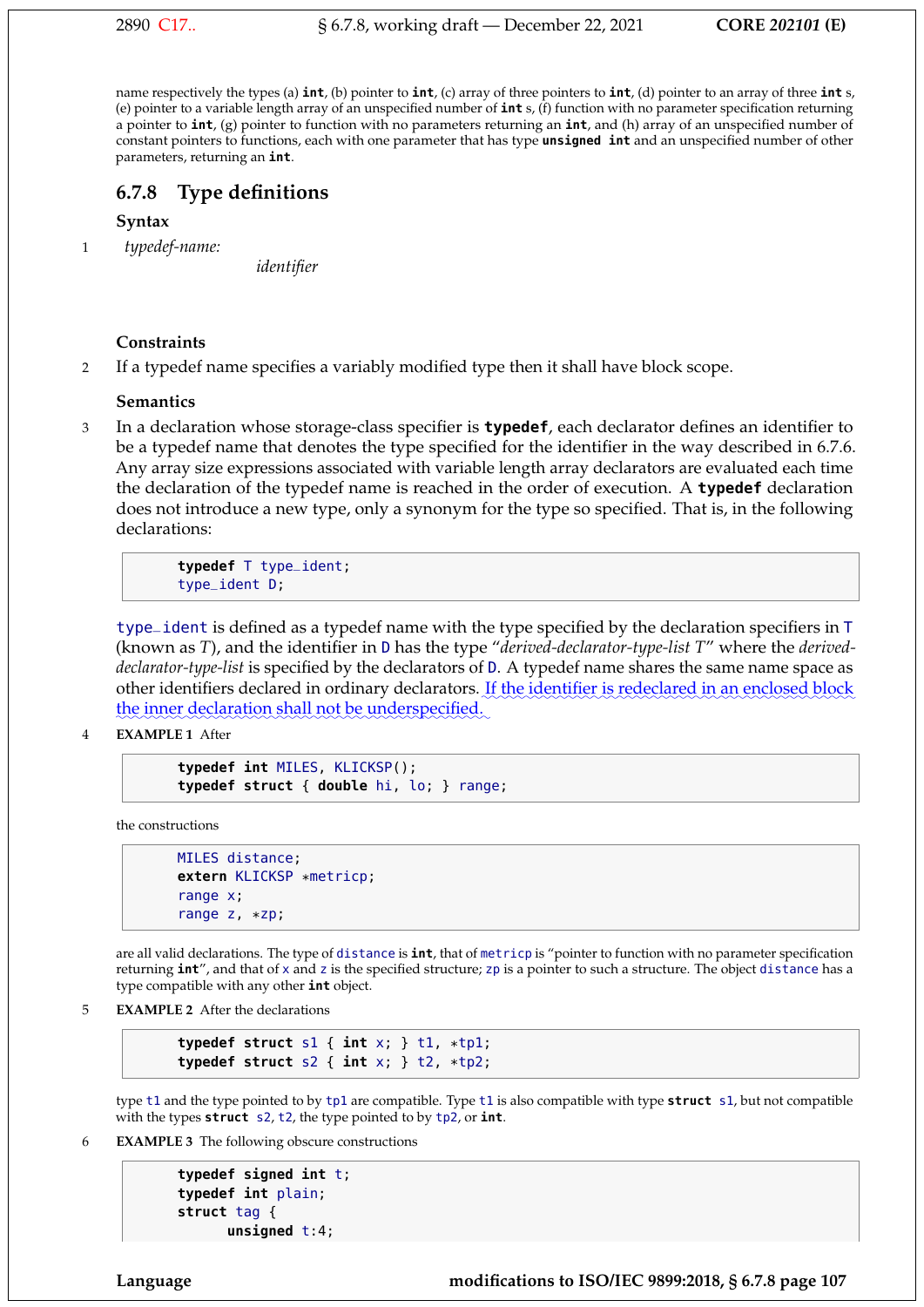```
struct S {
       int i;
       struct T t;
};
struct T \times = \{ .1 = 43, .1 = 42, .1 \}void f(void)
{
       struct S \leq I = \{ 1, \ldots t = x, \ldots t \leq 41, \};
}
```
The value of l.t.k is 42, because implicit initialization does not override explicit initialization.

37 **EXAMPLE 13** Space can be "allocated" from both ends of an array by using a single designator:

```
int a[MAX] = {
      1, 3, 5, 7, 9, [MAX-5] = 8, 6, 4, 2, 0
};
```
38 In the above, if **MAX** is greater than ten, there will be some zero-valued elements in the middle; if it is less than ten, some of the values provided by the first five initializers will be overridden by the second five.

39 **EXAMPLE 14** Any member of a union can be initialized:

**union**  $\{ / * ... * / }$  **u** =  $\{ .any\_member = 42 \};$ 

**Forward references:** common definitions <stddef.h> (7.19).

# **6.7.11 Type inference**

## **Constraints**

- 1 An underspecified declaration shall contain the storage class specifier **auto**.
- $\overline{2}$ For an identifier that is declared but not defined by an underspecified declaration, a prior definition shall be be visible. For an underspecified declaration which is not the declaration of a parameter, an init-declarator corresponding to the definition of an object shall have of one of the forms

✿✿✿✿✿✿✿✿ *declarator* **=** *assignment-expression*

- ✿✿✿✿✿✿✿✿ *declarator* **= {** *assignment-expression* **}**
- ✿✿✿✿✿✿✿✿ *declarator* **= {** *assignment-expression* **, }**

such that the declarator does not declare an array.<sup>169)</sup> If the assignment expression has lambda type that type shall be complete, the declaration shall only declare one object and shall only consist of storage class specifiers, qualifiers, the identifier that is to be declared, and the initializer.

3 Unless it is the definition of an object with an assignment expression of lambda type as above, prior to an underspecified declaration there shall exist a **typeof** specifier type that if used to the definition of a function the return type shall be determined from **return** statements (or the replace the **auto** specifier makes the adjusted declaration a valid declaration.<sup>170)</sup> If it is also ✿✿✿ ✿✿✿✿✿✿✿✿✿ ✿ ✿✿✿✿✿✿ ✿✿✿✿✿ ✿✿✿ ✿✿✿✿✿✿✿✿✿✿✿ ✿✿✿ ✿✿✿✿ lack thereof) as specified in 6.9.1. Otherwise, type shall be such that for all defined objects the assignment expression in the corresponding init-declarator, after possible lyalue, array-to-pointer or function-to-pointer conversion, has the non-atomic, unqualified type of the declared object.

## **Description**

4 Although there is no syntax derivation to form declarators of lambda type, a value  $\lambda$  of lambda type L can be used as assignment expression to initialize an underspecified object declaration and as the return value of an underspecified function. The inferred type then is L, possibly qualified, and the visibility of L extends to the visibility scope of the declared object or function. Otherwise,

<sup>169)</sup> The scope rules as described in 6.2.1 also prohibit the use of the identifier of the declarator within the assignment expression.

<sup>170)</sup> The qualification of the type of an Ivalue that is the assignment expression, or the fact that it is atomic, can never be used to infer such a property of the type of the defined object.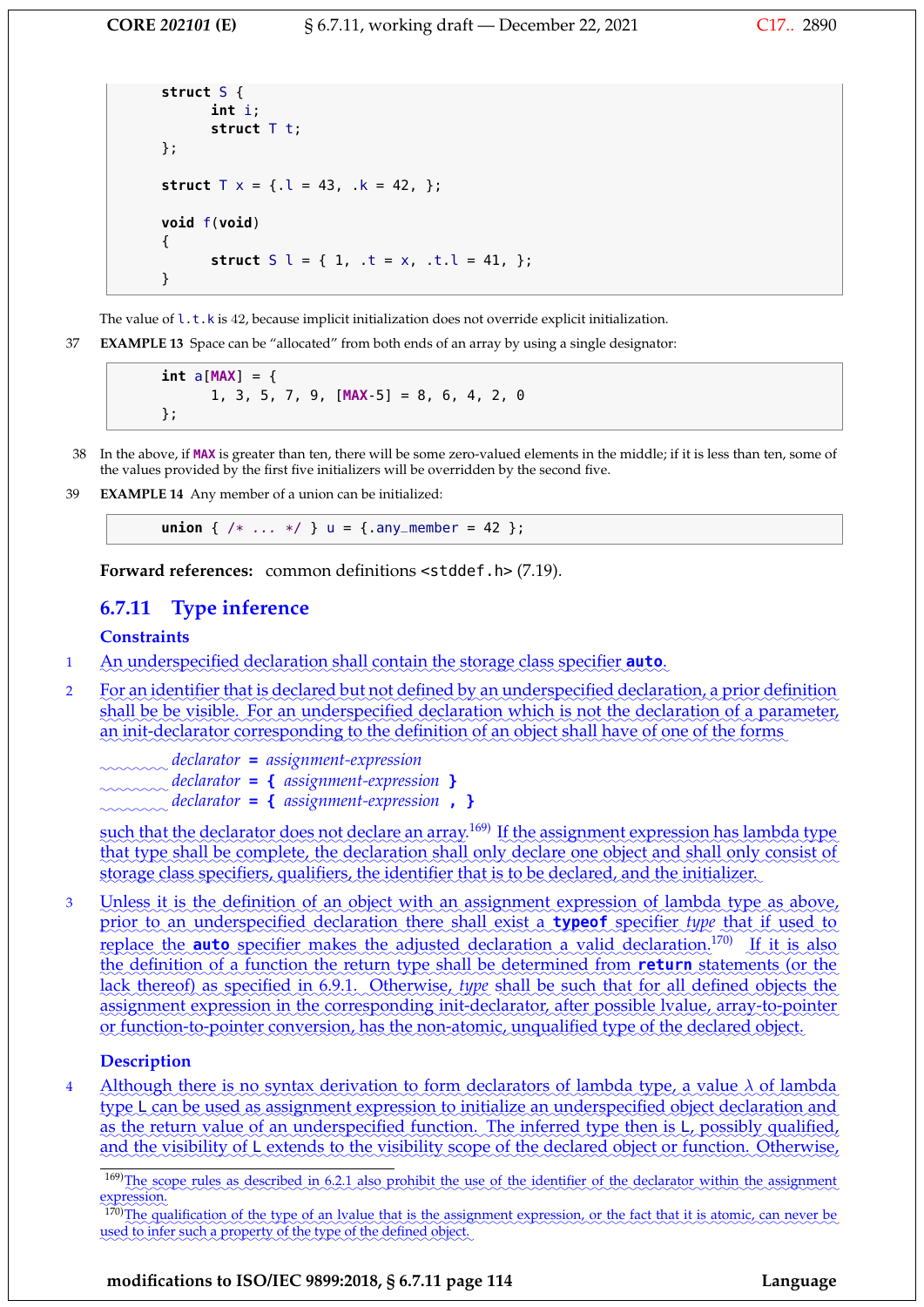in an underspecified declaration the type of the declared identifiers is the type after the declaration would have been adjusted by a choice for type as described in the constraints. If the declaration is ✿✿✿✿ ✿✿✿ ✿✿✿✿ ✿ ✿✿✿✿✿✿✿✿✿ ✿✿✿✿✿✿✿✿✿✿✿ ✿✿ ✿✿✿ ✿✿✿✿✿✿✿✿✿✿✿ also an object definition, each assignment expressions that is used to determine the type and initial value of an object is evaluated exactly once each time the declaration is met.

**NOTE 1** Because of the relatively complex syntax and semantics of type specifiers, the requirements for type use a **typeof** ✿✿✿✿✿ ✿✿ ✿✿✿ ✿✿✿✿✿✿✿ ✿✿✿✿✿✿ specifier. For an underspecified declaration

www.auto\_x\_=\_v;

in many situations a non-atomic unqualified type type as required can be found by using **typeof** with a comma operator as in **typeof**((**void**)0, v) and the adjusted definition as follows would be valid:

www.typeof((void)0, v) x = v;

shadowed. In contrast to that, if v is a bit-field member to which the implementation assigns a type that has no declaration This is for example the case if the identifier or tag name of the type of the initializer expression v in the initializer of x is ✿✿✿✿✿✿✿✿ ✿✿ ✿✿✿✿✿✿ ✿✿ ✿✿✿ ✿✿ ✿ ✿ ✿✿ ✿✿✿✿✿✿ ✿✿✿✿✿✿ ✿✿ ✿✿✿✿✿ ✿✿ ✿✿✿✿✿✿✿✿✿✿✿✿ ✿✿✿✿✿ ✿✿ ✿✿✿ ✿✿✿ ✿✿✿ ✿✿ ✿✿✿✿✿✿✿✿✿ syntax outside a structure or union declaration, no **typeof** specifier exists and the underspecified declaration as above is invalid. The indicated adjustment with **typeof** doesn't imply that v is evaluated twice, even if it has a variably modified type.

6 **NOTE 2** If an underspecified declaration that also defines a structure or union type is valid or not depends on a prior ✿ ✿✿ ✿✿✿✿✿✿✿✿✿✿✿ visibility of a type with the same tag.

www.auto.p.=/struct.s.f.int.ai.l.\*lli

Here a replacement of **auto** by **typeof** without duplication of the definition would be as follows.

www.typeof(struct.s.\*).p.= (struct.s.{.int.a;.}.\*)Q;

Such a declaration is valid if no prior definition of a structure or union type with tag s is visible, because then struct s is a forward declaration of the following definition. If on the other hand a declaration struct s in an surrounding scope is visible, the two types are different and the declaration is invalid. A direct use of the structure definition as the type specifier ensures the validity of the declaration.

metruct s { int ai } \* p= 0;

- 7 NOTE 3 For most assignment expressions of integer or floating point type, there are several choices for type that would such that none of the initializers needs further conversion, or, that the declaration is invalid because no **typeof** expression make such a declaration valid. The second part of the constraint ensures that among these either a unique type is determined ✿✿✿ ✿✿✿ ✿✿✿✿ ✿✿ ✿✿✿ ✿✿✿✿✿✿✿✿ ✿✿✿✿ exists that has exactly the required type.
- 8 NOTE 4 For the correspondence of the declared type of an object and the type of its initializer, having compatible types is not sufficient. For example integer types of the same rank and signedness but that are nevertheless different types are not considered. Thus, the validity of an underspecified declaration that declares several identifiers and that uses initializer members, depends on the concrete choice of these types by the implementation. Where possible, it is recommended to split expressions for which this standard does not specify a unique type for all implementations, such as integer literals or bit-field ✿✿✿✿✿✿✿ ✿✿✿✿✿✿ ✿✿✿ ✿✿ ✿✿✿✿✿✿ ✿✿✿✿✿ ✿✿ ✿✿✿✿ ✿✿✿✿ ✿✿✿ ✿✿ such an underspecified declaration into several to achieve full portability.
- **EXAMPLE 1** Consider the following file scope definitions:

static auto a = 3.5; auto \* p = &a;

They are interpreted as if they had been written as:

static double a = 3.5; double \* p = &a;

<u>So effectively a is a **double**</u> and p is a **double**\*.

**Language modifications to ISO/IEC 9899:2018, § 6.7.11 page 115**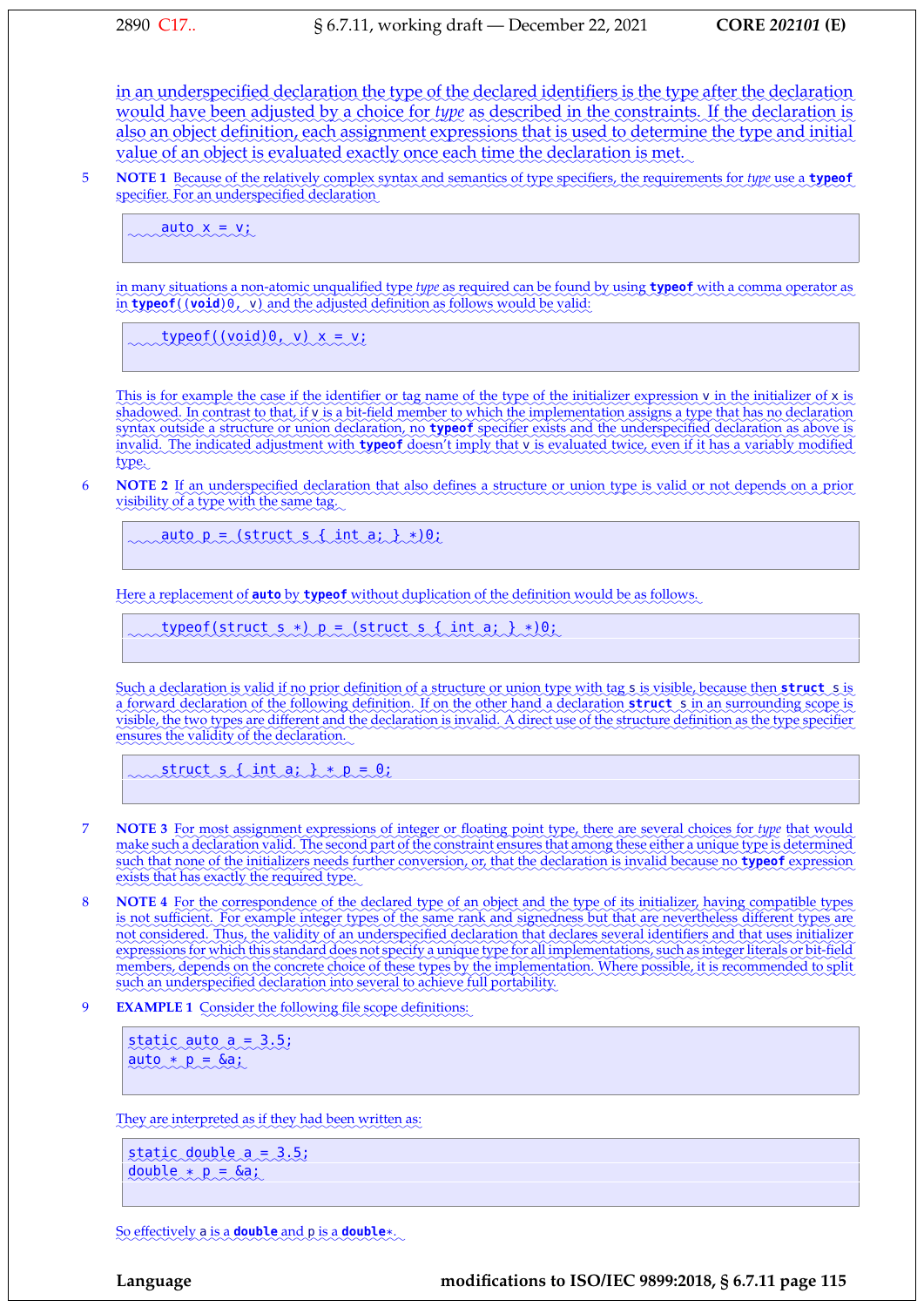✿✿✿ ✿✿✿✿✿✿✿✿ ✿✿✿ ✿✿✿✿ ✿✿ Both identifiers can later be redeclared as long as such a declaration is consistent with the previous ones. For example declarations as the following

www.extern\_auto\_a; www.extern\_auto\_p;

may be used inside a block where the file scope declarations are shadowed by declarations in an enclosing block.

10 **EXAMPLE 2** Declarations that are the definition of several objects, may make type inferrence difficult and not portable.

enum A { aVal, } a0bj = aVal; enum B { bVal, } bObj = bVal; www.intway\_=\_aObj, by\_=\_bObj; // valid, values have\_type\_convertible\_to\_**int** auto ax = aObj, bx = bObj, // invalid, same rank but different types walto ay = a0bji www.www.//valid, ay has type enum A www.auto.by = bObj; type enum by the stype enum b www.auto.az = aVal, bz = bVal; // valid, az and bz have type **int** struct set { int bits:6; } X = { bits = 37, }; www.auto.k = 37, m = X.bits; ///possibly\_valid\_or\_invalid

Here, the definitions of ax and bx cannot be satified with the same **typeof** as a replacement for **auto**; any fixed choice would ✿✿✿✿✿ ✿✿✿ ✿✿✿✿✿✿✿✿ ✿✿ ✿ ✿✿✿✿ ✿✿✿ ✿✿ ✿✿ ✿✿✿✿✿✿✿ ✿✿✿✿✿✿✿✿✿ ✿✿ ✿✿ ✿✿✿✿✿ ✿✿✿✿ ✿✿ ✿✿ ✿✿✿ ✿ ✿✿✿ ✿✿✿✿✿✿ ✿✿ ✿✿✿ require the conversion of at least one of the initializer expressions to the other type. For k and m the difficulty is that X. bits may have a signed or an unsigned type, and that even it is signed it is not specified that the type then is necessarily **int**.

11 **EXAMPLE 3** If type is a variably modified type, the variable array bounds that are determined by type have to be consistent for all objects that are defined by the same underspecified declaration. This consistency can in general not be verified at ✿✿ ✿✿ ✿✿✿✿✿✿ translation time.

```
musize_t r, s;
............<br>.................
www.double_aVM[r];
www.double_bVM[s];
www.double.cVM[3];
www.double.dVM[r];
auto vmPa = &aVM, vmPb = &bVM; undefined if r != s
auto vmPa = &aVM, vmPc = &cVM; invalid, even if for some executions r is 3
www.auto.vmPa = &aVM, vmPd = &dVM; walid, same array sizes in all executions
```
**EXAMPLE 4** The scope of the identifier for which the type is inferred only starts after the end of the initializer (6.2.1), so ✿✿ ✿✿✿✿✿✿✿✿✿ ✿✿✿✿✿✿✿✿ ✿✿✿✿✿ ✿✿✿ ✿✿ ✿✿✿✿✿✿✿ ✿✿ ✿✿✿✿ ✿✿ ✿✿ ✿✿✿✿✿ ✿✿ ✿✿✿✿✿✿ ✿✿✿ ✿✿ ✿✿✿✿✿✿✿ ✿✿ ✿✿✿✿✿✿ ✿✿ ✿✿✿✿ the assignment expression cannot use the identifier to refer to the object or function that is declared, for example to take its address. Any use of the identifier in the initializer is invalid, even if an entity with the same name exists in an outer scope.

```
✿✿✿✿✿
    {
www.double_a = 7;
www.double_b_=_9;
www.
      {
www.double b = b * b; www.doubleass.uninitialized variable without address.
www.printf("%g\n", a); ///valid, uses_"a" from outer_scope, prints_7
www.auto.a...=.a.*.a;....///_invalid..."a".from.outer.scope_is_already_shadowed
✿✿✿✿✿✿✿
      }
✿✿✿✿✿✿✿
      {
✿✿✿✿✿✿✿✿✿✿✿✿
auto
✿✿
b
✿✿✿
=
✿✿
a
✿✿*✿✿
a
✿
;
✿ ✿✿✿✿✿
//
✿✿✿✿✿✿
valid
✿
,
✿✿✿✿✿
uses
✿✿
"
✿
a
✿
"
✿✿✿✿✿
from
✿✿✿✿✿
outer
✿✿✿✿✿✿
scope
www.auto.a __= bimmellvalid, shadows "a" from outer scope
✿✿✿✿✿✿✿✿✿✿✿
        ...
www.printf("%g\n", a); ///valid, uses "a" from inner scope, prints 49
✿✿✿✿✿✿✿
      }
✿✿✿✿✿✿✿✿✿
...
✿✿✿✿✿
    }
```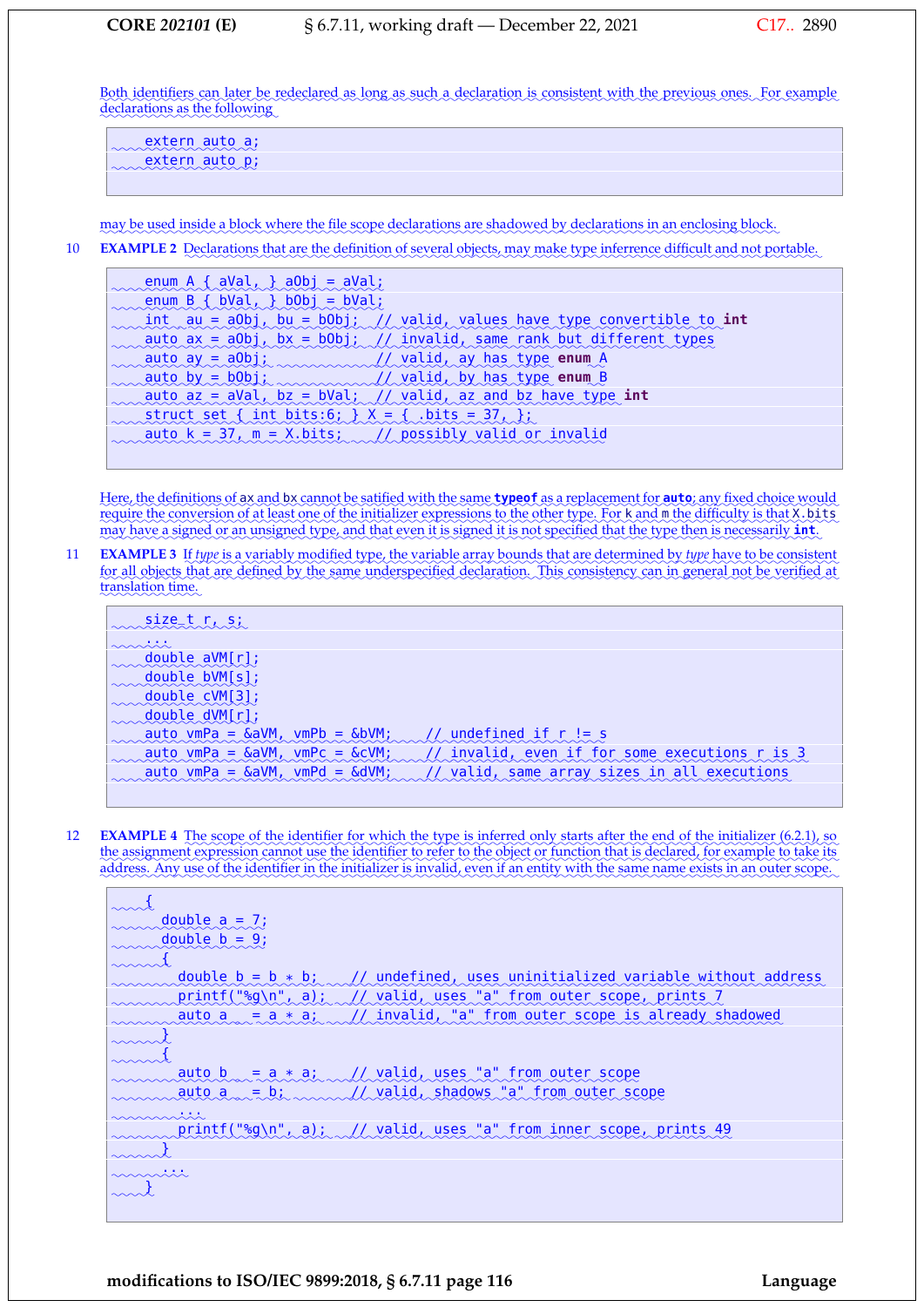13 **EXAMPLE 5** In the following, pA is valid because the type of A after array-to-pointer conversion is a pointer type, and qA ✿ ✿✿✿ ✿✿✿✿✿✿✿✿ ✿✿ ✿✿ ✿✿✿✿ ✿✿✿✿✿✿ ✿✿ ✿✿✿✿ ✿✿ ✿ ✿✿✿✿ and rA are valid because they do not declare arrays but pointers to array.

double A[3] matelli auto \* pA ✿✿✿✿✿ ✿  $\equiv$  A; <u>auto (\*gA)[3] = &A</u>; auto \* rA<br>
substantial = &A;

14 EXAMPLE 6 Type inference can be used to capture the type of a call to a type-generic function and can be used to ensure that the same type as the argument x is used.

```
#include_<tgmath.h>
auto_y_=_cos(x);
```
If instead the type of y is explicitly specified to a different type than x, a diagnosis of the mismatch is not enforced.

**EXAMPLE 7** A type-generic macro that generalizes the **div** functions (7.22.6.2) is defined and used as follows.

```
#define_div(X,_Y)__Generic((X)+(Y),_int:_div,_long:_ldiv,_long_long:_lldiv)((X),_(Y))
auto_z_=_div(x,_y);
auto_g_=_z.guot;
auto_r_=_z.rem;
```
16 **EXAMPLE 8** Underspecified definitions of objects may occur in all contexts that allow the initializer syntax as described in ✿✿✿✿✿✿✿✿✿✿✿ ✿✿✿✿✿✿✿✿ ✿ ✿✿✿✿✿✿ ✿✿✿ ✿✿✿✿ ✿✿ ✿✿ ✿✿✿✿✿✿✿ ✿✿✿ ✿✿✿✿ ✿✿✿✿✿✿✿ the constraints. In particular they can be used to ensure type safety of **for**-loop controlling expressions.

```
mmen laute i = ji i < 2*ji ++i)
✿✿✿✿✿✿✿✿✿
...
mad
```
Here, regardless of the integer rank or signedness of the type of j, i will have the non-atomic unqualified type of j. So, after ✿✿✿✿ ✿✿✿✿✿✿✿✿✿ ✿✿✿ ✿✿✿✿✿✿ ✿✿✿✿✿✿✿✿ ✿✿✿ ✿✿✿ ✿✿✿✿✿✿✿ lyalue conversion and possible promotion, the two operands of the < operator in the controlling expression are guaranteed to have the same type, and, in particular, the same signedness.

# **6.7.12 Static assertions**

# **Syntax**

1 *static\_assert-declaration:*

**\_Static\_assert (** *constant-expression* **,** *string-literal* **) ;**

# **Constraints**

2 The constant expression shall compare unequal to 0.

# **Semantics**

3 The constant expression shall be an integer constant expression. If the value of the constant expression compares unequal to 0, the declaration has no effect. Otherwise, the constraint is violated and the implementation shall produce a diagnostic message that includes the text of the string literal, except that characters not in the basic source character set are not required to appear in the message.

**Forward references:** diagnostics (7.2).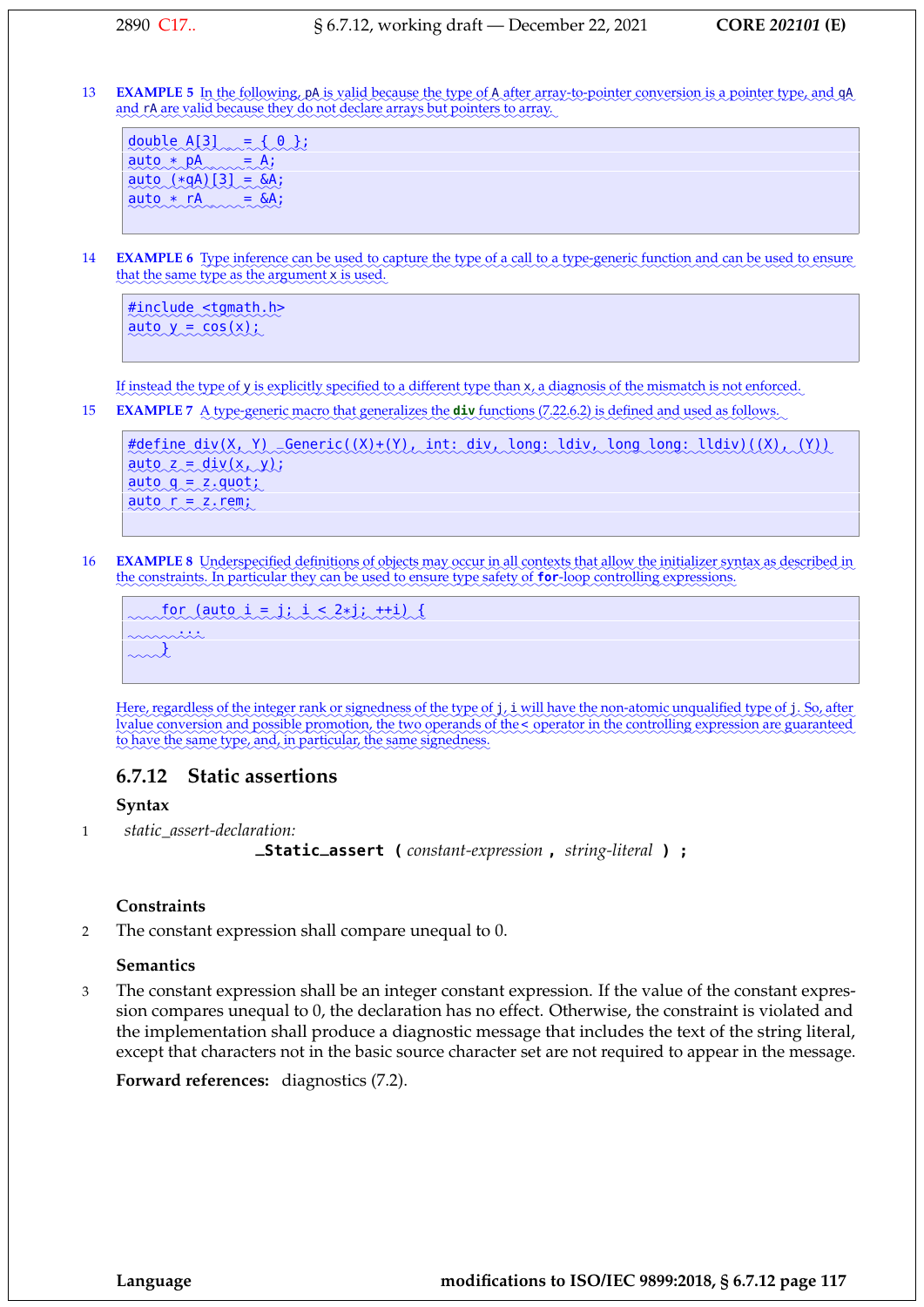# **6.8 Statements and blocks**

#### **Syntax**

1 *statement:*

*labeled-statement compound-statement expression-statement selection-statement iteration-statement jump-statement*

## **Semantics**

- 2 A *statement* specifies an action to be performed. Except as indicated, statements are executed in sequence.
- 3 A *block* allows a set of declarations and statements to be grouped into one syntactic unit. The initializers of objects that have automatic storage duration, and the variable length array declarators of ordinary identifiers with block scope, are evaluated and the values are stored in the objects (including storing an indeterminate value in objects without an initializer) each time the declaration is reached in the order of execution, as if it were a statement, and within each declaration in the order that declarators appear.
- 4 A *full expression* is an expression that is not part of another expression, nor part of a declarator or abstract declarator. There is also an implicit full expression in which the non-constant size expressions for a variably modified type are evaluated; within that full expression, the evaluation of different size expressions are unsequenced with respect to one another. There is a sequence point between the evaluation of a full expression and the evaluation of the next full expression to be evaluated.
- 5 **NOTE** Each of the following is a full expression:
	- a full declarator for a variably modified type,
	- an initializer that is not part of a compound literal,
	- the expression in an expression statement,
	- the controlling expression of a selection statement (**if** or **switch**),
	- the controlling expression of a **while** or **do** statement,
	- each of the (optional) expressions of a **for** statement,
	- the (optional) expression in a **return** statement.

While a constant expression satisfies the definition of a full expression, evaluating it does not depend on nor produce any side effects, so the sequencing implications of being a full expression are not relevant to a constant expression.

**Forward references:** expression and null statements (6.8.3), selection statements (6.8.4), iteration statements (6.8.5), the **return** statement (6.8.6.4).

# **6.8.1 Labeled statements**

## **Syntax**

1 *labeled-statement:*

*identifier* **:** *statement* **case** *constant-expression* **:** *statement* **default :** *statement*

# **Constraints**

2 A case or default label shall appear only in a switch statement <del>. that</del> is associated with the same function body as the statement to which the label is attached.<sup>171)</sup> Further constraints on such labels are discussed under the **switch** statement.

171) Thus, a label that appears within a lambda expression may only be associated to a switch statement within the body of the lambda.

**modifications to ISO/IEC 9899:2018, § 6.8.1 page 118 Language**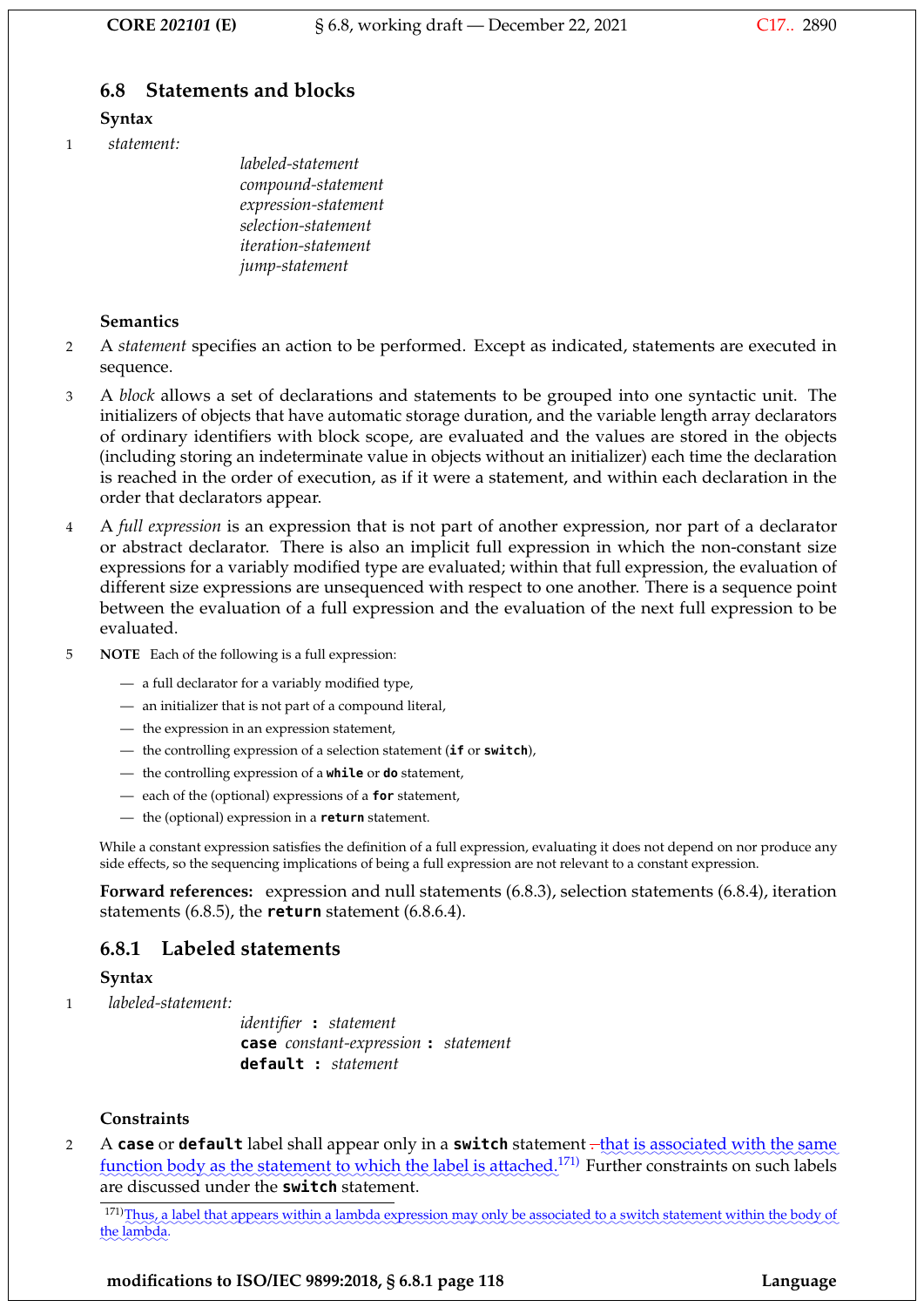## **6.8.5.3 The for statement**

1 The statement

**for** (clause-1; expression-2; expression-3) statement

behaves as follows: The expression *expression-2* is the controlling expression that is evaluated before each execution of the loop body. The expression *expression-3* is evaluated as a void expression after each execution of the loop body. If *clause-1* is a declaration, the scope of any identifiers it declares is the remainder of the declaration and the entire loop, including the other two expressions; it is reached in the order of execution before the first evaluation of the controlling expression. If *clause-1* is an expression, it is evaluated as a void expression before the first evaluation of the controlling expression.177)

2 Both *clause-1* and *expression-3* can be omitted. An omitted *expression-2* is replaced by a nonzero constant.

# **6.8.6 Jump statements**

# **Syntax**

1 *jump-statement:*

**goto** *identifier* **; continue ; break ; return** *expression*<sub>opt</sub> **;** 

## **Constraints**

 $\overline{2}$ No jump statement other than **return** shall have a target that is found in another function body.<sup>178)</sup>

#### **Semantics**

3 A jump statement causes an unconditional jump to another place.

# **6.8.6.1 The goto statement**

#### **Constraints**

1 The identifier in a **goto** statement shall name a label located somewhere in the enclosing function body. A **goto** statement shall not jump from outside the scope of an identifier having a variably modified type to inside the scope of that identifier.<sup>179)</sup>

#### **Semantics**

- 2 A **goto** statement causes an unconditional jump to the statement prefixed by the named label in the enclosing function.
- 3 **EXAMPLE 1** It is sometimes convenient to jump into the middle of a complicated set of statements. The following outline presents one possible approach to a problem based on these three assumptions:
	- 1. The general initialization code accesses objects only visible to the current function.
	- 2. The general initialization code is too large to warrant duplication.
	- 3. The code to determine the next operation is at the head of the loop. (To allow it to be reached by **continue** statements, for example.)

```
/* ... */
goto first_time;
for (;;) {
```
177)Thus, *clause-1* specifies initialization for the loop, possibly declaring one or more variables for use in the loop; the controlling expression, *expression-2*, specifies an evaluation made before each iteration, such that execution of the loop continues until the expression compares equal to 0; and *expression-3* specifies an operation (such as incrementing) that is performed after each iteration.

178) Thus jump statements other than return may not jump between different functions or cross the boundaries of a lambda ✿✿✿✿✿✿✿✿ ✿✿✿ ✿✿ ✿✿✿ ✿✿✿✿ ✿✿✿ ✿✿✿✿ ✿✿✿ ✿✿ ✿✿ ✿✿ ✿✿✿ ✿✿✿✿✿✿ ✿✿✿✿ ✿✿ ✿ ✿✿✿✿✿✿ ✿✿✿✿✿ ✿✿✿✿✿✿ ✿✿✿ expression, that is, they may not jump into or out of the function body of a lambda. Other features such as signals (7.14) and long jumps (7.13) may delegate control to points of the program that do not fall under these constraints.

179) The visibility of labels is restricted such that a **goto** statement that jumps into or out of a different function body, even if it is nested within a lambda, is a constraint violation.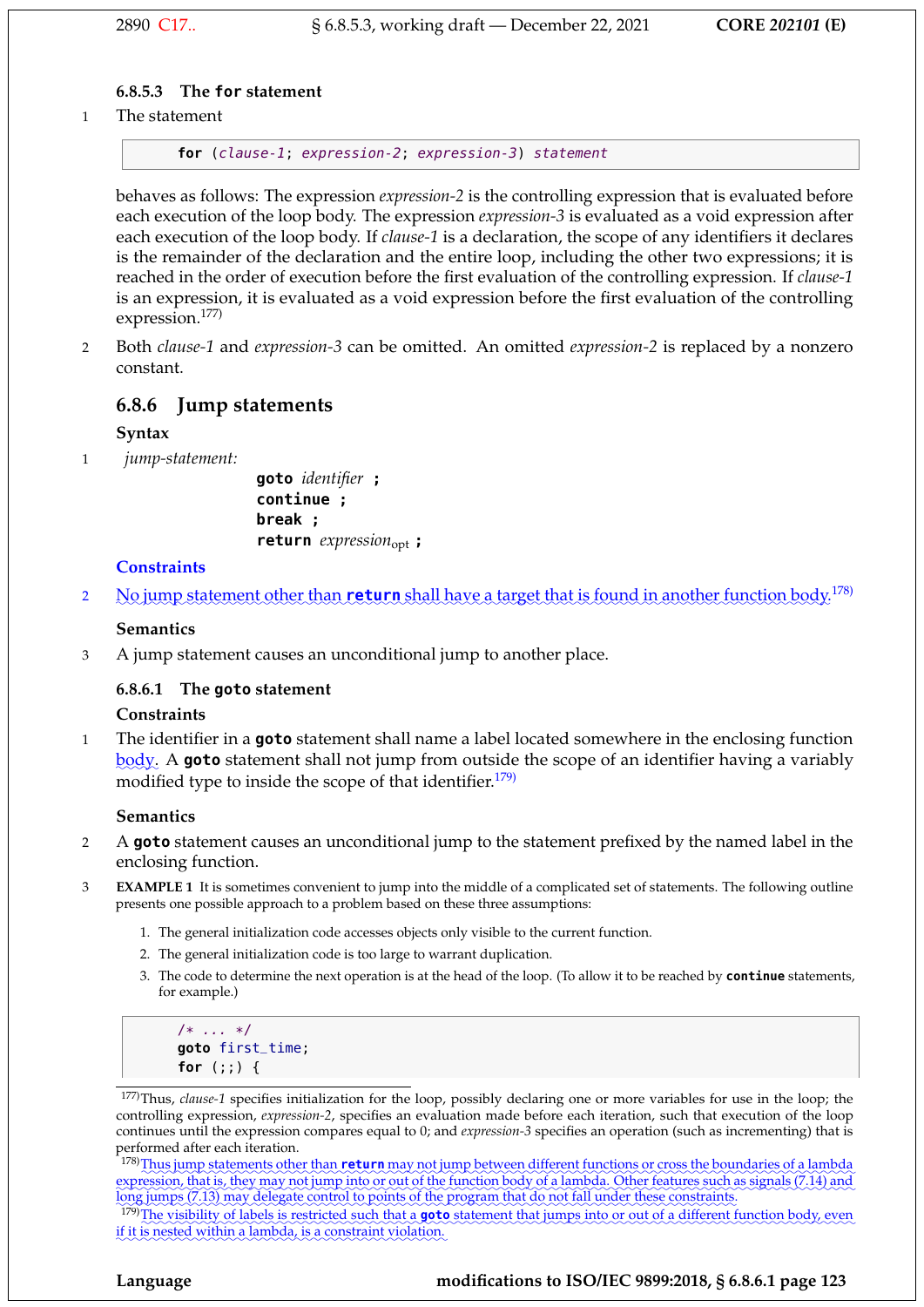```
// determine next operation
      /* ... */
      if (need to reinitialize) {
            // reinitialize-only code
            /* ... */
      first_time:
            // general initialization code
            /* ... */
            continue;
      }
      // handle other operations
      /* ... */
}
```
4 **EXAMPLE 2** A **goto** statement is not allowed to jump past any declarations of objects with variably modified types. A jump within the scope, however, is permitted.

```
goto lab3; // invalid: going INTO scope of VLA.
{
     double a[n];
     a[j] = 4.4;lab3:
     a[j] = 3.3;goto lab4; // valid: going WITHIN scope of VLA.
     a[j] = 5.5;lab4:
     a[j] = 6.6;}
goto lab4; // invalid: going INTO scope of VLA.
```
#### **6.8.6.2 The continue statement**

#### **Constraints**

1 A continue statement shall appear only in or as a loop body <del>. that is associated to the same function</del>  $body^{180}$ 

#### **Semantics**

2 A **continue** statement causes a jump to the loop-continuation portion of the smallest enclosing iteration statement; that is, to the end of the loop body. More precisely, in each of the statements

| while $(\frac{*}{*} \dots *')$ { | $\blacksquare$ do $\blacksquare$          | $ $ for $\left(\frac{1}{2} \ldots \frac{1}{2} \right)$ { |
|----------------------------------|-------------------------------------------|----------------------------------------------------------|
| $/* \dots */$                    | $/*  */$                                  | $1*$ $*/$                                                |
| continue;                        | continue;                                 | continue;                                                |
| $/* \dots * \times$              | $1*$ $*/$                                 | $1*$ $*$                                                 |
| $contin$ :                       | contin:;                                  | contin:;                                                 |
|                                  | $  \}$ while $(\frac{*}{*}, \ldots *')$ ; |                                                          |

unless the **continue** statement shown is in an enclosed iteration statement (in which case it is interpreted within that statement), it is equivalent to **goto** contin;  $^{181}$ 

#### **6.8.6.3 The break statement**

#### **Constraints**

1 A **break** statement shall appear only in or as a switch body or loop body <del>. that is associated to the</del> same function body.<sup>182)</sup>

<sup>180)</sup> Thus a **continue** statement by itself may not be used to terminate the execution of the body of a lambda expresssion. 181)Following the contin: label is a null statement.

<sup>182)</sup> Thus a **break** statement by itself may not be used terminate the execution of the body of a lambda expresssion.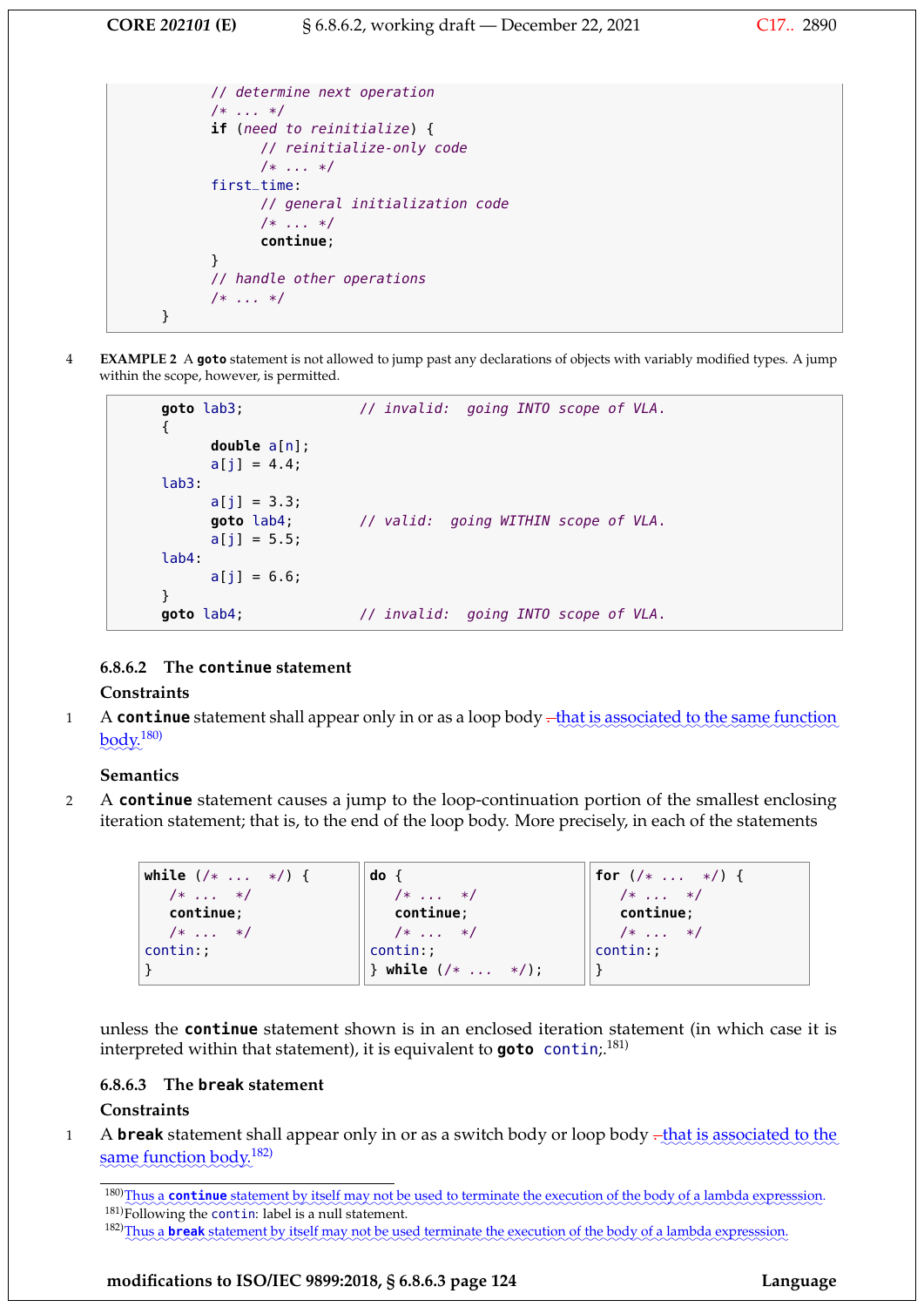# **Semantics**

2 A **break** statement terminates execution of the smallest enclosing **switch** or iteration statement.

# **6.8.6.4 The return statement**

# **Constraints**

- 1 A **return** statement with an expression shall not appear in a function <u>body</u> whose return type is **void**. A **return** statement without an expression shall only appear in a function <u>body</u> whose return type is **void**.
- $\overline{2}$ For a function body that corresponds to an underspecified definition of a function or to a lambda, all return statements shall provide expressions with a consistent type or none at all. That is, if any **return** statement has an expression, all **return** statements shall have an expression (after lvalue, array-to-pointer or function-to-pointer conversion) with the same type; otherwise all return expressions shall have no expression.

# **Semantics**

- 3 A return statement terminates execution of the current function is associated to the innermost function body in which appears. It evaluates the expression, if any, terminates the execution of that function body and returns control to its caller. A function *i* if it has an expression, the value of the expression is returned to the caller as the value of the function call expression. A function body may have any number of **return** statements.
- 4 If a **return** statement with an expression is executed, the value of the expression is returned to the caller as the value of the function call expression. If the expression has a type different from the return type of the function in which it appears, the value is converted as if by assignment to an object having the return type of the function.<sup>183)</sup>
- 5 For a lambda or for a function that has an underspecified definition, the return type is determined by the lexically first **return** statement, if any, that is associated to the function body and is specified as the type of that expression, if any, after lyalue, array-to-pointer, function-to-pointer conversion, or as **void** if there is no expression.
- 6 **EXAMPLE** In:

```
struct s { double i; } f(void);
union {
      struct {
            int f1;
            struct s f2;
      } u1;
      struct {
            struct s f3;
            int f4;
      } u2;
} g;
struct s f(void)
{
      return g.u1.f2;
}
/* ... */
g.u2.f3 = f();
```
there is no undefined behavior, although there would be if the assignment were done directly (without using a function call to fetch the value).

<sup>&</sup>lt;sup>183)</sup>The **return** statement is not an assignment. The overlap restriction of 6.5.16.1 does not apply to the case of function return. The representation of floating-point values can have wider range or precision than implied by the type; a cast can be used to remove this extra range and precision.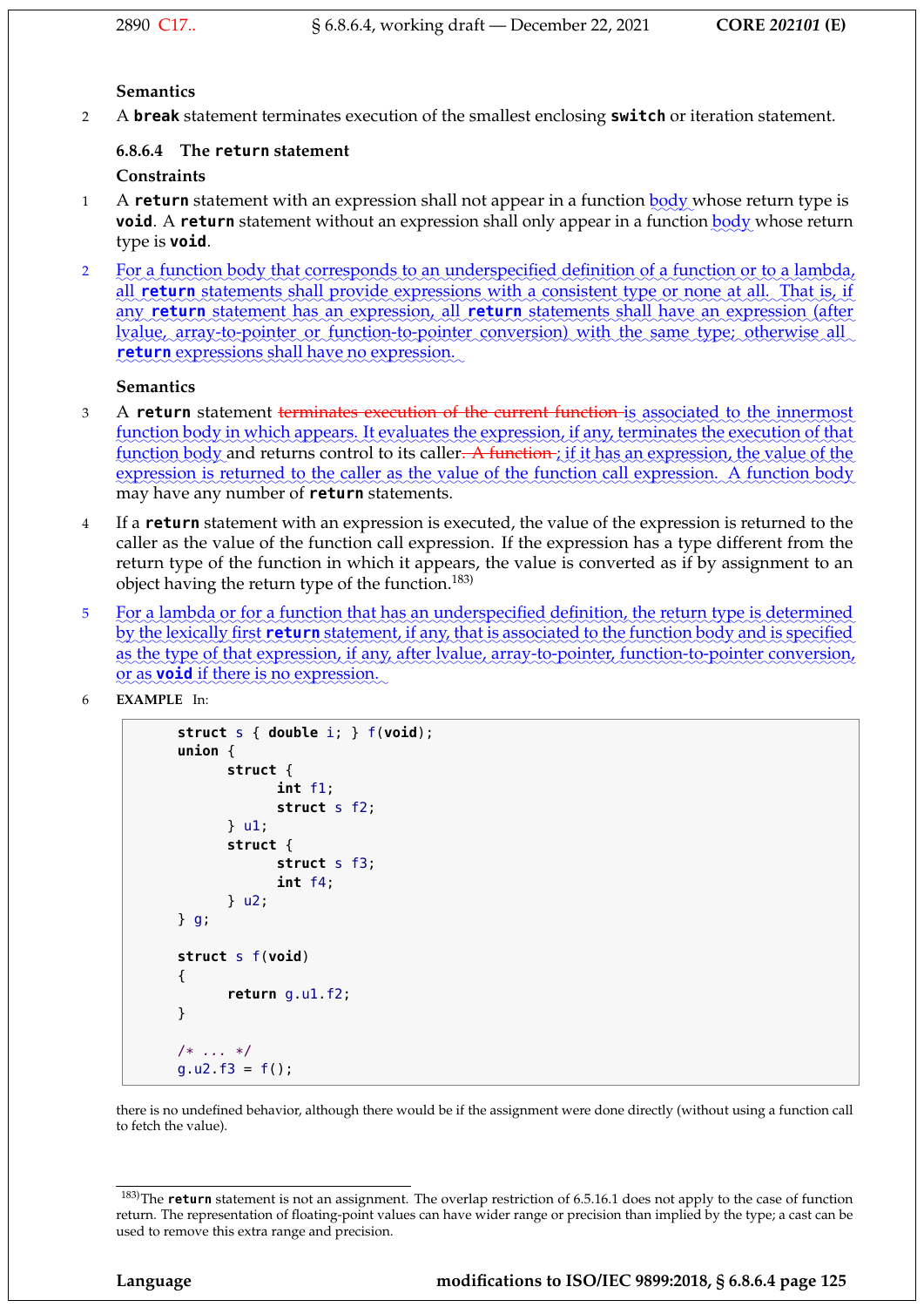# **6.9 External definitions**

**Syntax**

1 *translation-unit:*

*external-declaration translation-unit external-declaration*

*external-declaration:*

*function-definition declaration*

## **Constraints**

- 2 The storage-class <del>specifiers **auto** and specifier</del> <code>register</code> shall not appear in the declaration specifiers in an external declaration.
- 3 There shall be no more than one external definition for each identifier declared with internal linkage in a translation unit. Moreover, if an identifier declared with internal linkage is used in an expression (other than as a part of the operand of a **sizeof** or **\_Alignof** operator whose result is an integer constant), there shall be exactly one external definition for the identifier in the translation unit.

#### **Semantics**

- 4 As discussed in 5.1.1.1, the unit of program text after preprocessing is a translation unit, which consists of a sequence of external declarations. These are described as "external" because they appear outside any function (and hence have file scope). As discussed in 6.7, a declaration that also causes storage to be reserved for an object or a function named by the identifier is a definition.
- 5 An *external definition* is an external declaration that is also a definition of a function (other than an inline definition) or an object. If an identifier declared with external linkage is used in an expression (other than as part of the operand of a **sizeof** or **\_Alignof** operator whose result is an integer constant), somewhere in the entire program there shall be exactly one external definition for the identifier; otherwise, there shall be no more than one.<sup>184)</sup>

# **6.9.1 Function definitions**

#### **Syntax**

1 *function-definition:*

*declaration-specifiers declarator declaration-list*opt *compound-statement*

*declaration-list:*

*declaration declaration-list declaration*

#### **Constraints**

- 2 The identifier declared in a function definition (which is the name of the function) shall have a function type, as specified by the declarator portion of the function definition.<sup>185)</sup>
- 3 The return type of a function shall be **void** or a complete object type other than array type.
- $4$  The storage-class specifier, if any, in the declaration specifiers shall be either **extern** or **static**<sub>a</sub> ✿✿✿✿✿✿✿ possibly✿✿✿✿✿✿✿✿✿✿ combined ✿✿✿✿ with✿✿✿✿✿✿ **auto** .
- 5 If the declarator includes a parameter type list, the declaration of each parameter shall include an identifier, except for the special case of a parameter list consisting of a single parameter of type **void**, in which case there shall not be an identifier. No declaration list shall follow.

<sup>&</sup>lt;sup>184)</sup>Thus, if an identifier declared with external linkage is not used in an expression, there need be no external definition for it.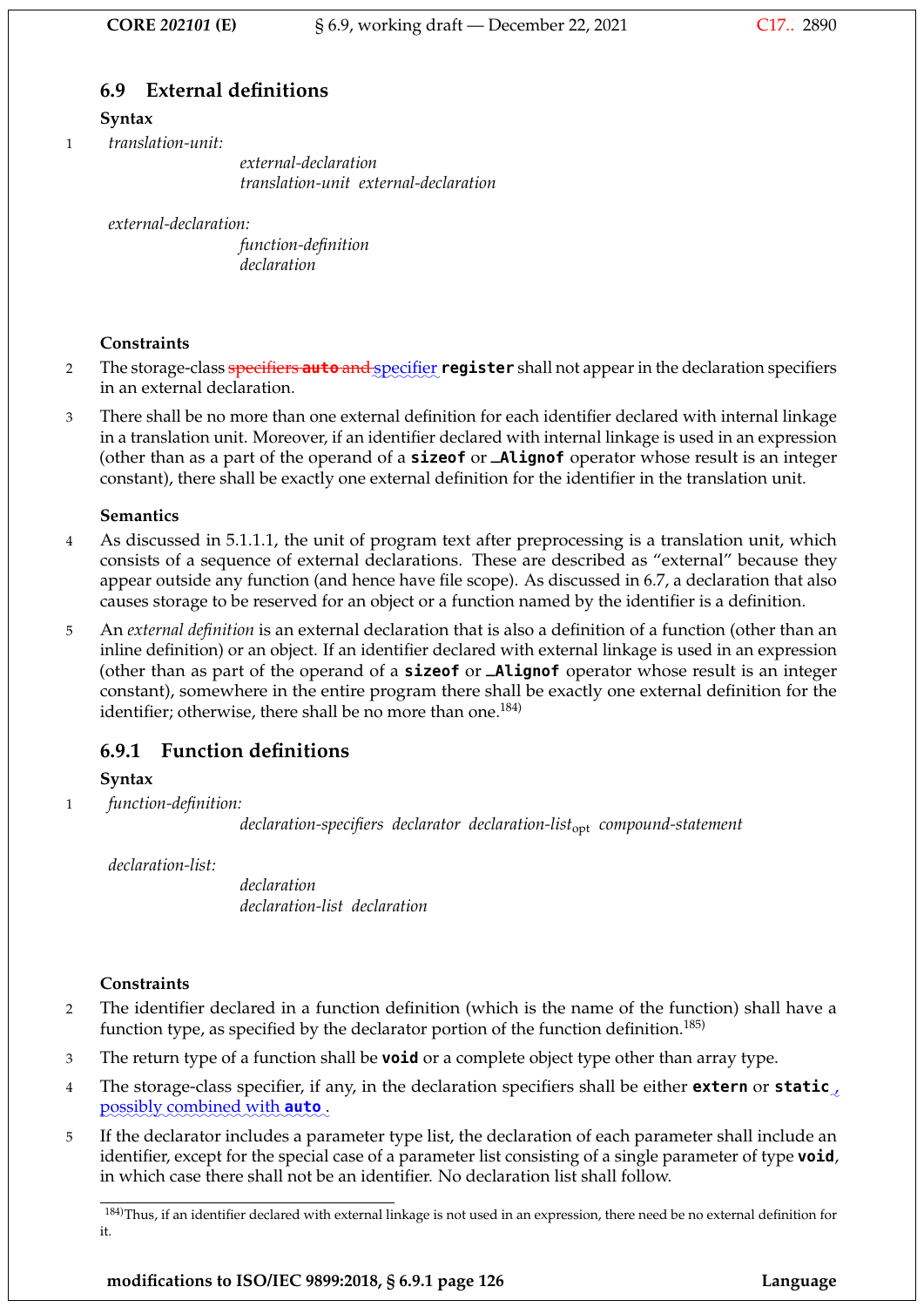- 6 If the declarator includes an identifier list, each declaration in the declaration list shall have at least one declarator, those declarators shall declare only identifiers from the identifier list, and every identifier in the identifier list shall be declared. An identifier declared as a typedef name shall not be redeclared as a parameter. The declarations in the declaration list shall contain no storage-class specifier other than **register** and no initializations.
- 7 An underspecified function definition shall contain an **auto** storage class specifier. The return type for such a function is determined as described for the **return** statement (6.8.6.4) and shall be visible prior to the function definition.

#### **Semantics**

- 8 If **auto** appears as a storage-class specifier it is ignored for the purpose of determining a storage class or linkage of the function. It then only indicates that the return type of the function may be inferred from **return** statements or the lack thereof, see 6.8.6.4.
- 9 The declarator in a function definition specifies the name of the function being defined and the identifiers of its parameters. If the declarator includes a parameter type list, the list also specifies the types of all the parameters; such a declarator (possibly adjusted by an inferred type specifier) also serves as a function prototype for later calls to the same function in the same translation unit. If the declarator includes an identifier list, $186$ ) the types of the parameters shall be declared in a following declaration list. In either case, the type of each parameter is adjusted as described in 6.7.6.3 for a parameter type list; the resulting type shall be a complete object type.
- 10 If a function that accepts a variable number of arguments is defined without a parameter type list that ends with the ellipsis notation, the behavior is undefined.
- 11 Each parameter has automatic storage duration; its identifier is an Ivalue.<sup>187)</sup> The layout of the storage for parameters is unspecified.
- 12 On entry to the function, the size expressions of each variably modified parameter are evaluated and the value of each argument expression is converted to the type of the corresponding parameter as if by assignment. (Array expressions and function designators as arguments were converted to pointers before the call.)
- 13 After all parameters have been assigned, the compound statement that constitutes the body of the function definition is executed.
- 14 Unless otherwise specified, if the } that terminates a function is reached, and the value of the function call is used by the caller, the behavior is undefined.
- 15 Provided the constraints above are respected, the return type of an underspecified function definition is adjusted as if the corresponding type specifier had been inserted in the definition. The type of such a function is incomplete within the function body until the lexically first **return** statement that it contains, if any, or until the end of the function body, otherwise.<sup>188)</sup>
- 16 **NOTE** In a function definition, the type of the function and its prototype cannot be inherited from a typedef:

|                                                                                                                                                                                                                                                                                         | typedef int F(void); \\type F is "function with no parameters                                                  |
|-----------------------------------------------------------------------------------------------------------------------------------------------------------------------------------------------------------------------------------------------------------------------------------------|----------------------------------------------------------------------------------------------------------------|
|                                                                                                                                                                                                                                                                                         |                                                                                                                |
|                                                                                                                                                                                                                                                                                         | and post-strain proposed that the strain is a set of the strain of the strain of the strain of the strain of t |
| mm F.f. {/* //* //* /// wRONG: syntax/constraint error                                                                                                                                                                                                                                  |                                                                                                                |
|                                                                                                                                                                                                                                                                                         | $\frac{F_g(1) + F_g(1) + F_g(1)}{F_g(1) + F_g(1)}$ // WRONG: declares that g returns a function                |
| $\frac{1}{2}$ int f(void) { $\frac{1}{2}$ and $\frac{1}{2}$ and $\frac{1}{2}$ and $\frac{1}{2}$ and $\frac{1}{2}$ and $\frac{1}{2}$ and $\frac{1}{2}$ and $\frac{1}{2}$ and $\frac{1}{2}$ and $\frac{1}{2}$ and $\frac{1}{2}$ and $\frac{1}{2}$ and $\frac{1}{2}$ and $\frac{1}{2}$ and |                                                                                                                |
|                                                                                                                                                                                                                                                                                         | $\int \int_{0}^{\pi} g(x) g(x) dx$ */ }                                                                        |
|                                                                                                                                                                                                                                                                                         |                                                                                                                |
| $*( (e) ) (void) { / *  * / }$ // same: parentheses irrelevant                                                                                                                                                                                                                          |                                                                                                                |
|                                                                                                                                                                                                                                                                                         | $\int \frac{f(p)}{p} f(p) (vq) d \}$ , according to a function that has type F                                 |
|                                                                                                                                                                                                                                                                                         | $\frac{1}{2}$ // Fp points to a function that has type F                                                       |

 $185)$ The intent is that the type category in a tu 186)See "future language directions" (6.11.7).

<sup>187)</sup> A parameter identifier cannot be redeclared in the function body except in an enclosed block.

<sup>188)</sup> This means that such a function cannot be used for direct recursion before or within the first return statement.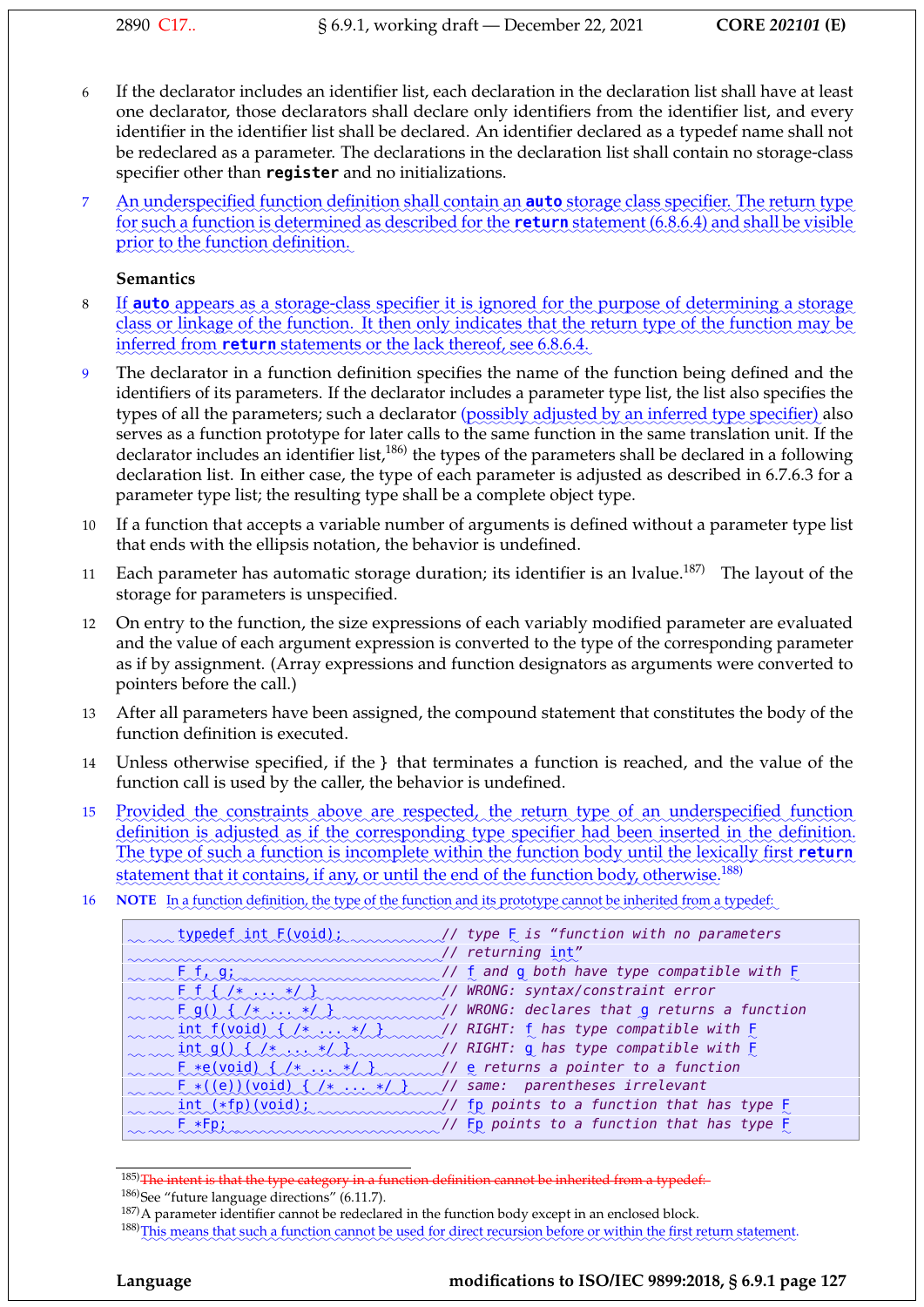**CORE** 202101 **(E)** § 6.9.1, working draft — December 22, 2021 C17.. 2890

17 **EXAMPLE 1** In the following:

```
extern int max(int a, int b)
{
      return a > b ? a: b;
}
```
**extern** is the storage-class specifier and **int** is the type specifier; max(**int** a, **int** b) is the function declarator; and

{ **return** a > b ? a: b; }

is the function body. The following similar definition uses the identifier-list form for the parameter declarations:

```
extern int max(a, b)
int a, b;
{
      return a > b ? a: b;
}
```
Here **int** a, b; is the declaration list for the parameters. The difference between these two definitions is that the first form acts as a prototype declaration that forces conversion of the arguments of subsequent calls to the function, whereas the second form does not.

18 **EXAMPLE 2** To pass one function to another, one might say

**int** f(**void**);  $/* \ldots */$  $g(f)$ ;

Then the definition of g might read

```
void g(int (*funcp)(void))
{
      /* ... */
      (*funcp)(); /* or funcp(); ...*/
}
```
or, equivalently,

```
void g(int func(void))
{
      /* ... */
      func(); /* or (*func)(); ...*/
}
```
19 **EXAMPLE 3** Consider the following function that computes the maximum value of two parameters that have integer types  $T$  and  $S$ .

```
winline_auto_max(T,_S); //_invalid:_no_definition_visible
✿✿✿✿✿✿✿
   ...
www.inline_auto_max(T_a, _S_b){
mmeturn (a < 0)
wwwww.
            ? (10 < 0) ? (1a < 0) ? b : a) : b)
mmmilles al ? ((as b) ? b i al i ali
mad
~~~~~~~~~~~~<br>,,,,// valid: definition visible
   ...
✿✿✿✿✿✿
✿✿✿✿✿✿
✿
✿✿✿✿✿✿✿✿✿✿
✿✿✿✿✿✿✿✿
wextern auto max(T, S); // forces definition to be external
max(T, S) immall same
waarde max ();<br>and the maximum of same
```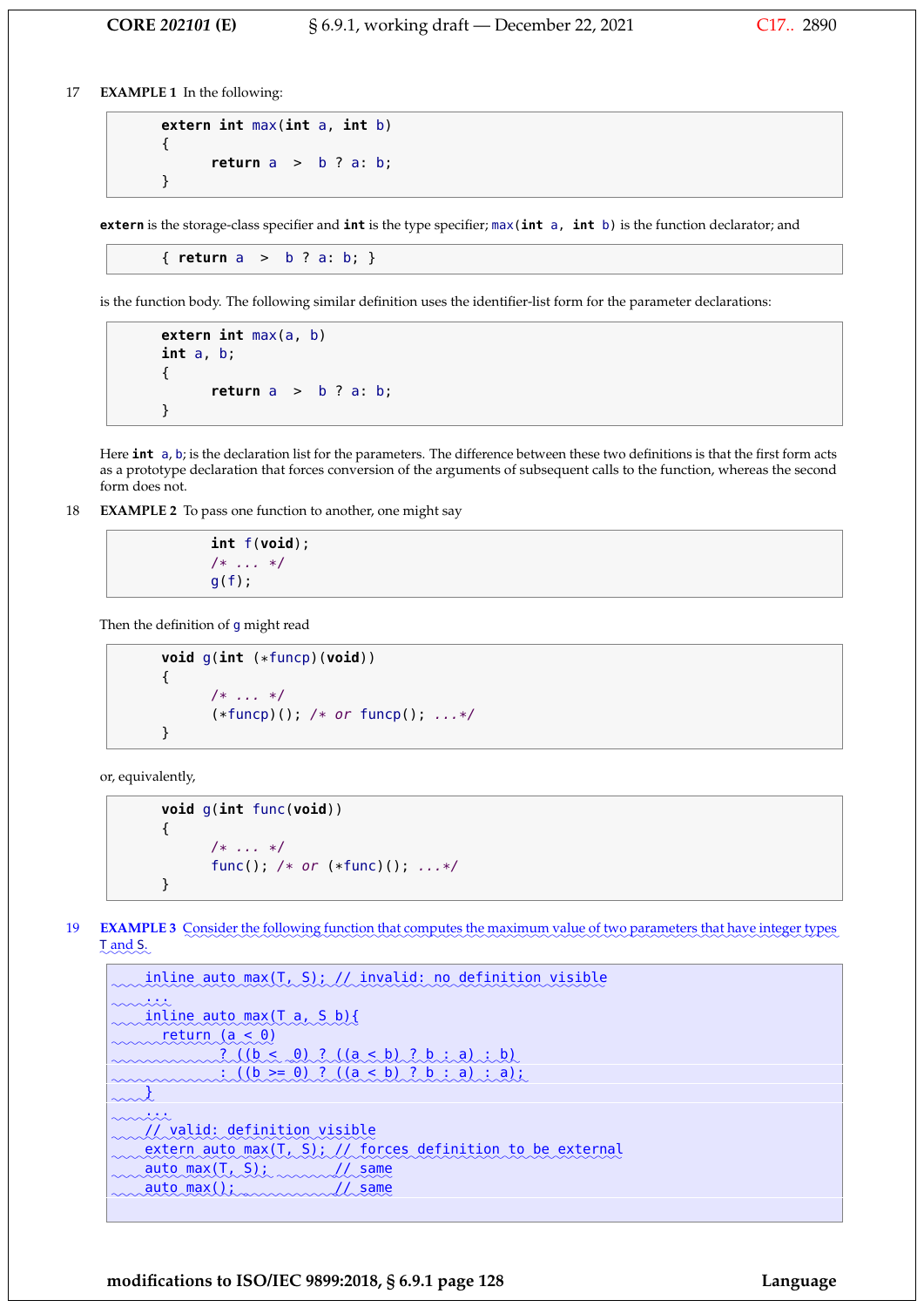✿✿✿ ✿✿✿✿✿ ✿✿✿✿✿✿✿✿ ✿✿✿✿✿✿✿ ✿✿✿✿✿✿ ✿✿✿✿✿✿✿ ✿✿✿✿✿✿✿✿✿ ✿ ✿✿✿✿✿✿✿✿ ✿ ✿✿✿✿ ✿✿✿ ✿✿✿ ✿✿✿✿ ✿✿ ✿✿✿✿✿✿✿✿ ✿✿✿ The **return** expression performs default arithmetic conversion to determine a type that can hold the maximum value and is at least as wide as **int**. The function definition is adjusted to that return type. This property holds regardless if types T and S have the same or different signedness.

The first forward declaration of the function is invalid, because an **auto** type function declaration that is not a definition is only valid if the definition of the function is visible. In contrast to that, the **extern** declaration and the two following equivalent ones are valid because they follow the definition and thus the inferred return type is known. Thereby in is ensured that the translation unit provides an external definition of the function.

20 **EXAMPLE 4** The following function computes the sum over an array of integers of type T and returns the value as the promoted type of T.

```
✿✿✿✿✿✿✿✿✿✿
inline
auto_sum(size_t_n, T_A[n]){
switch(n)
www.case_0:
mmmmteturn +((T)0);
                          return the promoted type
www.case_1:
✿✿✿✿✿✿✿✿✿✿✿✿✿✿✿✿✿
return
✿
+
✿
A
✿✿✿✿
[0];
✿ ✿✿✿✿✿✿✿✿✿✿✿✿✿✿✿✿✿✿✿✿✿✿✿✿✿✿✿✿✿✿✿✿
//
✿✿✿✿✿✿✿
return
✿✿✿✿
the
✿✿✿✿✿✿✿✿✿
promoted
✿✿✿✿✿
type
~~~~~~~~<u>default:</u>
www.return.sum(n/2, A) + sum(n - n/2, &A[n/2]); // valid recursion
✿✿✿✿✿✿✿
      }
✿✿✿✿✿
    }
```
If instead sum would have bee defined with a prototype as follows

www.sum(size\_t.n, T.A[n]);

✿✿ ✿ ✿✿✿✿✿✿ ✿✿ ✿✿✿ ✿✿ ✿✿✿✿✿✿✿✿✿✿✿✿ ✿✿✿ ✿✿✿✿✿ ✿✿✿✿ ✿✿✿ ✿✿✿✿ ✿✿✿✿✿ ✿✿ ✿✿✿✿✿✿✿ ✿✿✿✿ ✿✿✿✿✿✿✿ ✿✿ ✿✿✿✿✿✿✿✿ for a narrow type T such as **unsigned char**, the return type and result would be different from the previous. In particular, the result of the addition would have been converted back from the promoted type to T before each return, possibly leading to a surprising overall results. Also, specifying the promoted type of a narrow type T explicitly can be tedious because that type depends on properties of the execution platform.

# **6.9.2 External object definitions**

#### **Semantics**

- 1 If the declaration of an identifier for an object has file scope and an initializer, the declaration is an external definition for the identifier.
- 2 A declaration of an identifier for an object that has file scope without an initializer, and without a storage-class specifier or with the storage-class specifier **static**, constitutes a *tentative definition*. If a translation unit contains one or more tentative definitions for an identifier, and the translation unit contains no external definition for that identifier, then the behavior is exactly as if the translation unit contains a file scope declaration of that identifier, with the composite type as of the end of the translation unit, with an initializer equal to 0.
- 3 If the declaration of an identifier for an object is a tentative definition and has internal linkage, the declared type shall not be an incomplete type.
- 4 **EXAMPLE 1**

```
int i1 = 1; // definition, external linkage
static int i2 = 2; // definition, internal linkage
extern int i3 = 3; // definition, external linkage
int i4; \frac{1}{4} // tentative definition, external linkage
static int i5; \frac{1}{2} // tentative definition, internal linkage
int i1; \frac{1}{2} // valid tentative definition, refers to previous
int i2; // 6.2.2 renders undefined, linkage disagreement
int i3; \frac{1}{2} // valid tentative definition, refers to previous
int i4; \frac{1}{2} // valid tentative definition, refers to previous
int i5; \frac{1}{2} // 6.2.2 renders undefined, linkage disagreement
extern int i1; \frac{1}{2} // refers to previous, whose linkage is external
```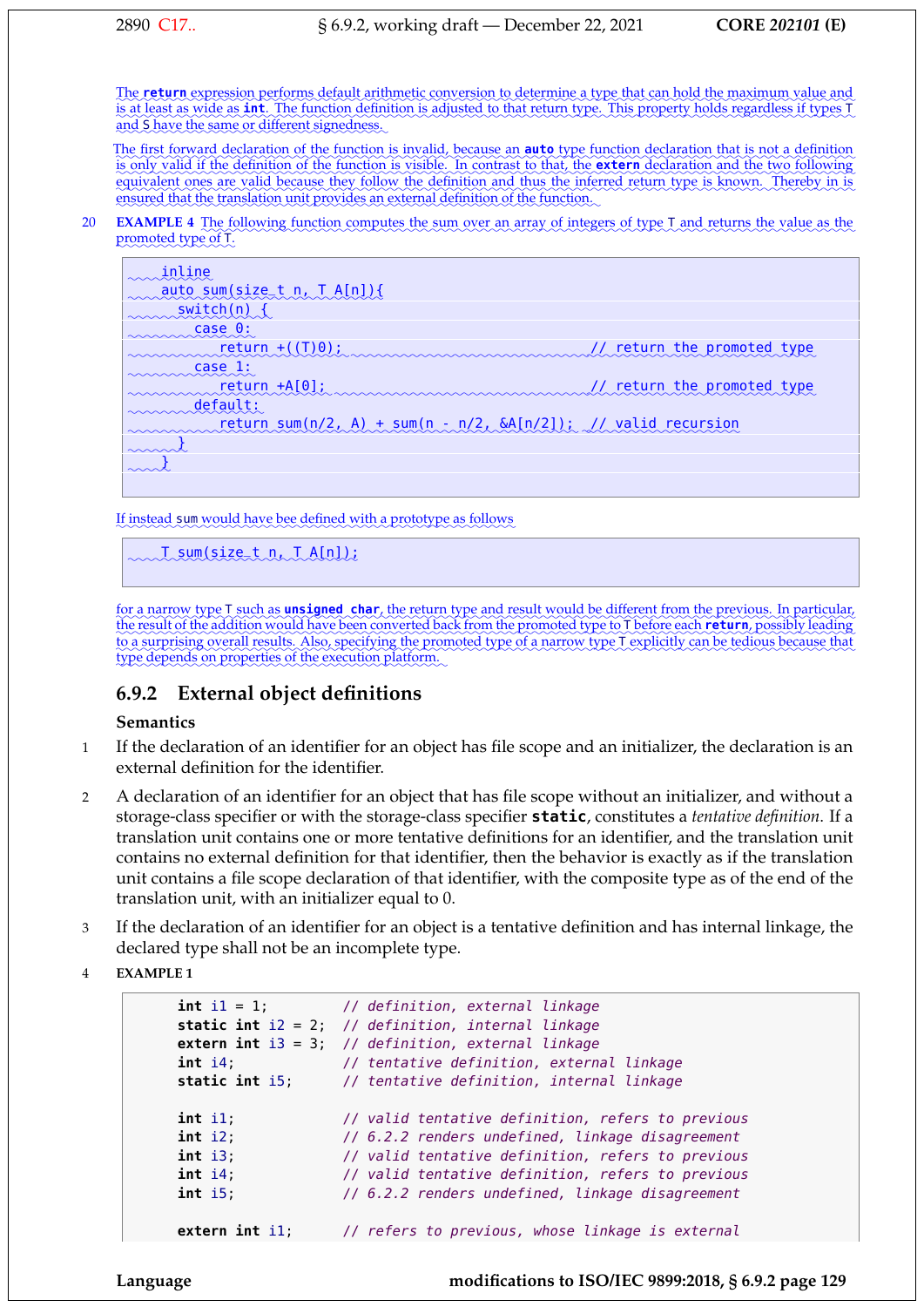- If an argument to a function has an invalid value (such as a value outside the domain of the function, or a pointer outside the address space of the program, or a null pointer, or a pointer to non-modifiable storage when the corresponding parameter is not const-qualified) or a type (after default argument promotion) not expected by a function with a variable number of arguments, the behavior is undefined.
- If a function argument is described as being an array, the pointer actually passed to the function shall have a value such that all address computations and accesses to objects (that would be valid if the pointer did point to the first element of such an array) are in fact valid.
- Any function declared in a header may be additionally implemented as a function-like macro defined in the header, so if a library function is declared explicitly when its header is included, one of the techniques shown below can be used to ensure the declaration is not affected by such a macro. Any macro definition of a function can be suppressed locally by enclosing the name of the function in parentheses, because the name is then not followed by the left parenthesis that indicates expansion of a macro function name. For the same syntactic reason, it is permitted to take the address of a library function even if it is also defined as a macro.<sup>211)</sup> The use of **#undef** to remove any macro definition will also ensure that an actual function is referred to.
- Any invocation of a library function that is implemented as a macro shall expand to code that evaluates each of its arguments exactly once, fully protected by parentheses where necessary, so it is generally safe to use arbitrary expressions as arguments.<sup>212)</sup>
- Likewise, those function-like macros described in the following subclauses may be invoked in an expression anywhere a function with a compatible return type could be called.<sup>213)</sup>
- All object-like macros listed as expanding to integer constant expressions shall additionally be suitable for use in **#if** preprocessing directives.
- 2 Provided that a library function can be declared without reference to any type defined in a header, it is also permissible to declare the function and use it without including its associated header.
- 3 There is a sequence point immediately before a library function returns.
- 4 The functions in the standard library are not guaranteed to be reentrant and may modify objects with static or thread storage duration.<sup>214)</sup>
- 5 Unless explicitly stated otherwise in the detailed descriptions that follow, library functions shall prevent data races as follows: A library function shall not directly or indirectly access objects accessible by threads other than the current thread unless the objects are accessed directly or indirectly via the function's arguments. A library function shall not directly or indirectly modify objects accessible by threads other than the current thread unless the objects are accessed directly

```
#define abs(x) _BUILTIN_abs(x)
```
for a compiler whose code generator will accept it.

In this manner, a user desiring to guarantee that a given library function such as **abs** will be a genuine function can write

#### #**undef abs**

whether the implementation's header provides a macro implementation of **abs** or a built-in implementation. The prototype for the function, which precedes and is hidden by any macro definition, is thereby revealed also. <sup>214)</sup>Thus, a signal handler cannot, in general, call standard library functions.

<sup>211)</sup>This means that an implementation is required to provide an actual function for each library function, even if it also provides a macro for that function.

<sup>&</sup>lt;sup>212)</sup>Such macros might not contain the sequence points that the corresponding function calls do. Nevertheless, it is recommended that implementations provide the same sequencing properties as for a function call, by, for example, wrapping the macro expansion in a suitable lambda expression.

<sup>&</sup>lt;u>vack the macro explantion abadded and a expression</u>.<br><sup>213</sup>)Because external identifiers and some macro names beginning with an underscore are reserved, implementations can provide special semantics for such names. For example, the identifier \_BUILTIN\_abs could be used to indicate generation of in-line code for the **abs** function. Thus, the appropriate header could specify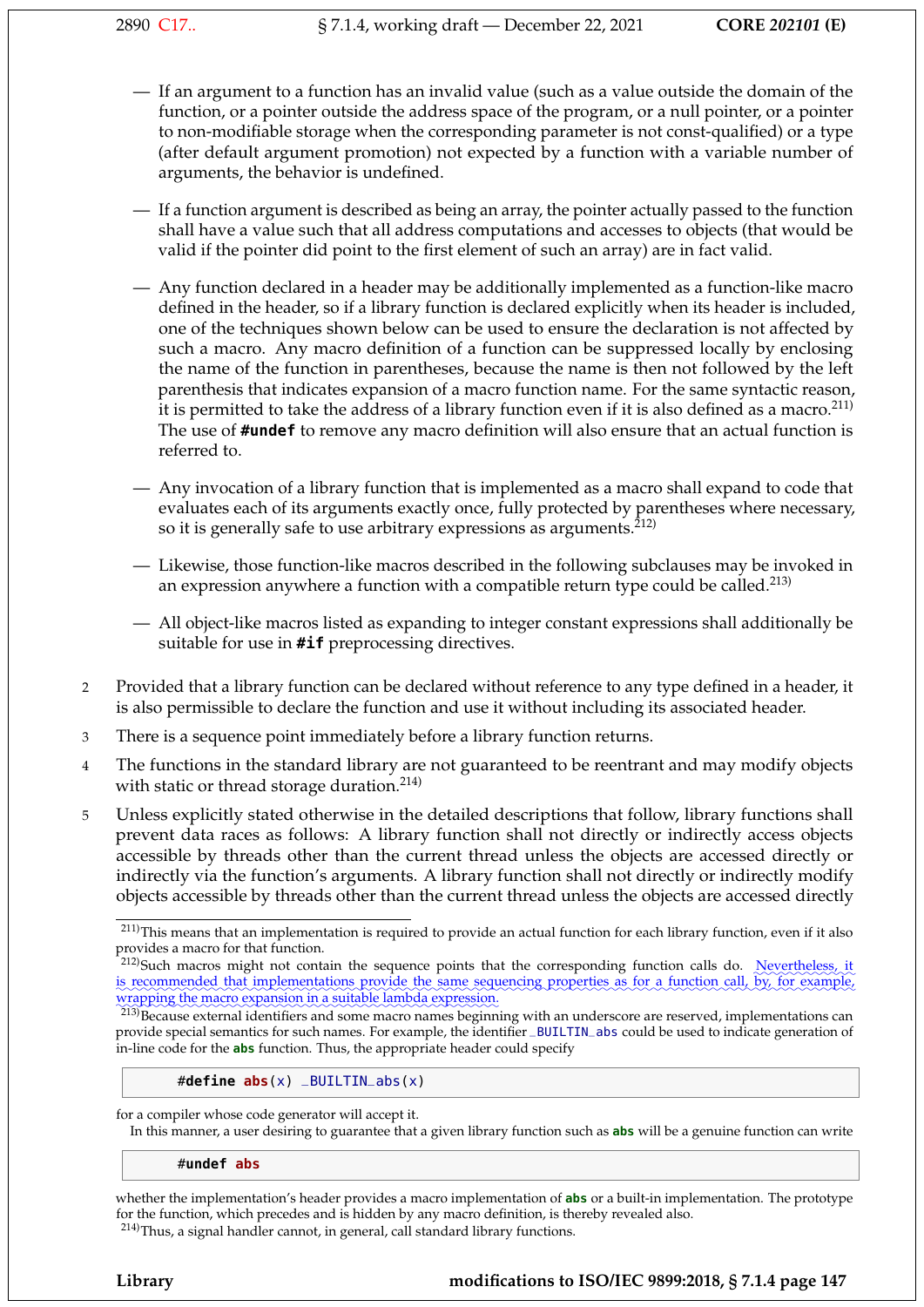## **Description**

- 2 The **longjmp** function restores the environment saved by the most recent invocation of the **setjmp** macro in the same invocation of the program with the corresponding **jmp\_buf** argument. If there has been no such invocation, or if the invocation was from another thread of execution, or if the function <u>body</u> containing the invocation of the **setjmp** macro has terminated execution<sup>274)</sup> in the interim, or if the invocation of the **setjmp** macro was within the scope of an identifier with variably modified type and execution has left that scope in the interim, the behavior is undefined.
- 3 All accessible objects have values, and all other components of the abstract machine<sup>275)</sup> have state, as of the time the **longjmp** function was called, except that the values of objects of automatic storage duration that are local to the function containing the invocation of the corresponding **setjmp** macro<sup>276</sup>) that do not have volatile-qualified type and have been changed between the **setjmp** invocation and **longjmp** call are indeterminate.

#### **Returns**

- 4 After **longjmp** is completed, thread execution continues as if the corresponding invocation of the **setjmp** macro had just returned the value specified by val. The **longjmp** function cannot cause the **setjmp** macro to return the value 0; if val is 0, the **setjmp** macro returns the value 1.
- 5 **EXAMPLE** The **longjmp** function that returns control back to the point of the **setjmp** invocation might cause memory associated with a variable length array object to be squandered.

```
#include <setjmp.h>
jmp_buf buf;
void g(int n);
void h(int n);
int n = 6;
void f(void)
{
     int x[n]; // valid: f is not terminated
     setjmp(buf);
     g(n);
}
void g(int n)
{
     int a[n]; // a may remain allocated
     h(n):
}
void h(int n)
{
     int b[n]; // b may remain allocated
     longjmp(buf, 2); // might cause memory loss
}
```
<sup>274)</sup>For example, by executing a **return** statement or because another **longjmp** call has caused a transfer to a **setjmp** invocation in a function or lambda earlier in the set of nested calls.

above the detection of tangual currer in the set of hested ears.<br><sup>275)</sup>This includes, but is not limited to, the floating-point status flags and the state of open files.

<sup>&</sup>lt;sup>276</sup>)Such a function contains the call to **set jmp** either directly or within a set of nested lambdas. All local variables of the ✿✿✿ ✿✿ ✿✿✿✿✿✿ ✿✿✿✿✿✿ ✿✿✿ ✿✿✿ ✿✿ ✿✿✿✿✿✿ ✿✿✿✿ ✿✿✿✿✿✿ ✿✿ ✿✿✿✿✿ ✿ ✿✿✿ ✿✿ ✿✿✿✿✿ ✿✿✿✿✿✿✿ ✿✿✿ ✿✿✿ ✿✿✿✿✿✿✿ ✿✿ ✿✿✿ function and the nested lambdas that have been modified between the corresponding calls to **set jmp** and **longjmp** function are affected.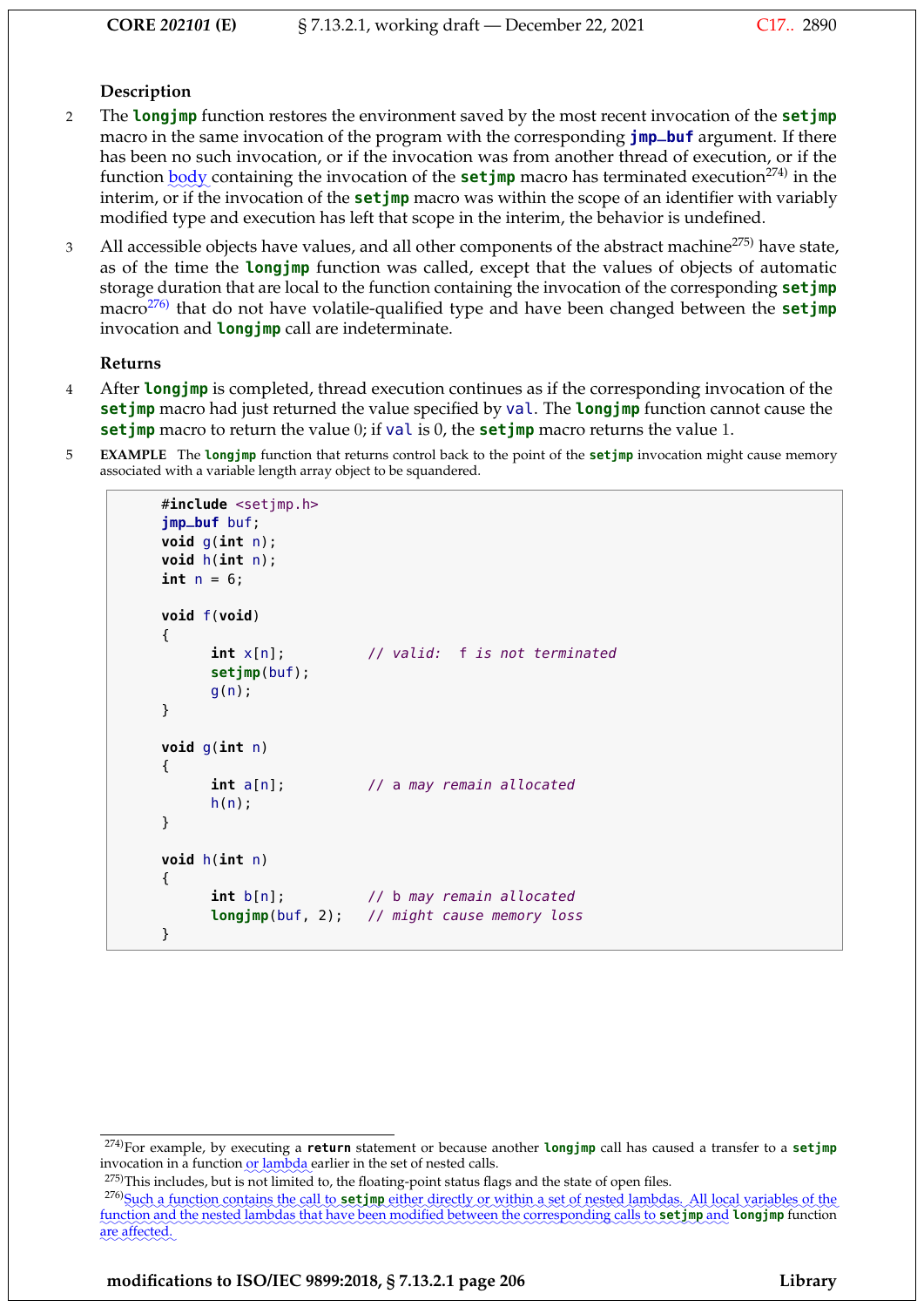# **7.14 Signal handling <signal.h>**

- 1 The header <signal.h> declares a type and two functions and defines several macros, for handling various *signals* (conditions that may be reported during program execution).
- 2 The type defined is

**sig\_atomic\_t**

which is the (possibly volatile-qualified) integer type of an object that can be accessed as an atomic entity, even in the presence of asynchronous interrupts.

3 The macros defined are

| <b>SIG_DFL</b> |  |  |
|----------------|--|--|
| <b>SIG_ERR</b> |  |  |
| <b>SIG_IGN</b> |  |  |

which expand to constant expressions with distinct values that have type compatible with the second argument to, and the return value of, the **signal** function, and whose values compare unequal to the address of any declarable function; and the following, which expand to positive integer constant expressions with type **int** and distinct values that are the signal numbers, each corresponding to the specified condition:

- **SIGABRT** abnormal termination, such as is initiated by the **abort** function
- **SIGFPE** an erroneous arithmetic operation, such as zero divide or an operation resulting in overflow
- **SIGILL** detection of an invalid function image, such as an invalid instruction
- **SIGINT** receipt of an interactive attention signal
- **SIGSEGV** an invalid access to storage
- **SIGTERM** a termination request sent to the program
- 4 An implementation need not generate any of these signals, except as a result of explicit calls to the **raise** function. Additional signals and pointers to undeclarable functions, with macro definitions beginning, respectively, with the letters **SIG** and an uppercase letter or with **SIG\_** and an uppercase letter,277) may also be specified by the implementation. The complete set of signals, their semantics, and their default handling is implementation-defined; all signal numbers shall be positive.

# **7.14.1 Specify signal handling**

```
7.14.1.1 The signal function
```
**Synopsis**

1 **#include** <signal.h> **void** (\***signal**(**int** sig, **void** (\*func)(**int**)))(**int**);

# **Description**

2 The **signal** function chooses one of three ways in which receipt of the signal number sig is to be subsequently handled. If the value of func is **SIG\_DFL**, default handling for that signal will occur. If the value of func is **SIG\_IGN**, the signal will be ignored. Otherwise, func shall point to a function or shall be the result of a conversion of a function literal to a function pointer. The function or lambda value is then to be called when that signal occurs. An invocation of such a function or function literal because of a signal, or (recursively) of any further functions or lambdas called by that invocation (other than functions in the standard library),278) is called a *signal handler*.

<sup>&</sup>lt;sup>277)</sup>See "future library directions" (7.31.7). The names of the signal numbers reflect the following terms (respectively): abort, floating-point exception, illegal instruction, interrupt, segmentation violation, and termination.

<sup>278)</sup>This includes functions called indirectly via standard library functions (e.g., a **SIGABRT** handler called via the **abort** function).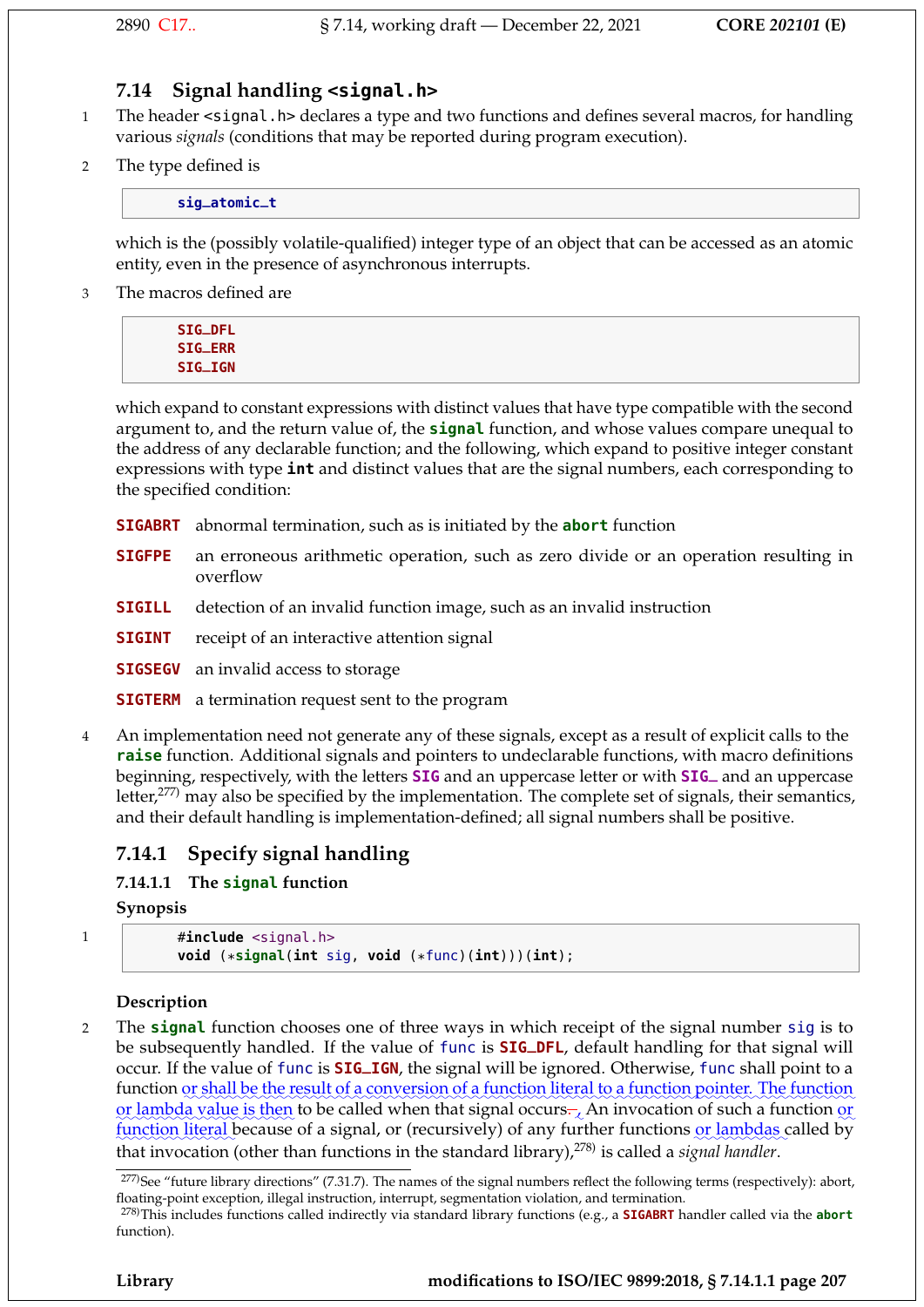- 3 When a signal occurs and func points to a function,<sup>279</sup> it is implementation-defined whether the equivalent of **signal**(sig, **SIG\_DFL**); is executed or the implementation prevents some implementation-defined set of signals (at least including sig) from occurring until the current signal handling has completed; in the case of **SIGILL**, the implementation may alternatively define that no action is taken. Then the equivalent of (\*func)(sig); is executed. If and when the function returns, if the value of sig is **SIGFPE**, **SIGILL**, **SIGSEGV**, or any other implementation-defined value corresponding to a computational exception, the behavior is undefined; otherwise the program will resume execution at the point it was interrupted.
- 4 If the signal occurs as the result of calling the **abort** or **raise** function, the signal handler shall not call the **raise** function.
- 5 If the signal occurs other than as the result of calling the **abort** or **raise** function, the behavior is undefined if the signal handler refers to any object with static or thread storage duration that is not a lock-free atomic object other than by assigning a value to an object declared as **volatile sig\_atomic\_t**, or the signal handler calls any function in the standard library other than
	- the **abort** function,
	- the **\_Exit** function,
	- the **quick\_exit** function,
	- the functions in <stdatomic.h> (except where explicitly stated otherwise) when the atomic arguments are lock-free,
	- the **atomic\_is\_lock\_free** function with any atomic argument, or
	- the **signal** function with the first argument equal to the signal number corresponding to the signal that caused the invocation of the handler. Furthermore, if such a call to the **signal** function results in a **SIG\_ERR** return, the value of **errno** is indeterminate.280)
- 6 At program startup, the equivalent of

**signal**(sig, **SIG\_IGN**);

may be executed for some signals selected in an implementation-defined manner; the equivalent of

**signal**(sig, **SIG\_DFL**);

is executed for all other signals defined by the implementation.

7 Use of this function in a multi-threaded program results in undefined behavior. The implementation shall behave as if no library function calls the **signal** function.

#### **Returns**

8 If the request can be honored, the **signal** function returns the value of func for the most recent successful call to **signal** for the specified signal sig. Otherwise, a value of **SIG\_ERR** is returned and a positive value is stored in **errno**.

**Forward references:** the **abort** function (7.22.4.1), the **exit** function (7.22.4.4), the **\_Exit** function (7.22.4.5), the **quick\_exit** function (7.22.4.7).

# **7.14.2 Send signal**

**7.14.2.1 The raise function**

**Synopsis**

1 **#include** <signal.h> **int raise**(**int** sig);

 $^{279}$ Or, equivalently, it is the result of a conversion of a function literal to a function pointer.

280) If any signal is generated by an asynchronous signal handler, the behavior is undefined.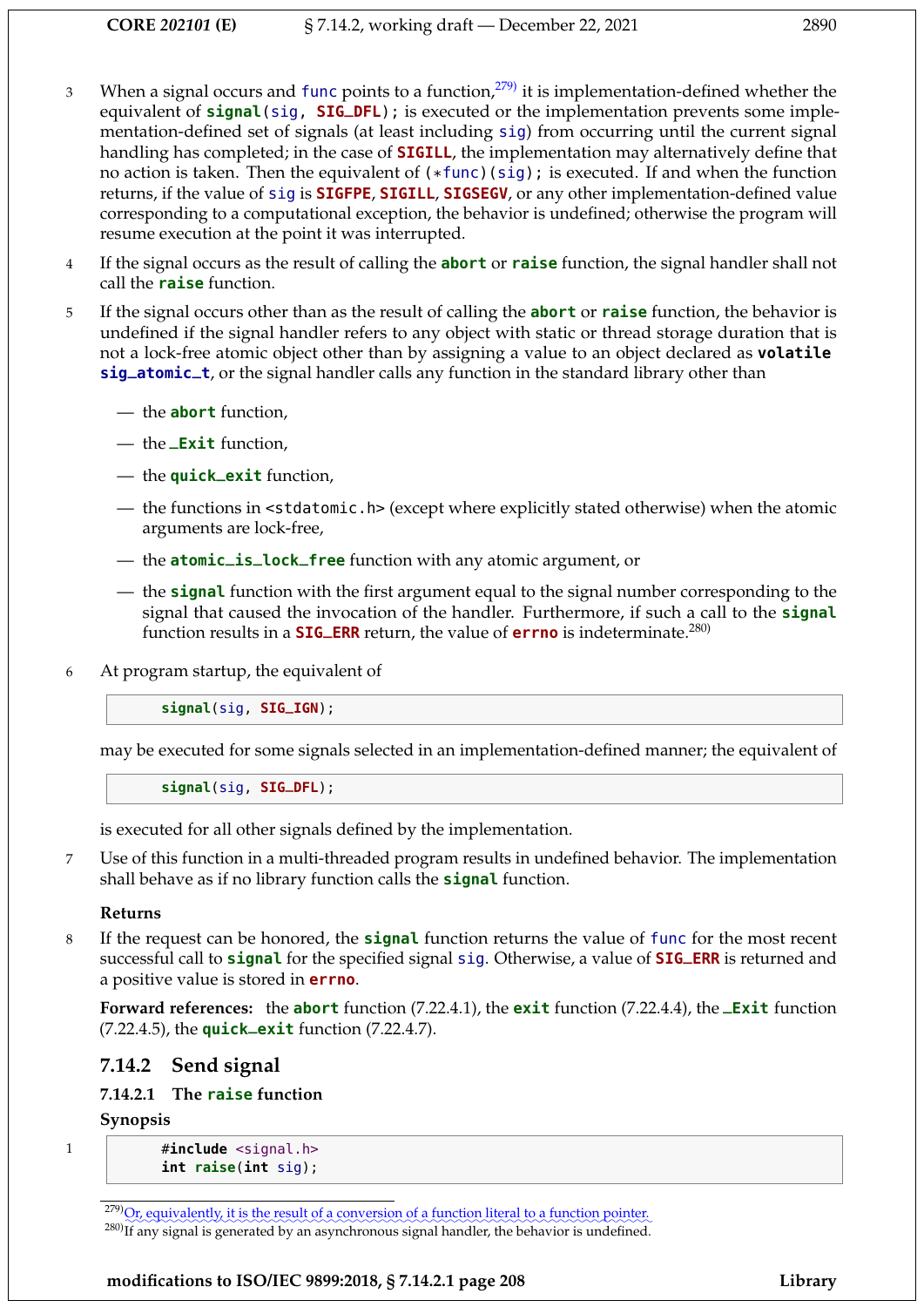# **7.16 Variable arguments <stdarg.h>**

- 1 The header <stdarg.h> declares a type and defines four macros, for advancing through a list of arguments whose number and types are not known to the called function when it is translated.
- 2 A function may be called with a variable number of arguments of varying types. As described in 6.9.1, its parameter list contains one or more parameters. The rightmost parameter plays a special role in the access mechanism, and will be designated *parmN* in this description.
- 3 The type declared is

**va\_list**

which is a complete object type suitable for holding information needed by the macros **va\_start**, **va\_arg**, **va\_end**, and **va\_copy**. If access to the varying arguments is desired, the called function shall declare an object (generally referred to as ap in this subclause) having type **va\_list**. The object ap may be passed as an argument to another function <del>; if that function call, if the called function</del> or lambda invokes the **va\_arg** macro with parameter ap, the value of ap in the calling function or lambda is indeterminate and shall be passed to the **va\_end** macro prior to any further reference to ap. 281)

**A NOTE** Because the **container syntax** is not valid for lambda expressions, these macros can never be applied directly to process a variable list of arguments to the call of a lambda. In contrast to that, the type values itself can be a parameter type of a lambda expression to process the argument list of a function.

# **7.16.1 Variable argument list access macros**

<sup>1</sup> The **va\_start** and **va\_arg** macros described in this subclause shall be implemented as macros, not functions. It is unspecified whether **va\_copy** and **va\_end** are macros or identifiers declared with external linkage. If a macro definition is suppressed in order to access an actual function, or a program defines an external identifier with the same name, the behavior is undefined. Each invocation of the **va\_start** and **va\_copy** macros shall be matched by a corresponding invocation of the **va\_end** macro in the same function or lambda expression.

#### **7.16.1.1 The va\_arg macro**

#### **Synopsis**

1 **#include** <stdarg.h> type **va\_arg**(**va\_list** ap, type);

# **Description**

- <sup>2</sup> The **va\_arg** macro expands to an expression that has the specified type and the value of the next argument in the call. The parameter ap shall have been initialized by the **va\_start** or **va\_copy** macro (without an intervening invocation of the **va\_end** macro for the same ap). Each invocation of the **va\_arg** macro modifies ap so that the values of successive arguments are returned in turn. The parameter *type* shall be a type name specified such that the type of a pointer to an object that has the specified type can be obtained simply by postfixing a \* to *type*. If there is no actual next argument, or if *type* is not compatible with the type of the actual next argument (as promoted according to the default argument promotions), the behavior is undefined, except for the following cases:
	- one type is a signed integer type, the other type is the corresponding unsigned integer type, and the value is representable in both types;
	- one type is pointer to **void** and the other is a pointer to a character type.

#### **Returns**

<sup>3</sup> The first invocation of the **va\_arg** macro after that of the **va\_start** macro returns the value of the argument after that specified by *parmN*. Successive invocations return the values of the remaining arguments in succession.

<sup>&</sup>lt;sup>281)</sup>It is permitted to create a pointer to a **va\_list** and pass that pointer to another function or lambda, in which case the <mark>original</mark> calling function <u>or lambda</u> can make further use of the original list after the other function returns.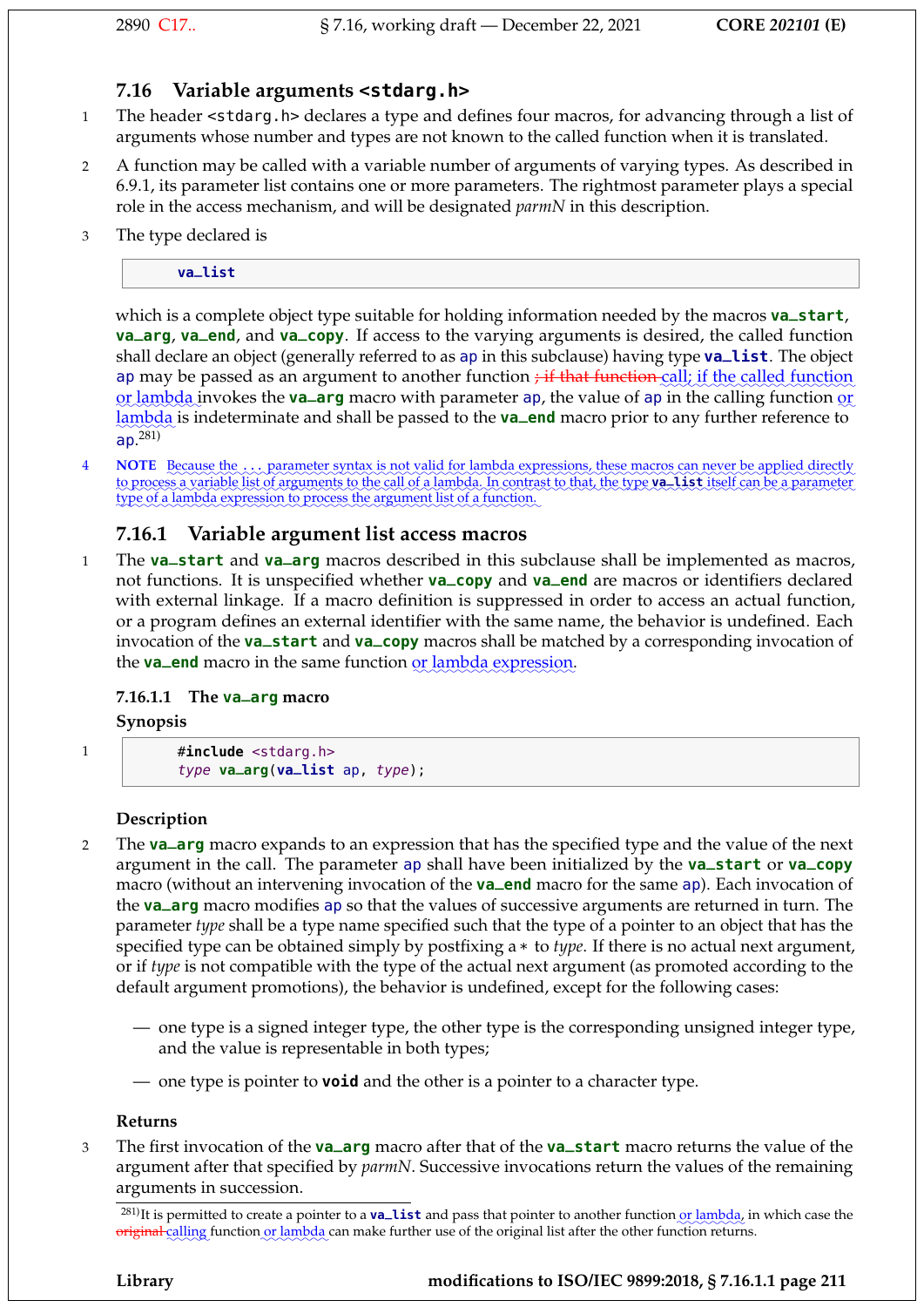# **7.16.1.2 The va\_copy macro**

**Synopsis**

```
1 #include <stdarg.h>
          void va_copy(va_list dest, va_list src);
```
# **Description**

<sup>2</sup> The **va\_copy** macro initializes dest as a copy of src, as if the **va\_start** macro had been applied to dest followed by the same sequence of uses of the **va\_arg** macro as had previously been used to reach the present state of src. Neither the **va\_copy** nor **va\_start** macro shall be invoked to reinitialize dest without an intervening invocation of the **va\_end** macro for the same dest.

#### **Returns**

<sup>3</sup> The **va\_copy** macro returns no value.

# **7.16.1.3 The va\_end macro**

**Synopsis**

1 **#include** <stdarg.h> **void va\_end**(**va\_list** ap);

## **Description**

<sup>2</sup> The **va\_end** macro facilitates a normal return from the function whose variable argument list was referred to by the expansion of the **va\_start** macro, or the function <u>or lambda expression</u> containing the expansion of the **va\_copy** macro, that initialized the **va\_list** ap. The **va\_end** macro may modify ap so that it is no longer usable (without being reinitialized by the **va\_start** or **va\_copy** macro). If there is no corresponding invocation of the **va\_start** or **va\_copy** macro, or if the **va\_end** macro is not invoked before the return, the behavior is undefined.

#### **Returns**

<sup>3</sup> The **va\_end** macro returns no value.

#### **7.16.1.4 The va\_start macro**

#### **Synopsis**

```
1 #include <stdarg.h>
          void va_start(va_list ap, parmN);
```
#### **Description**

- <sup>2</sup> The **va\_start** macro shall be invoked before any access to the unnamed arguments.
- <sup>3</sup> The **va\_start** macro initializes ap for subsequent use by the **va\_arg** and **va\_end** macros. Neither the **va\_start** nor **va\_copy** macro shall be invoked to reinitialize ap without an intervening invocation of the **va\_end** macro for the same ap.
- 4 The parameter *parmN* is the identifier of the rightmost parameter in the variable parameter list in the function definition (the one just before the , ...). If the parameter *parmN* is declared with the **register** storage class, with a function or array type, or with a type that is not compatible with the type that results after application of the default argument promotions, the behavior is undefined.

#### **Returns**

- <sup>5</sup> The **va\_start** macro returns no value.
- 6 **EXAMPLE 1** The function f1 gathers into an array a list of arguments that are pointers to strings (but not more than MAXARGS arguments), then passes the array as a single argument to function f2. The number of pointers is specified by the first argument to f1.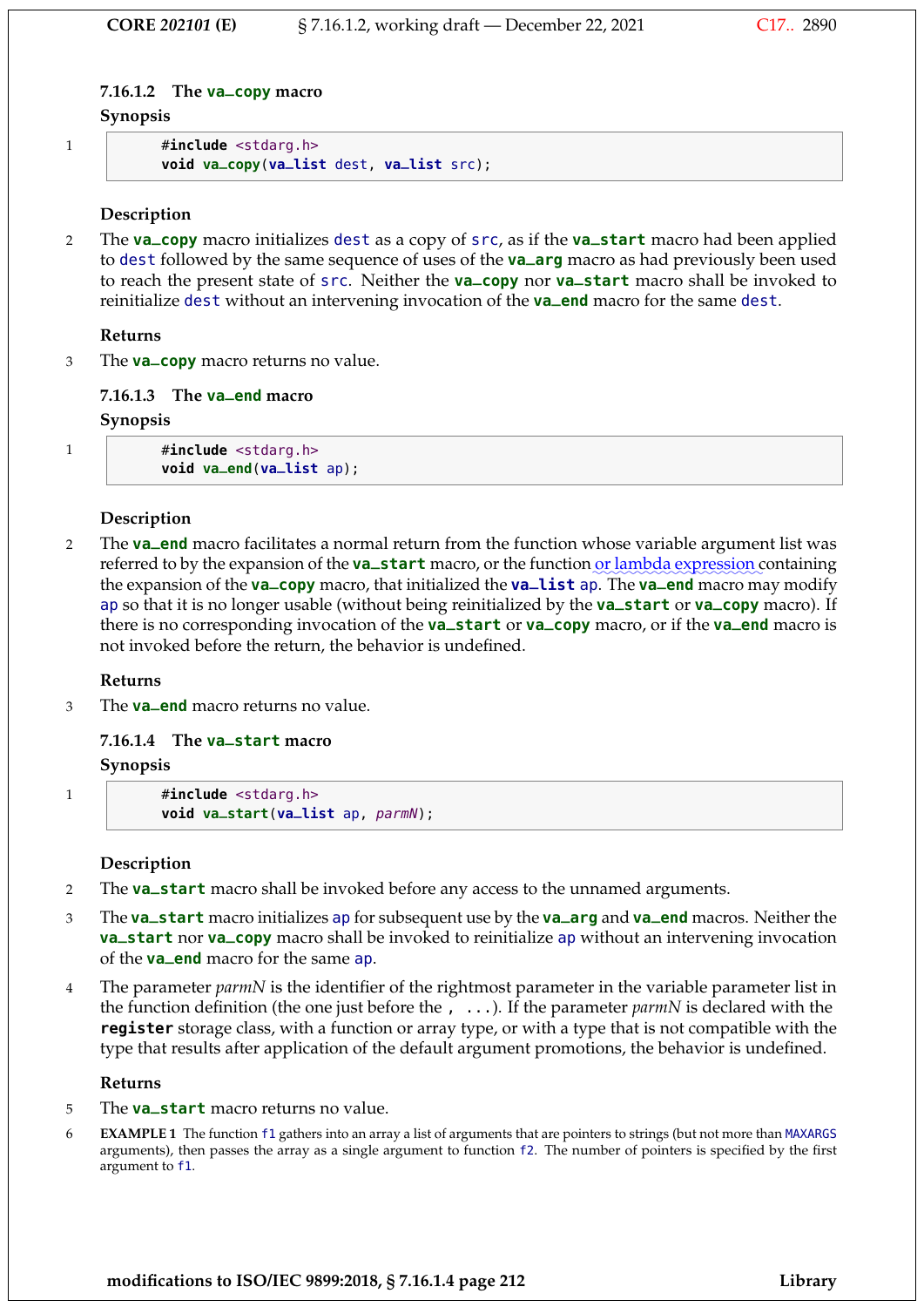## **Returns**

4 The **realloc** function returns a pointer to the new object (which may have the same value as a pointer to the old object), or a null pointer if the new object has not been allocated.

# **7.22.4 Communication with the environment**

# **7.22.4.1 The abort function**

```
Synopsis
```

```
1 #include <stdlib.h>
          _Noreturn void abort(void);
```
# **Description**

2 The **abort** function causes abnormal program termination to occur, unless the signal **SIGABRT** is being caught and the signal handler does not return. Whether open streams with unwritten buffered data are flushed, open streams are closed, or temporary files are removed is implementation-defined. An implementation-defined form of the status *unsuccessful termination* is returned to the host environment by means of the function call **raise**(**SIGABRT**).

## **Returns**

3 The **abort** function does not return to its caller.

## **7.22.4.2 The atexit function**

**Synopsis**

```
1 #include <stdlib.h>
          int atexit(void (*func)(void));
```
#### **Description**

2 The **atexit** function registers the function <u>or function literal</u> pointed to by func, to be called without arguments at normal program termination.326) It is unspecified whether a call to the **atexit** function that does not happen before the **exit** function is called will succeed.

#### **Environmental limits**

3 The implementation shall support the registration of at least 32 <del>functions function</del> pointers.

#### **Returns**

4 The **atexit** function returns zero if the registration succeeds, nonzero if it fails.

**Forward references:** the **at\_quick\_exit** function (7.22.4.3), the **exit** function (7.22.4.4).

# **7.22.4.3 The at\_quick\_exit function**

**Synopsis**

```
1 #include <stdlib.h>
          int at_quick_exit(void (*func)(void));
```
#### **Description**

2 The **at\_quick\_exit** function registers the function or function literal pointed to by func, to be called without arguments should **quick\_exit** be called.<sup>327)</sup> It is unspecified whether a call to the **at\_quick\_exit** function that does not happen before the **quick\_exit** function is called will succeed.

<sup>326)</sup>The **atexit** function registrations are distinct from the **at\_quick\_exit** registrations, so applications might need to call both registration functions with the same argument.

<sup>327)</sup>The **at\_quick\_exit** function registrations are distinct from the **atexit** registrations, so applications might need to call both registration functions with the same argument.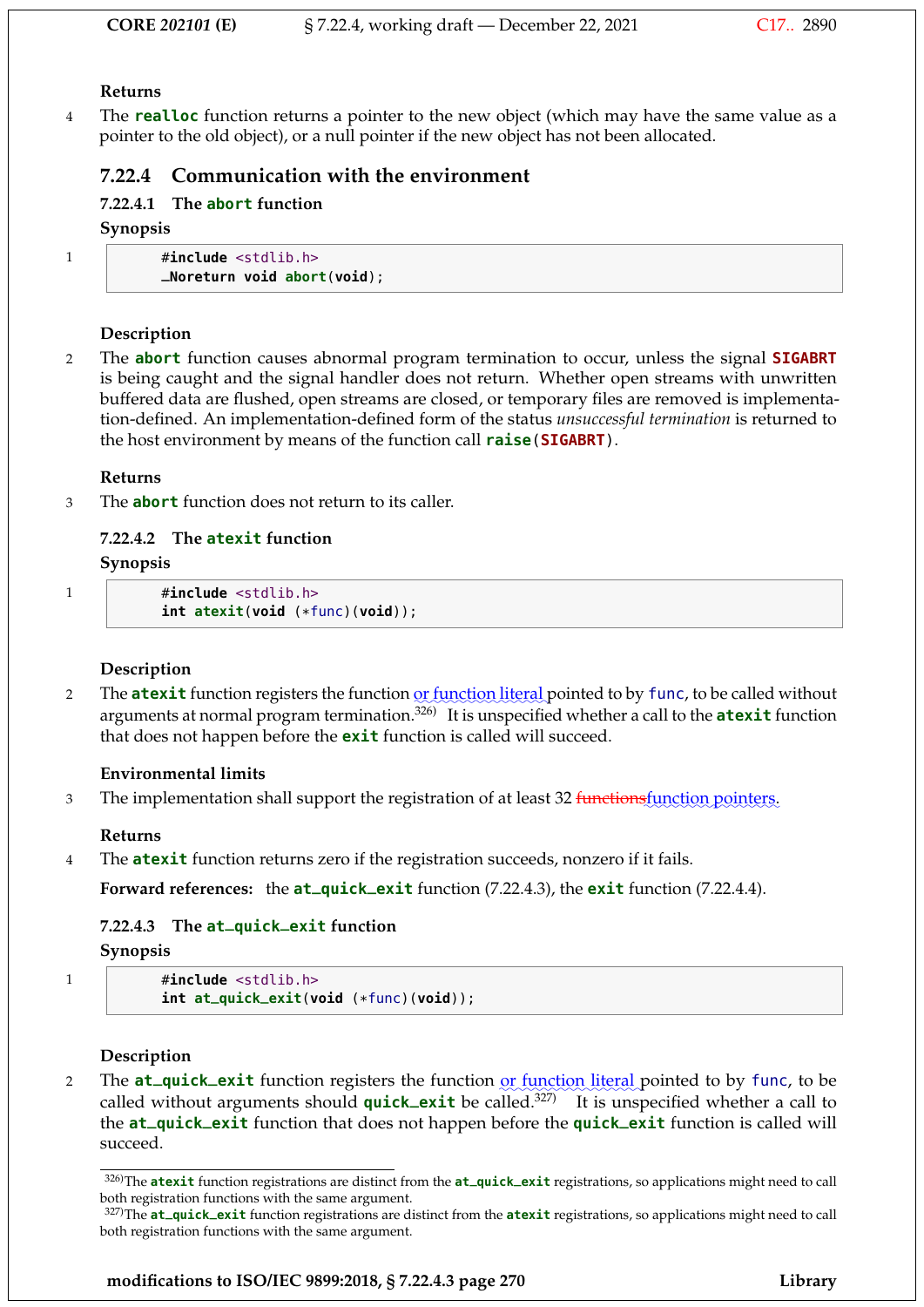#### **Environmental limits**

3 The implementation shall support the registration of at least 32 <del>functions function</del> pointers.

## **Returns**

<sup>4</sup> The **at\_quick\_exit** function returns zero if the registration succeeds, nonzero if it fails.

**Forward references:** the **quick\_exit** function (7.22.4.7).

# **7.22.4.4 The exit function**

#### **Synopsis**

```
1 #include <stdlib.h>
         _Noreturn void exit(int status);
```
## **Description**

- 2 The **exit** function causes normal program termination to occur. No functions function pointers registered by the **at\_quick\_exit** function are called. If a program calls the **exit** function more than once, or calls the **quick\_exit** function in addition to the **exit** function, the behavior is undefined.
- 3 First, all <del>functions function</del> pointers registered by the **atexit** function are called, in the reverse order of their registration,<sup>328)</sup> except that a function <u>pointer</u> is called after any previously registered functions function pointers that had already been called at the time it was registered. If, during the call to any such function <u>or function litera</u>l, a call to the **longjmp** function is made that would terminate the call to the registered function or function literal, the behavior is undefined.
- 4 Next, all open streams with unwritten buffered data are flushed, all open streams are closed, and all files created by the **tmpfile** function are removed.
- <sup>5</sup> Finally, control is returned to the host environment. If the value of status is zero or **EXIT\_SUCCESS**, an implementation-defined form of the status *successful termination* is returned. If the value of status is **EXIT\_FAILURE**, an implementation-defined form of the status *unsuccessful termination* is returned. Otherwise the status returned is implementation-defined.

#### **Returns**

6 The **exit** function cannot return to its caller.

#### **7.22.4.5 The \_Exit function**

#### **Synopsis**

```
1 #include <stdlib.h>
          _Noreturn void _Exit(int status);
```
#### **Description**

<sup>2</sup> The **\_Exit** function causes normal program termination to occur and control to be returned to the host environment. No functions function pointers registered by the **atexit** function, the **at\_quick\_exit** function, or signal handlers registered by the **signal** function are called. The status returned to the host environment is determined in the same way as for the **exit** function (7.22.4.4). Whether open streams with unwritten buffered data are flushed, open streams are closed, or temporary files are removed is implementation-defined.

#### **Returns**

<sup>3</sup> The **\_Exit** function cannot return to its caller.

# **7.22.4.6 The getenv function**

## **Synopsis**

1 #**include** <stdlib.h>

328)Each function is called as many times as it was registered, and in the correct order with respect to other registered functionsfunction pointers.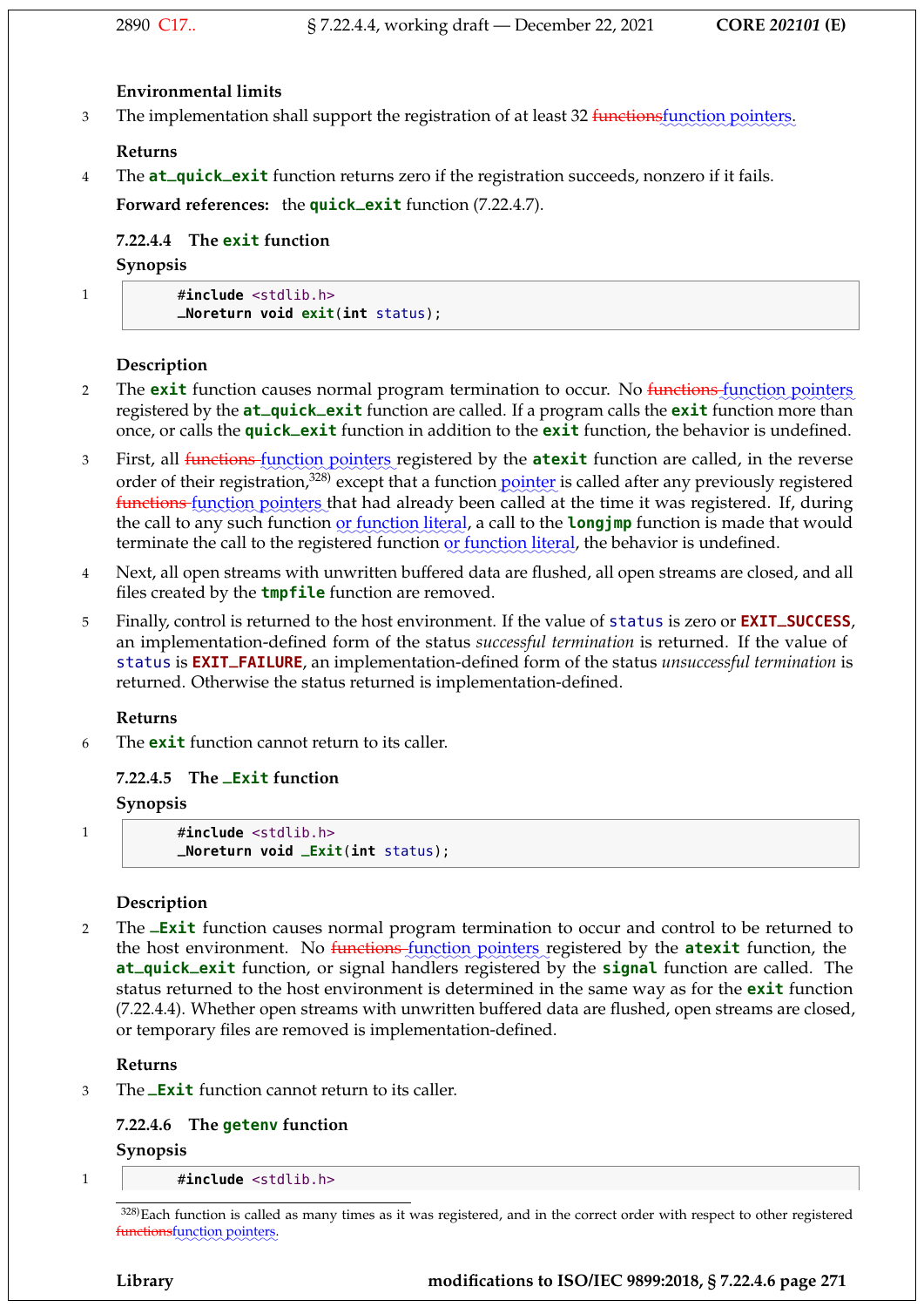**char** \***getenv**(**const char** \*name);

#### **Description**

- 2 The **getenv** function searches an *environment list*, provided by the host environment, for a string that matches the string pointed to by name. The set of environment names and the method for altering the environment list are implementation-defined. The **getenv** function need not avoid data races with other threads of execution that modify the environment list.  $329$ )
- 3 The implementation shall behave as if no library function calls the **getenv** function.

# **Returns**

4 The **getenv** function returns a pointer to a string associated with the matched list member. The string pointed to shall not be modified by the program, but may be overwritten by a subsequent call to the **getenv** function. If the specified name cannot be found, a null pointer is returned.

# **7.22.4.7 The quick\_exit function**

# **Synopsis**

```
1 #include <stdlib.h>
 _Noreturn void quick_exit(int status);
```
# **Description**

- 2 The **quick\_exit** function causes normal program termination to occur. No functions function pointers registered by the **atexit** function or signal handlers registered by the **signal** function are called. If a program calls the **quick\_exit** function more than once, or calls the **exit** function in addition to the **quick\_exit** function, the behavior is undefined. If a signal is raised while the **quick\_exit** function is executing, the behavior is undefined.
- 3 The **quick\_exit** function first calls all <del>functions function</del> pointers registered by the **at\_quick\_exit** function, in the reverse order of their registration, $^{330)}$  except that a function  $\overline{\text{pointer}}$  is called after any previously registered <del>functions f</del>unction pointers that had already been called at the time it was registered. If, during the call to any such function <u>or function literal</u>, a call to the **longjmp** function is made that would terminate the call to the registered function <u>pointer</u>, the behavior is undefined.
- <sup>4</sup> Then control is returned to the host environment by means of the function call **\_Exit**(status).

# **Returns**

<sup>5</sup> The **quick\_exit** function cannot return to its caller.

# **7.22.4.8 The system function Synopsis**

```
1 #include <stdlib.h>
int system(const char *string);
```
# **Description**

2 If string is a null pointer, the **system** function determines whether the host environment has a *command processor*. If string is not a null pointer, the **system** function passes the string pointed to by string to that command processor to be executed in a manner which the implementation shall document; this might then cause the program calling **system** to behave in a non-conforming manner or to terminate.

#### **Returns**

3 If the argument is a null pointer, the **system** function returns nonzero only if a command processor is available. If the argument is not a null pointer, and the **system** function does return, it returns an

<sup>329)</sup>Many implementations provide non-standard functions that modify the environment list.

 $\frac{330}{2}$ Each function pointer is called as many times as it was registered, and in the correct order with respect to other registered functionsfunction pointers.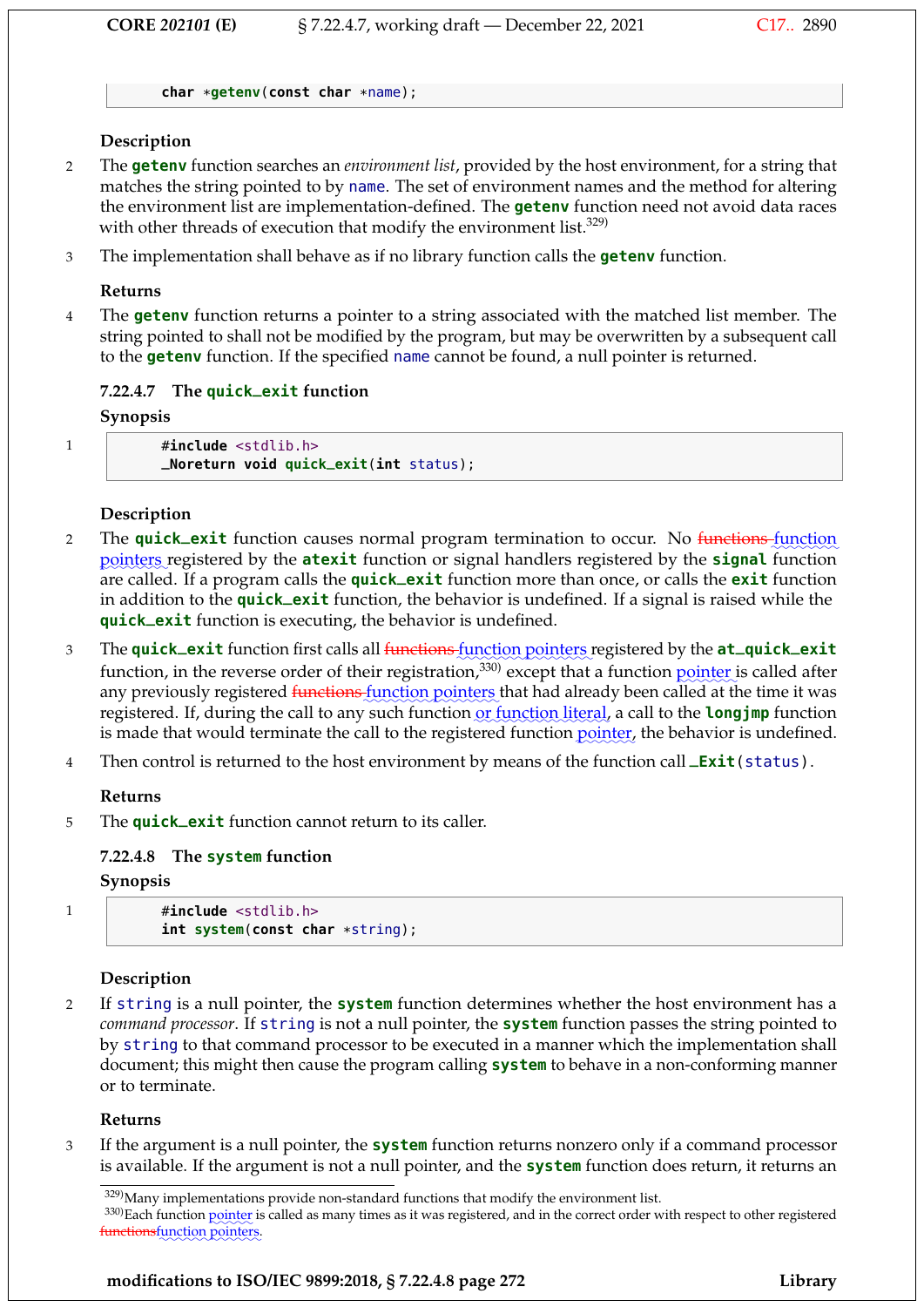implementation-defined value.

# **7.22.5 Searching and sorting utilities**

- 1 These utilities make use of a comparison function or function literal to search or sort arrays of unspecified type. Where an argument declared as **size\_t** nmemb specifies the length of the array for a function, nmemb can have the value zero on a call to that function; the comparison function or function literal is not called, a search finds no matching element, and sorting performs no rearrangement. Pointer arguments on such a call shall still have valid values, as described in 7.1.4.
- 2 The implementation shall ensure that the second argument of the comparison function <u>or function</u> <u>literal</u> (when called from **bsearch**), or both arguments (when called from **qsort**), are pointers to elements of the array.331) The first argument when called from **bsearch** shall equal key.
- 3 The comparison function <u>or function literal</u> shall not alter the contents of the array. The implementation may reorder elements of the array between calls to the comparison function <u>or function litera</u>l, but shall not alter the contents of any individual element.
- 4 When the same objects (consisting of size bytes, irrespective of their current positions in the array) are passed more than once to the comparison function <u>or function litera</u>l, the results shall be consistent with one another. That is, for **qsort** they shall define a total ordering on the array, and for **bsearch** the same object shall always compare the same way with the key.
- 5 A sequence point occurs immediately before and immediately after each call to the comparison function or function literal, and also between any call to the comparison function or function literal and any movement of the objects passed as arguments to that call.

# **7.22.5.1 The bsearch function**

# **Synopsis**

```
1 #include <stdlib.h>
  void *bsearch(const void *key, const void *base,
       size_t nmemb, size_t size,
       int (*compar)(const void *, const void *));
```
# **Description**

- 2 The **bsearch** function searches an array of nmemb objects, the initial element of which is pointed to by base, for an element that matches the object pointed to by key. The size of each element of the array is specified by size.
- 3 The comparison function <u>or function literal</u> pointed to by compar is called with two arguments that point to the key object and to an array element, in that order. <del>The function A function call</del> shall return an integer less than, equal to, or greater than zero if the key object is considered, respectively, to be less than, to match, or to be greater than the array element. The array shall consist of: all the elements that compare less than, all the elements that compare equal to, and all the elements that compare greater than the key object, in that order. $332$ )

# **Returns**

4 The **bsearch** function returns a pointer to a matching element of the array, or a null pointer if no match is found. If two elements compare as equal, which element is matched is unspecified.

```
((char * )p - (char * )base) % size == 0(char *)p \geq (char *)base(char *)p < (char *)base + nmemb * size
```
332) In practice, the entire array is sorted according to the comparison function.

<sup>331)</sup>That is, if the value passed is p, then the following expressions are always nonzero: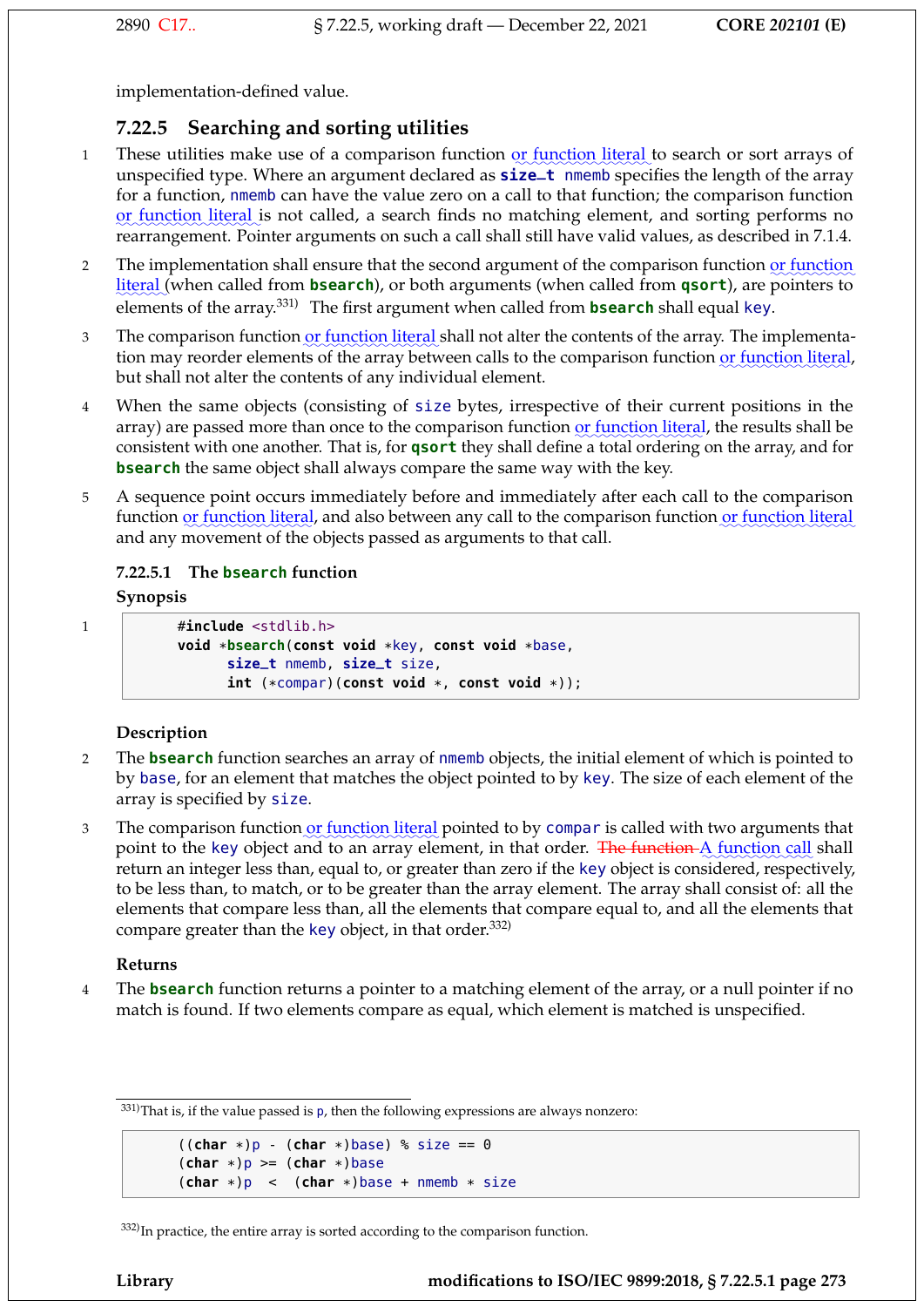# **7.22.5.2 The qsort function**

**Synopsis**

```
1 #include <stdlib.h>
 void qsort(void *base, size_t nmemb, size_t size,
       int (*compar)(const void *, const void *));
```
# **Description**

- 2 The **qsort** function sorts an array of nmemb objects, the initial element of which is pointed to by base. The size of each object is specified by size.
- 3 The contents of the array are sorted into ascending order according to a comparison function  $or$ </u> function literal pointed to by compar, which is called with two arguments that point to the objects being compared. <del>The function A function call</del> shall return an integer less than, equal to, or greater than zero if the first argument is considered to be respectively less than, equal to, or greater than the second.
- 4 If two elements compare as equal, their order in the resulting sorted array is unspecified.

#### **Returns**

5 The **qsort** function returns no value.

# **7.22.6 Integer arithmetic functions**

# **7.22.6.1 The abs, labs and dlabs functions**

**Synopsis**

1 #**include** <stdlib.h> **int abs**(**int** j); **long int labs**(**long int** j); **long long int llabs**(**long long int** j);

# **Description**

2 The **abs**, **labs**, and **llabs** functions compute the absolute value of an integer j. If the result cannot be represented, the behavior is undefined.<sup>333)</sup>

#### **Returns**

3 The **abs**, **labs**, and **llabs**, functions return the absolute value.

# **7.22.6.2 The div, ldiv, and lldiv functions**

**Synopsis**

```
1 #include <stdlib.h>
 div_t div(int numer, int denom);
 ldiv_t ldiv(long int numer, long int denom);
 lldiv_t lldiv(long long int numer, long long int denom);
```
#### **Description**

2 The **div**, **ldiv**, and **lldiv**, functions compute numer/denom and numer%denom in a single operation.

# **Returns**

<sup>3</sup> The **div**, **ldiv**, and **lldiv** functions return a structure of type **div\_t**, **ldiv\_t**, and **lldiv\_t**, respectively, comprising both the quotient and the remainder. The structures shall contain (in either order) the members quot (the quotient) and rem (the remainder), each of which has the same type as the arguments numer and denom. If either part of the result cannot be represented, the behavior is undefined.

<sup>333)</sup>The absolute value of the most negative number cannot be represented in two's complement.